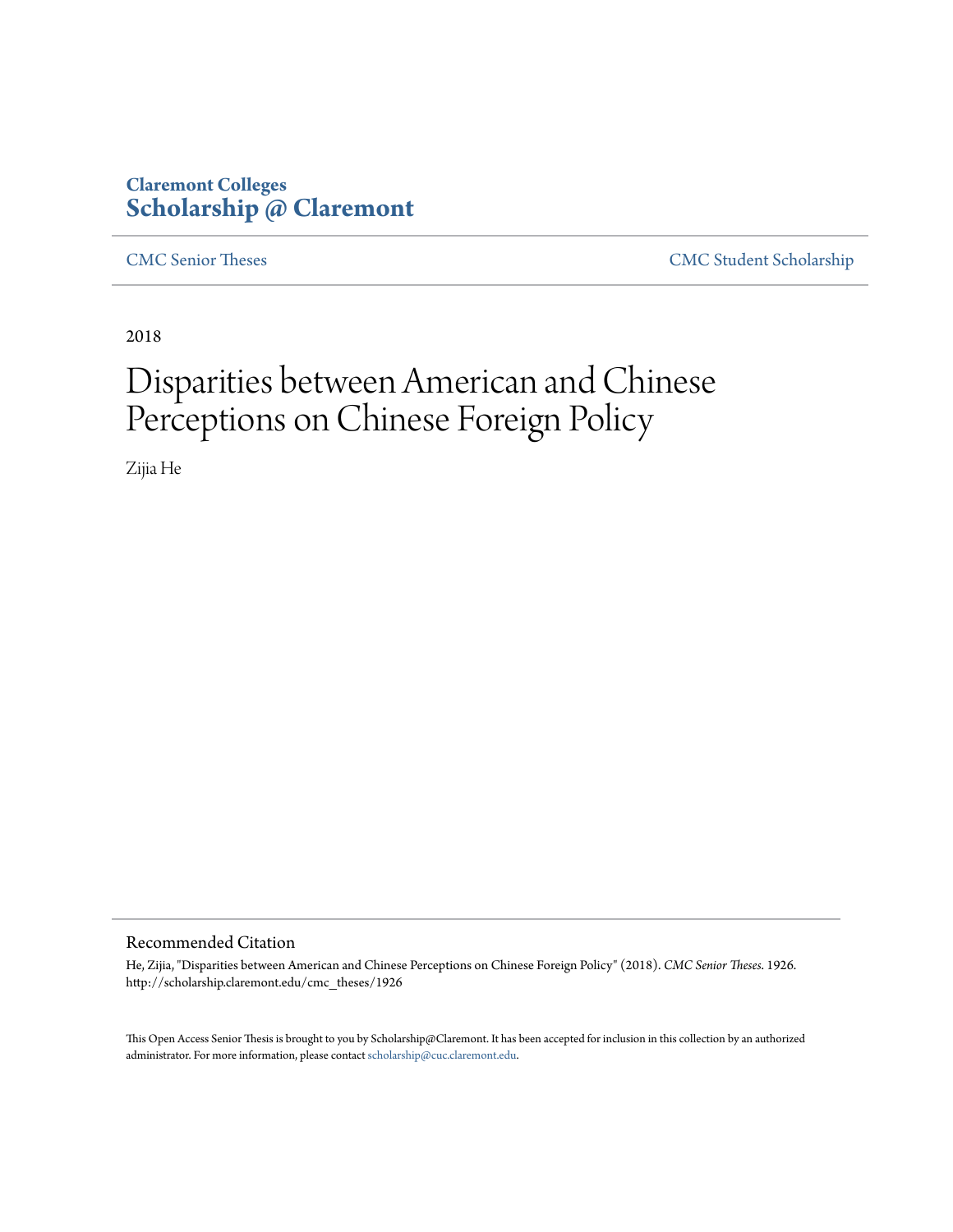Claremont McKenna College

Disparities between American and Chinese Perceptions on Chinese Foreign Policy

> submitted to Professor Jennifer Taw

> > by Zijia He

for Senior Thesis Spring 2018 April 23, 2018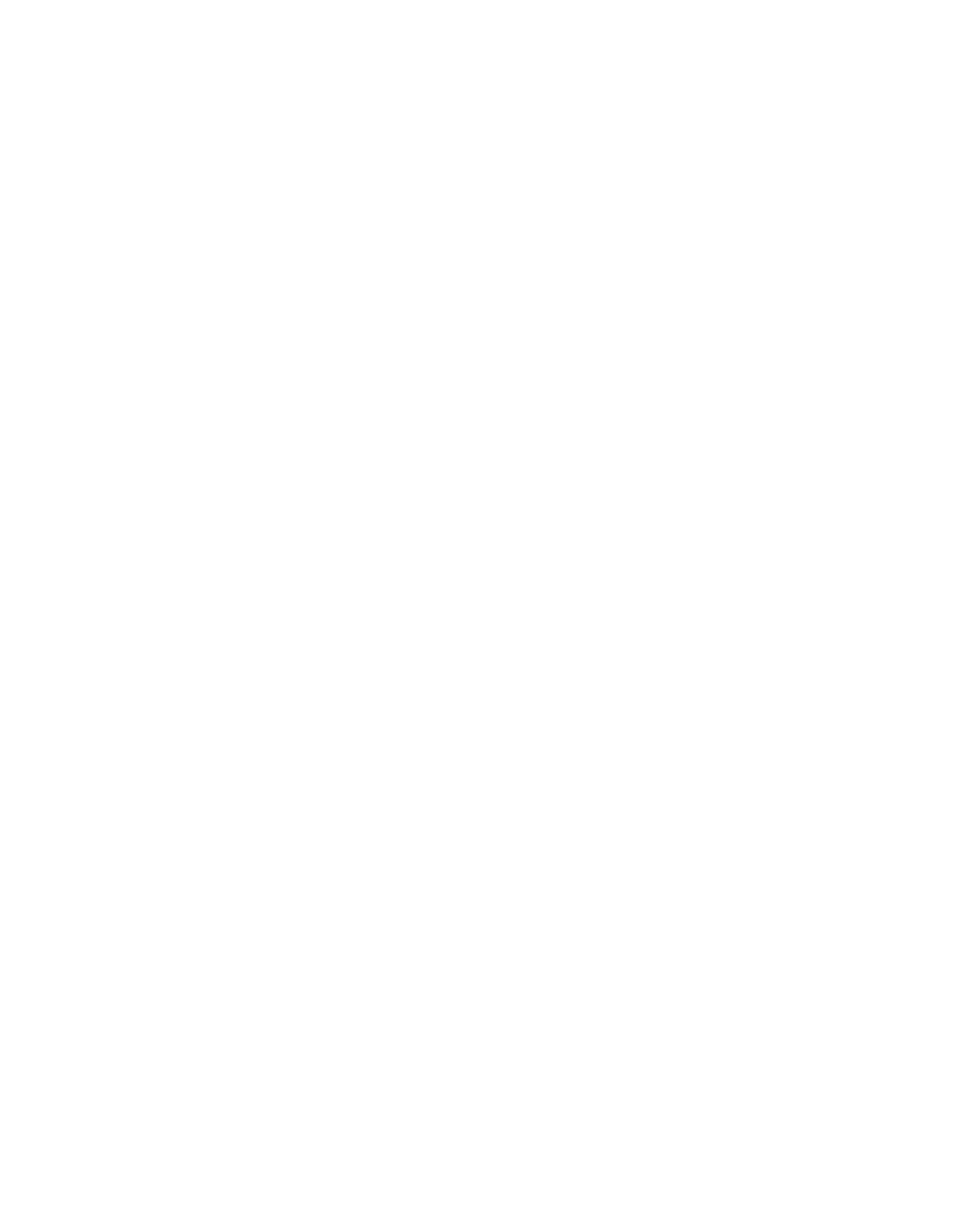# **Table of Contents**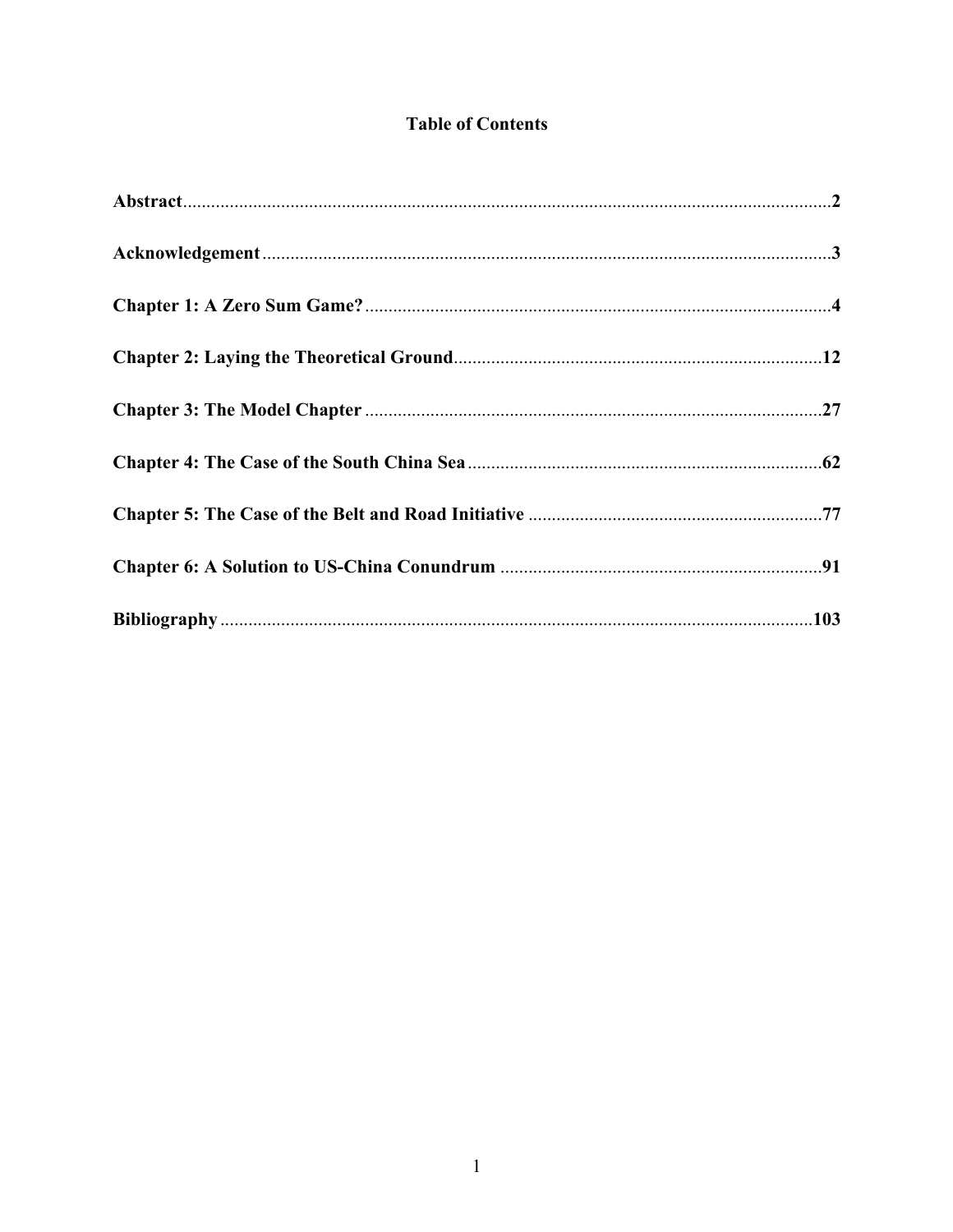### **Abstract**

There has been a dangerous gap between American and Chinese perceptions of Chinese foreign policy, a gap contributing to acceptance of the Thucydides Trap. With the help of a theoretical framework and empirical evidence, this paper aims to summarize and understand the differences, in an effort to help overcome them and prevent a self-fulfilling prophecy. The author identifies five variables that shape perceptions and then categorizes Chinese foreign policy along several dimensions. Using the South China Sea and the Belt and Road Initiative as case studies, the author finds that US and Chinese interpretations of Chinese behavior along these dimensions are influenced by different variables. While the Chinese views are more affected by history, American perceptions are driven by considerations of power. The two countries understand both identity and norms differently, as well. By showing where the two countries' perceptions diverge, the author hopes to help reduce misunderstandings. The paper concludes with some practical recommendations along these lines.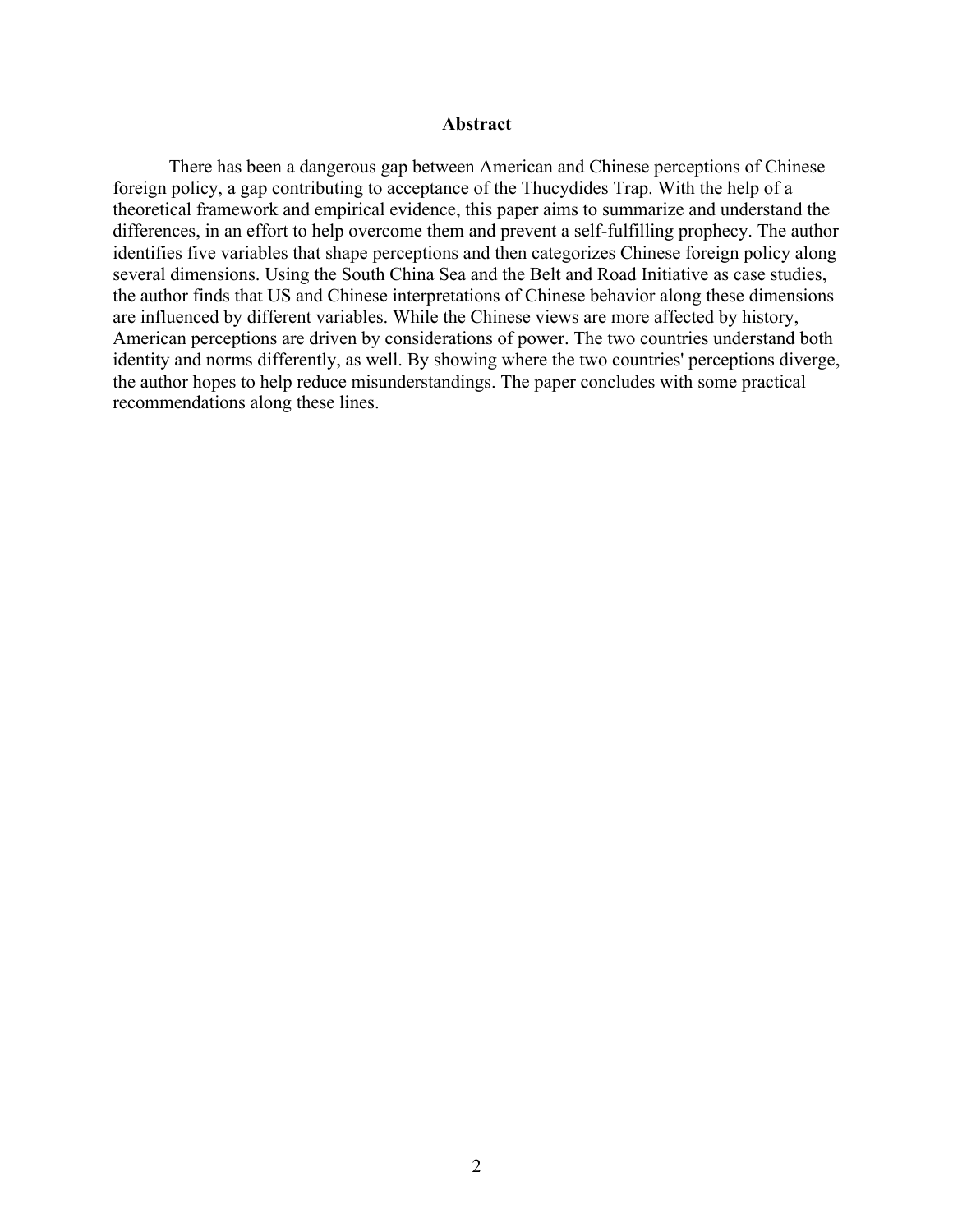### **Acknowledgement**

My deepest appreciation and respect are attributed to my thesis reader, Professor Jennifer Taw. Ever since her Intro to IR 70 honors course, I have been fascinated by the discipline of politics and international relations. Academically, she has shaped me to become more open to different ideas and perspectives. Personally, she has inspired me to try hard and put my best efforts into whatever I do. Thanks to her help, guidance, and support, I was able to meet my expectations of understanding the world better than when I first arrived at CMC. Her influence will continue to motivate me to valuably contribute to U.S.-China relations in any possible form.

In addition, I want to express my appreciation to Professor Minxin Pei and the Keck Center for International and Strategic Studies. The generosity of Professor Pei and the Keck Center has provided me many opportunities to explore my career interests as well as my inner self. Moreover, Professor Pei helped me better understand contemporary China, my home of 18 years. He has helped me gain a unique perspective that Chinese people are rarely exposed to.

My appreciation extends to the IR and PPE departments and faculties. I want to thank Professor Hilary Appel, Professor Aseema Sinha, Professor Paul Hurley, and Professor Cameron Shelton. I am deeply thankful for what they have taught me as a college student and as a human being. Both majors have taught me to be flexible and imaginative in my research, to think analytically across disciplines, and have equipped me with the depth of knowledge to understand the world. Along this process, Professor Mary Evans, Professor Colin Wright, Professor Manfred Keil, and Professor William Lincoln also provided selfless help.

I would also love to acknowledge the friends I made here at CMC. Davis Catolico and Kevin Cunanan have made California my second home. My Chinese friends, including Weining (Layne) Gao, Yulang (Danny) Wang, Wenhao (Wenonah) Zhang, Shujie (John) Xia, Yutao (James) Jiang, Haocheng (Andy) Ye, Yue (Joshua) Shen, Xuehan Jiang, Yao Li, Yingqi (Edward) Shi, Jingcheng (Eric) Zhu, Haoyu (Stanley) Fan, Langning (Lorraine) Zhao, and many more, have made my life at CMC an unparalleled experience. I would also love to thank my PPE cohort who enlightens me in the past three years.

At the end, I give all my gratitude to my parents and my family. My parents, Dr. Hongbing Liu and Dr. Hongwei He, raised me to become the responsible person I am today. I owe my largest debt to them. I can never repay their love to me.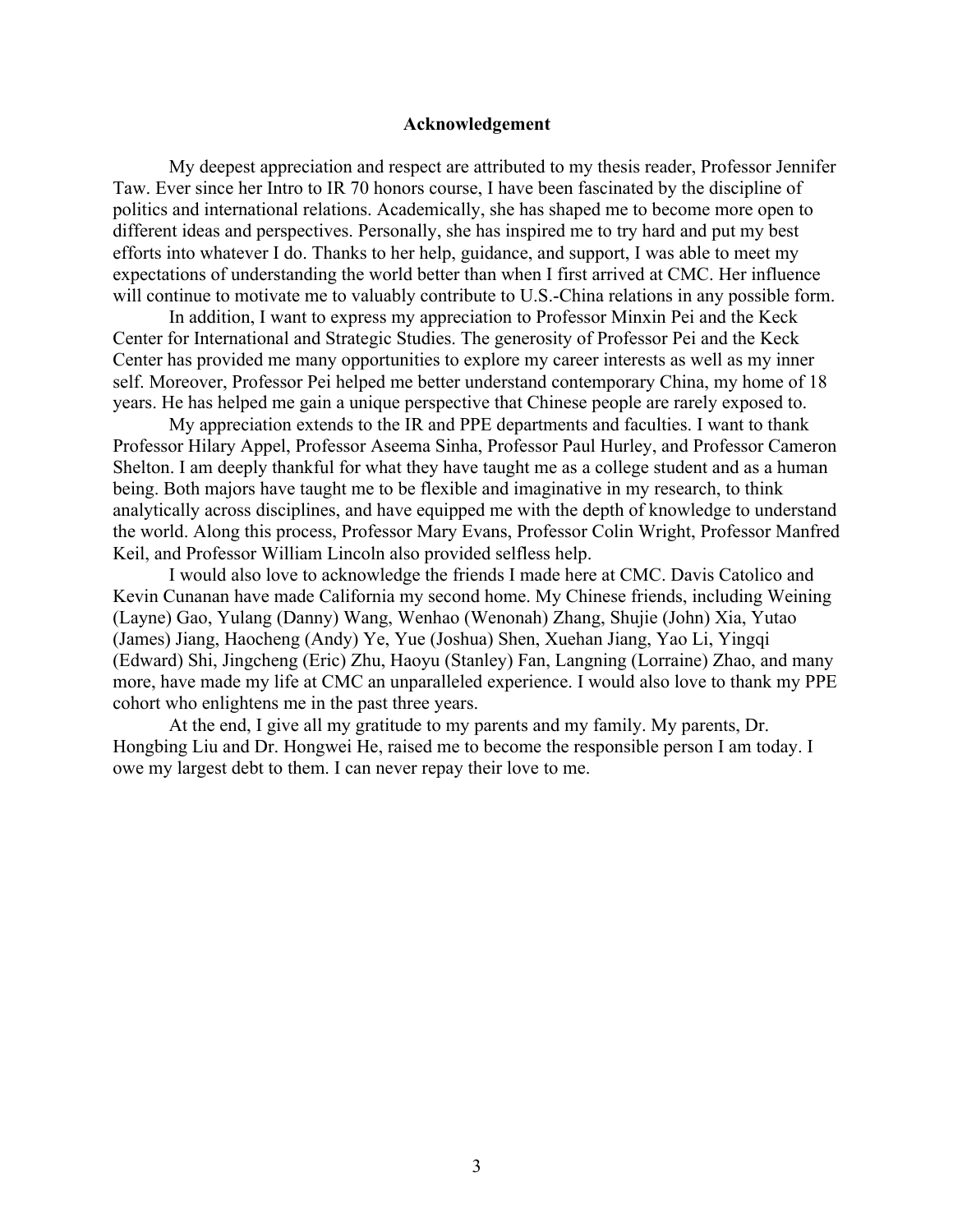## **Chapter 1 – A Zero Sum Game?**

The rise of China has been widely acknowledged after the 2008 Beijing Summer Olympics. Following the 2010 Shanghai EXPO, the major cities of China, along with the country, drew attention around the globe. The achievements are exemplified at both the state level and the individual level. At the state level, China's economy, diplomacy, and security have advanced significantly. China's overall GDP has been the second largest in the world since  $2010<sup>1</sup>$  According to some estimates, it became top foreign direct investment country in 2012 and has been the largest holder of U.S. sovereign debt for a long time.<sup>2</sup> In addition to economic progress, China has been tied to the world more closely diplomatically as well. As of August 2017, it had built different levels of partnership with 97 countries and regions.<sup>3</sup> Its strategic relationships have covered every major region of the world. Security-wise, the People's Liberation Army's (PLA) modernization has also been expedited. Seven regional commands were evolved into five combat theaters; President Xi Jinping of China announced that the PLA would cut 300 thousand troops to condense the military apparatus in 2015; China's first aircraft carrier, *Liaoning*, became combat ready a year later.<sup>4</sup> At the individual level, there are also tremendous improvements. China's GDP per capita increased from \$184 USD in 1979 to

valid sources indicating that China is the largest FDI recipient in the world. Thomas J. Christensen, *The China Challenge: Shaping the Choices of a Rising Power* (New York: W.W. Norton & Company, 2016), 17.

<sup>&</sup>lt;sup>1</sup> Justin McCurry and Julia Kollewe, "China Overtakes Japan as World's Second-largest Economy," The Guardian, February 14, 2011, accessed December 01, 2017, https://www.theguardian.com/business/2011/feb/14/china-second- $\frac{largest-economy.}{^{2}}$  There is huge disparity between different methods of calculation. According to Thomas Christensen, there are

<sup>3</sup> "'Major-Country Diplomacy' Second Episode: *Zhong Xing Zhi Yuan*" [《大国外交》 第二集:众行致远. 新华 网], accessed October 30, 2017. http://www.xinhuanet.com/world/2017-08/29/c\_1121565906.htm.

<sup>4</sup> "Reform of China's Army Enters a New Phase," The Economist, August 03, 2017, accessed November 19, 2017, https://www.economist.com/news/china/21725812-overhaul-says-lot-about-xi-jinpings-governing-style-reformchinas-army-enters-new-phase; "How Does China's First Aircraft Carrier Stack Up? | China Power Project," Center for Strategic and International Studies, August 09, 2017, accessed November 22, 2017, https://chinapower.csis.org/aircraft-carrier/.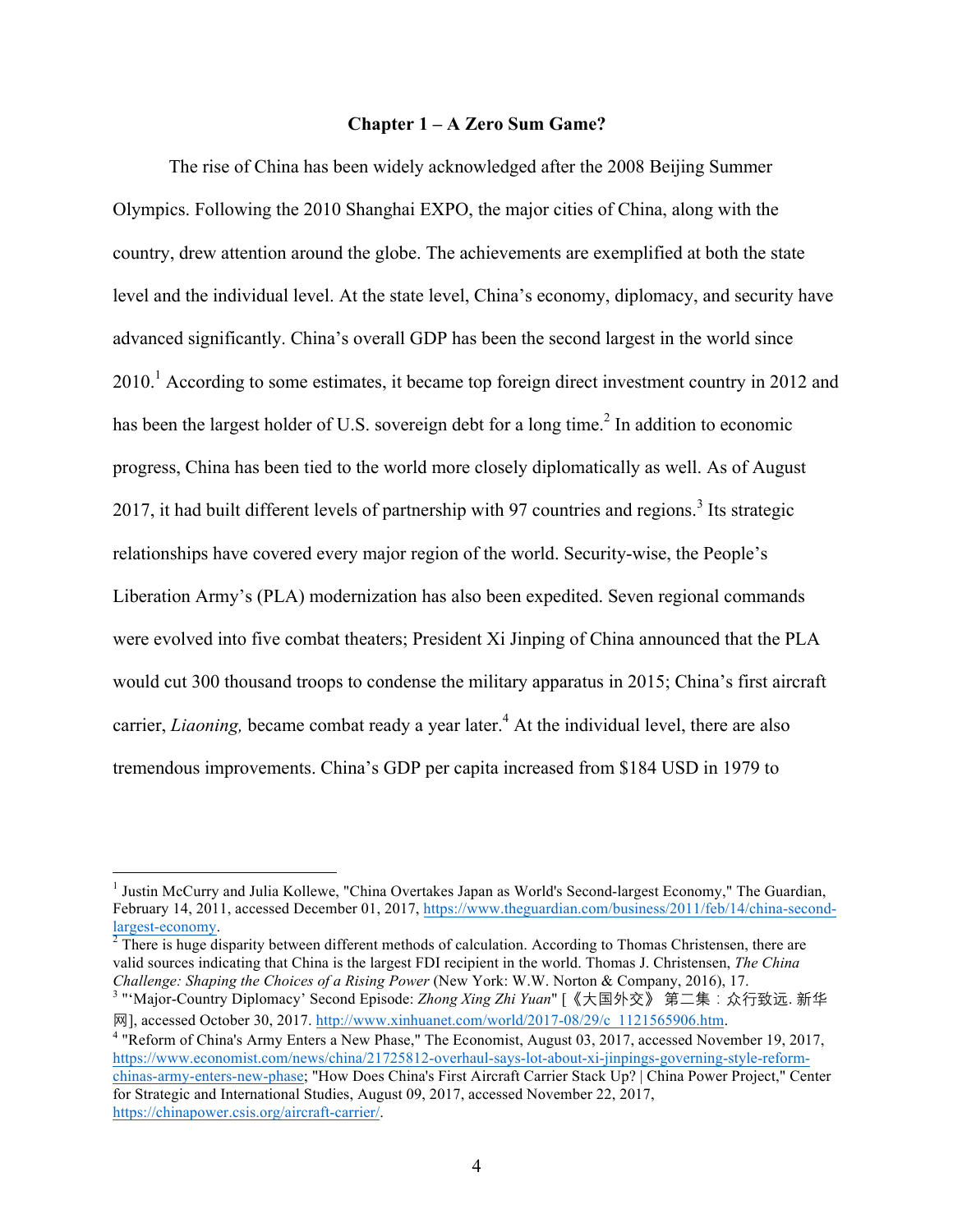\$8123.2 USD in 2016.<sup>5</sup> Life expectancy of Chinese at birth prolonged for about 10 years during the same period.<sup>6</sup> The number of Chinese tourists abroad reached a new high of 135 million in  $2017<sup>7</sup>$  Having a huge population abroad, the Chinese government has been increasingly capable of protecting its citizens. In 2015, when Yemen's government fell into crisis with the Houthi rebels, the Chinese government sent its convoy to evacuate almost 600 Chinese citizens stranded there.<sup>8</sup> Another 225 foreign nationals were picked up upon foreign governments' request. As Princeton University Professor Thomas Christensen contends, the rise of China in all dimensions is real $9$ 

The rise of China has unsettled many scholars around the world, most notably in the U.S.

As Harvard Professor Graham Allison argues, the rise of China presents the world a new

challenge, that of Thucydides' Trap:

Thucydides' Trap refers to the natural, inevitable discombobulation that occurs when a rising power threatens to displace a ruling power. This can happen in any sphere. But its implications are most dangerous in international affairs… Today it has set the world's two biggest powers [the United States and China] on a path to a cataclysm nobody wants, but which they may prove unable to avoid.<sup>10</sup>

According to Allison, the Thucydides' Trap has an impressive predictive power. In the 16 cases he studied where rising powers posed strategic challenges to existing powers in the last 500

<sup>&</sup>lt;sup>5</sup> "GDP per Capita (current US\$)," The World Bank, accessed December 01, 2017, https://data.worldbank.org/indicator/NY.GDP.PCAP.CD.

 $\frac{6}{9}$  Although life expectancy increased significantly from 1965 to 1979, the disastrous Great Leap Forward and Cultural Revolution were the culprits for the significant loss of life during those years. That should not be compared with natural increase in life expectancy. "Life Expectancy at Birth, Total (years)," The World Bank, accessed<br>December 01, 2017, https://data.worldbank.org/indicator/SP.DYN.LE00.IN.

<sup>&</sup>lt;sup>7</sup> Zigor Aldama, "How Surge in Mainland Chinese Tourists Is Changing the World," South China Morning Post, October 17, 2017, accessed April 18, 2018, http://www.scmp.com/magazines/post-magazine/long-reads/article/2113116/how-chinese-tourists-are-changing-world.

 $8$  "Yemen Crisis: China Evacuates Citizens and Foreigners from Aden," BBC News, April 03, 2015, accessed November 23, 2017, http://www.bbc.com/news/world-middle-east-32173811.<br><sup>9</sup> Christensen, *The China Challenge: Shaping the Choices of a Rising Power*, 13.<br><sup>10</sup> Graham Allison, *Destined for War: Can America and China Escape* 

Mifflin Harcourt, 2017), xvi.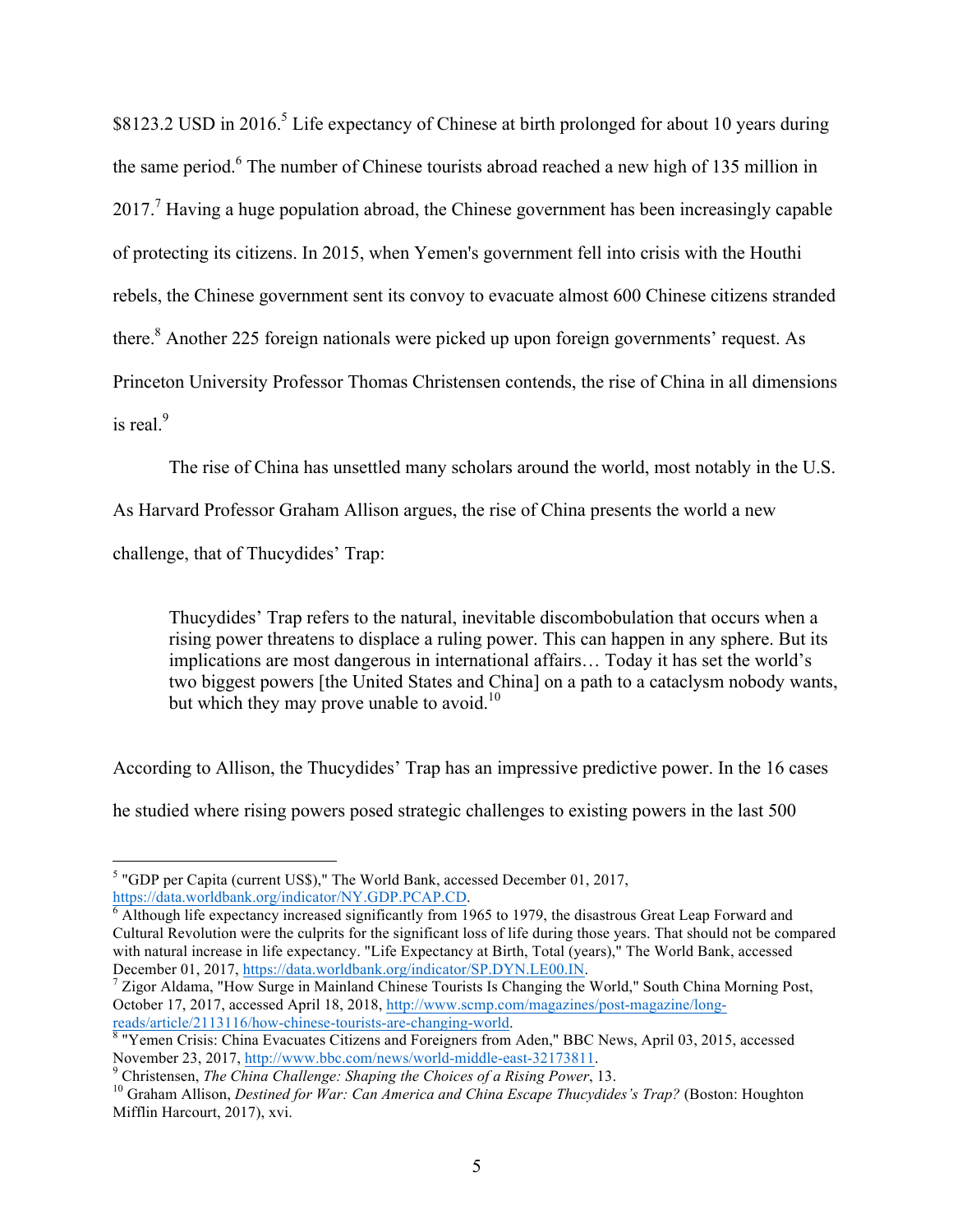years, 12 of them ended up with military conflicts.<sup>11</sup> This is not a comfortable ratio. Now as China becomes stronger in all dimensions, the current global hegemon, the United States, worries about China's rise—just as the U.S. worried about the rise of West Germany and Japan in the 1980s. However, China's growth has not been slowed by any serious challenges like the reunification of Germany or the crash of the Japanese yen that stalled those countries' quick approach to match the capacity of the United States. The structural conflict, with China's continuous rise, puts increasing pressure on the current global hegemon, the United States.

From Allison's perspective, the worry arises with a reason. The continuing rise of China seems to push China and the U.S. into the uncomfortable Thucydides' Trap. The "China threat" argument has permeated U.S. government and scholarly discussions, and the public imagination. Classic realism assumes that capability shapes intention.<sup>12</sup> As China gets stronger all around, realists assume that China will increase its influence in many spheres: maximizing territory, shaping the behaviors of foreign countries, and allocating the global division of labor.<sup>13</sup> From the most imminent to the most distant, increasing Chinese capabilities will gradually dwarf the comparative advantages the U.S. has enjoyed. With the structural conflict in mind, as China's power expands in all dimensions, areas of conflicts of interests also expand. For America, the increasing feeling of threat seems legitimate under a zero-sum assumption. Nonetheless, the Thucydides' Trap cannot avoid the criticism that it is a self-fulfilling prophecy. The more the U.S. deems China's rise as an aggression, the more insecure it is. America's insecurity will naturally lead to its countermeasures to ensure its strategic advantage, which will put China in a

<sup>&</sup>lt;sup>11</sup> *Ibid*, 42.<br><sup>12</sup> Fareed Zakaria, *From Wealth to Power: The Unusual Origins of Americas World Role* (Princeton, NJ: Princeton University Press, 1999), 5.

<sup>13</sup> Robert Gilpin, *War and Change in World Politics* (Cambridge: Cambridge University Press, 1981), 23-25.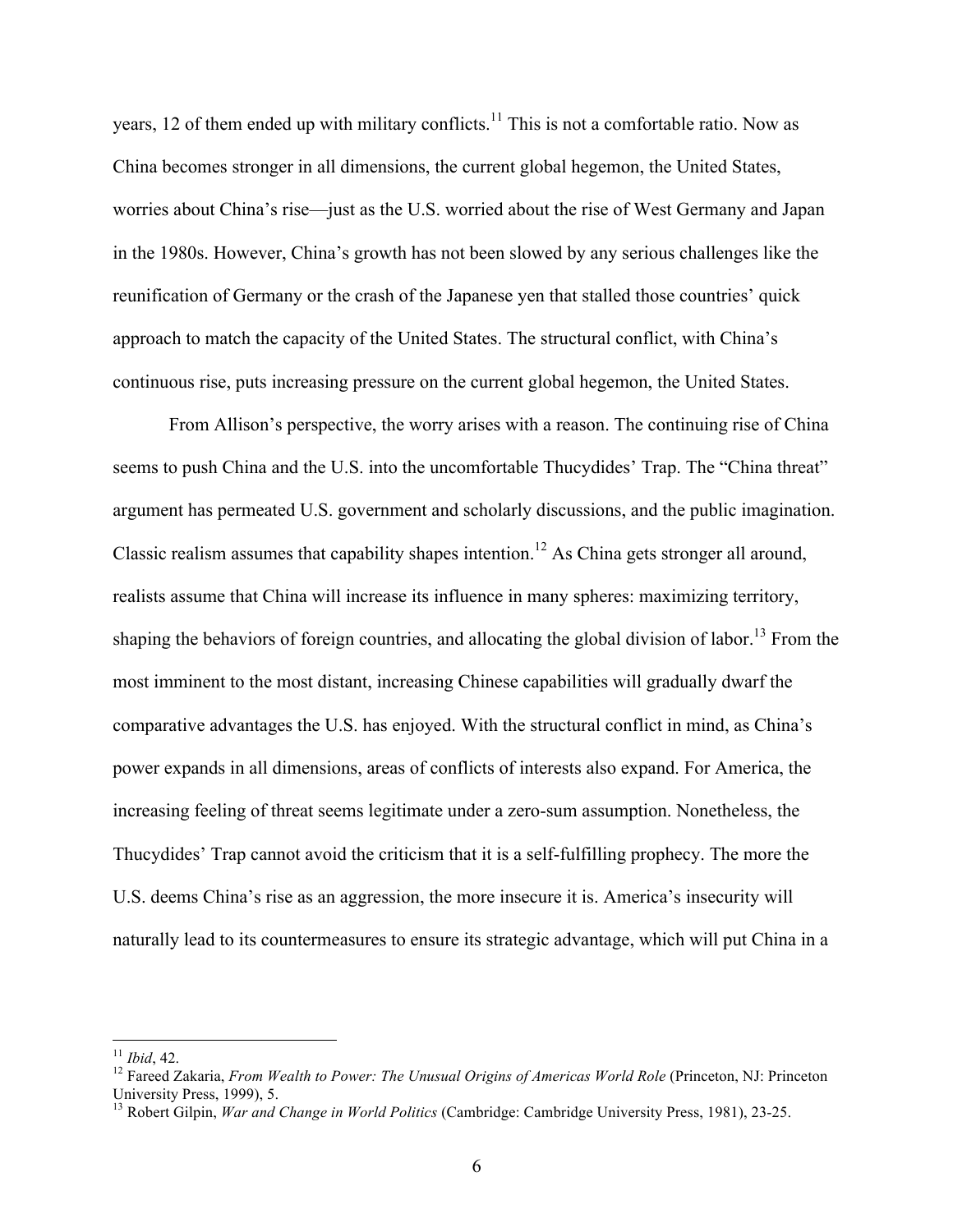position of improving its defense. This vicious spiral effect will push China and the U.S. closer and closer to war.

U.S. politicians and scholars certainly understand this danger. As Raymond Cohen argues, "Threat perception is the decisive intervening variable between action and reaction in the international crisis."14 However, rational responses based on realistic threat assessments are more easily prescribed than achieved, not least because American perceptions of Chinese foreign policy are different from the Chinese perceptions. In most cases, the U.S. government claims that Chinese actions disrupt the global system or regional stability, whereas the Chinese government considers them benign or neutral. For instance, when Chinese officials sketch the future of the Belt and Road Initiative (BRI), they often highlight its economic benefits to "[enhance] connectivity and [unlock] Eurasia's economic potential."15 On the contrary, western scholars usually stress BRI's strategic implications to create an alternative regional financial system, and counter America's rebalance to Asia policy by changing its focus to the Eurasian landmass.<sup>16</sup>

At face value, it seems that the divergent interpretations of BRI are grounded in different assumptions. The American perception stems from realist assumptions; the Chinese perception comes from a liberal perspective. Nonetheless, the differences in the two perceptions may be due to either intentional or unintentional misrepresentation. Failing to identify the root of the competing representations of China's intentions could result in even more deterioration in U.S.- China relations. Misperception could be wholly unintentional, as American experts who believe in the structural threat would feel increasingly threatened because of an increasing Chinese naval

 <sup>14</sup> Raymond Cohen, "Threat Perception in International Crisis," *Political Science Quarterly* 93, no. 1 (1978): 93, doi:10.2307/2149052.

<sup>15</sup> Nadège Rolland, *Chinas Eurasian Century?: Political and Strategic Implications of the Belt and Road Initiative* (Seattle, WA: National Bureau of Asian Research, 2017), 109.<br><sup>16</sup> Rolland, *Chinas Eurasian Century?: Political and Strategic Implications of the Belt and Road Initiative*, 116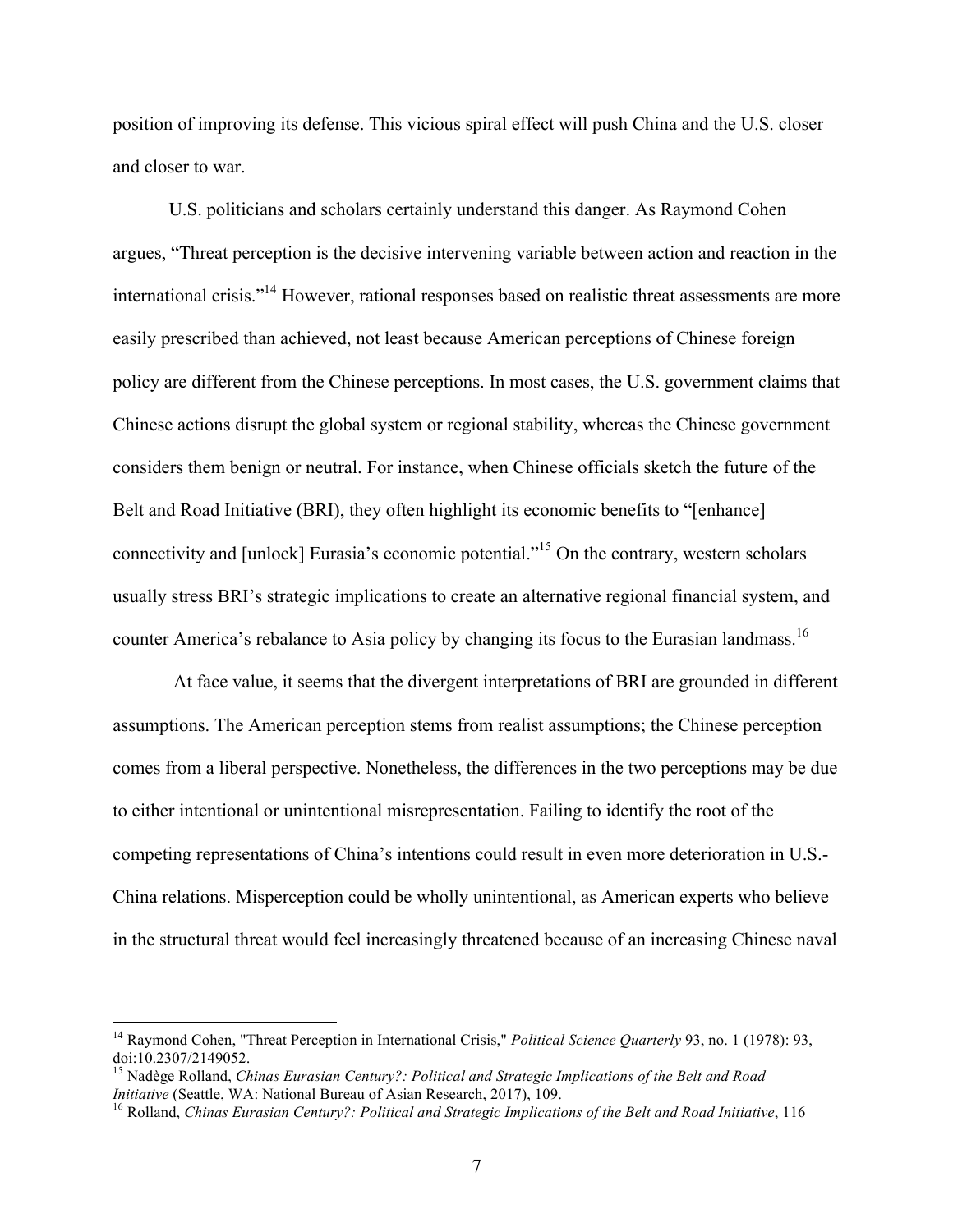presence to safeguard Chinese investment abroad. Yet, it is also possible that the misrepresentation is intentional, as the American government tries to earn strategic advantages by manipulating the rhetoric of threat perception to influence Chinese policy.

Different perceptions or misperceptions have always existed, but the serious implications of such differences between two world powers make it incumbent upon us that we do what we can do to avoid the Thucydides' Trap. Otherwise, misperceptions, plus assumptions of a zerosum structural challenge, could significantly degenerate the stability of the U.S.-China relations, and regional or even global peace. In the case of BRI, for example, America would question whether the Chinese state-owned enterprises (SOEs) are prioritized in BRI projects, and thus displacing American firms in the region.<sup>17</sup> Consequently, the American government might seek to minimize the China challenge to itself by delaying or disrupting the full implementation of China's objectives. From the Chinese perspective, such actions would be extremely dangerous for China's objectives and the success of BRI. The Chinese government would likely implement countermeasures. This vicious cycle would make the Thucydides' Trap unavoidable.

BRI is only one of many examples where America and China appear to interpret China's actions differently. Its financing engine, the recently-established Asian Infrastructure Investment Bank (AIIB), is open to similar discrepancies in interpretation. And conflictual perceptions go well beyond the economic and financial sector. Security-wise, China's recent moves in the South China Sea, its military modernization, and the construction of its first military supply base in Djibouti all contribute to the same tensions. And, in the diplomatic field, as China assumes a larger role in global governance and participates more actively in multilateral institutions, the

<sup>&</sup>lt;sup>17</sup> Joshua P. Meltzer, "China's One Belt One Road Initiative: A View from the United States," Brookings, June 28, 2017, accessed November 30, 2017, https://www.brookings.edu/research/chinas-one-belt-one-road-initiative-aview-from-the-united-states/.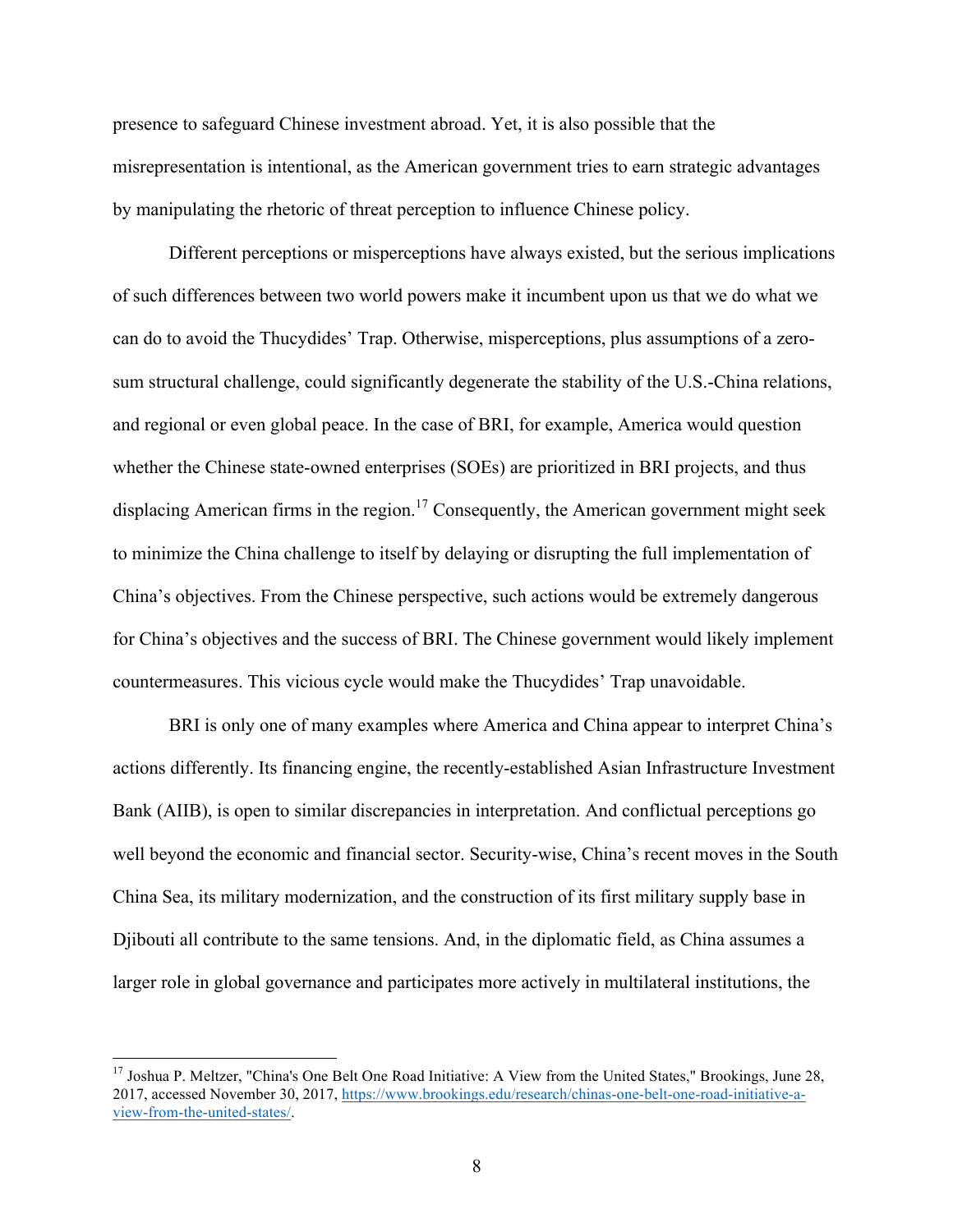U.S. likewise perceives a threat to its authority. The U.S. has summarized these behaviors as expansionist, accusing China of disturbing the existing international order. In contrast, China claims that its behaviors are legitimate and well within international norms, not to mention defensive in essence. With China's all around rise, misconceptions seem to permeate and reinforce the potential structural conflict between the two countries.

For any international observer of the great power dynamics, conflict avoidance is definitely a central field of focus. To search for answers, we must clearly identify where the problems lie. As discussed above, we must determine whether China and the U.S. truly hold different assumptions about Chinese foreign policy, where the difference in their perceptions lie, whether there exists any misperception, and, if there is, whether the misrepresentation is intentional or unintentional. The rest of the paper will focus on addressing the problem of perception and misperception of the Chinese foreign policy. Once we can identify what dictates American and Chinese perceptions, we can offer aspirational policy recommendations to improve U.S.-China relations. We can ensure that no misjudgment will amplify the structural conflict between China and America, and thus reduce the chance of undesirable outcomes of Thucydides' Trap. But more important, these policy recommendations could help build confidence, improve bilateral relations, and even achieve a positive sum result.

The second chapter introduces the theoretical background of perception and misperception in international politics, especially that of threat perception. Threat perception consists of two stages: observation and appraisal. In this theory chapter we mainly focus on the appraisal parts: how do countries consolidate their perceptions of Chinese foreign policy? Traditional security scholars would focus on two factors: capacity and intention. Our theoretical framework, based on up-to-date threat perception theories, will enlist five variables that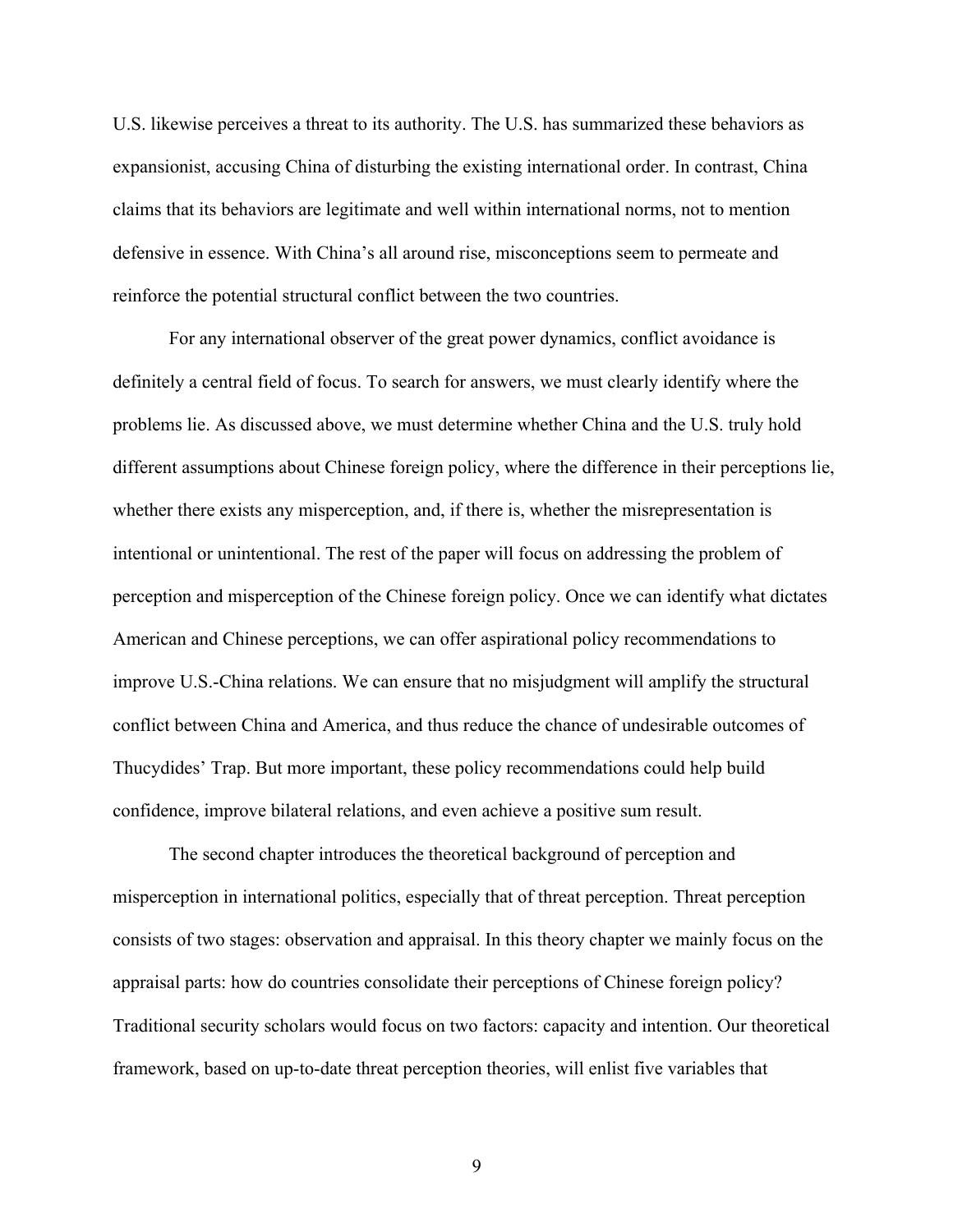influence perceptions through either capacity or intention, or both. The five variables are rooted in disparities and changes in power, similarity and difference in identity, the change in norms or rules, historical experience, and (lack of) information. In the appraisal process, misperceptions happen frequently. Based on current literature, several heuristic filters are introduced that will later help us identify whether any misperception of either American or Chinese perceptions exists. The heuristic filters include *security dilemma*, *status dilemma*, *centralization*, *overestimation of one's importance*, the *influence of desires and fears*, and *cognitive dissonance*. Understanding the pattern of perceptions and misperceptions can help us assess the accuracy of American and Chinese perceptions.

The third chapter will be the model chapter, establishing the empirical evidence for analysis. The chapter is aimed at comparing and contrasting the specific Chinese actions in foreign policy, the American perception, and the Chinese perception. The first half of the chapter sets the tone, by giving the background of how China has climbed up the ladder of the global community, and what China and the U.S. think of China's rising. In the second half, the main comparative framework is laid out, comparing objective observations, the American perception, and the Chinese perception along the dimensions of China's bilateral relations, multilateral diplomacy, security, and economic engagement. In each dimension, the three views are systematically compared. The model not only aims to show the key differences between the American and Chinese perceptions of Chinese foreign policy, but also compares both perceptions with the objective narration. The former helps one to understand how the two nations understand the same incidents differently, thus showing the amount of disagreement between both nations. The latter contributes to understanding the accuracy of both perceptions, therefore discerning biases of both perceptions (either against or in favor of China). This chapter will lay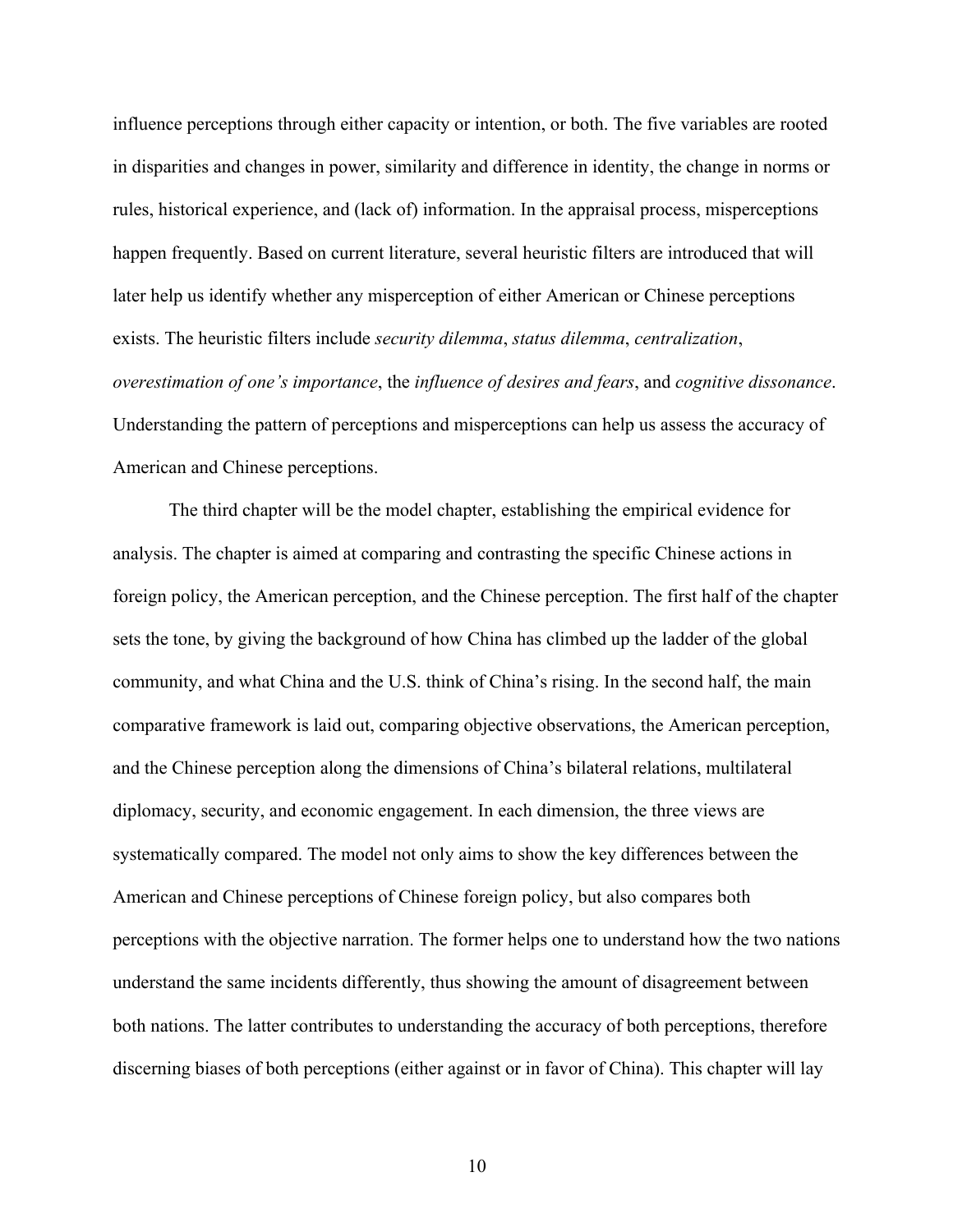bare key differences that will be the empirical foundation of final analysis and aspirational policy prescriptions.

The fourth and fifth chapters will be devoted two cases studies: one on the South China Sea, and the other on the Belt and Road Initiative, both of which are in accordance with the three criteria of the observation stage of the perception theory. The reasons for presenting these two mini-studies are twofold. First, both cases are important in Chinese foreign policy and speak to several dimensions of foreign policy. Second, through the mini-studies, the model developed in Chapter Three can be applied and used to derive policy recommendations. These detailed accounts will contribute to specific measures to foster a better understanding of Chinese foreign policy for the U.S., as well as a better understanding of each other's perception between the two nations.

In the last chapter, the theoretical and empirical evidence drawn from Chapters 2 and 3 are combined, shedding light on the variables that dictate American and Chinese perceptions. The overall analysis will help answer several questions emerged in the introduction: Is American perception of Chinese foreign policy accurate? How threatening is China to the U.S.? Does the U.S. or China misperceive what China has been doing? Are misrepresentations intentional or unintentional? How have these perceptions and misperceptions changed the calculation of both nations? In short, what can China and the U.S. can do to improve bilateral relations and avoid the zero-sum fate of Thucydides' Trap?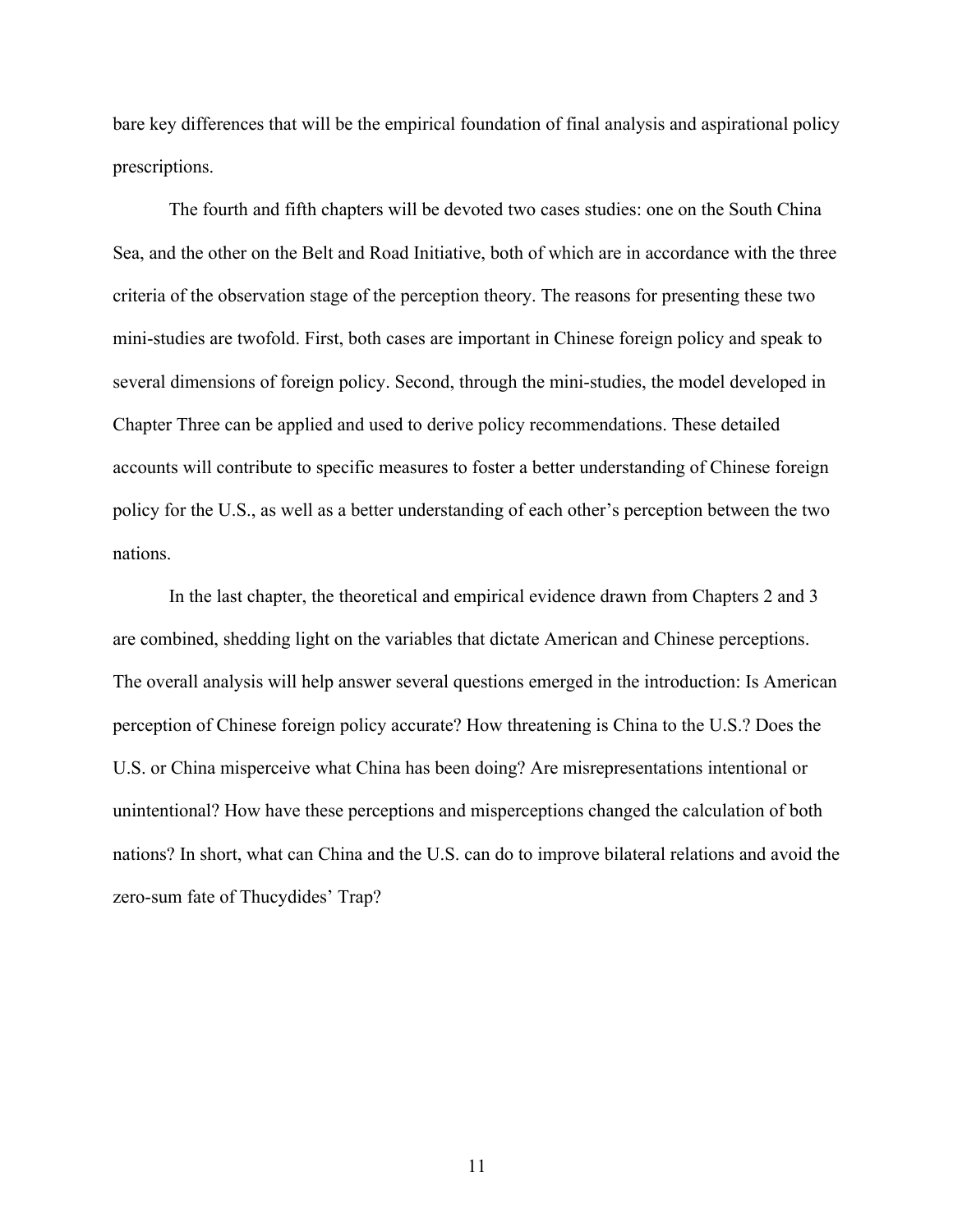## **Chapter 2 – Laying the Theoretical Ground**

Chapter 1 briefly introduced the case wherein America and China interpret the flagship of Chinese foreign policy, the Belt and Road Initiative (BRI), vastly differently. The Chinese government champions its creation as part of the regime's support for globalization, claiming that it will help connect the Eurasian landmass. In contrast, the American government pays the most attention to how BRI may provide China with strategic advantages over the U.S. and its allies, including justification for setting up a military base in Djibouti next to America's. The U.S. perceives China's allegedly benign initiatives as threats to American interests. Unfriendly reactions follow opposing interpretations: The U.S. government has overtly and covertly impeded its European allies from jumping on the bandwagon of Chinese economic integration and has criticized Chinese security and military actions for destabilizing Asia. Additionally, the disparities between Beijing's and Washington's perceptions is apparent across a range of foreign policies. China and the U.S. have dissimilar or totally distinct views on China's military buildup in the South China Sea, its restrained attitude towards denuclearization in North Korea, the *Liaoning* aircraft carrier's voyage to Western Pacific, and many other activities that China perceives as legitimate and defensive whereas the U.S. perceives them as threatening and expansionist. U.S.-China interactions are thus consistent with Raymond Cohen's previously mentioned observation: "Threat perception is the decisive intervening variable between action and reaction in international [politics]."<sup>18</sup> In order to analyze whether American and Chinese perceptions—and representations—of Chinese foreign policy are accurate, this chapter will introduce perception theories to provide a theoretical platform through which empirical evidence can be examined. By drawing from different authors, this chapter will present a two-stage

<sup>&</sup>lt;sup>18</sup> Cohen, "Threat Perception in International Crisis," 94.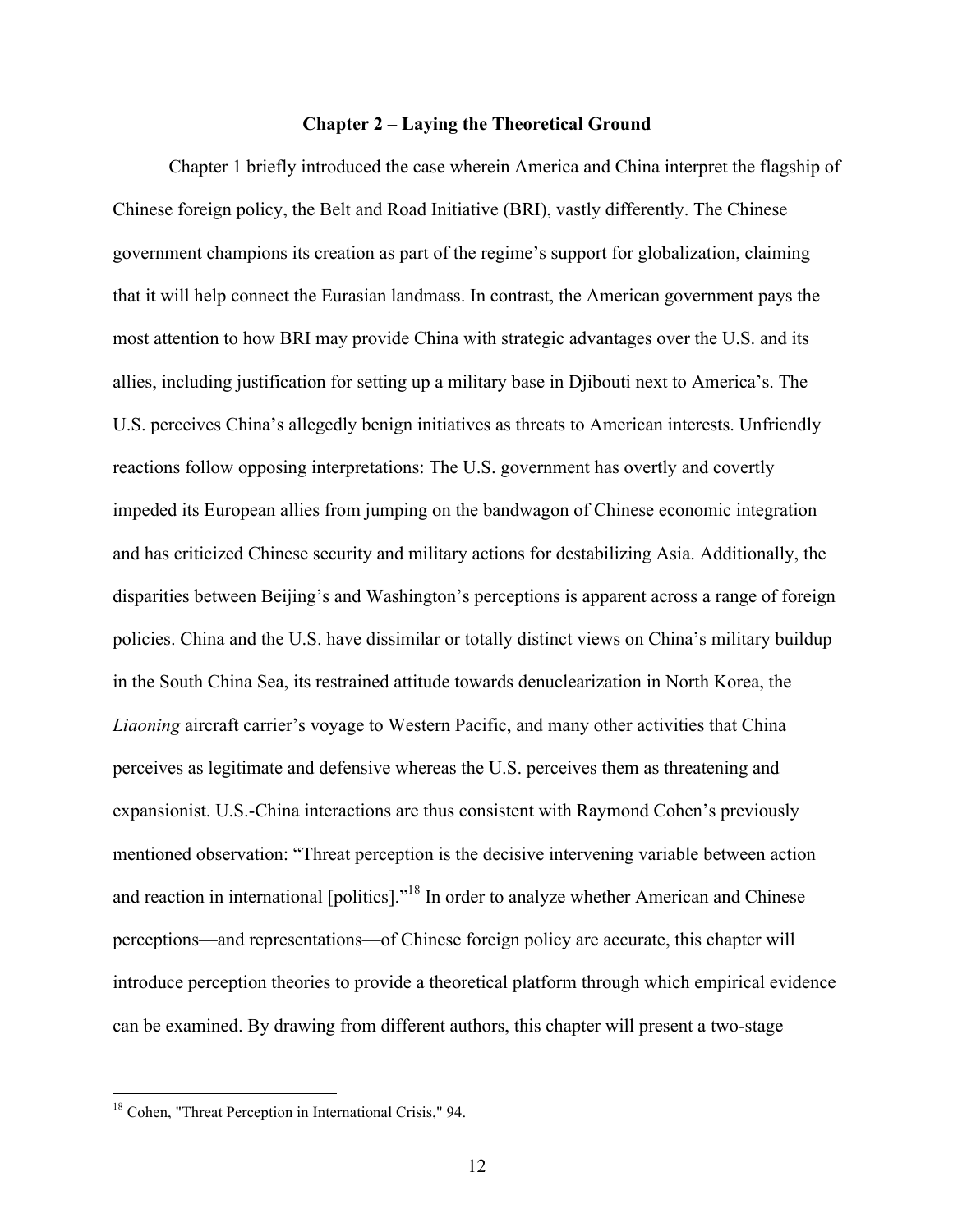framework where threat perceptions are determined by the influence of five major variables on the perception of capability and intention.



# *(Theoretical Framework Graph)*

According to Raymond Cohen, the perception of threat involves two stages.<sup>19</sup> The first stage is observation, when cues are received by people. Cues can be verbal or nonverbal, from presidential statements or newspaper articles, to military dispatches or withdrawal of ambassadors. The receiver's selection of cues depends on three central criteria: geography, the "present state of affairs", and sense of vulnerability. Observers interpret and try to rationalize the events happening around them every day. Geographical criterion means that when certain events happen in places with "immense strategic, historic, and sentimental importance," observers are

 <sup>19</sup> *Ibid*, 95.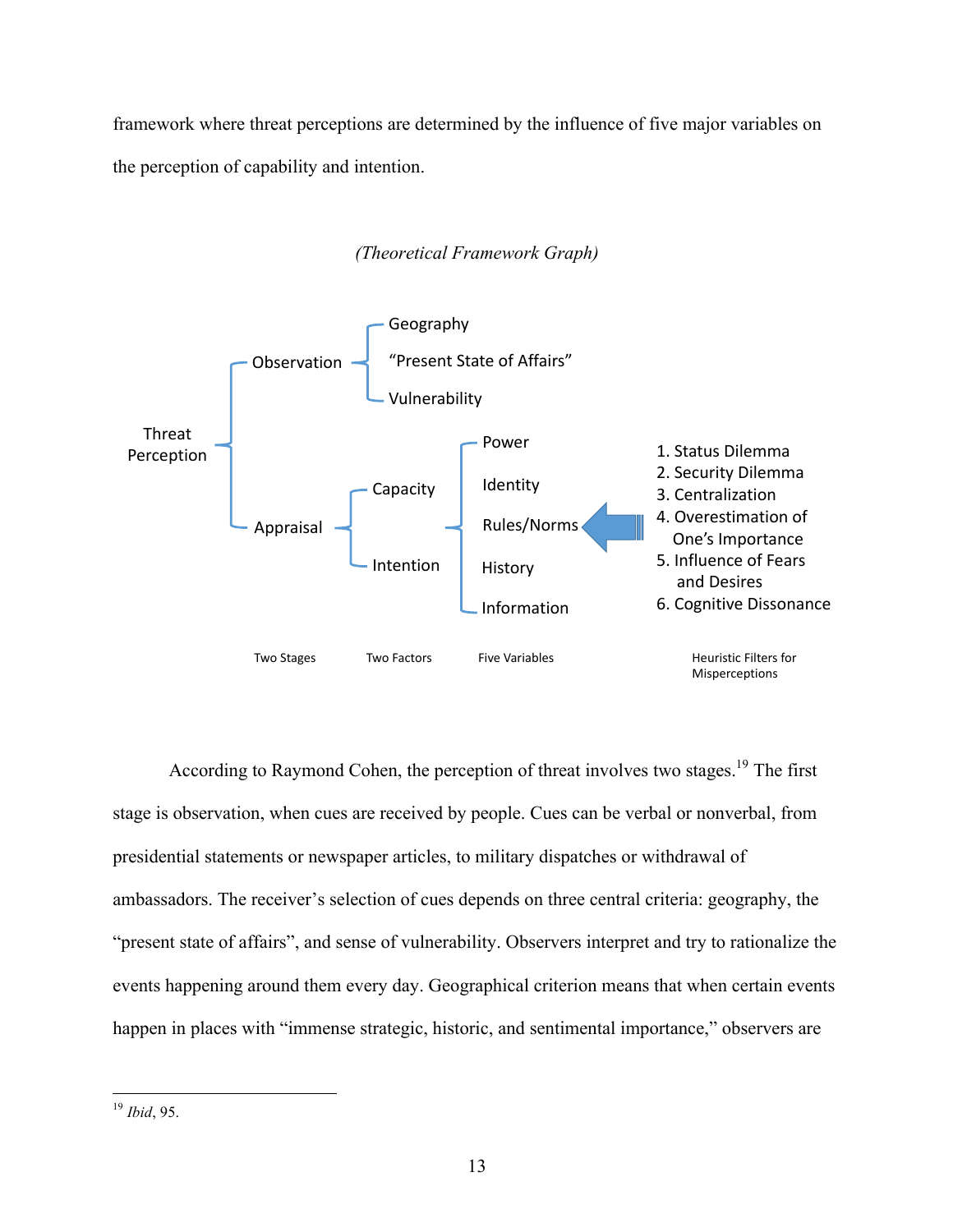more likely to pick up on the cues.<sup>20</sup> The "present state of affairs" criterion refers to the fact that perceivers are apt to be drawn to events with ongoing mistrust and tension.<sup>21</sup> A sense of vulnerability means that there are certain areas in which observers perceive stronger threats from opponents than others.<sup>22</sup>

These criteria dominate which cues are perceived. Thus, the nationalization of Diaoyu/Senkaku islands by the Japanese government in 2014, Tsai Ing-wen's election in Taiwan in 2016, the international tribunal ruling over the South China Sea dispute in 2016, and the Donglang/Doklam standoff near the China-India border in 2017 each touched a sensitive nerve for Beijing. Similarly, as previously mentioned, China's military buildup in the South China Sea, its restrained attitude towards denuclearization in North Korea, and the *Liaoning* aircraft carrier's voyage to Western Pacific all make the U.S. anxious.

The second stage of threat perception, as explained by Cohen, is appraisal, wherein people evaluate whether they are threatened or not. For the purposes of this paper, the center analysis of both the American and Chinese perceptions will be built around the appraisal stage. Complementary to Cohen is Janice G. Stein's work, in which she argues that threat perception is a function of two factors, capacity and intention.<sup>23</sup> Capacity determines whether one actor has the ability to attack another, and intention represents whether one actor wants to attack another, but what's at stake is the interplay between the variables. When one country possesses the intention but not the capacity to harm another, it is usually seen as a bluff. If the supreme leader of North Korea claimed it was about to launch a nuclear attack against its alleged enemies in the 1990s,

<sup>&</sup>lt;sup>20</sup> *Ibid*, 96.<br><sup>21</sup> *Ibid.*<br><sup>22</sup> *Ibid.* 23 *Ibid.* 23 Janice Gross Stein, "Threat Perception in International Relations," *Oxford Handbooks Online*, 2013, 2, doi:10.1093/oxfordhb/9780199760107.013.0012.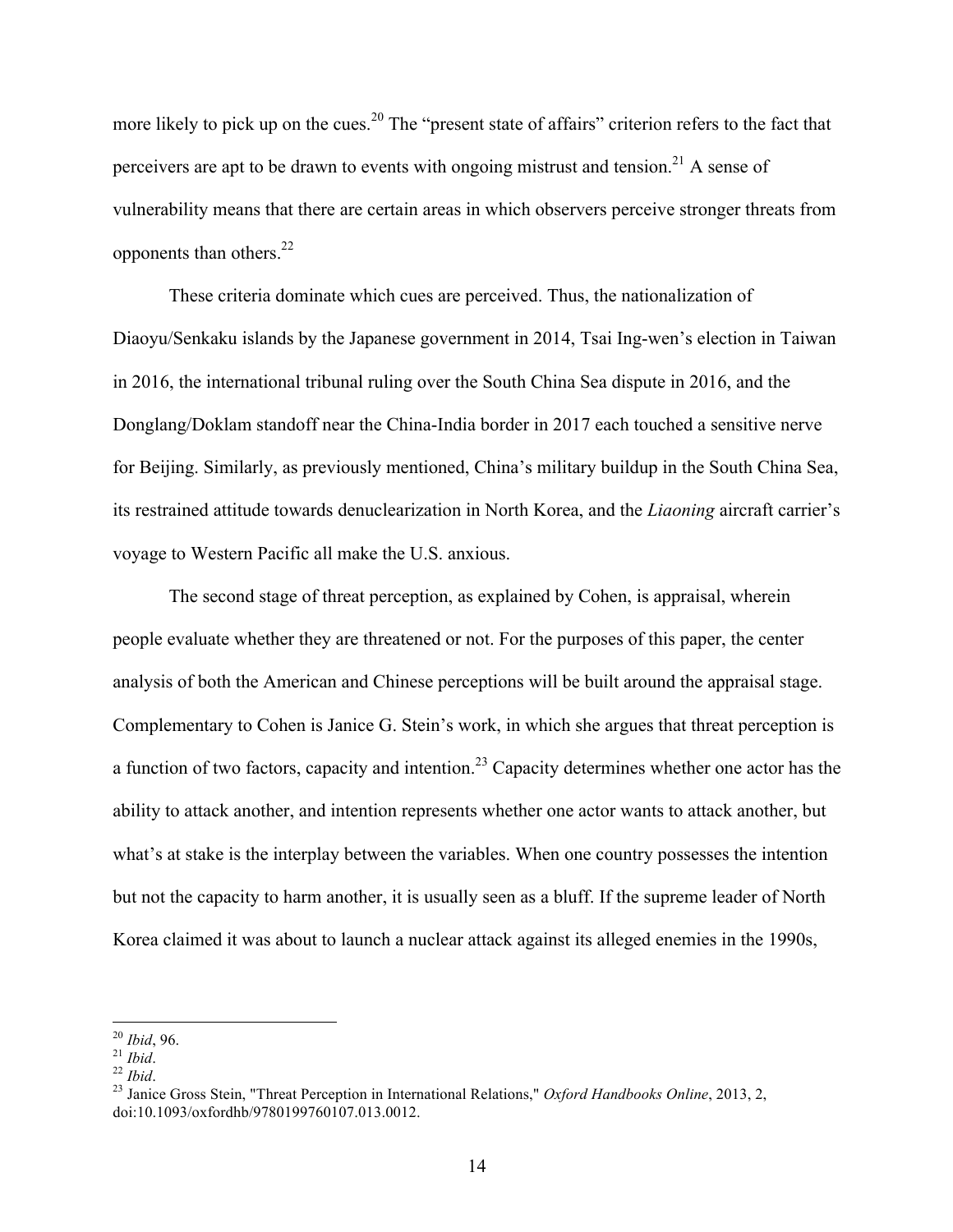his provocation would more likely have been seen as verbal aggression. When one country has capacity, but not the intention, to attack another, different theoretical schools of thought diverge on the outcome. Classical realists who assume "capability shapes intention" would perceive a country with capacity as threatening. In comparison, liberals who focus more on analyzing the interests of actors and institutional influence, and constructivists who care more about selfconception and its offshoot self-fulfilling prophecies, argue that capacity is not the only factor of threat perception.<sup>24</sup> Nonetheless, when both factors are present in a country's behavior, all schools agree that threat perception reaches its apex.

Capacity and intention are broad and lack enough nuances. Thus, it is worthwhile to consider the relevant variables introduced by realist, liberal and constructivist schools of thought, since these can permeate countries' perceptions of other countries' policies, as policymakers in each country have diverse backgrounds and assumptions. As mentioned above, based on the current literature, there are five explanatory variables influencing threat perception through their influence over a country's capacity, intention, or both: the variables are rooted in disparities in power and changes in relative power, identity, and the change in rules or norms, historical experiences, and (lack of) information. Academics have offered explanations of threat perception that rely on each of these as the filter between observation and appraisal. Each of these contributes to perceptions of threat that are more or less consistent with reality. However, some empirical evidence has shown us a lack of full alignment between perceptions and reality, thus, in addition to the perceptions rooted in the five variables, there is also intentional signaling and misrepresentation mucking up the works. On the one hand, threats are often manipulated as a means of deterrence and defense; intentional misrepresentation may serve some signaling

<sup>&</sup>lt;sup>24</sup> Robert Jervis, *Perception and Misperception in International Politics* (Princeton, NJ: Princeton University Press, 2017), xxvii; Zakaria, *From Wealth to Power: The Unusual Origins of Americas World Role*, 18.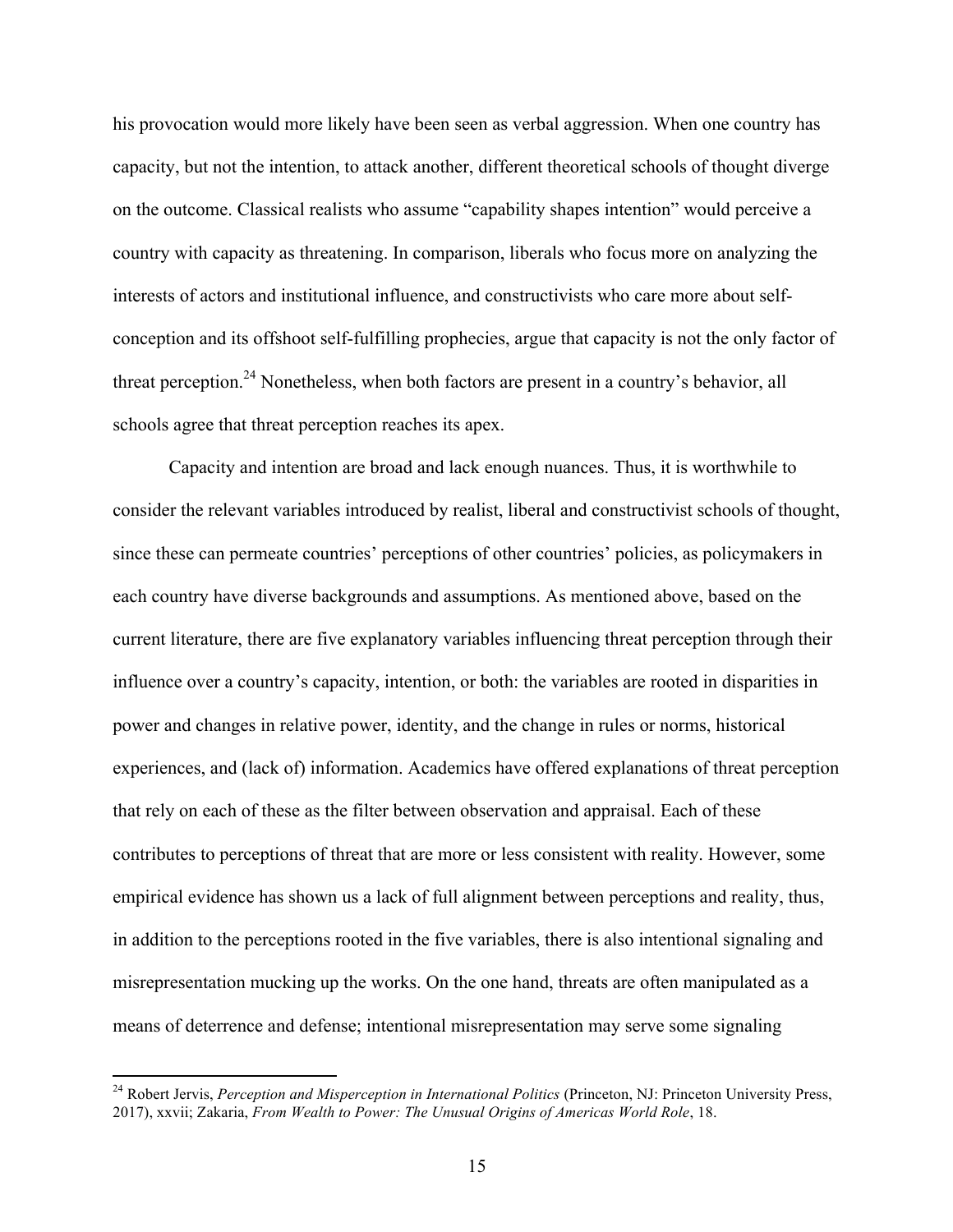functions, and thus, it is hard to change if a country deems this strategy useful. On the other hand, misperceptions do exist, and they should be corrected to reduce the communication failures between countries and protect bilateral relations. After describing each of the five variables below, they will be examined for misperceptions using several heuristic filters. These filters include the *security dilemma*, *status dilemma*, *centralization*, *overestimation of one's importance*, the *influence of fears and desires*, and *cognitive dissonance*.

The first major variable is power and its change in relation to that of other countries.<sup>25</sup> The power variable influence the level of threat perception through its impact on the capacity factor. Power is a relative concept. As a relative concept, one country's power can either force or persuade another country to act in the interest of the former. As argued by David L. Rousseau and Rocio Garcia-Retamero, "the perception of threat in intergroup conflict is a function of power asymmetries between groups."<sup>26</sup> When the latter country feels its position given certain issues has changed, its original goals have reset, or its preferences have been shaped even without much resistance, it feels the coercion and perceives whoever exerts this power as threatening. A classic example demonstrating how power determines threat perception would be the dynamics between American and Chinese military forces right after the foundation of the current People's Republic. When the Communist Party tried to defeat the fled Kuomintang in Taiwan in 1950, Washington decided to intervene for the interests of the capitalist bloc after taking into account the outbreak of the Korean War. With the introduction of the seventh fleet, the disadvantaged People's Liberation Army was not able to cross the Taiwan Strait. Originally set to reunify Taiwan immediately, China gave up its goal of reunification as China saw that the

 <sup>25</sup> David L. Rousseau and Rocio Garcia-Retamero, "Identity, Power, and Threat Perception," *Journal of Conflict Resolution* 51, no. 5 (2007): 744, doi:10.1177/0022002707304813. <sup>26</sup> *Ibid*, 744-746.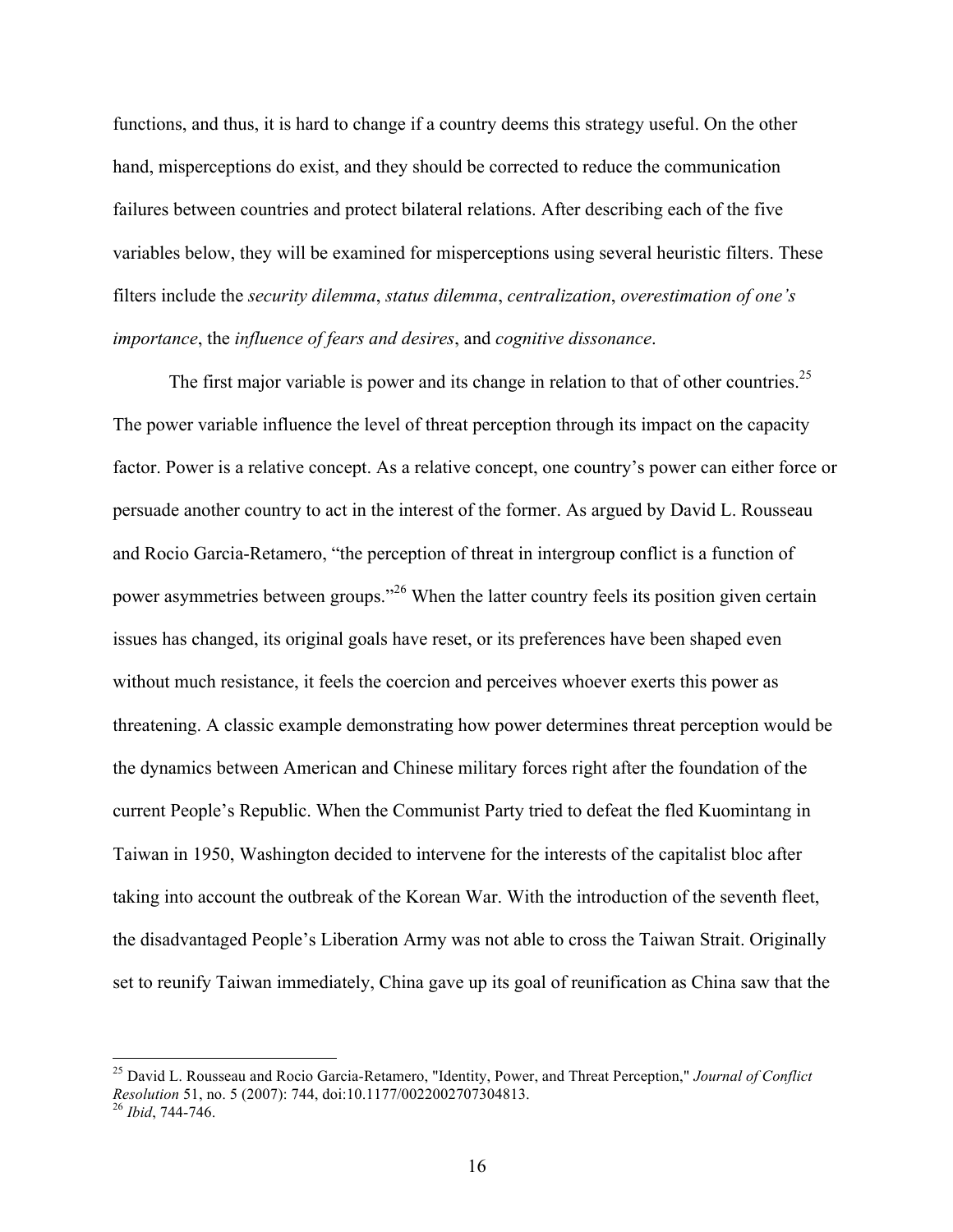military power asymmetry between the U.S. and China was threatening to the Beijing government.

The power influence of threat perception is a reciprocal idea. The disappearance of power advantage generates the same feeling of a threat as the appearance or the use of power, and the unease now falls to the other side. When the weaker country becomes stronger, the existing greater power often realizes that their original power projection does not function in the same way as before. When a shift in the power dynamics between two countries sends the stronger country a signal that the weaker country has the momentum to overcome the originally stronger country, the stronger country is afraid of losing its superior power and considers the weaker country dangerous because it now challenges the existing regional or global leadership. In other words, the loss of relative advantage in terms of power, as well as the loss of hegemony, is itself upsetting. Consider the last example. When the seventh fleet was stationed in the Taiwan Strait in the 1950s, China could not harm any American battleship, let alone achieve unification. Presently, however, Chinese missiles are deployed along the coastline in Fujian, which is the part of the mainland right next to Taiwan, and are combat-ready to challenge perceived threatening actors. Although not directly endangering U.S. homeland security, decision-makers in Washington need to consider the risk of Chinese retaliation if they decide to intervene in another Taiwan Strait crisis. Furthermore, China's capability to retaliate through bilateral economic interdependence means that the repercussions from another intervention could go beyond military reaction. The joint aftermath translates into an effective deterrence that challenges American hegemony. The reciprocal characteristic of the power variable, thus, signifies that both expansion and contraction of a relative power gap can lead to threat perception. Although all schools of threat perception theory believe power matters, realist theorists often highlight the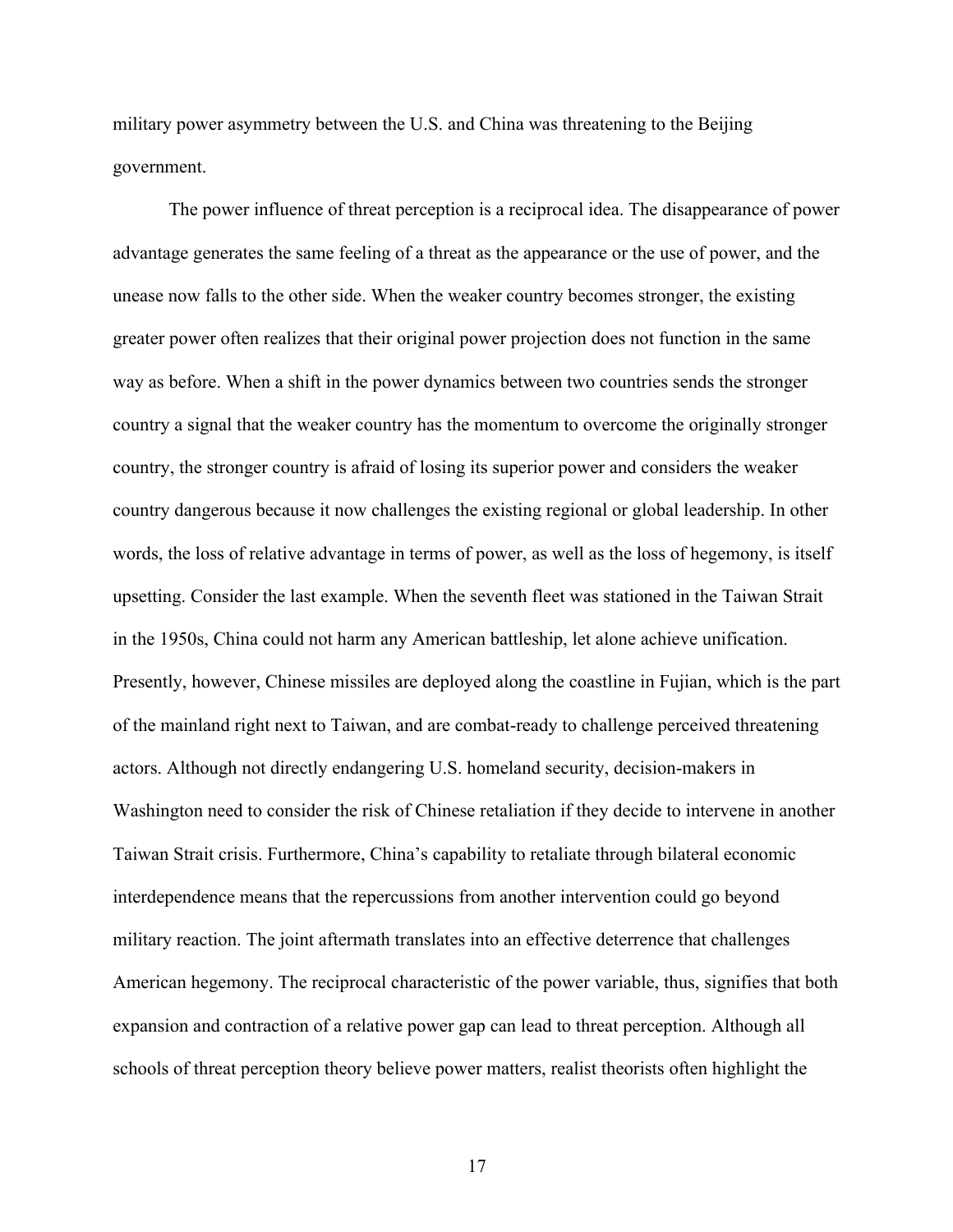predominant influence of power. For realists, a change in capacity by itself is significant enough, since an increase in power means an increase in the likelihood of aggressive intention.

However, constructivists such as Rousseau and Garcia-Retamero identified another variable—identity. Unlike the realist framework where power represents intention, the constructivist framework believes that identity, an explanatory variable independent of power, speaks to the intention factor of threat perception separately. Both social identity theory and selfcategorization theory underscore the distinction between "us" and "them," stressing the boundary between "the ingroup and the outgroup."27 This "us" versus "them" mentality is often built by fundamental characteristics of the institution and society, such as regime type, economic structure, and demographics.<sup>28</sup> Constructivists believe that "a shared sense of identity can reduce perceptions of intergroup threat."29 So, the more similar two countries are, the less likely the two perceive each other as a threat. For example, through a comparison between the U.S. and Japan, David Rousseau explains that the two countries' identities are similar because they are both capitalist democracies, even though Japan is a nation-state and the U.S. is not. Their similarity predicts their close relations. In the case of China and the U.S., the two differ in most ways. China is a one-party authoritarian nation-state with a population comprised of more than 90 percent ethnic Han people. It champions state intervention in political, economic, societal and civil issues. In comparison, the U.S. is a bicameral federal capitalist democracy whose citizens come from diverse backgrounds. In international politics, the U.S. helped establish the post-WWII global order and has been the vested interest since then. China, on the other hand, is not among the traditional Western powers, and as a result, it hopes to modify the international

 <sup>27</sup> *Ibid*, 747. <sup>28</sup> *Ibid*, 750. <sup>29</sup> *Ibid*, 744.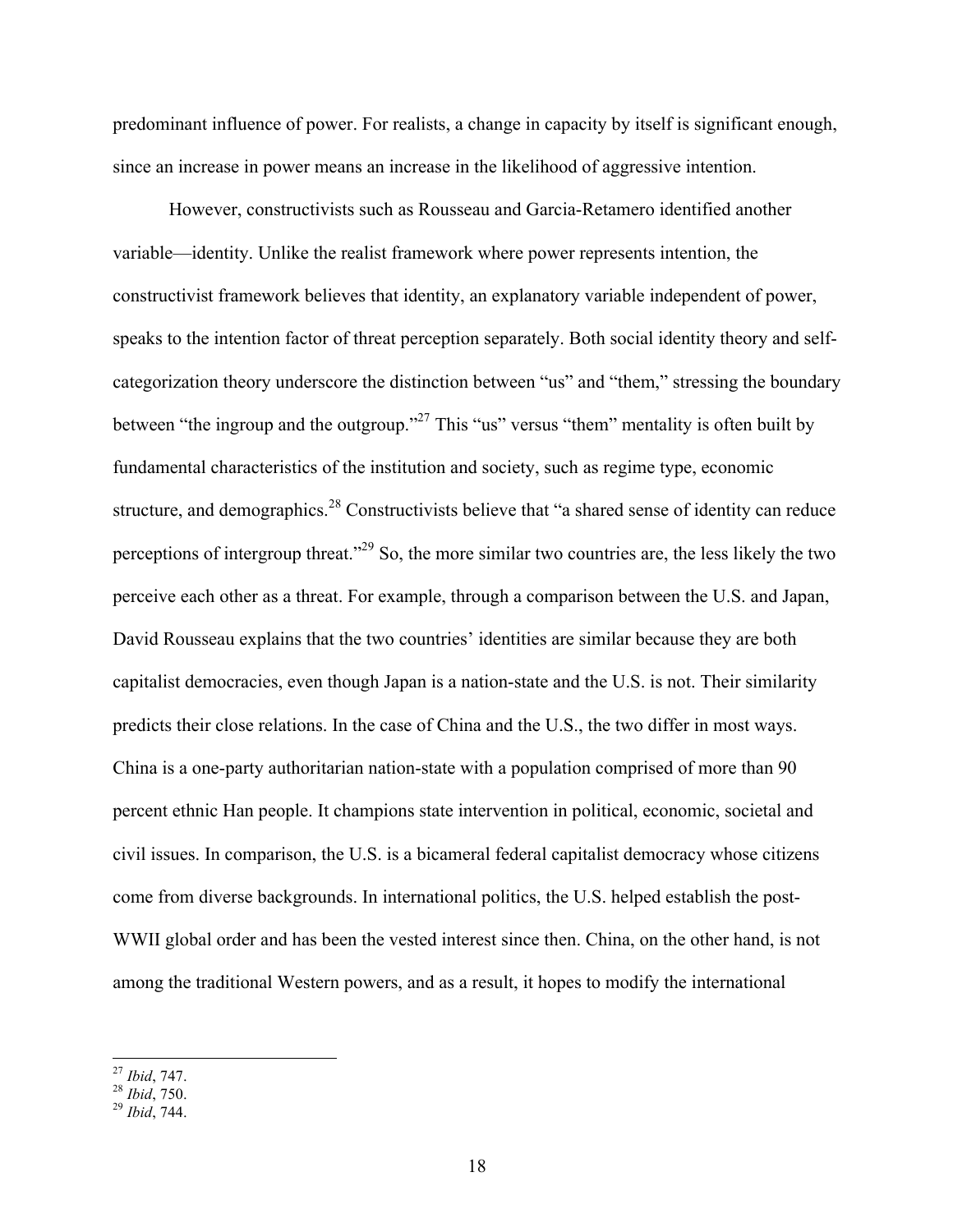system in its favor. From this comparison, Beijing and Washington should have much less shared identity than that between Washington and Tokyo.

Rousseau and Garcia-Retamero argue that the power and identity variables do not merely produce an additive result. They find an interactive or multiplicative relationship between the two. Their experimental study has found a positive and statistically significant value for the interactive variable he creates. "Specific combinations of power and identity produced an increase in threat perception more than the simply additive impact of each independent variable."<sup>30</sup> That means that, if the U.S. sees that China becomes increasingly powerful and that the identity disparity between China and itself is huge, the U.S. should feel much more threatened by China than the effect of only having either power increase or identity disparity. The constructivist multiplication effect, thus, can render stronger threat perception than what is likely under a realist paradigm under the same circumstance.

The third variable of threat perception, borrowing from Raymond Cohen's threat perception framework, is the discomfort that comes when one country changes the rules of the game or does not abide by commonly-held norms, an argument that is consistent with the liberal focus of interests and institutions. Rules and norms define what a country can and cannot do given the current institutional framework either regionally or globally. The institutional framework can take explicit forms such as international laws or bilateral agreements, or implicit forms like traditions or tacit agreements. Whichever form they take, rules and norms function as a communication tool among state actors and coordinate each other's behavior.<sup>31</sup> In the practical world where coordination costs are high, countries abide by previously agreed-upon rules in order to manage their expectations of one another's actions. Even for countries whose power and

<sup>&</sup>lt;sup>30</sup> *Ibid*, 765.<br><sup>31</sup> Cohen, "Threat Perception in International Crisis," 106.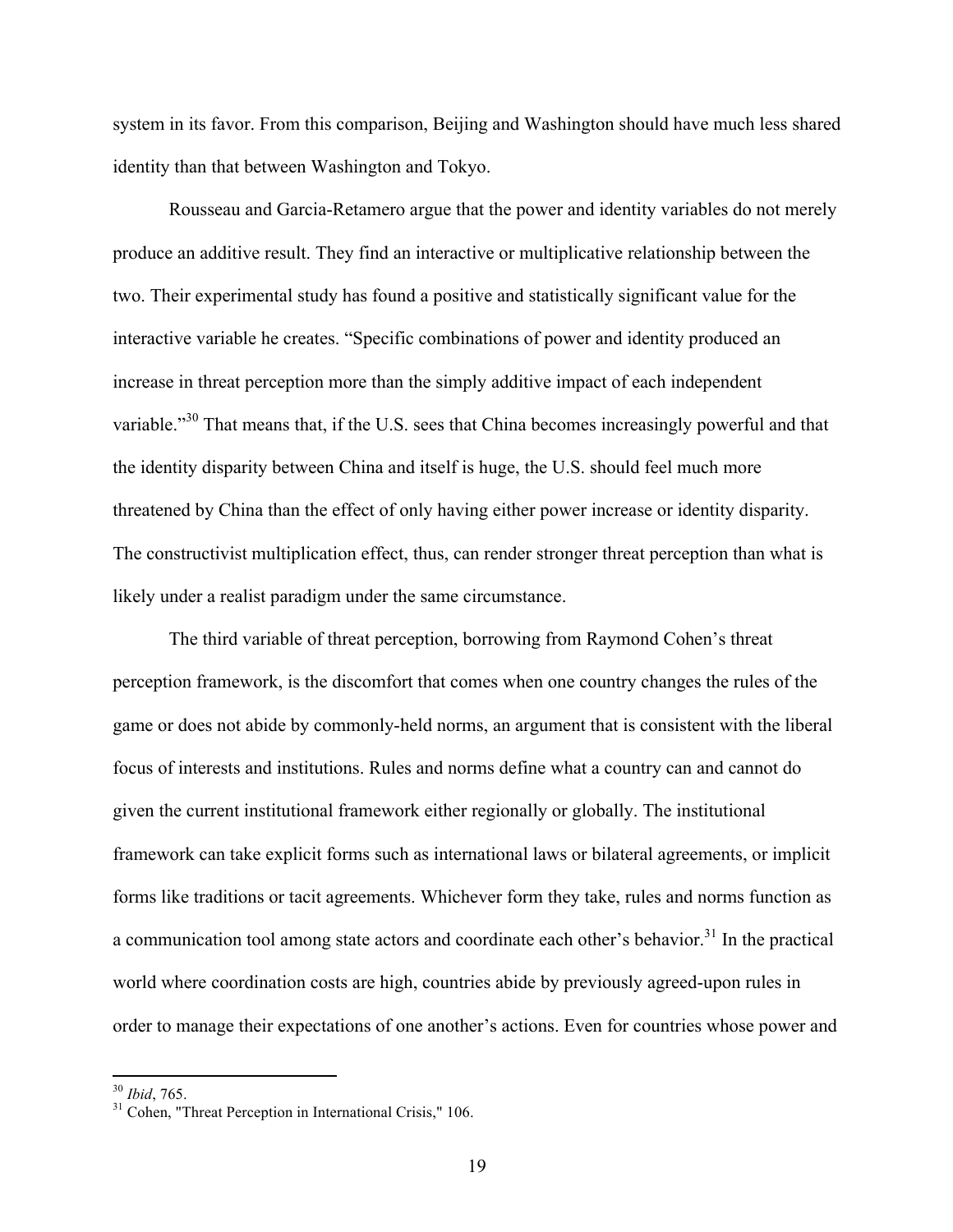identity variables indicate that they have totally opposite interests, rules and norms ensure that they can maintain a peaceful coexistence. But when the norms or rules are broken, each country's expectation of the other has been distorted because countries do not know what to expect from others, and thus, they have to prepare for the worst outcome. Mutual trust falls because rules and norms that serve as constraints to all parties are missing, and threat perception heightens accordingly. During the Cold War, when the Soviet Union and the United States both had enormous power and shared no similarity in identity, the two could maintain peace largely thanks to the negotiated post-World War II order that resulted from the Yalta Conference. Although major parties involved were not happy about the concessions they had to make during negotiations, they nevertheless reached a balance that all parties agreed to. However, the Cuban Missile Crisis is an example of defection to the expectation of each other. No longer constrained by previous norms of avoiding the use of nuclear weapons, both the U.S. and the Soviet Union had to prepare for the worst, the precipitation of a potential nuclear-level confrontation. Fortunately, Gorbachev backtracked and honored the tacit agreement of the existing division of spheres of influence again. He communicated his re-addiction to the old rules successfully to Washington by shipping the nuclear weapons back to Moscow.

The change in rules and norms is often expressed through trespasses of existing rules or norms by a country. Unlike power and identity which are more objective, a change in rules or norms could be intentional or unintentional. When a country becomes increasingly powerful, it may give rise to distortion in its behaviors that violate some rules or norms. In this case, the change or violation is unintentional. Nonetheless, changing behaviors does not require a change in power or identity. By no longer abiding by certain rules or norms, countries often tend to signal others through their uncommon actions. When acting alone, a change in rules or norms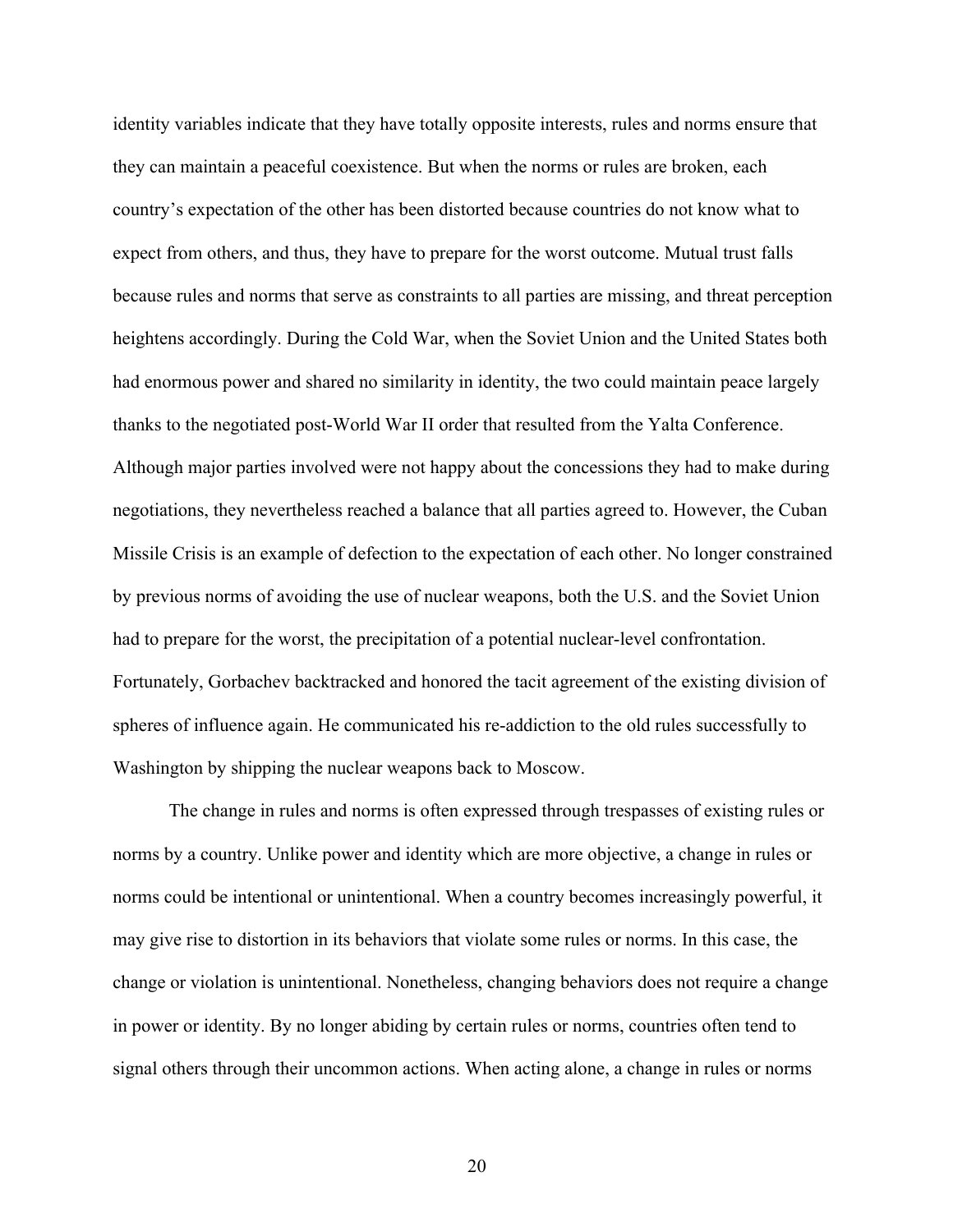signals changes in a country's intention. From a pragmatic theoretical perspective, this variable should matter more as a policy tool in reducing tensions between the U.S. and China. Given the fact that the power gap between China and the U.S. has narrowed, and the disparity in their identities are huge, both the U.S. and China should be careful in their foreign policy. Similar to the case between the U.S. and the Soviet Union, the expectation of each other will drop significantly if one or the other fails to abide by existing rules or norms. Consequently, it is important for each to manage the threat perception of the other through clearly following rules and norms. The change in rules or norms should be an important variable over which both countries should have more control.

The fourth variable that influences threat perception is history. As Robert Jervis argues, people learn from history and form a picture based on what they learn because, "by making accessible insights derived from previous events, analogies provide a useful shortcut to rationality."32 In a rapidly changing world, central decision-makers need to filter noises in order to make judgments quickly. Cognitive consistency facilitates the consolidation of historical images despite limited cases studied, as "we tend to believe that countries we like do things we like, support goals we favor, and oppose countries that we oppose; [and] we tend to think that countries that our enemies make proposals that would harm us, work against the interests of our friends, and aid our opponents."<sup>33</sup> History shapes how people think, even when enough nuances are presented. Long-standing hostility between France and Germany between the eighteenth and twentieth centuries demonstrates how historical memory increases the perception of aggression between countries, despite the constant evolution of relations between those countries.

 <sup>32</sup> Jervis, *Perception and Misperception in International Politics*, 220. <sup>33</sup> *Ibid*, 118, 236.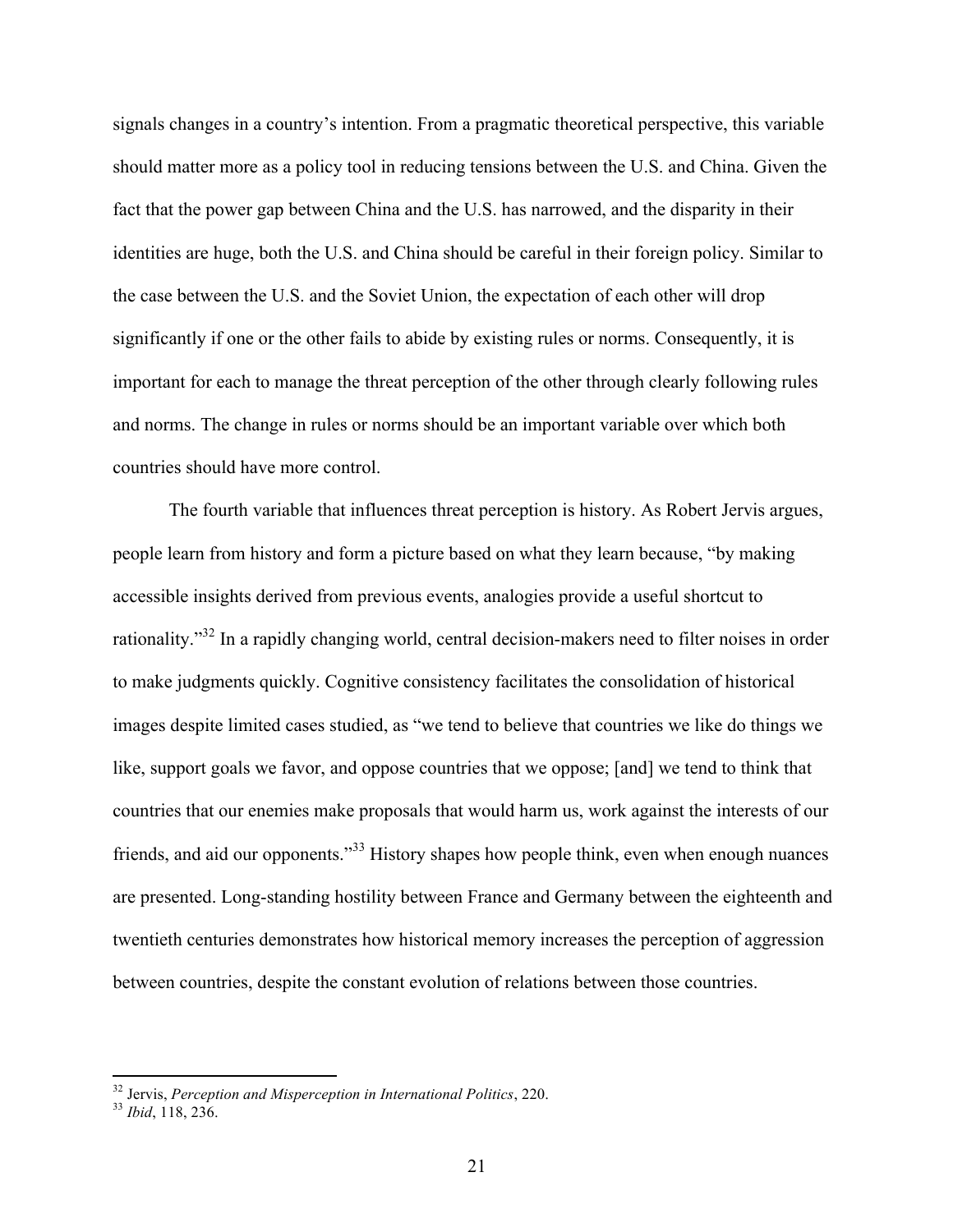History influences threat perceptions not only through shaping people's thought processes but also by serving as a comparison between the past and the present. Through this latter form, the history variable interacts and even amplifies with the effects of power and the change in rules or norms variables. Decision-makers may compare the past and the present level of power. The interaction between the history variable and the change of rules or norms variable would derive decision-makers' expectation to foreign countries' future behaviors. Both comparison and expectation require a historical perspective of threat perception, which could significant influence one's perception of others. In sum, history highly correlates with other variables and influences threat perception by itself as well as by its interacting with other variables. Sino-Japanese relations is a classic example of when history had a huge impact on threat perception. During "the century of humiliation," China first was defeated by Japan in the First Sino-Japanese war during 1894 to 1895. Since then, Japan has controlled a huge part of China during the first half of  $20<sup>th</sup>$  century, including most famously, Manchuria. By leaving China a narrative of victimhood, China has been always highly alerted by any improvement of the Japanese military. Even today, whenever Shinzo Abe, the Japanese Prime Minister, pushes for pacifist constitution reform, China is extremely vocal and worries about the rise of revisionist power in Japan. Similarly, China's predominance over Japan during the medieval period made Japan extremely worried about China as China became stronger. Taking this all into account, historical interaction renders China and Japan with deep mistrust. Threat perception of each other based on the historical experience, as a result, is high.

The fifth and last variable of threat perception is information, or the lack of it. Information is important for estimating the capacity and intention of state actors. Rationalist accounts believe that incomplete information creates uncertainty, which leads to the rise of threat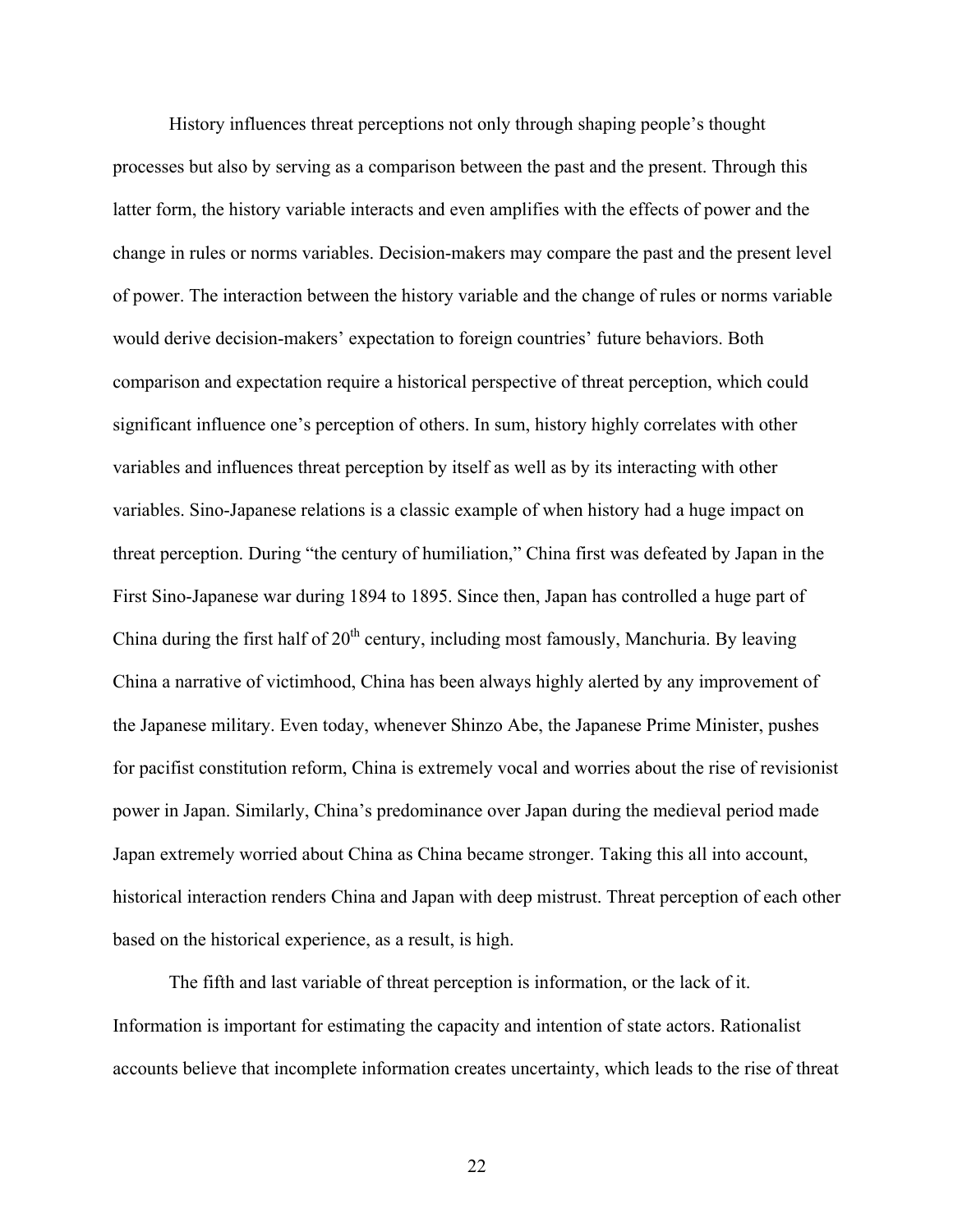perception. Some countries have incentives to hide information because they are afraid of an exhibition of weakness or a revelation of true intentions. Saddam Hussein was required by UN Resolution 687 to dismantle all his weapons of mass destruction. He carried out the Resolution as instructed, but he did not want to appear soft in front of Iran. So, he intentionally bluffed his neighbor at the international stage. Similarly, North Korea previously had incentives to hide its real nuclear capability, hoping that the U.S. could be deterred by its nuclear tests. In both cases, information was manipulated in order to achieve strategic ends. However, a lack of information heightens threat perception; deliberate misrepresentation, unfortunately, often results in the opposite result.

The five variables discussed above determine threat perception through affecting either the perception of a country's capacity, that of its intention, or both. Then, I am going to introduce common errors of perceptions based on the study of Janice G. Stein and Robert Jervis. These will serve as heuristic filters to examine the empirical evidences provided in the following chapters. The first heuristic filter for misperception, introduced by Stein, is the *status dilemma*. A *status dilemma* presents a scenario in which "two countries would be satisfied with their status if they had perfect information about each other's belief."<sup>34</sup> Because of incomplete information and uncertainty felt by the observer, the observer perceives a larger threat and prefers to take measures to protect itself. Stein further argues that a *status dilemma* often leads to the second common error, the *security dilemma*. A *security dilemma* happens when both countries are security seekers: when country A decides to take on defensive measures to safeguard its interests, country B finds A's defensive measures disturbing and takes on more.<sup>35</sup> A spiral effect of the *security dilemma* will then make both countries more insecure. Note, while the *status* 

 <sup>34</sup> Stein, "Threat Perception in International Relations," 6. <sup>35</sup> *Ibid*, 5-6.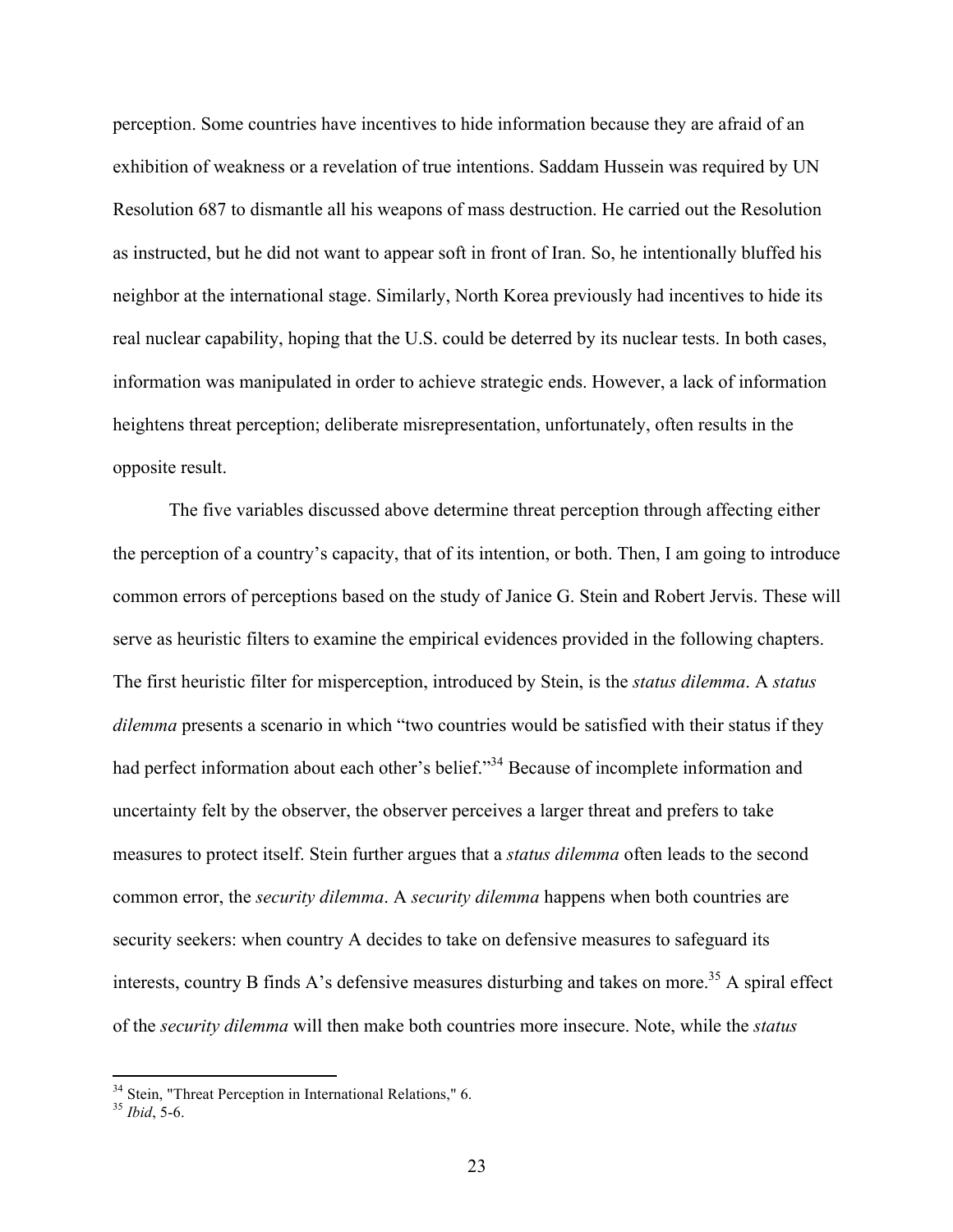*dilemma* is solely associated with the information variable, the spiraling *security dilemma* can be applied to other variables as well, especially the power variable. The arms race of the Cold War is an example of the *security dilemma*.

In addition to Stein's *status* and *security dilemmas*, Robert Jervis also notes four common misperceptions. They are *centralization*, *overestimation of one's importance*, the *influence of desires and fears*, and *cognitive dissonance*. According to Jervis, *Centralization* refers to the misperception that one country will understand the "behavior of others as more centralized, planned, and coordinated than it is. This is a manifestation of the drive to squeeze complex and unrelated events into a coherent pattern."<sup>36</sup> Because decision-makers tend to overestimate how much foreign counterparts know about them and their government, they would more likely associate foreign actions with their domestic situation. Simultaneously, they often underappreciate how foreign governments need to consider other factors, including domestic factors of the foreign government and the influence of third parties. Consistent with this selfcentered bias, countries tend to overestimate their importance as influences or targets in the decision of others.<sup>37</sup> Perceivers tend to believe that other countries inflict harm on them because of these countries' aggression and hostility. In reality, however, they often fail to understand that the actions of foreign countries are responses to perceivers. Both *centralization* and *overestimation of one's importance* highlight the self-bias of innocence.

To a certain degree, Jervis argues that the self-bias of innocence reflects the desires and fears of the perceiver because of human's nature of cognitive consistency and the centrality nature of perception. Cognitive consistency and centrality translate to the fact that perception is hard to change; once the threat is perceived, the perceiver may take a long time and a great

 <sup>36</sup> Robert Jervis, *Perception and Misperception in* International, 319. <sup>37</sup> *Ibid*, 343.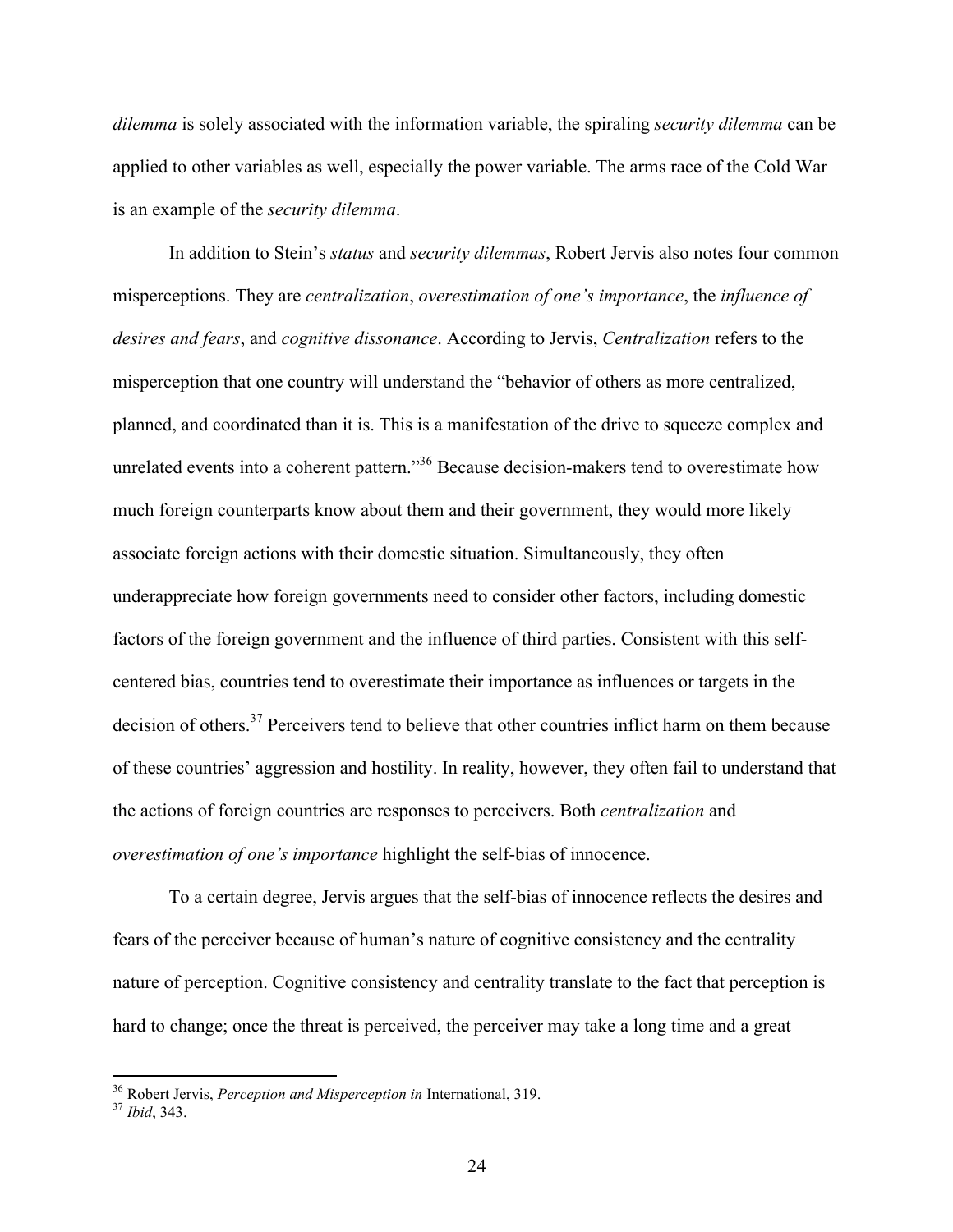amount of efforts to reduce the perception of threat. Jervis summarized eight reasons or excuses why leaders often find it difficult to change perceptions.<sup>38</sup> People tend to overlook new information when it contradicts to their original perception. <sup>39</sup> It could take the form of a failure to notice the information or a purposeful misunderstanding of its original intent. If they do recognize the contradiction, people tend to question the validity of the information before accepting it, or question the source of the information.<sup>40</sup> When validity is no longer a problem, people prefer to describe the new information as unexplainable, or find competing evidence to support their old perceptions or undermine the new information.<sup>41</sup> If the new information survive the examination of all previous excuses, then people will either split up the new information and discredit the false part, or build the new information into a larger picture that is disturbing.<sup>42</sup> Either way, to discredit the new information that could potentially alter the old perception, people try to connect it with problematic arguments or perceptions. Cognitive consistency becomes a problem when the confirmation bias of perceivers becomes too strong. In such a case, when they face *cognitive dissonance* where perceivers fail to rationalize others' actions with their previous belief, they tend to reduce dissonance and achieve consistency by distorting or avoiding some information.<sup>43</sup> In addition, "desires and fears have the most impact when the perception matters least—the actor has no incentives to perceive accurately because the actor cannot act on what he believes will happen."<sup>44</sup> All four misperceptions Jervis raises, under this circumstance, are likely to persist altogether.

- 
- 
- <sup>38</sup> *Ibid*, 291-296. <sup>39</sup> *Ibid*, 291. <sup>40</sup> *Ibid*, 292. <sup>41</sup> *Ibid*, 293-295. <sup>42</sup> *Ibid*, 296. <sup>43</sup> *Ibid*, 387. <sup>44</sup> *Ibid*, 380.
- 
-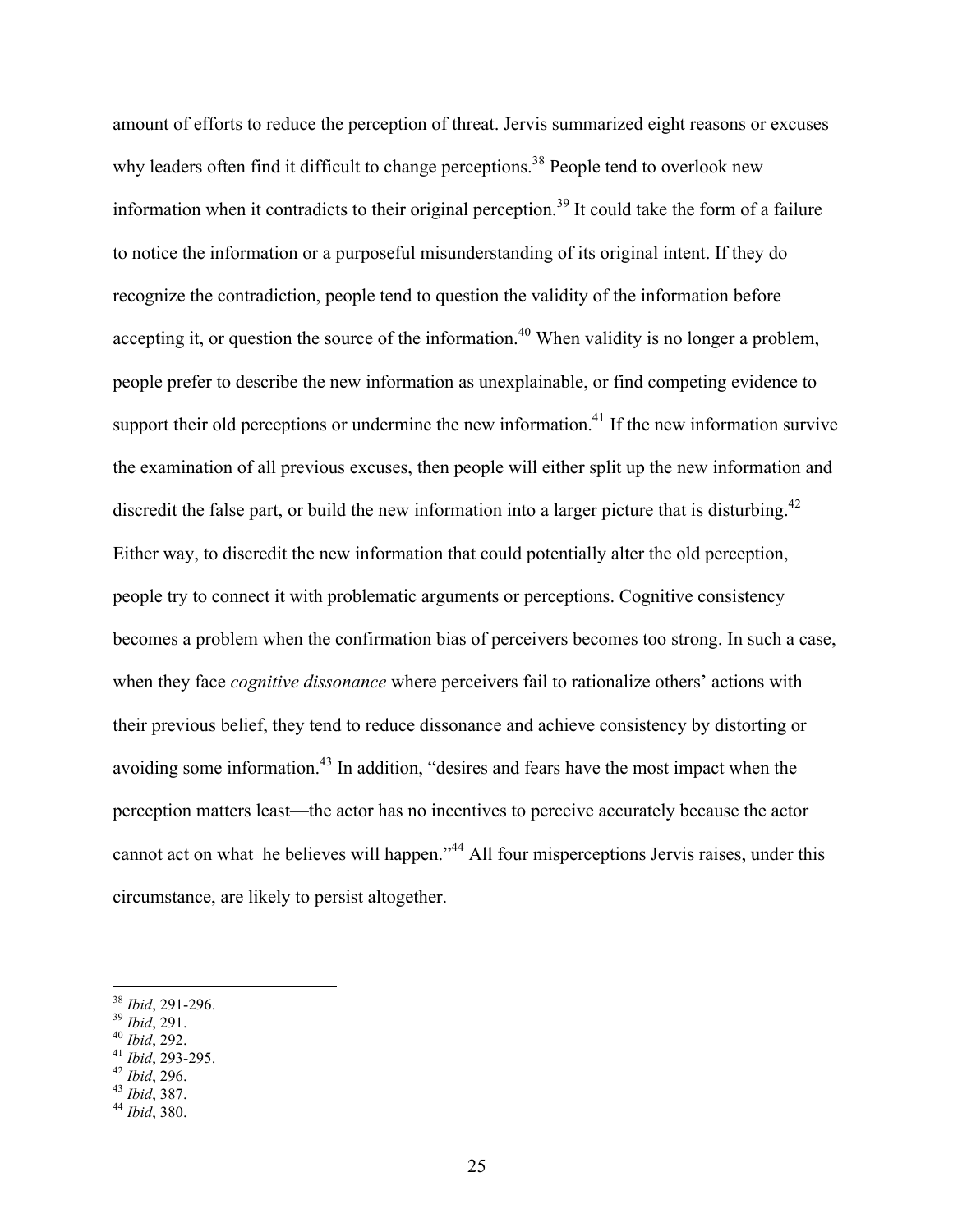With the five variables and six heuristic filters of misperception in mind, we are ready to look into empirical evidence of American and Chinese perceptions in the next Chapter, after which the theoretical framework will be applied to two case studies and the overall Chinese foreign policy.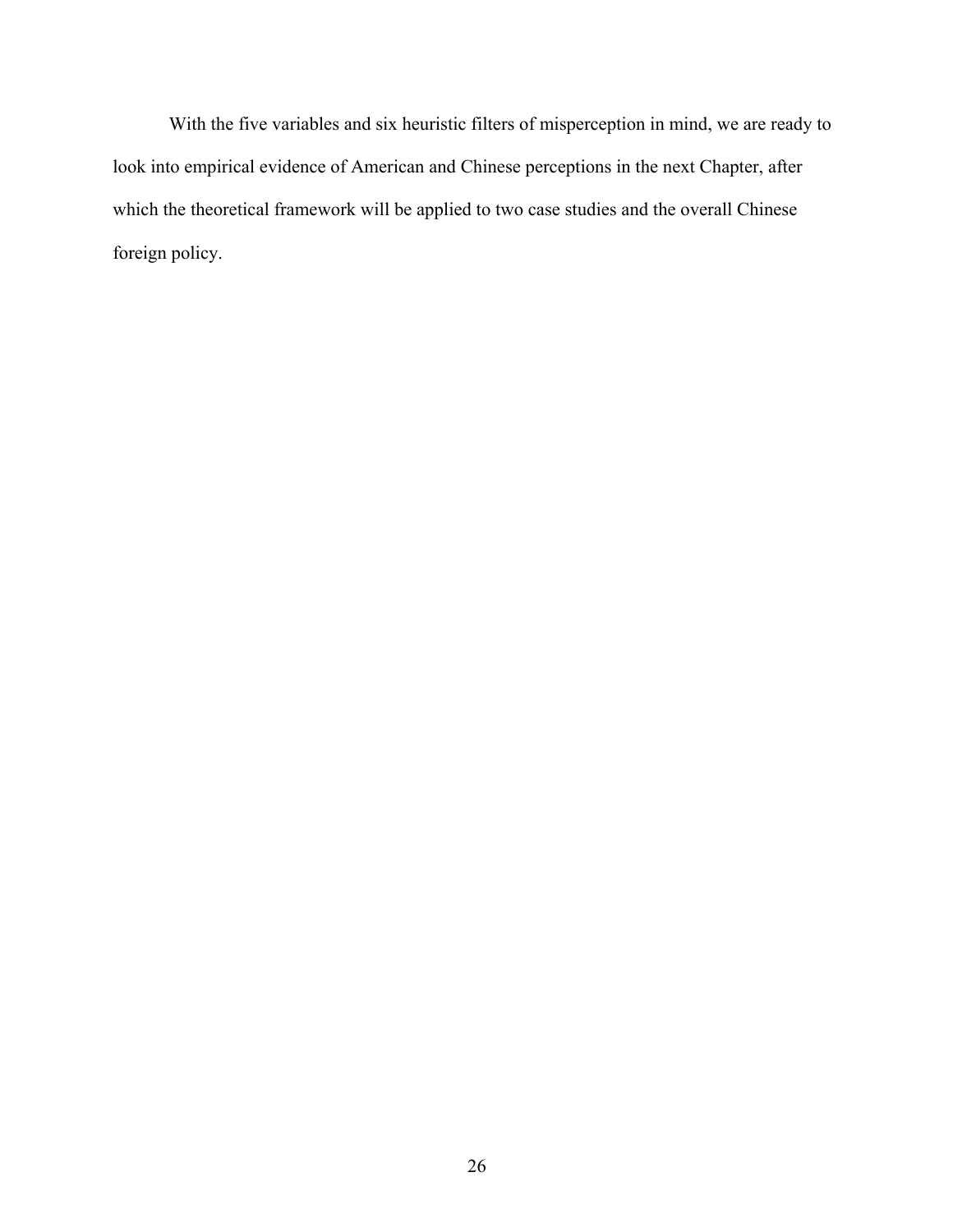### **Chapter 3 – The Model Chapter**

The goal of this chapter is to compare and contrast the difference between three perspectives: the objective narration, the Chinese perception, and the American perception. The objective narration will outline major achievements in Chinese foreign policy. I will only discuss the concrete significance of these developments that can be verified. The Chinese perception will mostly cover how the Chinese government sees the development of Chinese foreign policy. Similarly, the sections on the American perception will give a nuanced illustration of how the United States views Chinese foreign policy. Because of the "revolving door" system of American politics, major U.S. scholars influence the U.S. perspective in ways that their Chinese counterparts do not. Therefore, the American sources analyzed here include not only government reports and presidential speeches, but also the opinions of major China experts in the United States. Some experts may have served in the government, or have had interactions with Washington for a significant amount of time; others simply are influential enough to swing how the field views U.S.-China relations.

This comparison will be carried out first holistically, and then in four dimensions. I will first give the background for each perspective and summarize major historical events that have led to the current perspective. Then the first dimension will cover the development of China's bilateral relations with major countries and regions in the world, including its relations with the U.S., Russia, its neighbors, and major blocs of the world. The second dimension will be China's multilateral relations and its role in regional and global institutions. The third dimension will focus on China's development in the security arena, as well as its stances on major security issues in the region. The development of the People's Liberation Army will also be discussed. The last dimension will focus on China's economic engagement with the rest of the world, as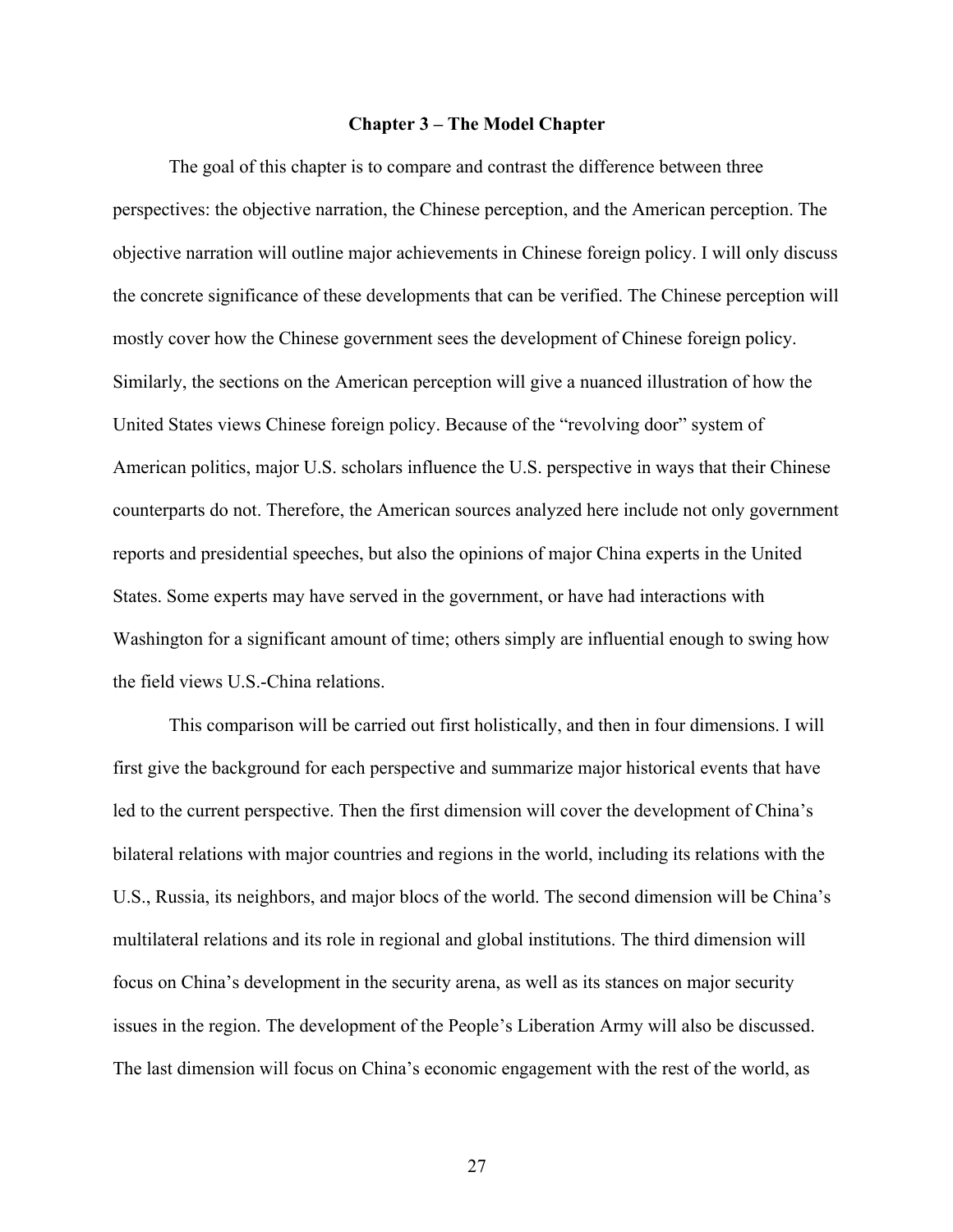well as its flagship policies such as the Belt and Road Initiative (BRI). BRI, as well as with its financing sources, attracts the world's attention and receives different perceptions in the U.S. than it does in China. By comparing and contrasting the Chinese and American perceptions on Chinese foreign policy, as well as how each differs from a more objective description, this chapter will contribute to understanding where major disagreements are grounded and where policy recommendations are needed.

#### **I. The Background**

# 1. The Objective Narration

The foreign relations of the People's Republic of China had a rough start. The Cold War started as the young republic was founded. Due to the split in political ideology, China fell into the Soviet Union-led communist regime. It was thus disconnected from the first world. During the first thirty years of its development, China was mostly inward-looking and carried out several falsely directed campaigns. The Great Leap Forward and the Cultural Revolution attracted very few countries to befriend China. It was not until the end of the Cultural Revolution, the opening up and reform, the collapse of the Soviet bloc, and a series of domestic and international events that China started to emerge at the international stage. There are two major turning points for China's diplomacy: first, at the 1976th plenary meeting of the United Nations General Assembly on October 25, 1971, Resolution 2758 was passed to recognize the People's Republic as the only legitimate representatives of China. Second, the United States transferred its diplomatic recognition from the Republic of China government in Taipei to the People's Republic in Beijing. With both domestic reforms and diplomatic victories, China's foreign relations went into a stage of rapid development.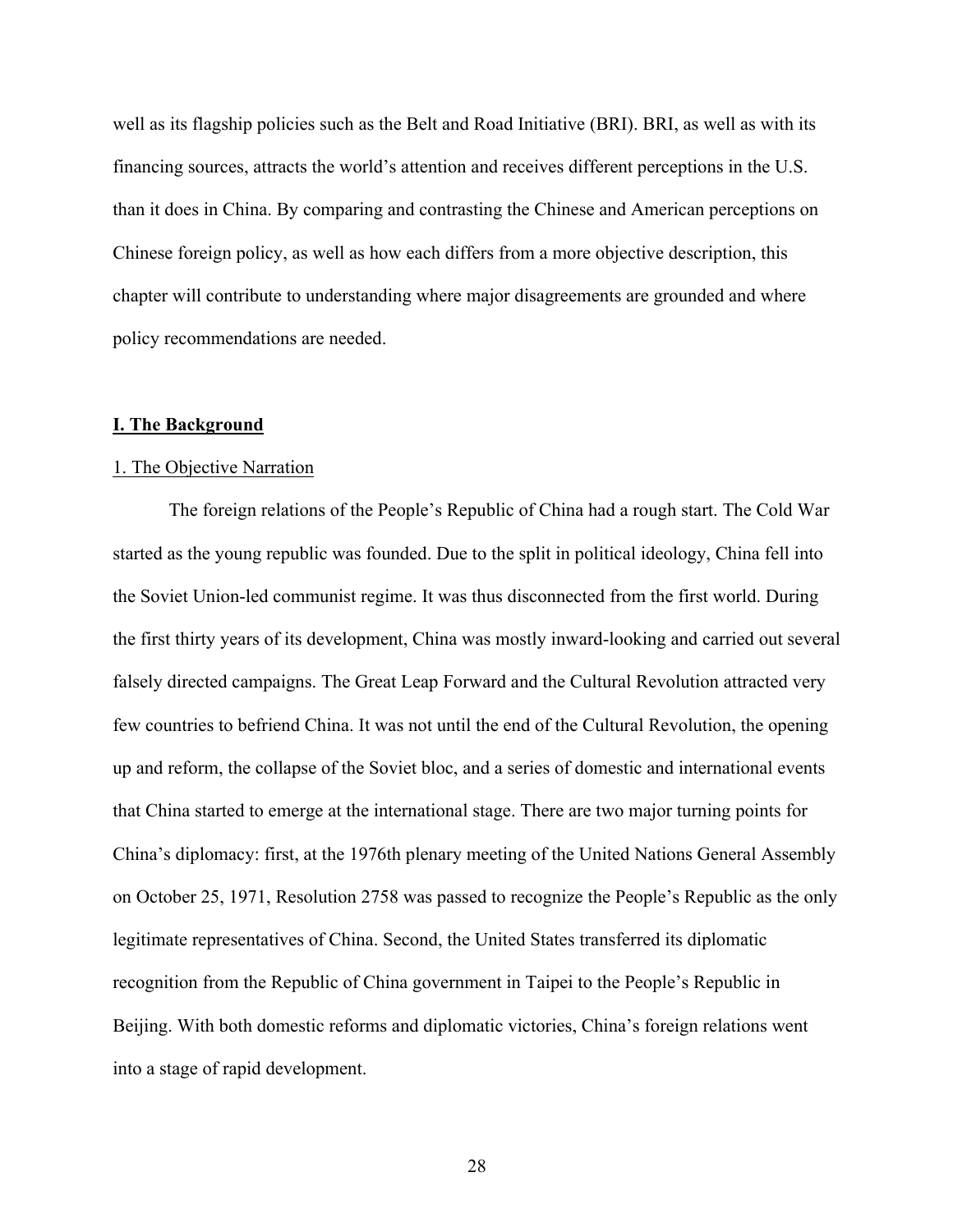Despite the 1989 crackdown at the Tiananmen Square that endangered China's foreign relations briefly, its overall development has been vigorous. Today, more than 175 countries have diplomatic relations with China.<sup>45</sup> Furthermore, it has become highly active in regional and global institutions. After joining the World Trade Organization, China has become the largest exporter and the second largest importer in world trade (merchandise) by 2016.<sup>46</sup> As one of five permanent members of the United Nations Security Council, China has also participated in many peacekeeping missions abroad and led the Six-Party Talks to resolve the Korean nuclear crisis. In addition to its involvement in existing institutions, China has also led the creation of BRICS, the informal institution of emerging markets, and launched the Belt and Road Initiative, and its financing bank, the Asian Infrastructure Investment Bank.

Besides opportunities, China also faces regional and global economic and security challenges. Domestic economic pressure has heightened. After initial demographic dividends have almost been depleted, China needs to deepen its economic reform to search for new drivers. Internationally, the United States has backtracked on its leadership in global economic integration, as isolationism and protectionism have grown in other countries as well. In January 2017, U.S. President Donald Trump pulled out from the Trans-Pacific Partnership right after his inauguration.<sup>47</sup> Seven months later, he withdrew from the Paris Climate Agreement.<sup>48</sup> At the same time, China faced serious security challenges near its border. The nationalization of

<sup>&</sup>lt;sup>45</sup> This number might be disputable as countries such as Palestine may or may not be counted as a sovereign country by different countries.

<sup>46</sup> "Trade Profile China," World Trade Organization, accessed March 23, 2018,

http://stat.wto.org/CountryProfile/WSDBCountryPFView.aspx?Country=CN.<br><sup>47</sup> "The United States Officially Withdraws from the Trans-Pacific Partnership," Office of the United States Trade Representative, January 2017, accessed March 23, 2018, https://ustr.gov/about-us/policy-offices/press-office/press-<br>releases/2017/january/US-Withdraws-From-TPP#.

<sup>&</sup>lt;sup>48</sup> Valerie Volcovici, "U.S. Submits Formal Notice of Withdrawal from Paris Climate Pact," Reuters, August 04, 2017, accessed March 23, 2018, https://www.reuters.com/article/us-un-climate-usa-paris/u-s-submits-formal-noticeof-withdrawal-from-paris-climate-pact-idUSKBN1AK2FM.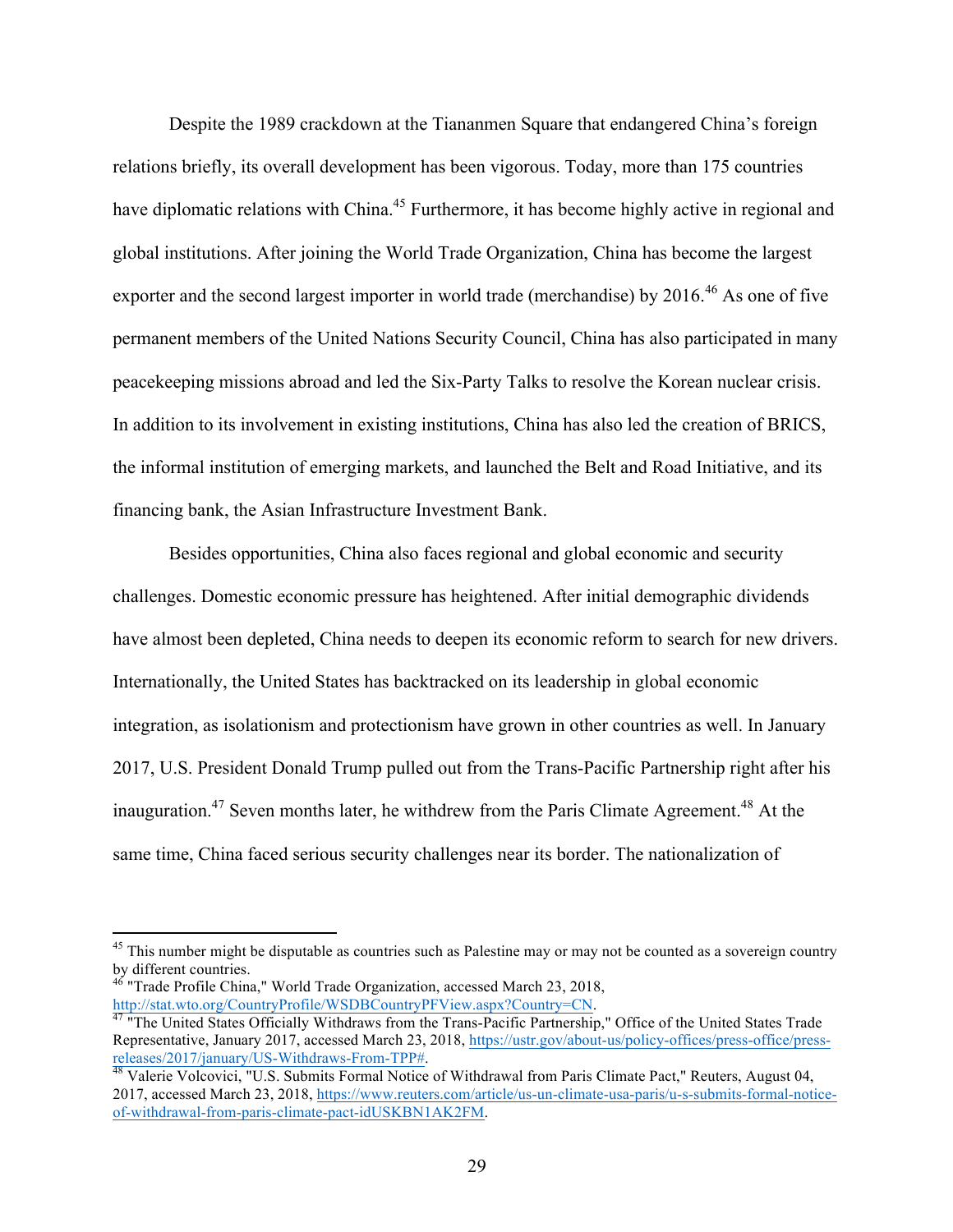Diaoyu/Senkaku islands by the Japanese government in 2014, Tsai Ing-wen's election in Taiwan in 2016, the international tribunal ruling over the South China Sea dispute in 2016, and the Donglang/Doklam standoff near the China-India border in 2017 each touched a sensitive nerve. With rising tensions and committed security cooperation among the U.S., Japan, Australia, and India, Beijing could find itself entangled easily in conflicts with others. In sum, the historical events and the current international political environment provides China both challenges and opportunities.

#### 2. The Chinese Perspective

To study the Chinese perspective of the Chinese foreign policy, it is important to look back far enough to include China's early contact with the West during the Qing dynasty. After the industrial revolution, the productivity of the western countries improved significantly; in comparison, the Qing dynasty dwarfed by more than half a century. Nonetheless, due to the isolationist policies Qing emperors conducted, Qing officials and elites were not aware of China's relative weak position to the West. It was not until the first Opium War when Qing China was defeated by Britain swiftly did the Qing court realize how far it was lagged behind. From 1839 to 1945, China experienced the darkest century according to the Chinese history textbook. Several wars broke out and China lost all except for the World War II; many unequal treaties were signed; war compensation was paid in silver and gold with a huge amount; several pieces of land were ceded to western imperialists. It was not until the victory of the World War II did China finally expel all foreign powers from its territory (except for Hong Kong and Macau).

The idea of "century of humiliation," despite its end in 1945, has been ingrained in Chinese elites and the public since then. The Communist government mobilized the victimhood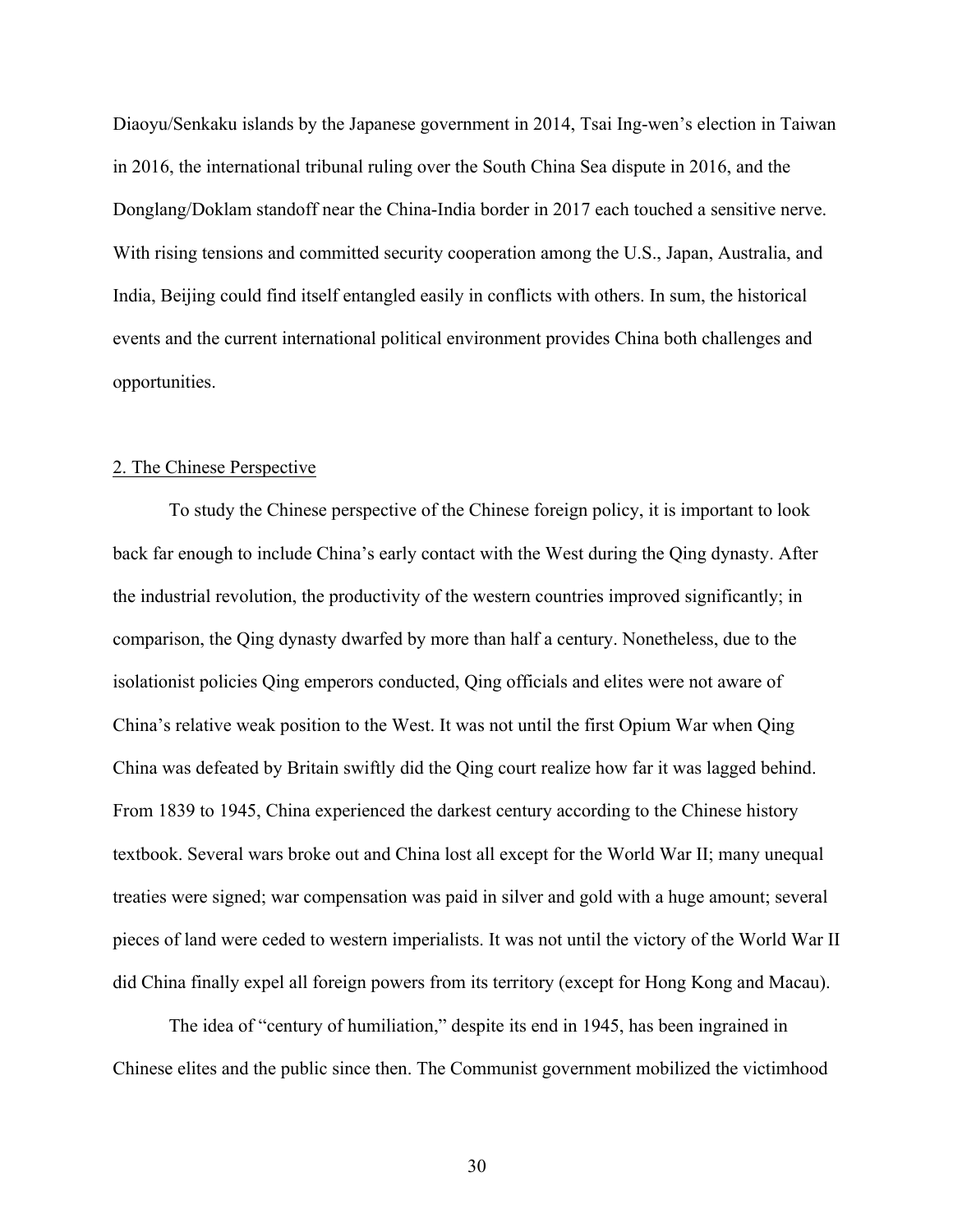narrative and adopted a strategy of "active defense" to defend its sovereignty. In 1950, just a year after the foundation of the People's Republic of China, Mao Zedong championed the "active defense" strategy and crossed the Yalu River when he believed that the U.S.-led UN force threatened the survival of the young republic. Again, in 1969, he carried out a preemptive strike over the disputed Zhenbao island near the Sino-Russian border. After the opening up and reform, the "active strategy," though mentioned even less frequently, has persisted. With regard to the provocative behavior of Vietnam, the independence movement in Taiwan, and the islands dispute in East and South China Seas, the Chinese government continued taking actions to ensure that its positions in different issues were well-taken by its opponents.

After Deng Xiaoping's opening up and reform in the late 1970s, China needed a more peaceful environment to catch up its economy. China has taken a more peaceful rhetoric that highlights how economic engagement can create mutually beneficial relations with the rest of the world. Deng Xiaoping, the chief designer of China's economic revival, proposed a 24-character guiding principle for China's foreign policy: "observe calmly, secure our position, cope with affairs calmly, hide our capacities and bide our time, be good at maintaining a low profile, and never claim leadership."<sup>49</sup> Such a guiding principle carried on the low-key tradition of the Five Principles of Peaceful Coexistence proposed by China's first Premier, Zhou Enlai. Although China's economy has blossomed since then, senior Chinese officials periodically reaffirmed Beijing's intention to stick to a peaceful rise. In 2005, Zheng Bijian, a senior Communist Party official, wrote in Foreign Affairs that "China does not seek hegemony or predominance in world

<sup>&</sup>lt;sup>49</sup> Youyi Huang, "Context, Not History, Matters for Deng's Famous Phrase," Global Times, June 15, 2011, accessed March 23, 2018, http://www.globaltimes.cn/content/661734.shtml.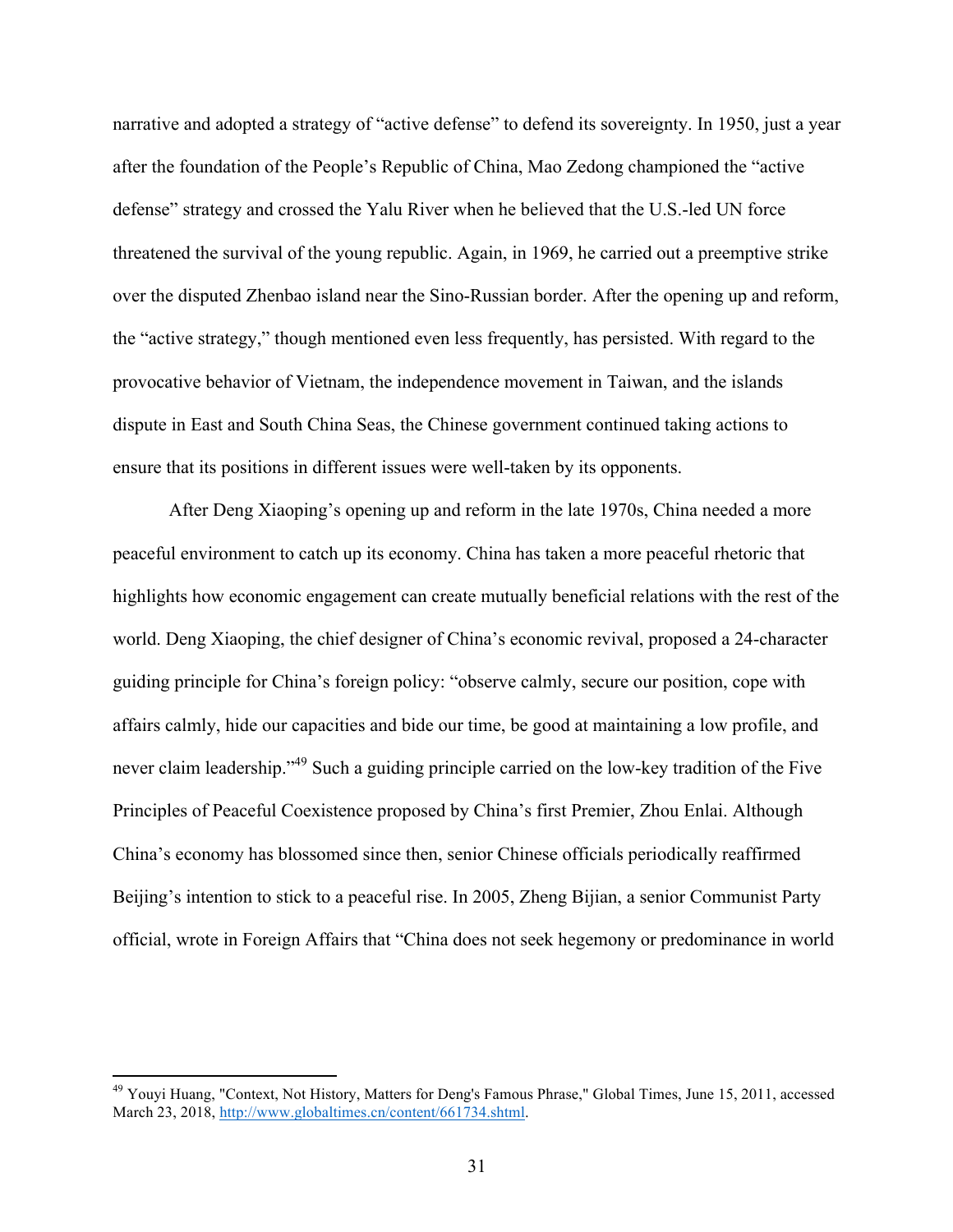affairs."50 In 2011, Chinese State Councillor Dai Bingguo confirmed that "peaceful development is a strategic choice China has made."<sup>51</sup>

Since Xi Jinping became the Secretary General of the Communist Party of China (CCP) after the 18th Party Congress in November 2012 and the President of People's Republic of China in March 2013, he has been at the center of Chinese politics. Having "two centenary goals" and the mission of the great rejuvenation of the Chinese dream in mind, the Party leadership aims to "[take] into account both China's domestic and international interests, [attach] importance to both development and security," and "[pursue] major-country diplomacy with distinctive Chinese features."<sup>52</sup> Nowadays, Beijing emphasized the backwardness of the international system, arguing that the global order should be updated to ensure that it reflects the increasing weight of emerging market.<sup>53</sup> The current Chinese government, which seldom mentions Deng's guiding principles, believes that "hide and bide" should not apply in the same way as before.<sup>54</sup> Beijing needs to take a larger responsibility in ensuring a peaceful global order that is up-to-date and reflects Beijing's interests.

# 3. The American Perspective

 <sup>50</sup> Bijian Zheng, "China's "Peaceful Rise" to Great-Power Status," *Foreign Affairs* 84, no. 5 (September 1, 2005): accessed March 23, 2018, https://www.foreignaffairs.com/articles/asia/2005-09-01/chinas-peaceful-rise-great-<br>power-status.

<sup>&</sup>lt;sup>51</sup> Kurt M. Campbell and Ely Ratner, "The China Reckoning: How Beijing Defied American Expectations," *Foreign Affairs* 97, no. 2 (March 1, 2018): accessed March 23, 2018, https://www.foreignaffairs.com/articles/unitedstates/2018-02-13/china-reckoning.<br><sup>52</sup> Jiechi Yang, "Study and Implement General Secretary Xi Jinping's Thought on Diplomacy in a Deep-going Way

and Keep Writing New Chapters of Major-Country Diplomacy with Distinctive Chinese Features," Ministry of Foreign Affairs of the People's Republic of China, July 17, 2017, accessed March 23, 2018, http://www.fmprc.gov.cn/mfa\_eng/wjbxw/t1478497.shtml. 53 *Xi Jinping: Selected Speeches at the G20 Hangzhou Summit* (Beijing, China: Foreign Languages Press, 2017),

<sup>101.</sup>

<sup>&</sup>lt;sup>54</sup> Huang, "Context, Not History, Matters for Deng's Famous Phrase."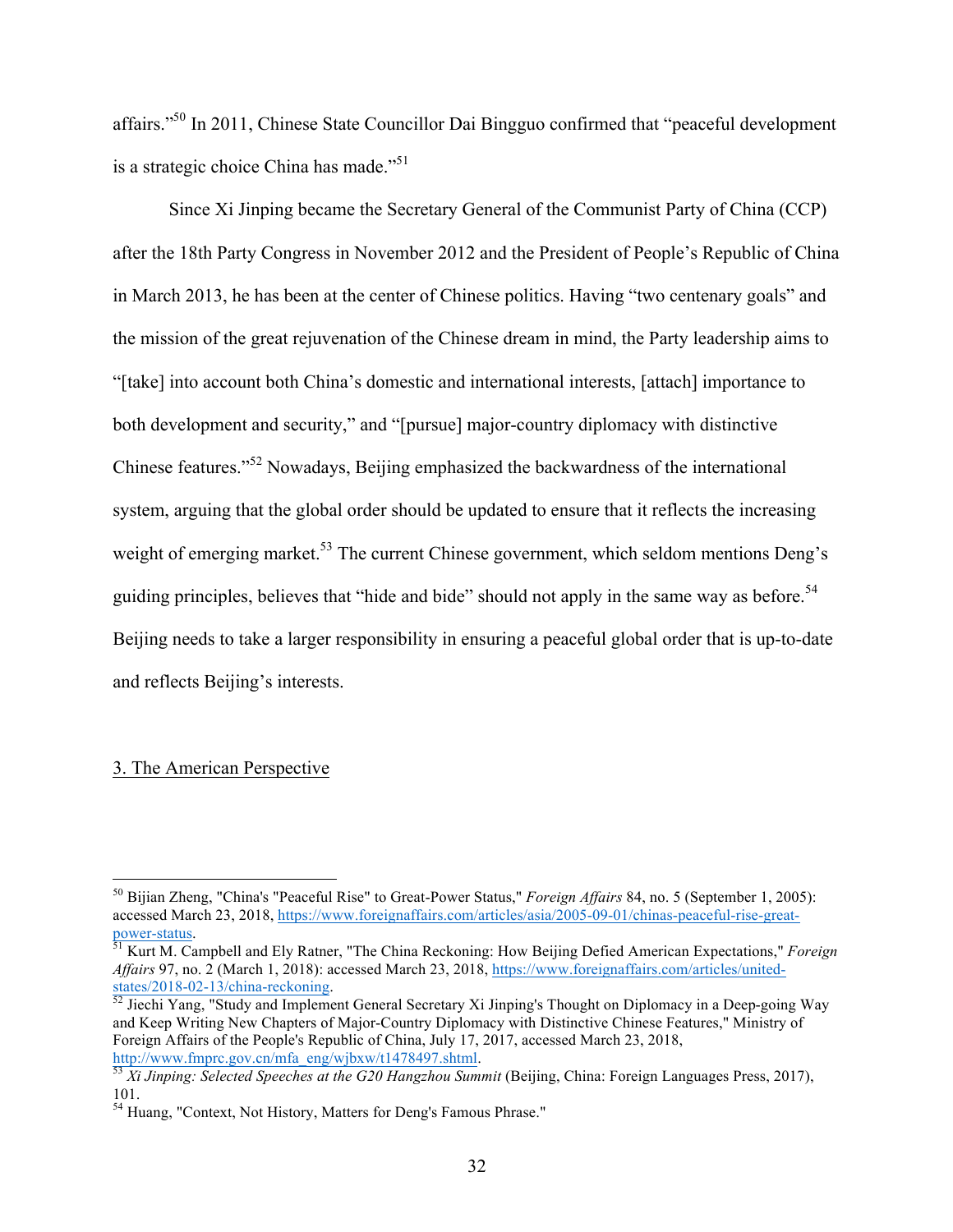To start off the American perspective of the Chinese foreign policy, one should always remind oneself the assumptions that has made in the early stage of U.S-China engagement. After the normalization of U.S.-China relations, China has adopted a set of economic reforms, which liberated its economy in unprecedented ways. China pundits in America believed that, to make China a more advanced economy, the Chinese government would carry out more economic reforms, and further liberated both political and economic institutions.<sup>55</sup> Thus, Washington pursues a strategy of engagement in the hope that, by inviting China to the international community, the U.S. and the international community will be able to make China more liberal; China would be so interconnected with the West that backtracking would be not only unwelcome but also impossible. And such a result would strengthen the global order that was built by America.

The 1990 National Security Strategy (NSS), signed by U.S. President George H. W. Bush, openly showed Washington's willingness to adopt such an engagement policy. The 1990 NSS "described [China's] enhanced ties with the world as 'crucial to China's prospects for regaining the path of economic reform.'"<sup>56</sup> The Clinton Administration continued Bush's strategy to China and expanded it to the security dimension. The 1995 NSS said that the United States would "strongly promote China's participation in regional security mechanism to reassure its neighbors and assuage its own security concerns."<sup>57</sup> Increasing bilateral connections in all dimensions followed these statements, though economic and civil connections outpaced security engagement.

 <sup>55</sup> Campbell and Ratner, "The China Reckoning: How Beijing Defied American Expectations." 56 *Ibid*. <sup>57</sup> *Ibid*.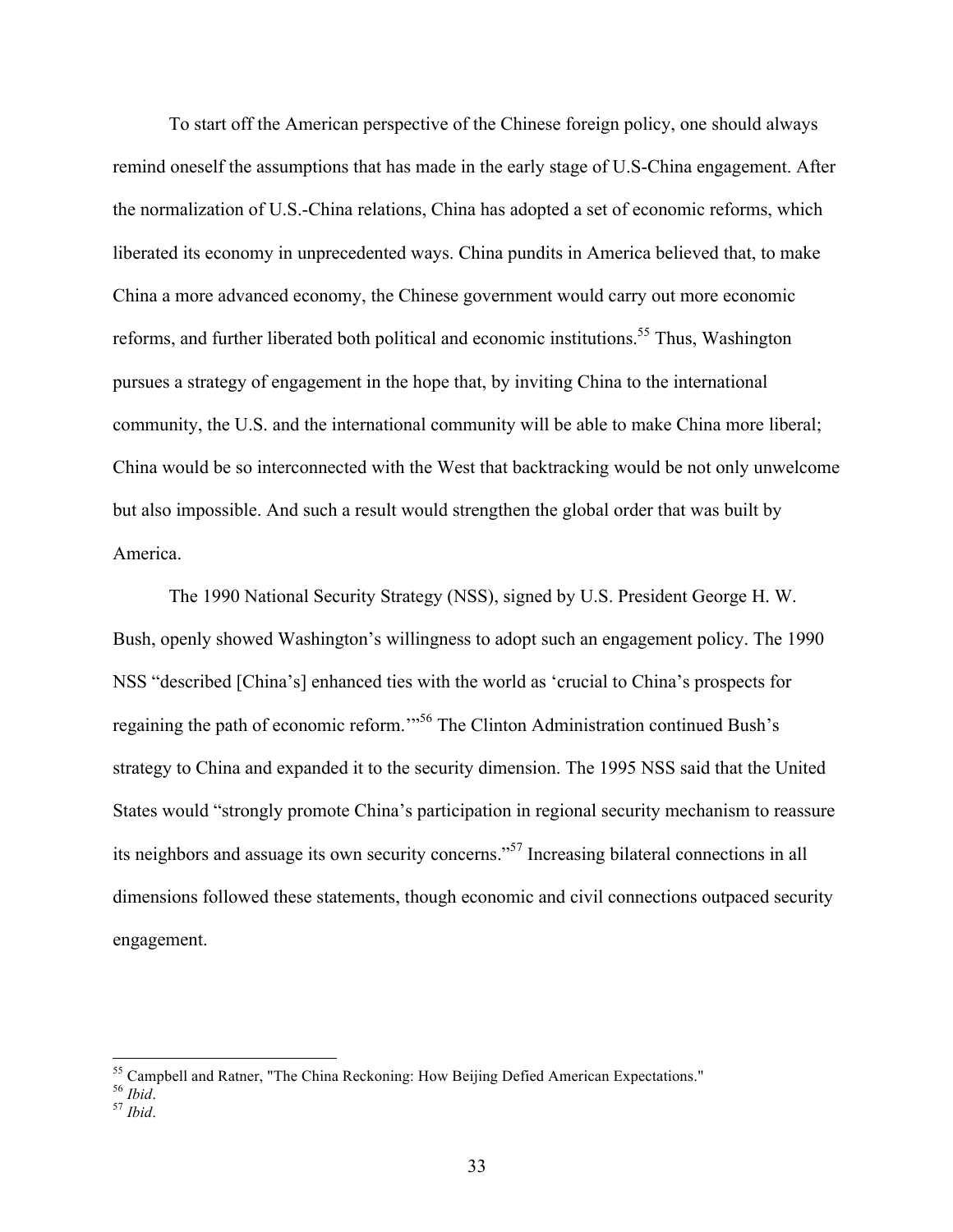After two decades of engagement, however, the United States does not see a politically, economically, and socially liberal China that is closer to what it expected. The current Chinese system, which disappoints the White House and the Capitol, is doing just fine in terms of economic growth. More than that, because China has become economically stronger, its political and military power also expands rapidly. Now China has the capacity to potentially challenge the international system established since the end of World War II. The pressure on Washington has grown significantly. In the most recent 2017 National Security Strategy, the U.S. admits that its China policy was not successful.

"For decades, U.S. policy was rooted in the belief that support for China's rise and for its integration into the post-war international order would liberalize China. Contrary to our hopes, China expanded its power at the expense of the sovereignty of others. China gathers and exploits data on an unrivaled scale and spreads features of its authoritarian system, including corruption and the use of surveillance. It is building the most capable and well-funded military in the world, after our own. Its nuclear arsenal is growing and diversifying. Part of China's military modernization and economic expansion is due to its access to the U.S. innovation economy, including America's world-class universities."58

The U.S. perceives Chinese foreign policy in all dimensions as a challenge to the U.S. interests, and considers many of China's actions provocative. The report views China, along with Russia, a "strategic competitor" to the U.S., returning to a phrase that was only used during the early George W. Bush administration last time.

At the strategy level, the U.S. increasingly sees China as a challenger and threat. At the tactics level, the current U.S. government summarizes the actions of Chinese foreign policy into two categories: charm offensive, a term created by Council on Foreign Relations scholar Joshua

 <sup>58</sup> The United States, The White House, *National Security Strategy of the United States of America,* December 18, 2017, 25, accessed March 10, 2018, https://www.whitehouse.gov/wp-content/uploads/2017/12/NSS-Final-12-18- 2017-0905.pdf.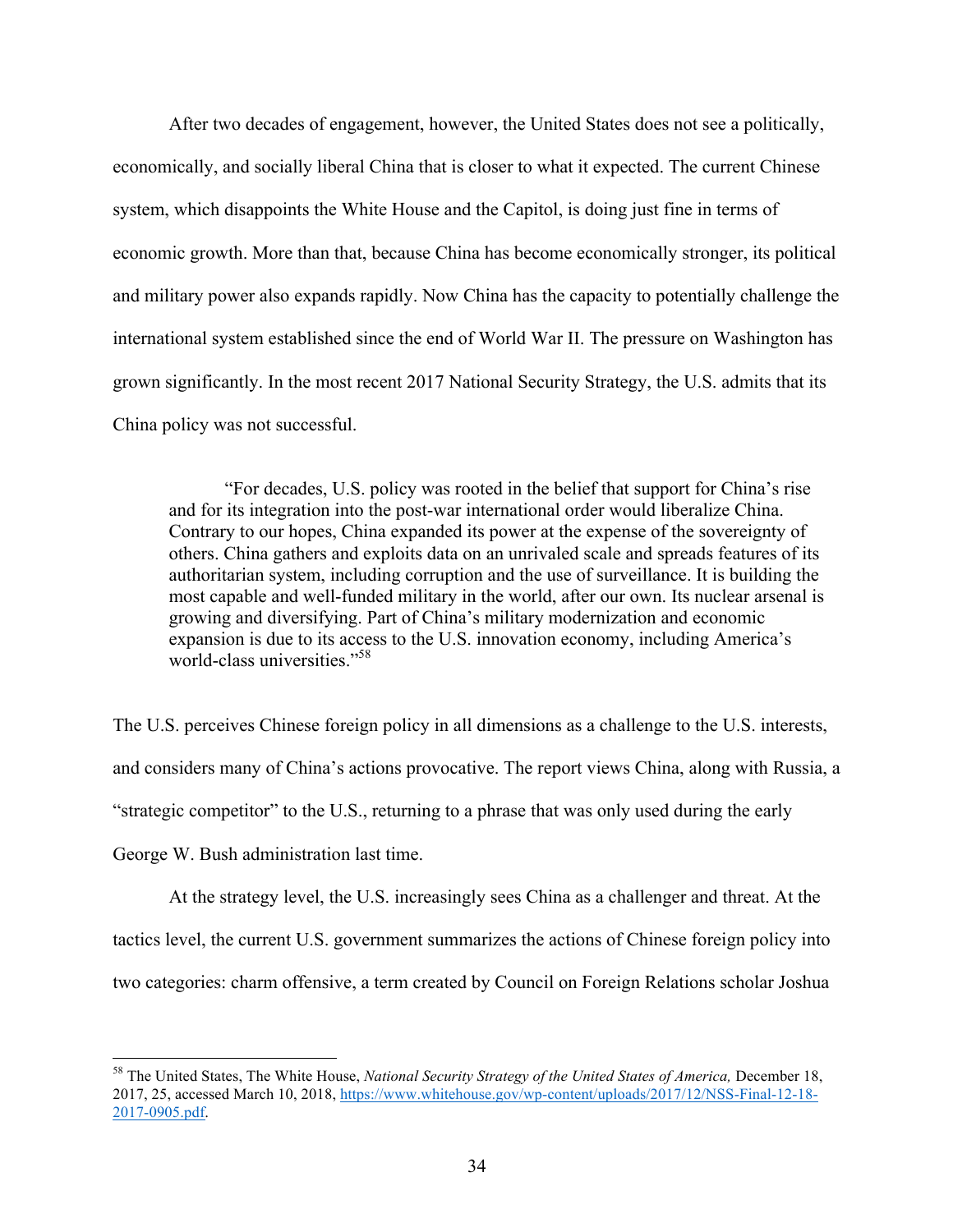Kurlantzick, and coercion.<sup>59</sup> According to the 2017 Annual Report to Congress of the U.S-China Economic and Security Review Commission, charm offensive is embodied by the Belt and Road Initiative through which China grows its influence overseas. Coercion is a more self-explanatory means that China used near its territory, such as using its coast guards to expel fishermen from its neighbor countries. Most recently, two scholars from the National Endowment for Democracy, Christopher Walker and Jessica Ludwig, coined the term sharp power to describe Chinese behaviors.<sup>60</sup> Inspired by the idea of soft power, sharp power referred to the reliance on "subversion, bullying and pressure, which combine to promote self-censorship."<sup>61</sup> They believed that China, with the help of sharp power, will compel behavior at home and manipulate opinion abroad. Harvard Professor Joseph Nye illustrated China's employment of sharp power through China Radio International's support of foreign radios to promote Chinese interests abroad.<sup>62</sup>

Including key officials in the Trump administration, most scholars on China in the U.S. now possess a zero-sum assumption and call for a tougher U.S. stance on China. After two decades of waiting, they did not see the change from China that will make two countries' interests align. Nonetheless, some scholars still believe that positive sum is likely to occur and is conducive to future U.S.-China relations. Although they believe that China does promote its influence abroad with unacceptable means, they are also worried about the backlash of shutting

 $\frac{1}{60}$  Christopher Walker and Jessica Ludwig, "The Meaning of Sharp Power," Foreign Affairs, January 04, 2018, accessed March 10, 2018, https://www.foreignaffairs.com/articles/china/2017-11-16/meaning-sharp-power.

 $61$  Joseph S. Nye, Jr., "China's Soft and Sharp Power by Joseph S. Nye," Project Syndicate, January 04, 2018, accessed February 23, 2018, https://www.project-syndicate.org/commentary/china-soft-and-sharp-power-by-josephs--nye-2018-01; "What to Do about China's "Sharp Power"," The Economist, December 14, 2017, accessed February 23, 2018, https://www.economist.com/news/leaders/21732524-china-manipulating-decision-makerswestern-democracies-best-defence.<br><sup>62</sup> Joseph S. Nye, Jr., "How Sharp Power Threatens Soft Power," Foreign Affairs, February 01, 2018, accessed

 <sup>59</sup> U.S.-China Economic and Security Review Commission, *2017 Report to Congress of the U.S.-China Economic and Security Review Commission,*115th Cong., 1st sess., Cong. Rept., November 15, 2017, accessed March 10, 2018, https://www.uscc.gov/sites/default/files/annual\_reports/2017 Executive Summary and Recommendations 1.pdf.

February 23, 2018, https://www.foreignaffairs.com/articles/china/2018-01-24/how-sharp-power-threatens-softpower.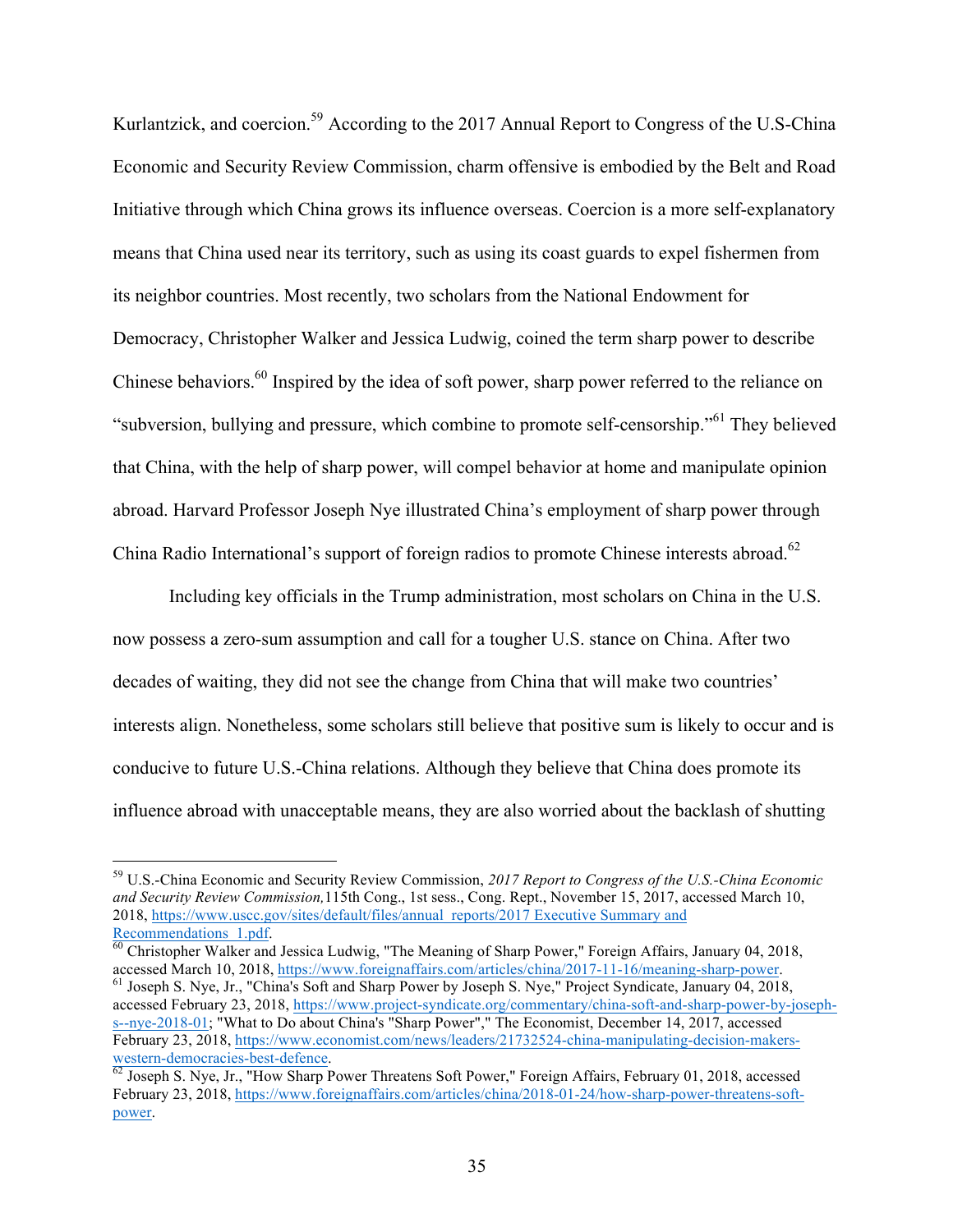down all Chinese soft power tools.<sup>63</sup> Michael Swaine, the China expert at the Carnegie Endowment for International Peace, also criticized an oversimplified argument that called China a threat.<sup>64</sup> To solve many critical issues such as climate change or North Korean nuclear crisis, they believe China and the U.S. have shared interests with fundamental significance. In the current administration, the chance is near zero that such a position will prevail in the American perspective.

## **II. Bilateral Relations**

#### 1. The Objective Narration

China's rise in all dimensions has received the world's attention. In many figures, China has quickly surpassed Japan and many traditional European countries and approached closely to the United States. The United States, as the single global power, bears the brunt of such a phenomenon. The Obama administration was fully aware of the importance of China's ascension. To many's surprise, President Hu Jintao and President Obama had their first meeting in China during Obama's first year in office in November 2009.<sup>65</sup> After President Xi of China took office, in June 2013, the American and Chinese presidents met at the Sunnylands estate in Southern California where China's proposal of building a "new model of major power relations" received some consensus from both sides.<sup>66</sup> The proposal contains three major parts: no conflict

<sup>&</sup>lt;sup>63</sup> Joseph S. Nye, Jr., "China's Soft and Sharp Power by Joseph S. Nye;" The Economist, "What to Do about China's "Sharp Power"."

 $^{64}$  Michael D. Swaine, "No Collision Course," Carnegie Endowment for International Peace, June 30, 2017, accessed February 23, 2018, http://carnegieendowment.org/2017/06/30/no-collision-course-pub-71417.

 $^{65}$  Cheng Li, "Assessing U.S.-China Relations under the Obama Administration." Brookings, September 05, 2016, , accessed February 23, 2018, https://www.brookings.edu/opinions/assessing-u-s-china-relations-under-the-obama-<br>administration/.

 $\overline{66}$  Feng Ni, Jishe Fan, and Daming Diao, "Political Factors Shaping Sino-U.S. Relations," in *China-US Relations: Exploring a New Pathway to A Win-win Partnership* (2017), 54, July 2017, https://www.csis.org/analysis/joint-uschina-think-tank-project-future-us-china-relations.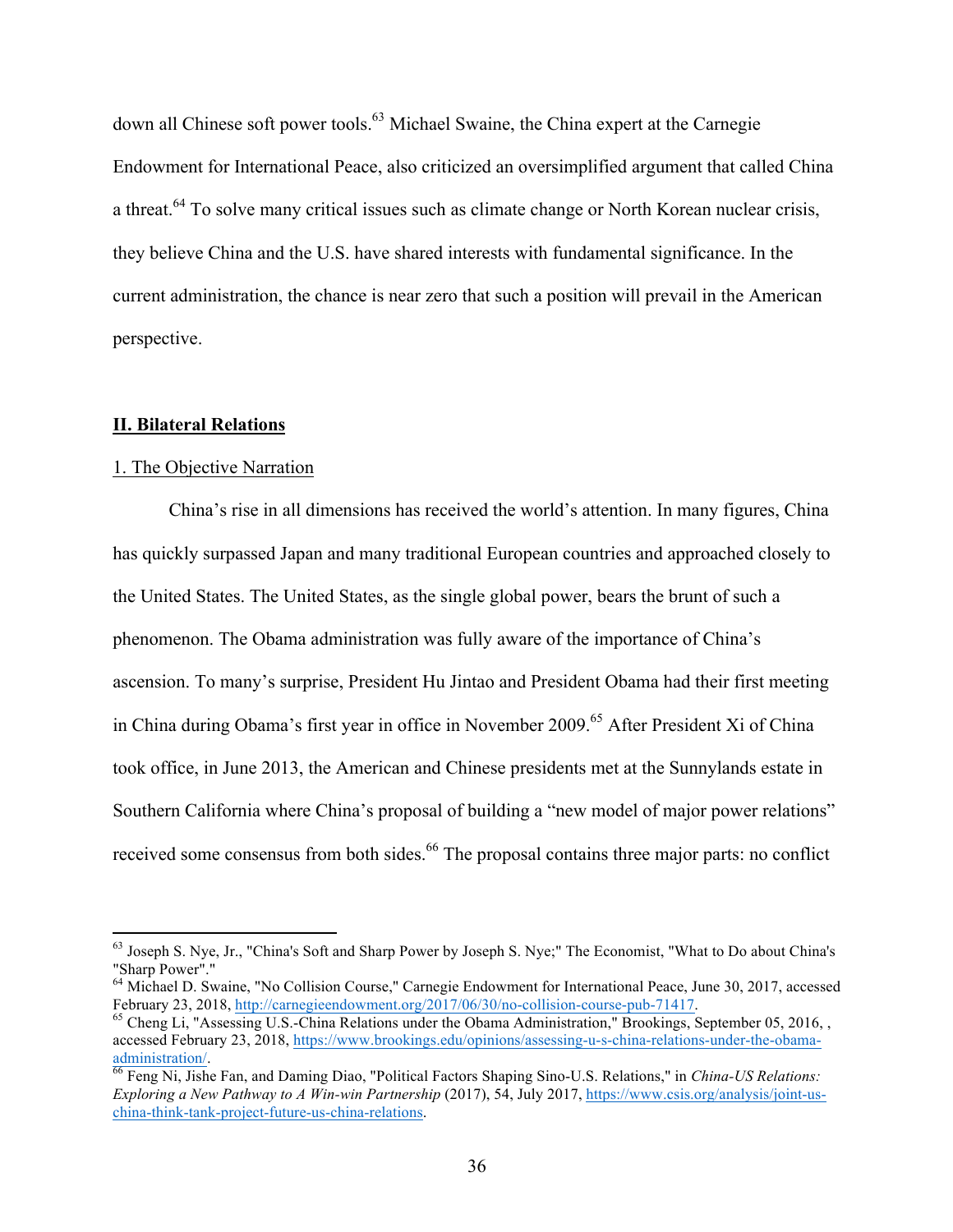or confrontation, mutual respect, and win-win cooperation. The communication between the U.S. and China increased significantly during the Obama-Xi period. Areas of collaboration expanded as well: trade, regional security, climate change, cybersecurity and so on.

During the Xi-Trump era, China's relations with the U.S. marked a diplomatically friendly yet practically unfriendly turn. In April 2017, U.S. President Donald Trump hosted his first meeting with his Chinese counterpart Xi Jinping. At the end of the meeting, they jointly declared to upgrade the strategic and economic dialogue during Obama's administration to a comprehensive dialogue that includes four pillars, including the diplomatic and security dialogue, the comprehensive economic dialogue, the law enforcement and cybersecurity dialogue, and social and cultural issues dialogue.<sup>67</sup> Despite initially cordial contacts between the two presidents, tensions have been on the rise, especially in trade. In the first two months of 2018, there have been several commercial acquisitions that were blocked by the U.S. governments. On January 2, 2018, the Committee on Foreign Investment in the United States blocked Ant Financial's acquisition of MoneyGram on national security grounds, giving a major blow to the internet giant Alibaba who owns Ant Financial. A month later on February 15, the Securities and Exchange Commission of the U.S. federal government halted the sale of the Chicago Stock Exchange to Chinese investors.<sup>68</sup> A week later, another Chinese acquisition of a U.S. semiconductor testing company was blocked.<sup>69</sup>

 <sup>67</sup> Nathan King, "US-China Comprehensive Dialogue and Its Four Pillars," CGTN America, November 07, 2017, accessed February 23, 2018, https://america.cgtn.com/2017/11/07/us-china-comprehensive-dialogue-and-its-fourpillars.<br><sup>68</sup> John McCrank, "SEC Blocks Chicago Stock Exchange Sale to China-based Investors," Reuters, February 16,

<sup>2018,</sup> accessed February 23, 2018, https://www.reuters.com/article/us-sec-chicagostockexchange/sec-blockschicago-stock-exchange-sale-to-china-based-investors-idUSKCN1G000H.<br><sup>69</sup> Alice Woodhouse and Ben Bland, "Subscribe to the FT to Read: Financial Times US Regulators Block China

Semiconductor Deal," Financial Times, February 22, 2018, accessed March 23, 2018, https://www.ft.com/content/b3bfe924-1854-11e8-9e9c-25c814761640.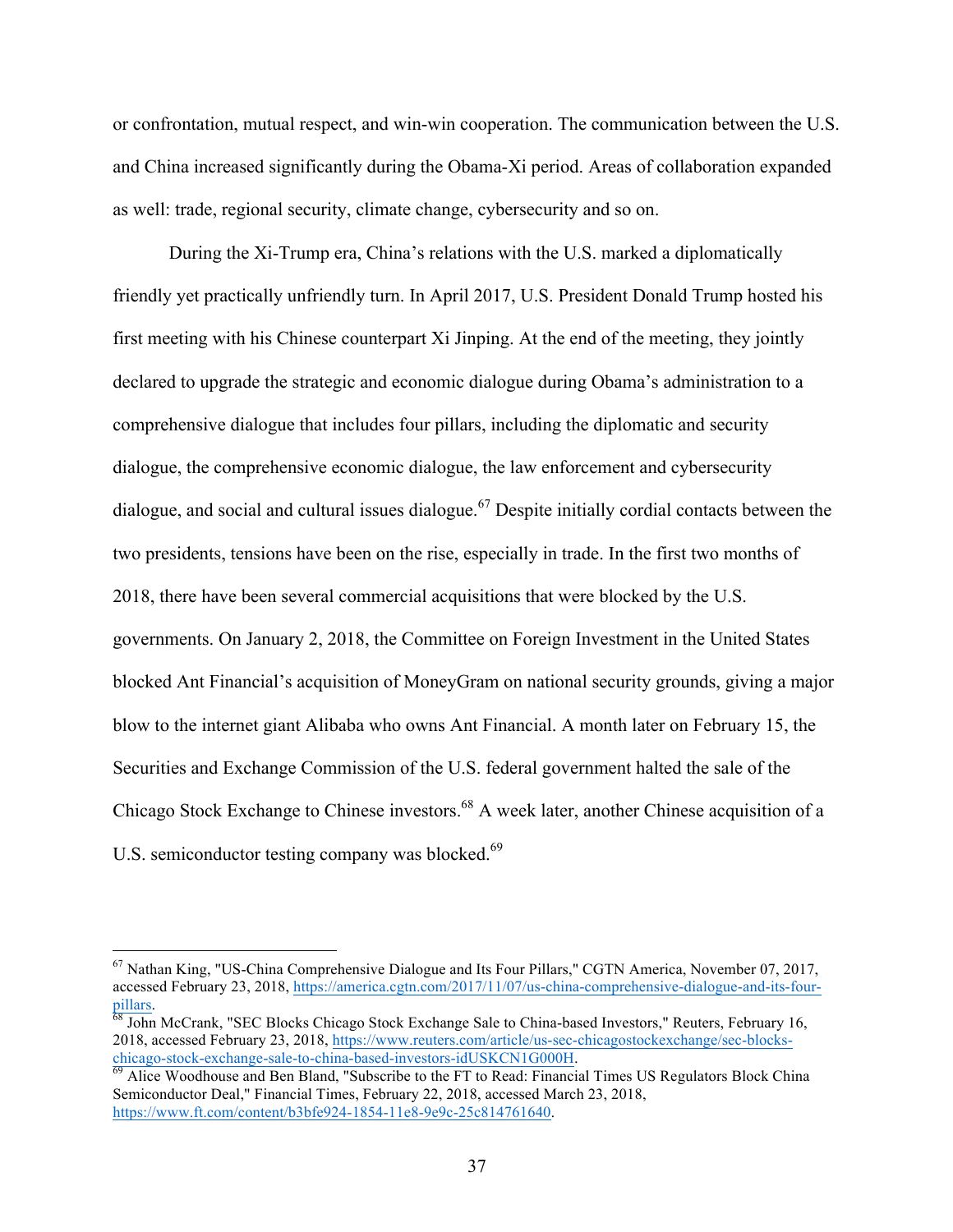Sino-Russian relations, another major bilateral relationship that Beijing has devoted much energy to cultivate, have advanced significantly over the past two decades. There has been an increase in collaboration in many fields between the two countries. After the West sanctioned Russia for its annexation of Crimea and its involvement in the Ukraine crisis, China has been the major export destination for Russia's natural resources and an expanding source for capital inflow.70 In reciprocity, China has been increasing its energy reliance on Russia. From 2013 to 2016, the share of Russian oil supply in the total Chinese oil import approximately doubled. Russia jumped from the fourth largest oil supplier to the largest one that tied with Saudi Arabia.<sup>71</sup> The oil industry is just one industry among many that reflects the growing collaboration between Russia and China. During Chinese President Xi Jinping's trip to Russia in 2015, 32 cooperative documents were signed.<sup>72</sup> Among them, there is a joint statement on coordination between China's Belt and Road Initiative and the Russian-led Eurasian Economic Union. Such a cooperation reflects a deep willingness between Moscow and Beijing to further their shared interests. Besides economic cooperation, diplomatic exchanges and military cooperation follow the tide as well. Diplomatically, Russian President Vladimir Putin met Xi at least five times in 2017.<sup>73</sup> Militarily, Russia resumed its sale of advanced weaponry to China after a decade of implicit arms embargo due to China's unlicensed copying. After Xi's

 $\frac{73}{12}$  Rebecca Flood, "Russian and Chinese Leaders to Sit down for THIRD Time This Year to Sign \$10bn of Deals," The Express, July 03, 2017, accessed February 23, 2018, https://www.express.co.uk/news/world/824292/Russia-China-Vladimir-Putin-Xi-Jinping-trade-deal-meeting-leaders; "Xi Jinping Meets with President Vladimir Putin of Russia," BRICS 2017 China, September 5, 2017, accessed February 23, 2018,

 <sup>70</sup> Alexander Gabuev, *Friends with Benefit? Russian-Chinese Relations After the Ukraine Crisis*, Toward Asymmetric Interdependence (Moscow: Carnegie Moscow Center, 2017), accessed December 8, 2017, 29, http://carnegieendowment.org/files/CEIP CP278 Gabuev revised FINAL.pdf.

 $\frac{71}{71}$  Gabuev, Friends with Benefit? Russian-Chinese Relations After the Ukraine Crisis, 14.<br><sup>72</sup> Andrew Roth, "Russia And China Sign Cooperation Pacts", *The New York Times*, May 9, 2015, accessed December 9, 2017, https://www.nytimes.com/2015/05/09/world/europe/russia-and-china-sign-cooperation-<br>pacts.html? r=0.

https://www.brics2017.org/English/Headlines/201709/t20170905\_1912.html; "Xi-Putin Meet Highlights Value of China-Russia Ties," Global Times, November 11, 2017, , accessed February 23, 2018, http://www.globaltimes.cn/content/1074641.shtml.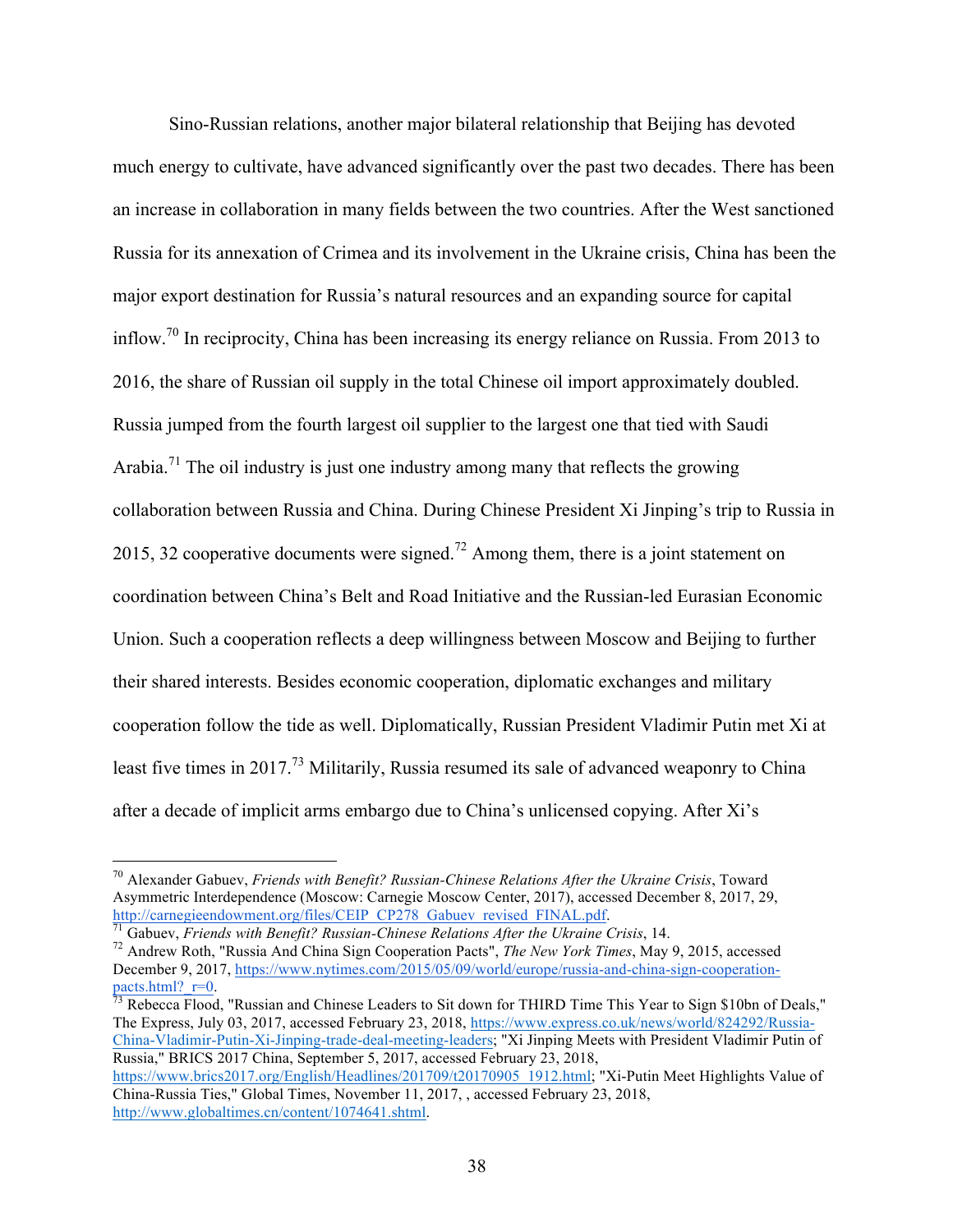inaugration, Russia has sold China S-400 Triumf surface-to-air missile system and 24 Sukoi Su-35 fighter jets. Both deals reached \$8 billion USD in total.<sup>74</sup> Such a close relationship corresponds with the elevation of Sino-Russia relations. In 2014, both governments decided to elevate their relations to the Comprehensive Strategic Partnership of Coordination, which is a rarely used term that describes the unprecedented level of cooperation between China and Russia so far.

In addition to the Sino-U.S. and Sino-Russia relations, China also focused heavily on developing its relations with neighboring countries. In Northeast Asia, China, South Korea and Japan held trilateral summits perennially. However, the summit was often interrupted and delayed by disagreements or tensions between two parties of the three. Territorial dispute between China and Japan on Diaoyu/Senkaku islands and that between South Korea and Japan on the Liancourt Rocks, comfort women issues between South Korea and Japan, and the deployment of THAAD all prohibit regional cooperation and coordination.

In Southeast Asia, China had closer relations with both ASEAN and its member countries. The 21st Century Maritime Silk Road was proposed by President Xi Jinping in Indonesia. China maintained an especially congenial relations with Cambodia, helping Cambodia build one of the largest hydroelectric power stations.<sup>75</sup> In exchange, Cambodia blocked an ASEAN statement that addressed ASEAN countries' concern over the South China Sea disputes. China offered similar assistance or economic cooperation package to other ASEAN countries. A prominent case is one in which, after Philippines president Rodrigo Duterte reversed his

 <sup>74</sup> Charles Clover, "Russia Resumes Advanced Weapons Sales To China", *Financial Times*, November 3, 2016, accessed December 8, 2017, https://www.ft.com/content/90b1ada2-a18e-11e6-86d5-4e36b35c3550.<br><sup>75</sup> "Chinese-built Biggest Dam in Cambodia to Start Operation in November," China Daily, September 25, 2017, , accessed February 23, 2018, http://www.chinadaily.com.cn/business/2017-09/25/content\_32462600.htm.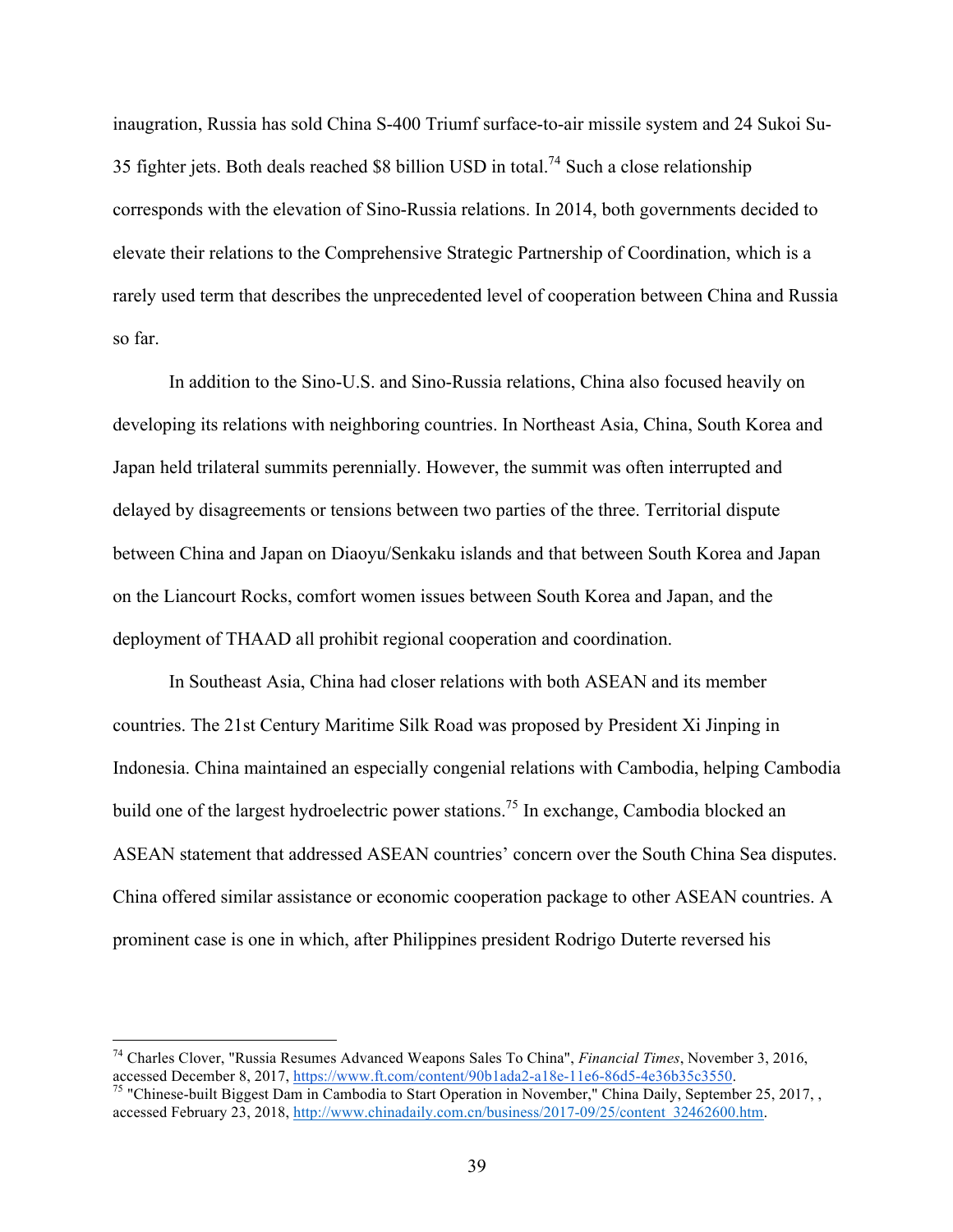predecessor's position on South China Sea dispute, China gave lavish assistance to Duterte for combating poverty and counterterrorism.

In South Asia, India and Pakistan are two important neighbors of China. China-Pakistan relations have been elevated to all-weather strategic partnership in 2005, a unique category in the Chinese foreign policy lexicon. The close relations between the two worries India significantly. As China started to develop its southwest border, India's worry continuously grew. On behalf of Bhutan, India finally initiated a military standoff between China and India in Donglang/Doklam region since June 2017. Although the standoff ended in August without turning into a hot conflict, tensions between the two countries have not subsided by much.

Last but not least, China developed different levels of strategic partnerships with major blocs or the world, including Europe, Africa, and Latin America. With notable progress, China has expanded its bilateral partnerships to 97 different countries and regions by August 2017.<sup>76</sup>

## 2. The Chinese Perspective

 

Among all its bilateral relations, China deems its relations with great powers the most important ones. In the past half a decade, China has consolidated its guiding principle of foreign policy, which is the major-country diplomacy with Chinese characteristics. From this guiding principle, it has derived the new model (form) of major country relations between China and the United States. First raised in 2010, it was put forward by the State Conciliator of China, Dai Bingguo, during the second round of the China-US Strategic and Economic Dialogue.<sup>77</sup> In 2013,

<sup>76</sup> "'Major-Country Diplomacy' Second Episode: *Zhong Xing Zhi Yuan*" [《大国外交》 第二集:众行致远. 新华 网].

<sup>77</sup> "Dai Bingguo, "Adhere to the Path of Peaceful Development," Dec. 6, 2010," USC U.S.-China Institute, December 06, 2010, , accessed February 23, 2018, https://china.usc.edu/dai-bingguo-"adhere-path-peacefuldevelopment"-dec-6-2010.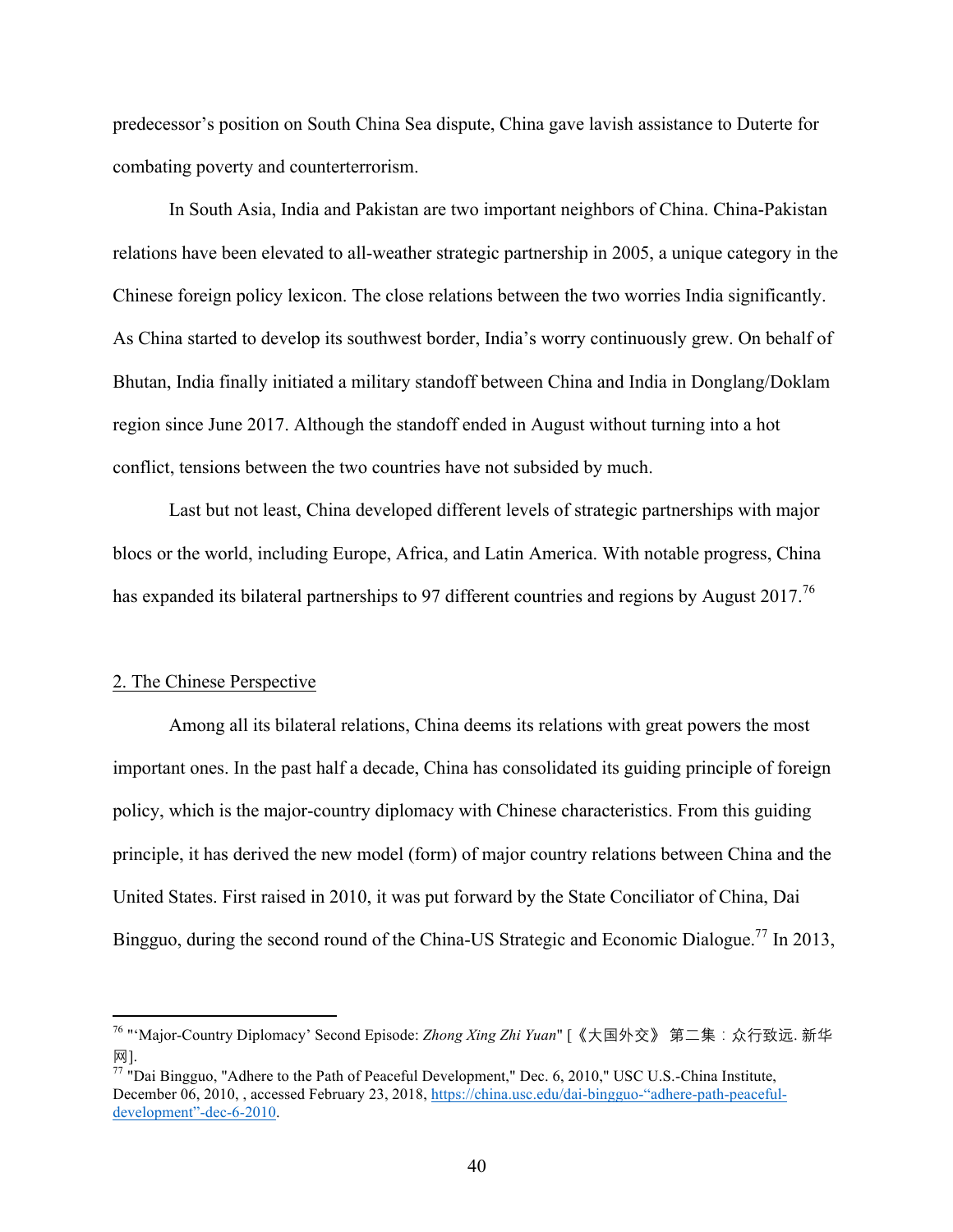President Obama and President Xi agreed on collaboratively building this new model.<sup>78</sup> Gradually, China has expanded on this idea and consolidated it into the major-country diplomacy with Chinese characteristics. As of 2017, this term has fueled the narrative of each and every major document and speech conducted by the CCP leadership.

The proposal of the new model of major country relations between China and the U.S. renders Sino-U.S. relations as one of the most important bilateral relations in the world. The new model is alleged to abandon the traditional realist assumption of the balance of power between states. In his speech in Seattle in 2015, President Xi Jinping outlined four points that he deemed important for healthy Sino-U.S. relations.

First, we must read each other's strategy correctly. Building a new model of major country relationship with the United States that features **non-conflict, nonconfrontation, mutual respect and win-win cooperation**<sup>79</sup> is the priority of China's foreign policy…Second, we must firmly advance win-win cooperation… Third, we must manage our differences properly and effectively… Fourth, we must foster friendly sentiments among our peoples...<sup>80</sup>

For President Xi and the Chinese government, the top priority in advancing Sino-U.S. relations is risk control. The first and the third points call for effective communication; the second and the fourth points emphasize strengthening economic and cultural interdependence. Through forging effective communication and deep interdependence, the Chinese government aims to avoid escalating tensions. As President Xi said, "there is no such thing as the so-called Thucydides trap

 <sup>78</sup> Richard C. Bush, "Obama and Xi at Sunnylands: A Good Start," Brookings, July 29, 2016, accessed February 23, 2018, https://www.brookings.edu/blog/up-front/2013/06/10/obama-and-xi-at-sunnylands-a-good-start/.<br><sup>79</sup> This is also mentioned in Xi's congratulations letter to Trump's inauguration.<br><sup>80</sup> "Full Text: President Xi's Speech

<sup>2018,</sup> http://www.chinadaily.com.cn/world/2015xivisitus/2015-09/24/content\_21964069\_3.htm.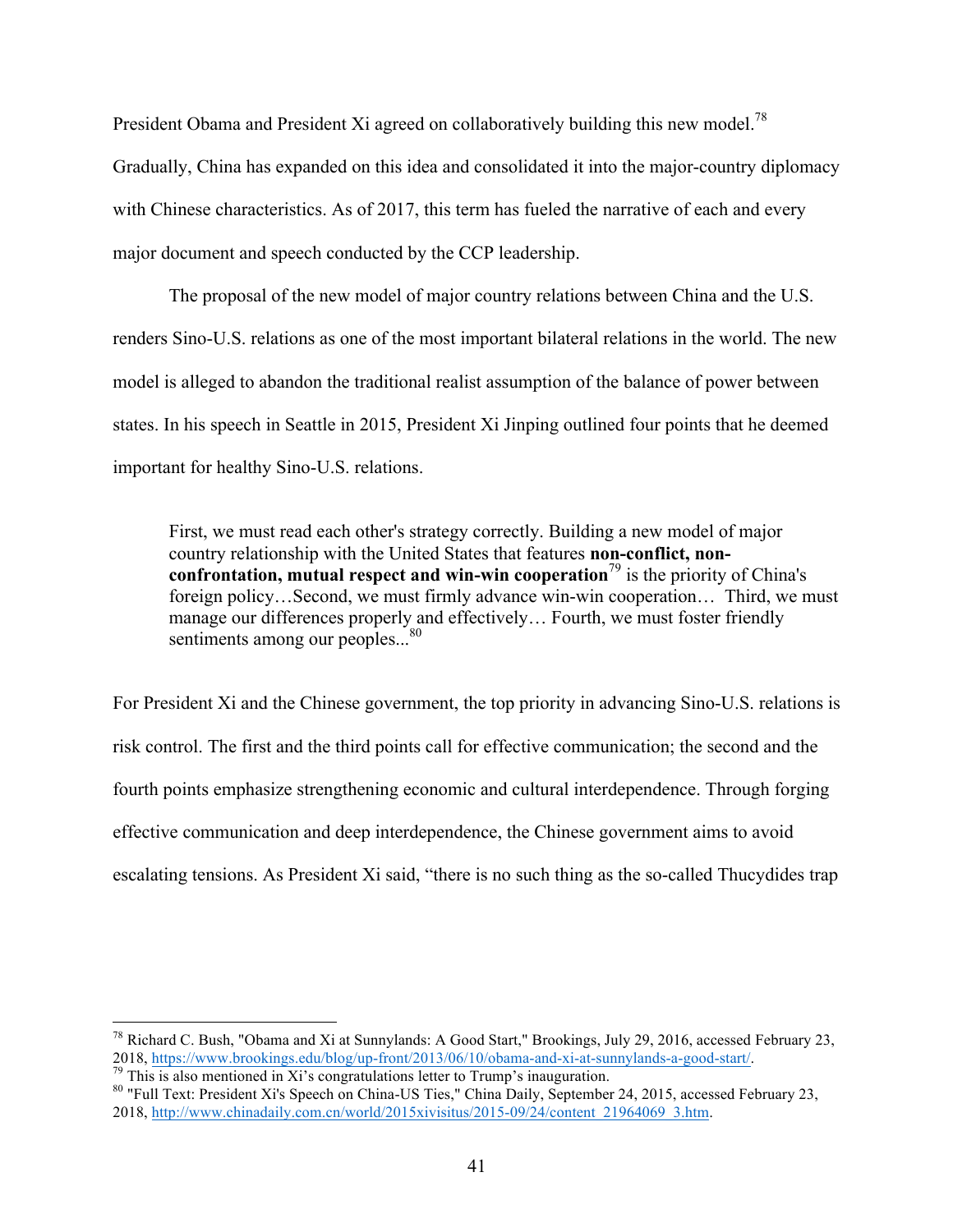in the world. But should major countries time and again make the mistakes of strategic miscalculation, they might create such traps for themselves."<sup>81</sup>

Beijing's attitude towards Sino-U.S. relations is not consistent at the international and domestic levels. While Beijing tries to push the idea of building a new type of Sino-U.S. relations that benefit both globally, it constantly heeds the encroachment of democracy and liberal ideas from America domestically. Chinese domestic publications often warn its citizens that the U.S. constantly tries to westernize and fragmentize China.<sup>82</sup> The Chinese government is fully aware of its ambivalence towards the U.S. Yet, it has not been able to avoid it due to the fact that both economic performance and ideological loyalty are important for the regime survival of the Communist Party.

Russia is another great power accepted by China. Unlike its relations with the U.S., China-Russia relations is the exemplar of the major-country diplomacy with Chinese characteristics. Both countries have seen each other as the priorities of foreign relations. That's what both said; that's also what both did. Russia is the first foreign country Xi visited after his inauguration in 2013; in the written statement prior to the trip, Xi said: "China will make developing relations with Russia a priority in its foreign policy orientation.<sup>83</sup> In reciprocity, Russia invited Xi to visit Russian Defense Ministry, and Putin commented that the Russian-China relations is at "the best in their centuries-long history."84 The Chinese government

http://www.fmprc.gov.cn/mfa\_eng/topics\_665678/xjpcf1\_665694/t1025197.shtml.

<sup>&</sup>lt;sup>81</sup> *Ibid.* 82 *Ibid.* 82 *Ibid.* 82 Minxin Pei. "Trump's Trade Rift with China Plants Seeds for Conflict," Nikkei Asian Review, February 01, 2018, accessed February 3, 2018, https://asia.nikkei.com/magazine/20180201/Viewpoints/Minxin-Pei-Trump-s-trade-riftwith-China-plants-seeds-for-conflict.<br><sup>83</sup> David M. Herszenhorn and Chris Buckley, "Xi Jinping in Russia to Promote Cooperation," The New York Times,

March 22, 2013, accessed February 23, 2018, https://www.nytimes.com/2013/03/23/world/asia/xi-jinping-visits-

russia-on-first-trip-abroad.html. 84 *Ibid*; "Xi Jinping Visits Russian Defence Ministry," Ministry of Foreign Affairs of the People's Republic of China, March 24, 2013, accessed February 23, 2018,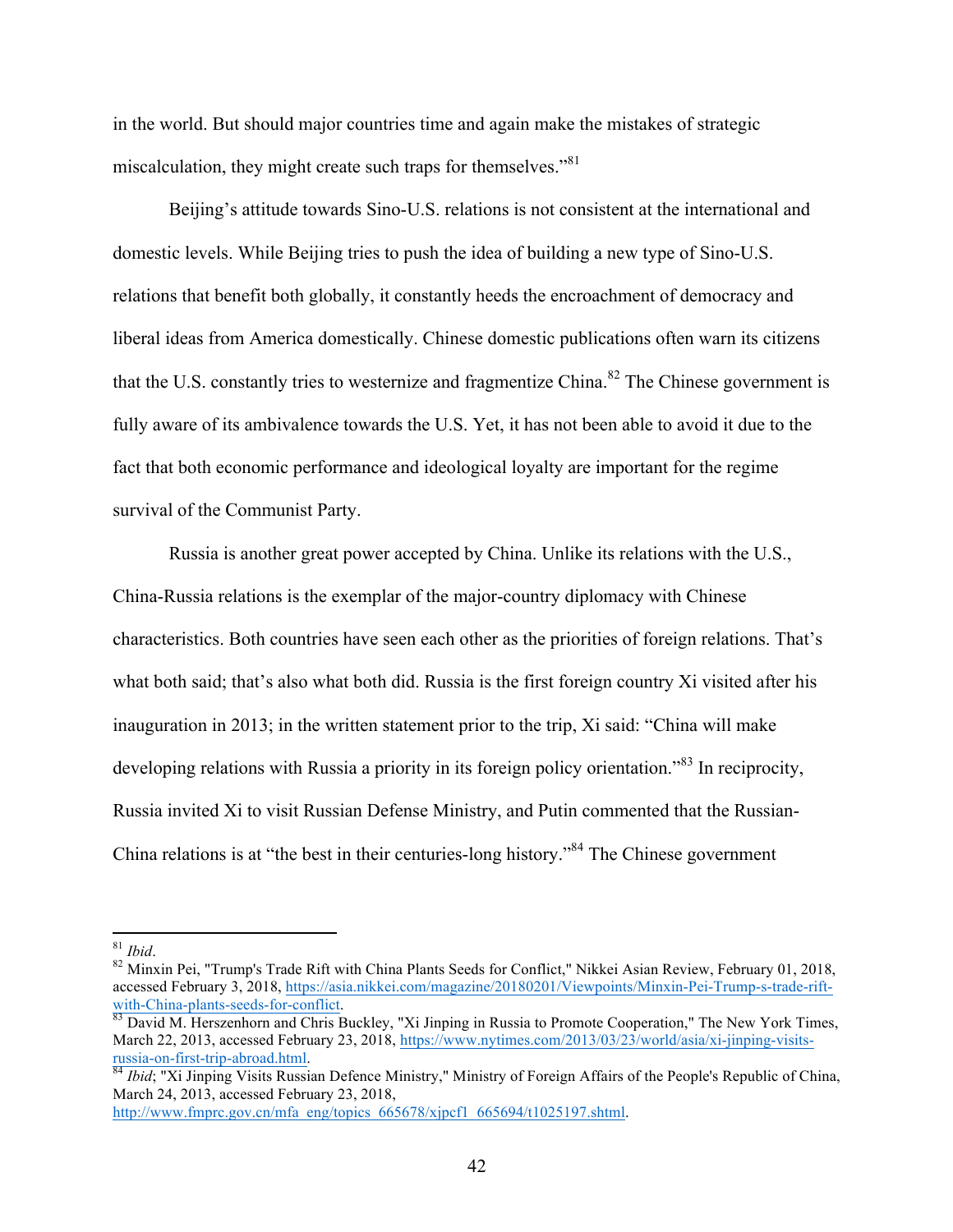believes that Sino-Russian relations create a win-win situation that supersedes traditional western zero-sum theory of the balance of power. China's collaboration with Russia is "a ballast stone for world peace and stability."<sup>85</sup> Despite the close relationship, Fu Ying, the chair of the Foreign Affairs Committee of the National People's Congress of People's Republic of China, representing the Chinese government, openly stated in a Foreign Affairs article that it does not seek an alliance with the Kremlin, as the only objective for Sino-Russian relations for the Chinese government is to work on mutually beneficial fields.<sup>86</sup>

Regarding China's relations with its neighboring countries, Xi Jinping, in his book *The Governance of China*, raised the concept of "friendship, equality, sincerity, reciprocity, and inclusiveness" to achieve win-win outcomes.<sup>87</sup> Despite the power asymmetry between China and its neighbors in favor of China, Xi rejects the notion that China should be the model for other states necessarily, and moreover, highlights China's non-interference in other countries' domestic affairs.<sup>88</sup> In a similar vein, China believes that, while promoting economically favorable conditions between China and other regions in the world, it should not sell its model abroad and involve itself with another hegemonic power.<sup>89</sup> With such a mindset, China has coestablished the Shanghai Cooperation Organization, China-ASEAN cooperation mechanism, China-Arab Cooperation Forum, Forum on China-Africa Cooperation, China and Central and Eastern European Countries' Leaders Conference, China-Pacific Islands Forum, and China-CELAC Forum, covering all parts of the developing world.

https://www.foreignaffairs.com/articles/china/2015-12-14/how-china-sees-russia. <sup>87</sup> Michael D. Swaine, "Xi Jinping on Chinese Foreign Relations: The Governance of China and Chinese

<sup>&</sup>lt;sup>85</sup> "China, Russia Pledge to Play Role of Ballast Stone for World Peace." China Daily. July 5, 2017. Accessed February 23, 2018. http://usa.chinadaily.com.cn/2017-07/05/content\_30001645.htm <sup>86</sup> Ying Fu, "How China Sees Russia", *Foreign Affairs*, January 2016, accessed December 8, 2017,

Commentary," *China Leadership Monitor*, no. 48 (September 9, 2015): 2, https://www.hoover.org/sites/default/files/research/docs/clm48ms.pdf. 88 *Ibid*, 6. <sup>89</sup> *Ibid*, 7.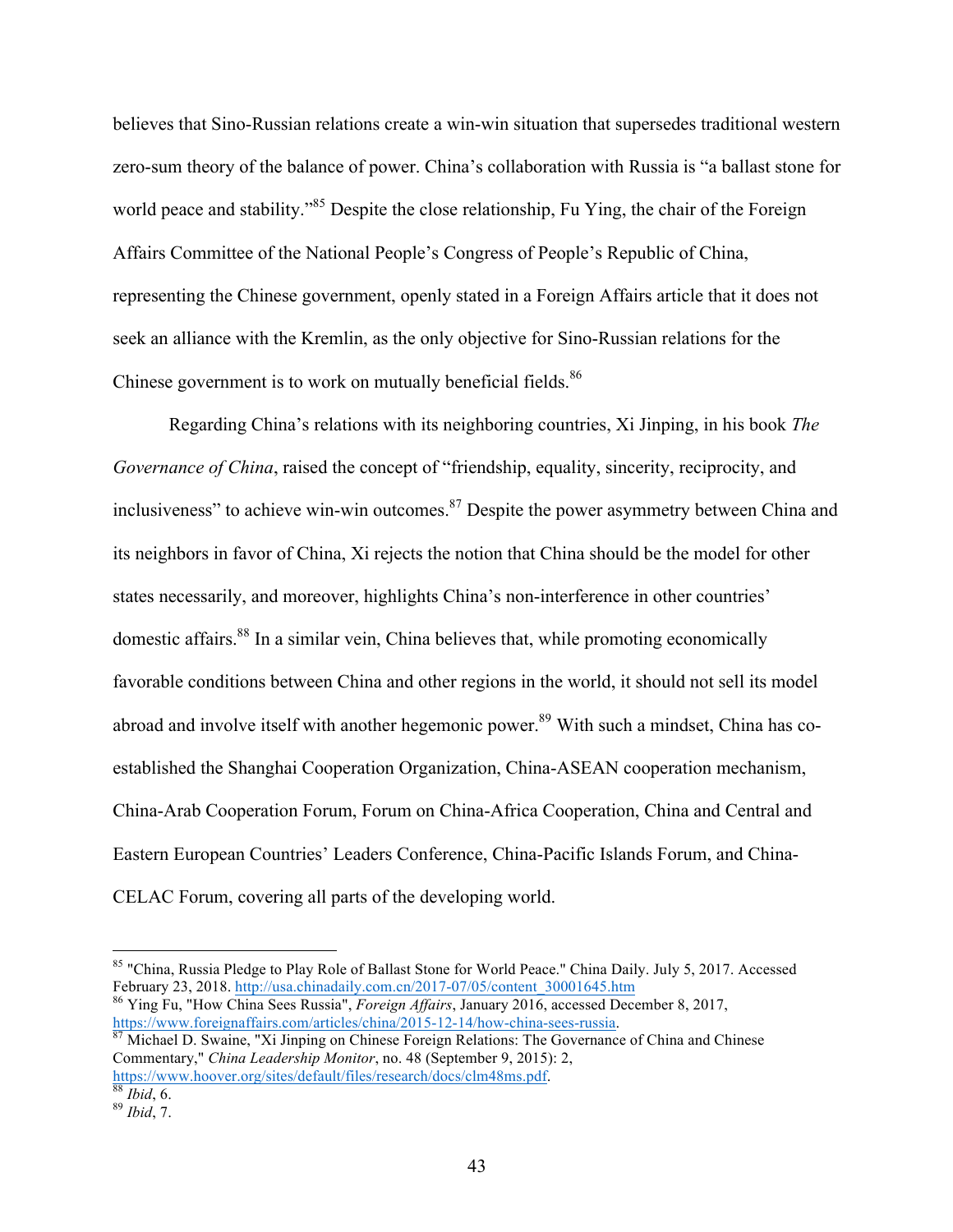## 3. The American Perspective

American politicians and scholars have all recognized the rise of China. As the global center of power moved to Asia, China's rise attracted America's attention and touched Washington's nerve at the same time. The Obama administration started with a limited experience with China. Obama's first presidential trip to China is his first trip there ever. Despite having little knowledge about China, President Obama had a vision that "America should evolve from a leader into a partner globally."<sup>90</sup> Obama embodied the belief that the U.S. should give more attention to the rise of the emerging markets who could potentially change the global order. Thus, he often stated at the beginning of his two-term presidency that America welcomes the rise of China. His initial amiable posture gave the media a false impression that America was forming a G-2 with China, which upset both domestic political powers and American allies and partners in Asia-Pacific. The Trump administration has an "America First" policy that directly formulated a negative rhetoric for U.S.-China relations. However, the Trump administration does not have a coherent China attitude or China policy. In the economic dimension, President Trump accused that China has stolen millions of jobs from America in multiple occasions, yet he did not "blame" China for doing so.<sup>91</sup> In the security dimension, President Trump swayed back and forth, sometimes appreciating China's help to solve the threat of North Korea, while other times criticizing China for not pressuring Pyongyang hard enough. Overall, the Trump administration has taken a tougher but inconsistent stance on China's foreign policy.

 

 $\frac{90}{91}$  Li, "Assessing U.S.-China Relations under the Obama Administration."<br><sup>91</sup> Veronica Stracqualursi, "10 times Trump Attacked China and Its Trade Relations with the US," ABC News, November 9, 2017, accessed February 23, 2018, http://www.bing.com/cr?IG=3A0A95148BB745EFB30B21BF247ACED9&CID=30784AC7247F60D92E52411D2

<sup>5</sup>B56157&rd=1&h=wvjORtoYVsLx8K5nwtPqheIkVxWYqEp9N01z6nrE92Y&v=1&r=http://abcnews.go.com/Poli tics/10-times-trump-attacked-china-trade-relations-us/story?id=46572567&p=DevEx.LB.1,5073.1.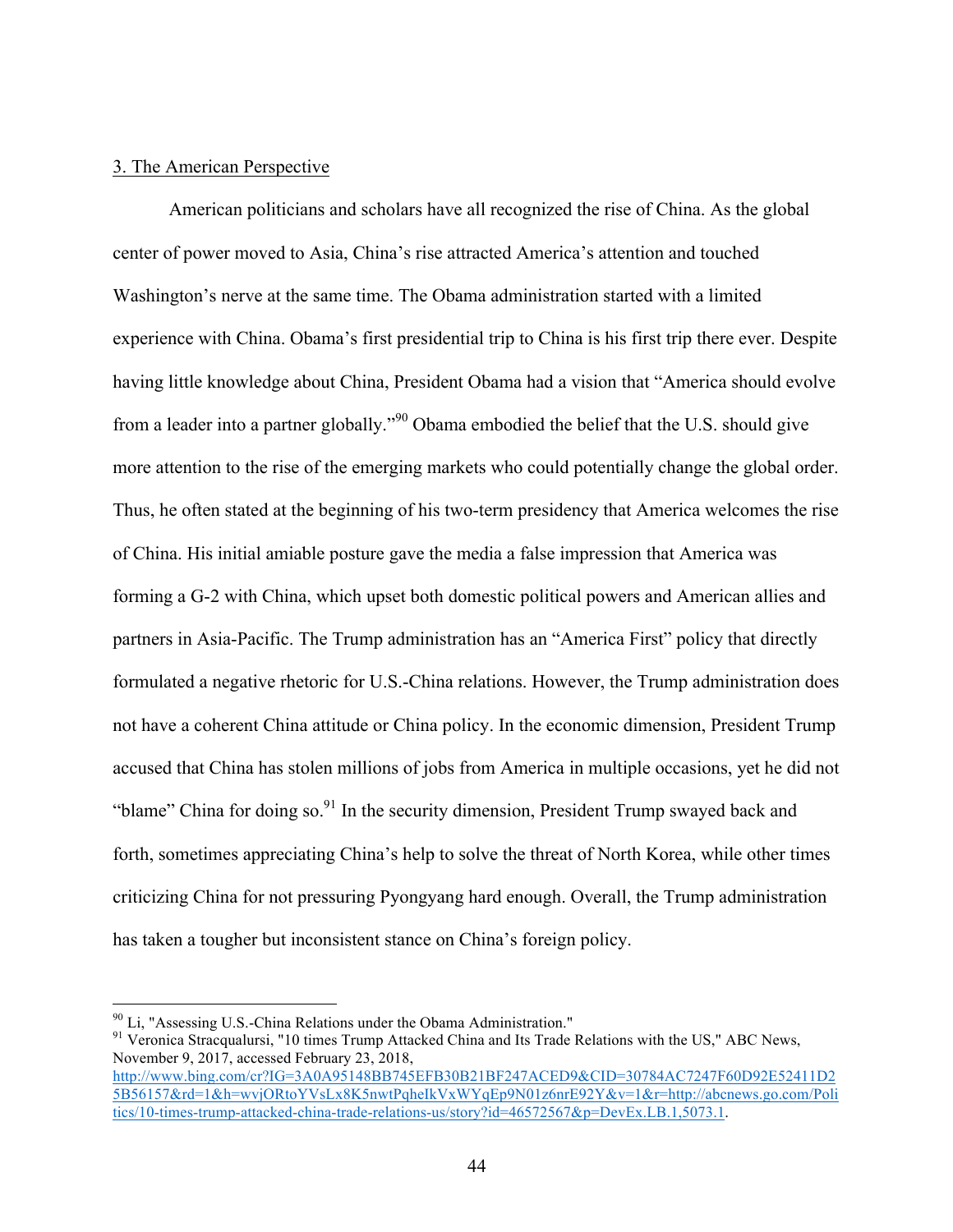The increasingly close relations between China and Russia worry many people in Washington and in the West in general. Studies from Washington and its related institutions highlight two features of Sino-Russian relations that the U.S. finds particularly threatening. For one, the U.S. believes that Sino-Russian relations have become asymmetrical, in favor of China. Alexander Gabuev, a scholar at Carnegie Moscow Center, the Russian branch of the Carnegie Endowment for International Peace, represents a group of scholars who views China as the only accessible and substantially large market for Russia after Moscow was sanctioned by the West. The lack of alternatives gives China a leg up in Sino-Russian relations that China could compel Russia in defending Beijing's interests.<sup>92</sup> This is closely linked to the second concern of Washington: China and Russia are building a de facto anti-West alliance. In a Russia-China relations report compiled by the National Bureau of Asian Research, former Senior Director for Asia on the National Security Council Evan S. Medeiros and senior scholar at RAND Corporation Michael S. Chase identify China's motivations as "spanning Chinese perceptions, interests, and preferences about global security, economic, and diplomatic affairs."93 Whether Russia is on board because of China or because of other reasons does not make a huge difference; the most recent 2017 National Security Strategy and 2018 National Defense Strategy name China and Russia as the largest threats to the United States, pointing out that the U.S. should be prepared to preserve its values and the international system from being subverted by Russia and China. There will be more discussion in the security section on how the U.S. specifically view China, in collaboration with Russia, threatening America's global security paradigm.

<sup>&</sup>lt;sup>92</sup> Gabuev, *Friends with Benefit? Russian-Chinese Relations After the Ukraine Crisis*, 29-31.<br><sup>93</sup> Eugene Rumer, *Russia-China Relations: Assessing Common Ground And Strategic Fault Lines*, Russia's China Policy: This Bear Hug is Real (National Bureau for Asian Research, July 2017), accessed December 8, 2017, 4 http://carnegieendowment.org/files/SR66\_Russia-ChinaRelations\_July2017.pdf.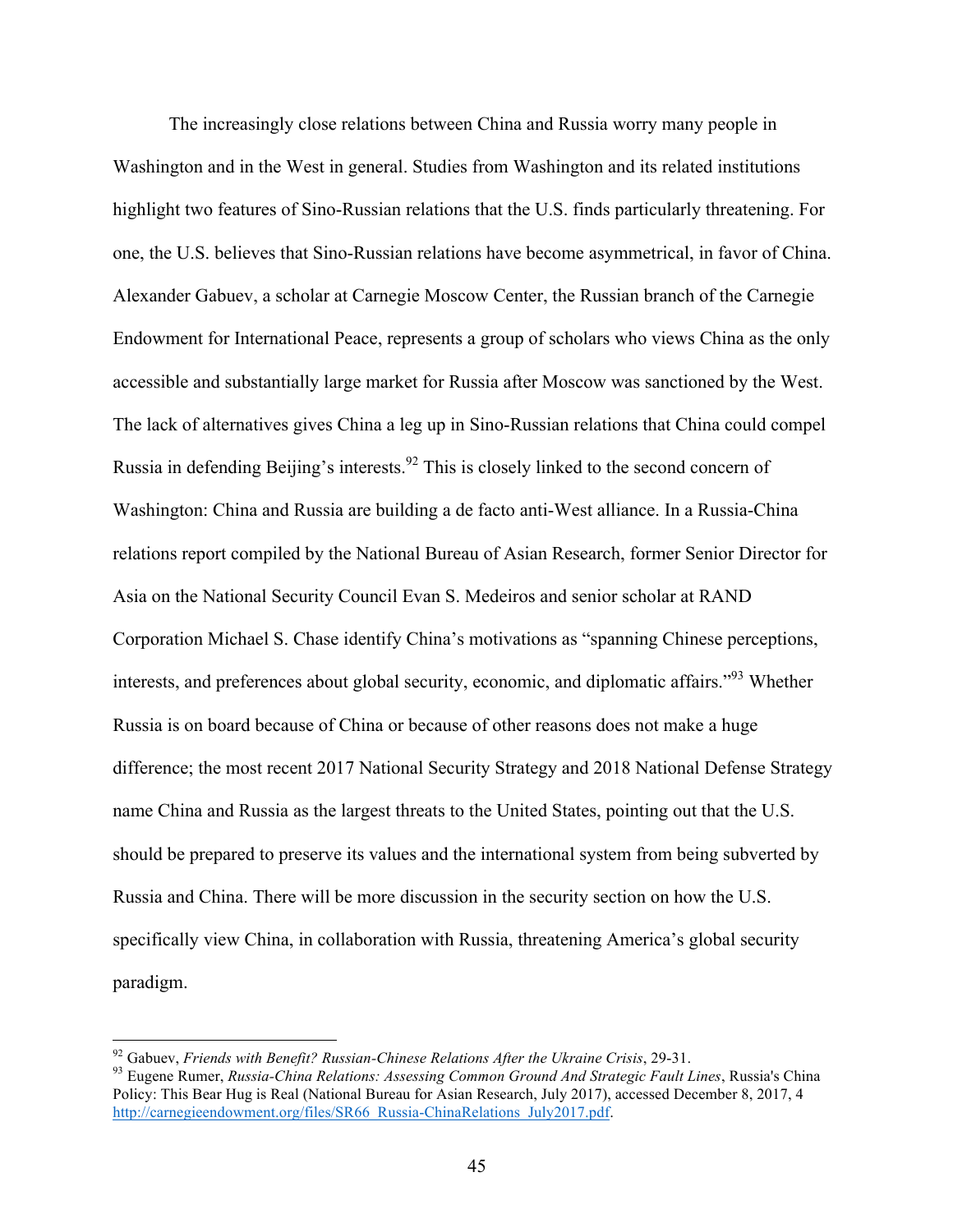In terms of China's relations with its neighbors as well as major blocs of the world, the U.S. worries that China is shaping other countries' behavior through its different types of power, especially its economic power. Two examples will illustrate Washington's concern. The first case is the Philippines. Soon after assuming office, Philippines President Rodrigo Duterte made a diplomatic turn, pivoting away from America and getting closer to China. To solidify Duterte's rebalance to China, Beijing rewarded Manila extensively. During Duterte's state visit to China in October 2016, China granted the Philippines \$9 billion USD in credit, including \$6 billion USD in soft loans.<sup>94</sup> In addition, Xi and Duterte signed 13 bilateral cooperation documents, one of which promised to build a  $$700$  million USD steel plant in the Philippines.<sup>95</sup> China's economic partnership with Duterte reassured him that his rebalance will not have negative economic repercussion. A sustained China-Philippines friendship undermines America's strategic interests near a major point of contention, the South China Sea. The 2017 National Security Strategy warns that China is trying to "pull the region into its orbit through state-led investments and loans."<sup>96</sup> Another case is in a developed country, Greece. In June 2017, Greece blocked an EU criticism on China's human rights after a Chinese made a huge investment in Greece's port of Piraeus.<sup>97</sup> Such a series of incidents corroborates the fear of western governments, especially that of the American government, that China might be able to use its economic superiority to penetrate western democracies and force them to give in to China's influence. As written in the 2017 National Security Strategy, one of the priority action for America is to "help maintain the sovereignty [of different countries] as China increases its influence in the region."<sup>98</sup>

<sup>&</sup>lt;sup>94</sup> Anthony Fensom, "Duterte Gambles with the Philippines' Economy," The Diplomat, October 24, 2016, accessed December 8, 2017, http://thediplomat.com/2016/10/duterte-gambles-with-the-philippines-economy/.<br><sup>95</sup> Prashanth Parameswaran, "The Limits of Duterte's US-China Rebalance," The Diplomat, October 24, 2016,

accessed December 8, 2017, <u>http://thediplomat.com/2016/10/the-limits-of-dutertes-us-china-rebalance/</u><br><sup>96</sup> The United States, The White House, *National Security Strategy of the United States of America*, 51.<br><sup>97</sup> "What t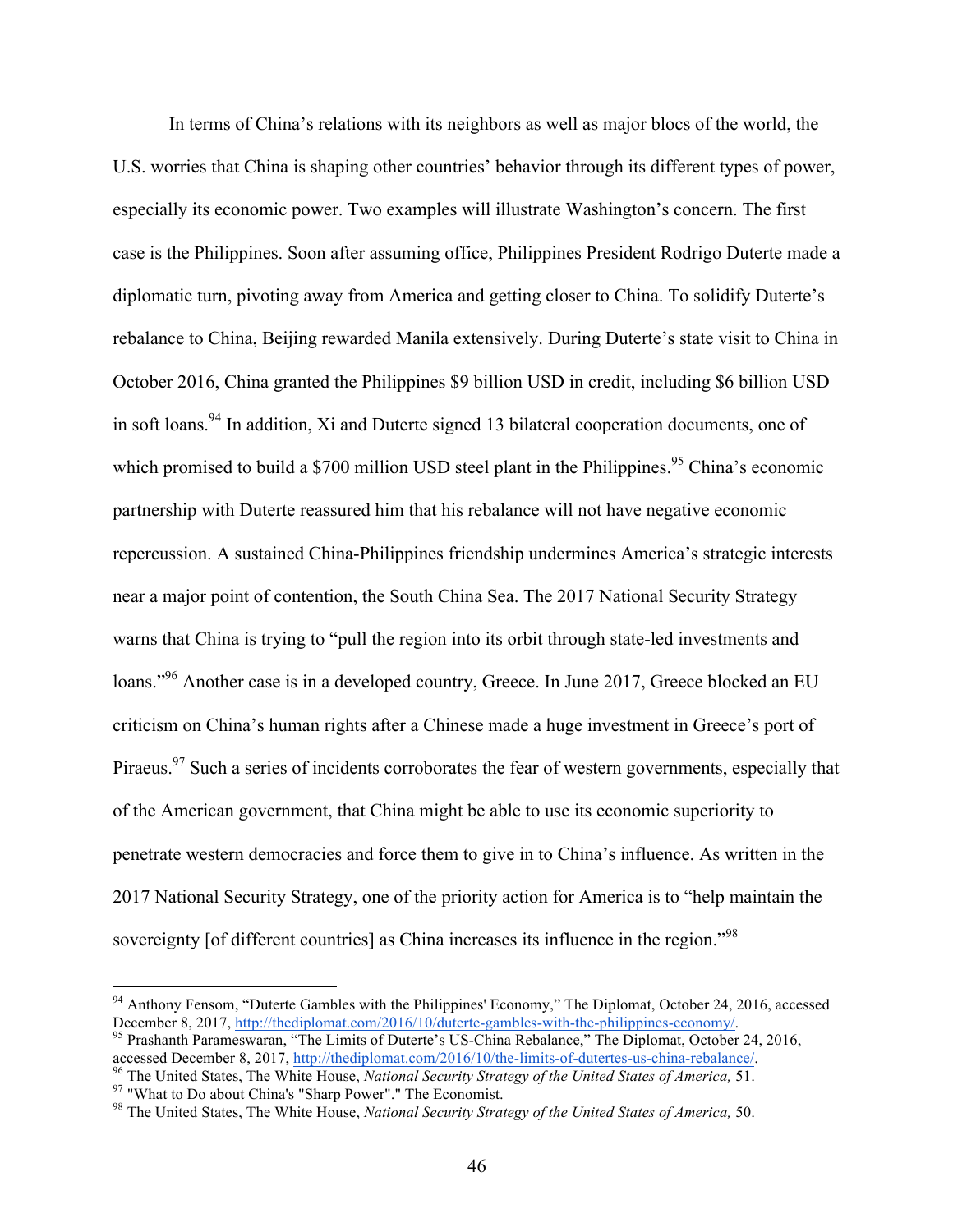## **III. Multilateral Diplomacy**

### 1. The Objective Narration

China has been long interested in pursuing multilateral diplomacy. In the first ten years of the 21st century, China mostly joined international institutions and participated in newly founded regional institutions. China became an official World Trade Organization (WTO) member in 2001, and jointly started AESAN+3 and ASEAN+6. In the same year, China led the creation of the Shanghai Cooperation Organization with Russia, connecting countries in Central Asia. In 2006, the BRICs, an organization for emerging markets, was founded. Security-wise, China took the initiative in holding and maintaining the Six-Party Talks.

Starting in the second ten years, China's multilateral diplomacy began to enlarge its circle of influence. In October and November 2013, the Chinese government raised the idea of building "the Silk Road Economic Belt" (SREB) and the "21<sup>st</sup> Century Maritime Silk Road" (MSR), aspiring to connect East Asia, Southeast Asia, South Asia, the Middle East, Eurasia, and Europe. Together known as the "One Belt, One Road" (OBOR) strategy or the "Belt and Road Initiative" (BRI), the initiative shifted China's focus westward. Although the U.S. tried to dissuade its European and Asian partners and allies from joining the initiative, BRI was welcomed by European powers such as Britain, France, and Germany as they see the prosperity of Eurasia as the key to further their economic growth.<sup>99</sup>

Beijing's initiative is well-equipped with funding sources. The creation of the Asian Infrastructure Investment Bank (AIIB) aimed at matching the function of the World Bank, the International Monetary Fund, and the Japanese-led Asian Development Bank as a multilateral

<sup>99</sup> Aaron Jed Rabena, "China's Counter-Pivot Response," International Policy Digest, May 11, 2015, accessed December 17, 2016, https://intpolicydigest.org/2015/05/11/china-s-counter-pivot-response/*.*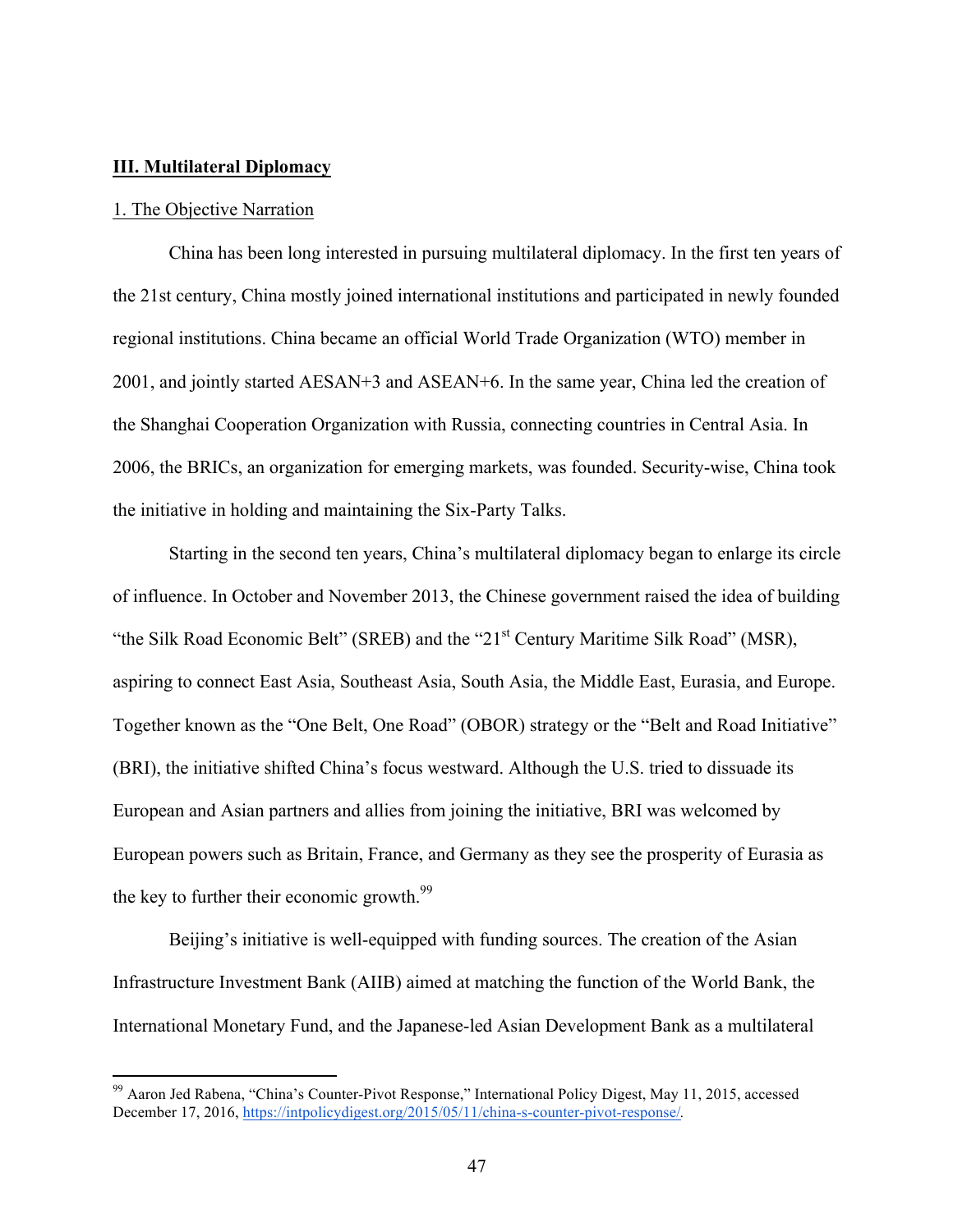financing source.100 Despite U.S. opposition, many U.S. allies like Australia, South Korea, Britain, and France joined the AIIB as founding members. China intends to perform massive infrastructure building, including 80,000 kilometers of high-speed rail links, "major expansion of road, oil and gas pipelines and digital cables, along with power production and energy grids."<sup>101</sup> The initial funding of the AIIB is supposed to surpass at least \$100 billion. Further, the Chinese government devoted enough money into other funds, with \$40 billion for Silk Road Fund, \$46 billion for the China-Pakistan economic corridor, and \$10 billion for the BRICS-led New Development Bank. The China Development Bank believes that the total spending for BRI should reach \$1 trillion.<sup>102</sup>

In addition to founding new institutions, Chinese leaders hosted and appeared in the most important meetings and conferences around the world. In 2014, China hosted the 22nd APEC Economic Leaders' Meeting in Beijing. In 2016, China hosted the G20 summit in Hangzhou. In 2017, President Xi Jinping gave a speech at the World Economic Forum in Davos. Later in the same year, China hosted the Belt and Road Forum for International Cooperation, discussing the possibility of pushing forward ideas that could propel global development. All of this progress has suggested that China has assumed an increasingly larger role in global governance. Compared to the first ten years of 21st century, the second ten years have become more economically focused.

## 2. The Chinese Perspective

<sup>&</sup>lt;sup>100</sup> *Ibid.* 101 *Poid*. <sup>100</sup> *Peter Symonds, "One Belt, One Road: China's Response to the US "Pivot"," World Socialist Web Site,* December 4, 2015, accessed December 17, 2016, https://www.wsws.org/en/articles/2015/12/04/obor-d04.html. <sup>102</sup> *Ibid*.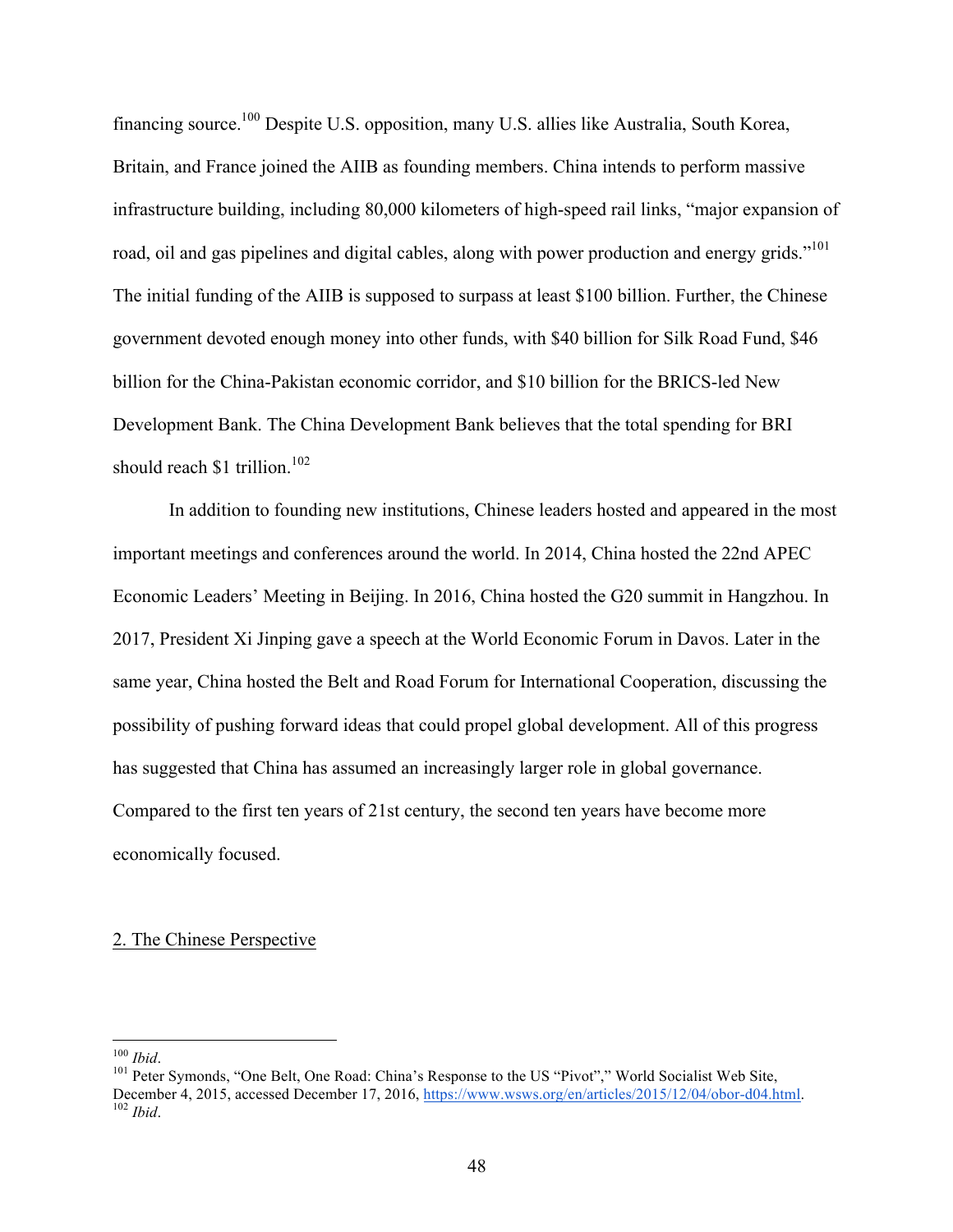After more than four decades in the United Nations, two decades in the World Trade Organization, and a decade participating in the leaders' summits of G20, China believed that the American-built global governance system are "the world's only set of fairly mature multilateral governance regimes that covers all sovereign states."103 However, China has several concerns over the system in which emerging markets are not proportionally represented, including the U.S. commitment in maintaining and continuously investing in such a regime to reflect the new interests. Simultaneously, China sees the concern from Washington where local politicians are worried that China will give up Deng Xiaoping's "hide and bide" and become assertive globally. $104$ 

In light of the concerns of both Chinese and Americans, China champions "democratization in international relations based on national sovereignty."105 Specifically, China adopts a three-step approach to global governance reform.<sup>106</sup> First, China believes that the existing system is beneficial to most of the countries in the world. Thus, China only reforms necessary parts that can make it fairer and more efficient. It does not aim for a revisionist outcome. Second, the reform will be based on the common standing of all entities involved. And thirdly, China will try to work closely with the United States to reform global institutions. As Chinese President Xi Jinping said at UN Office in Geneva in January 2017, the world has been deeply connected, and it should aim at building a community of common destiny.<sup>107</sup>

 <sup>103</sup> Wei Da and Wen Wang, "Towards Better Global Governance," in *China-US Relations: Exploring a New Pathway to A Win-win Partnership* (2017), 64, July 2017, https://www.csis.org/analysis/joint-us-china-think-tankproject-future-us-china-relations. <sup>104</sup> Jisi Wang, Peng Yuan, and Minghao Zhao, "Overview," in *China-US Relations: Exploring a New Pathway to A* 

*Win-win Partnership* (2017), 10, July 2017, https://www.csis.org/analysis/joint-us-china-think-tank-project-future-<br>us-china-relations.

I<sup>05</sup> *Ibid*, 8.<br><sup>106</sup> Da and Wang, Towards Better Global Governance," 63.<br><sup>107</sup> "Speech By President Xi Jinping At the United Nations Office at Geneva," Embassy of the People's Republic of China in the Republic of Iraq, January 18, 2017, accessed February 23, 2018, http://iq.chineseembassy.org/eng/zygx/t1432869.htm.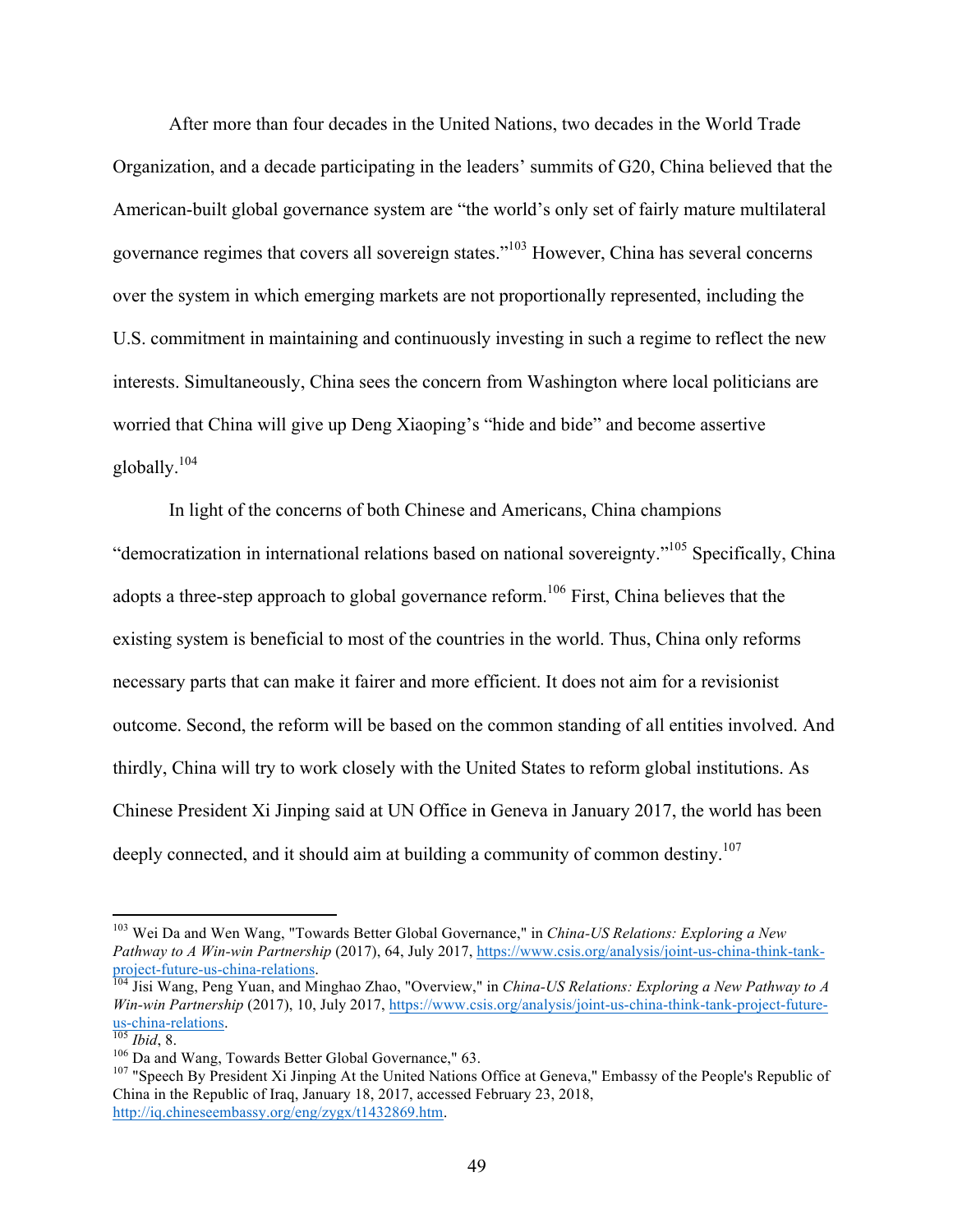## 3. The American Perspective

Washington fully understands Beijing's desire to reform the structure of global institutions. It poses a welcoming posture to this inclination because it understands that when the U.S. and China work together, it is often much easier to reach an efficient outcome. However, Washington is very careful about how China promotes its interests. It is afraid that China would undermine U.S. interests in the process of reform. This worry has increased especially in the past few years because China took a stronger stance in its participation in multilateral institutions and global governance. Washington's concern is exacerbated by two factors of this participation. On the one hand, American experts on China believe that regional institutions such as the Asian Development Bank cannot match the rising capability of the Asian Infrastructure Investment Bank.<sup>108</sup> On the other hand, they believe that the picture that President Xi tries to show the global community does not match the reality.<sup>109</sup> On the economic front, China has become domestically protectionist and continues to put restrictions on global movements of capital and ideas. On the political front, China rejects the Hague ruling of the South China Sea dispute, discrediting the Hague court as a credible rule-based multilateral institutions. In addition, China disappointed Washington because China, as a permanent UN Security Council member, has vetoed and threatened to veto resolutions that it deemed harmful to its interests.<sup>110</sup> Growing pessimism in the U.S. does not mean that American experts on China are discrediting China's global governance

<sup>&</sup>lt;sup>108</sup> Michael Auslin, "President Xi's Power Grab Will Have Global Repercussions," The Spectator, February 28, 2018, accessed March 23, 2018, https://blogs.spectator.co.uk/2018/02/president-xis-power-grab-will-have-globalrepercussions/.<br><sup>109</sup> Melanie Hart, Elizabeth C. Economy, and Paul Gewirtz, "Asia-Pacific Security Issues in the U.S.-China

Relationship," in *Joint US-China Think Tank Project on the Future of US-China Relations: An American Perspective* (2017), 51, July 2017, https://www.csis.org/analysis/joint-us-china-think-tank-project-future-us-chinarelations. <sup>110</sup> Christensen, *The China Challenge: Shaping the Choices of a Rising Power*, 25.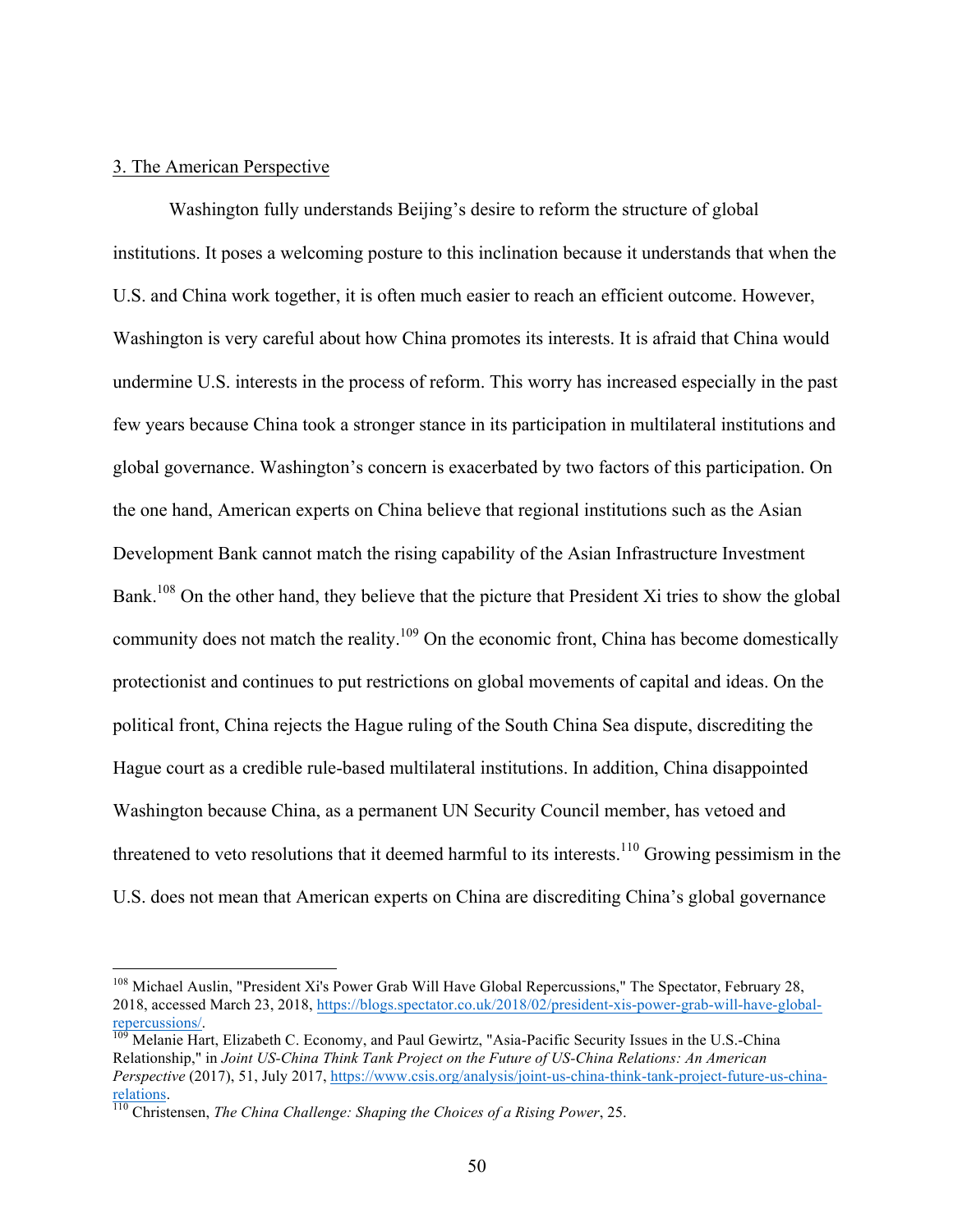efforts. After the U.S. pulled out from the Paris Climate Agreement, China's leadership in global climate and environment governance received a welcome from the United States. In this field, Beijing earned Washington's trust because Washington believes that Beijing's global and domestic environmental interests align almost perfectly.<sup>111</sup> Thus, Beijing's benign intention is taken well by Washington.

# **IV. Security and Military**

## 1. The Objective Narration

The security environment around China has been complicated. There are several major issues at stake, including THAAD missile defense system in South Korea, the East and South China Seas dispute and defense, Taiwan, and Doklam/Donglang standoff with regard to India. Facing these security concerns, China has taken multiple steps in response. In November 2013, China unexpectedly declared an air defense identification zone (ADIZ), which overlaps with South Korea's and Japan's ADIZ. In late March 2014, the Chinese Coast Guard provoked negative reactions in the Philippines by harassing and attempting to block a Filipino ship bringing supplies and fresh troops to a Filipino Navy ship that had been grounded on the disputed Second Thomas Shoal in 1999 and had been occupied by Filipino Marines ever since. Islands reclamation and construction in the South China Sea have been continuing. Most constructions could serve both civil and military uses, including airports and warehouses. Most recently, however, China has set up jammers on some islands in the South China Sea for exclusive military use.<sup>112</sup> Similar construction has also happened near Sino-Indian border where

<sup>&</sup>lt;sup>111</sup> Hart, Economy, and Gewirtz, "Asia-Pacific Security Issues in the U.S.-China Relationship," 49.<br><sup>112</sup> David Brennan, "Beijing's South China Sea Military Bases Now Have Jammers That Can Block Radar and Communications, U.S. Officials Say," Newsweek, April 09, 2018, accessed February 23, 2018,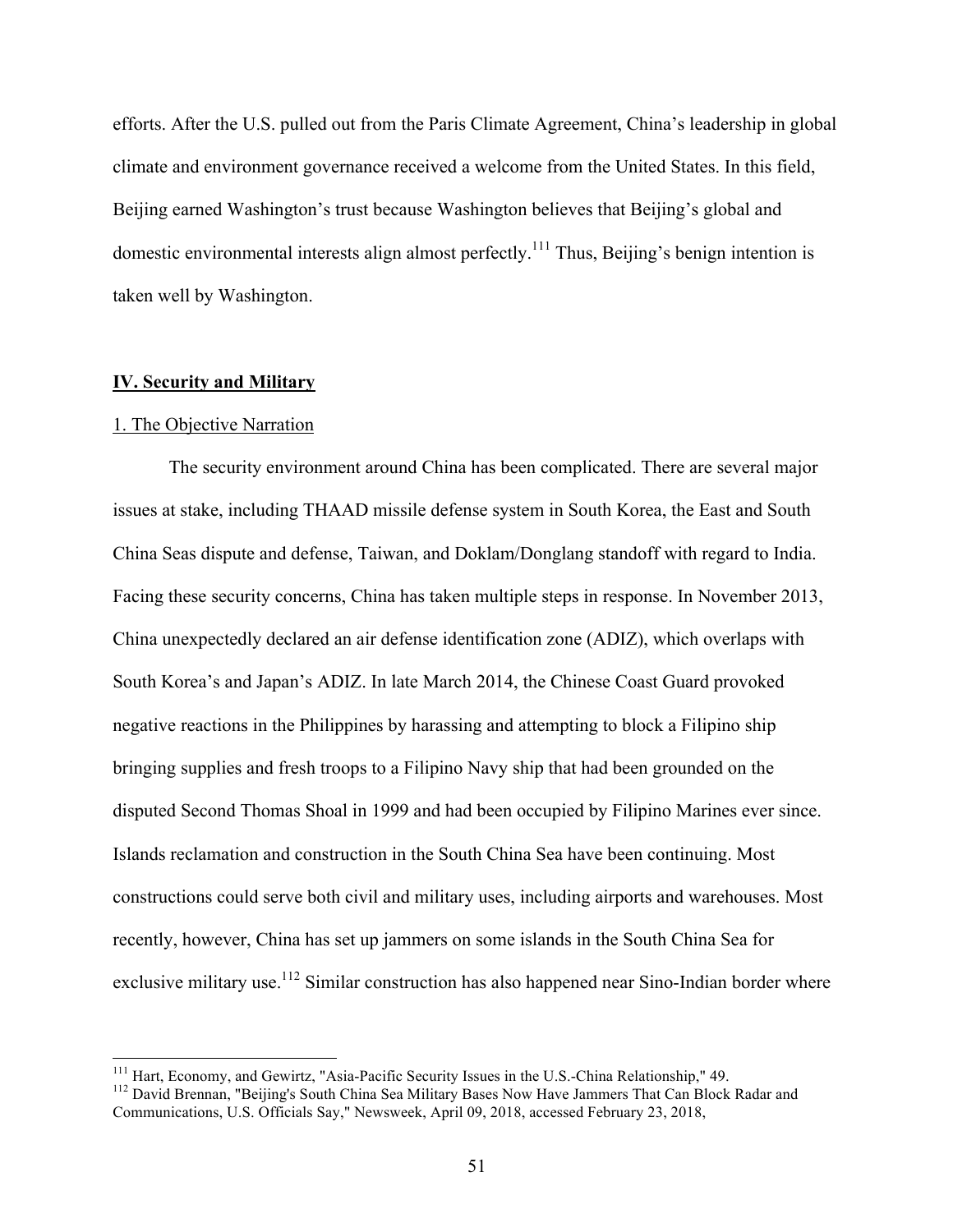recently built roads enable China to projectile its power more rapidly and closer to its border. For THAAD and Taiwan issues, China has mixed security and economic responses. China has cut trade in both goods and services with South Korea and Taiwan after each became provocative to Beijing.<sup>113</sup> Most recently, the Chinese battleships and airplanes conducted drills that encircled the Taiwan islands.<sup>114</sup>

The complex geopolitical situations around China means that China needs to put a lot of resources into building up its military and security paradigm. China's military spending has continued to grow over the past decades. In the last five years, average defense budget increase has been around 10 percent. In recent years, People's Liberation Army (PLA) has launched massive modernization programs. China's military upgrade has been across different arms of services. In the PLA Navy, the first aircraft carrier "Liaoning" was commissioned in 2012 and was combat-ready in 2016. In addition, new supply ships, naval training ships, and a newgeneration destroyer were introduced in the past few years. In the PLA Air Force, J-20 stealth fighter jets have started to build up operational capability. J-15 carrier-based fighter jets are also in the process of training with "Liaoning." J-31 stealth fighter jets are also being built. H-6K bombers also conducted several long-range trips into the Pacific. In the PLA Rocket Force, the DF-21D anti-ship ballistic missile posed a serious danger to the navy of foreign forces. Nuclear modernization of China poses a greater deterrence to other nuclear powers.

 

http://www.newsweek.com/beijings-south-china-sea-military-bases-now-have-jammers-can-block-american-877604. <sup>113</sup> Ethan Meick and Nargiza Salidjanova, *China's Response to U.S.-South Korean Missile Defense System* 

*Deployment and Its Implications,* report, July 26, 2017, , accessed February 20, 2018, https://www.uscc.gov/sites/default/files/Research/Report\_China%27s%20Response%20to%20THAAD%20Deploy<br>ment%20and%20its%20Implications.pdf.

ment *receive receive receives intermediations.* Pair Times, December 19, 2017, accessed February 23, 2018, 114 "PLA Planes Fly around Taiwan Again," Taipei Times, December 19, 2017, accessed February 23, 2018, http://www.taipeitimes.com/News/front/archives/2017/12/19/2003684229.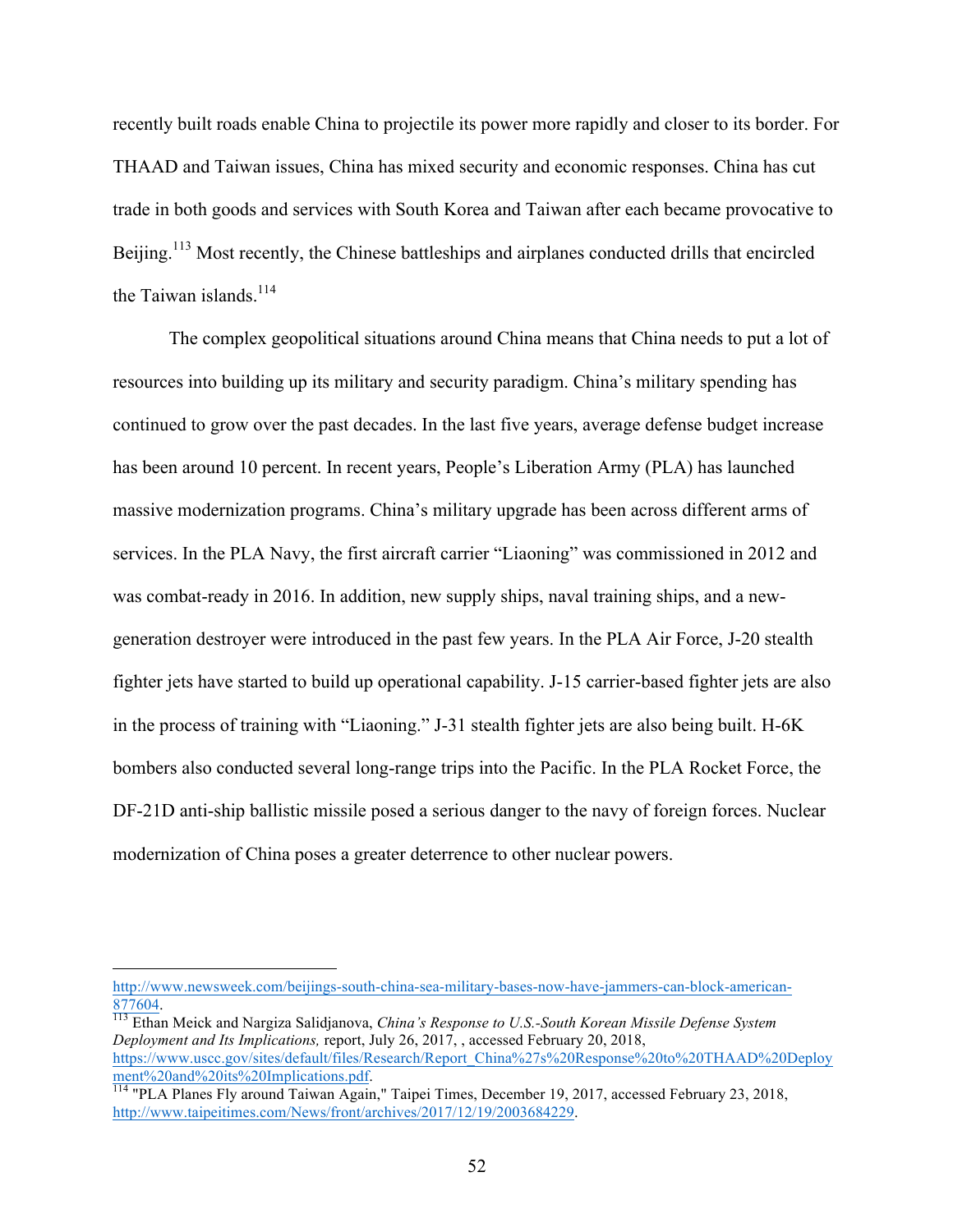## 2. The Chinese Perspective

China's national strategy is "to secure a peaceful environment for China's development and to maintain and promote world peace through its development."<sup>115</sup> To achieve its stated goal, Beijing believes that military modernization and capacity building are necessary to protect its national interests, including "[maintaining] national sovereignty, security, unification, and territorial integrity; [addressing] military threats and emergencies; [safeguarding] the political system and the leadership of the Communist Party of China stipulated in the Constitution; [promoting] social stability and sustained economic development; and [contributing] to world peace."116

To serve China's national strategy and core interests, China's overall military and security strategy includes "guideline of active defense, and the principles of defense, selfdefense, and retaliation as opposed to pre-emptive strikes," which dictate its policies and actions in the region.<sup>117</sup> Facing the pressure of U.S. rebalance to Asia strategy, China tries to ensure its sphere of influence and protect its core interests. On the issue of Taiwan, Donglang, and the South China Sea, China is determined to protect its sovereignty. On the issue of the danger of THAAD and nuclear threat of North Korea, the Chinese government has opted for a more vocal than practical response.<sup>118</sup> Both of them show that, despite its capacity building and determination, China understands that any form of military competition with the U.S. is not in the interest of China and prefers a stable Asia without military confrontation. China would prefer not to put itself in an arms race.<sup>119</sup> Overall, the Chinese government has demonstrated a

 <sup>115</sup> Yunzhu Yao, *et* al., "China-U.S. Military Relations: Evolution, Prospect and Recommendations," in *China-US Relations: Exploring a New Pathway to A Win-win Partnership* (2017), 39, July 2017, https://www.csis.org/analysis/joint-us-china-think-tank-project-future-us-china-relations.<br>
<sup>116</sup> *Ibid*, 40<br>
<sup>117</sup> *Ibid*, 39<br>
<sup>118</sup> *Ibid*, 45<br>
<sup>119</sup> *Ibid*, 41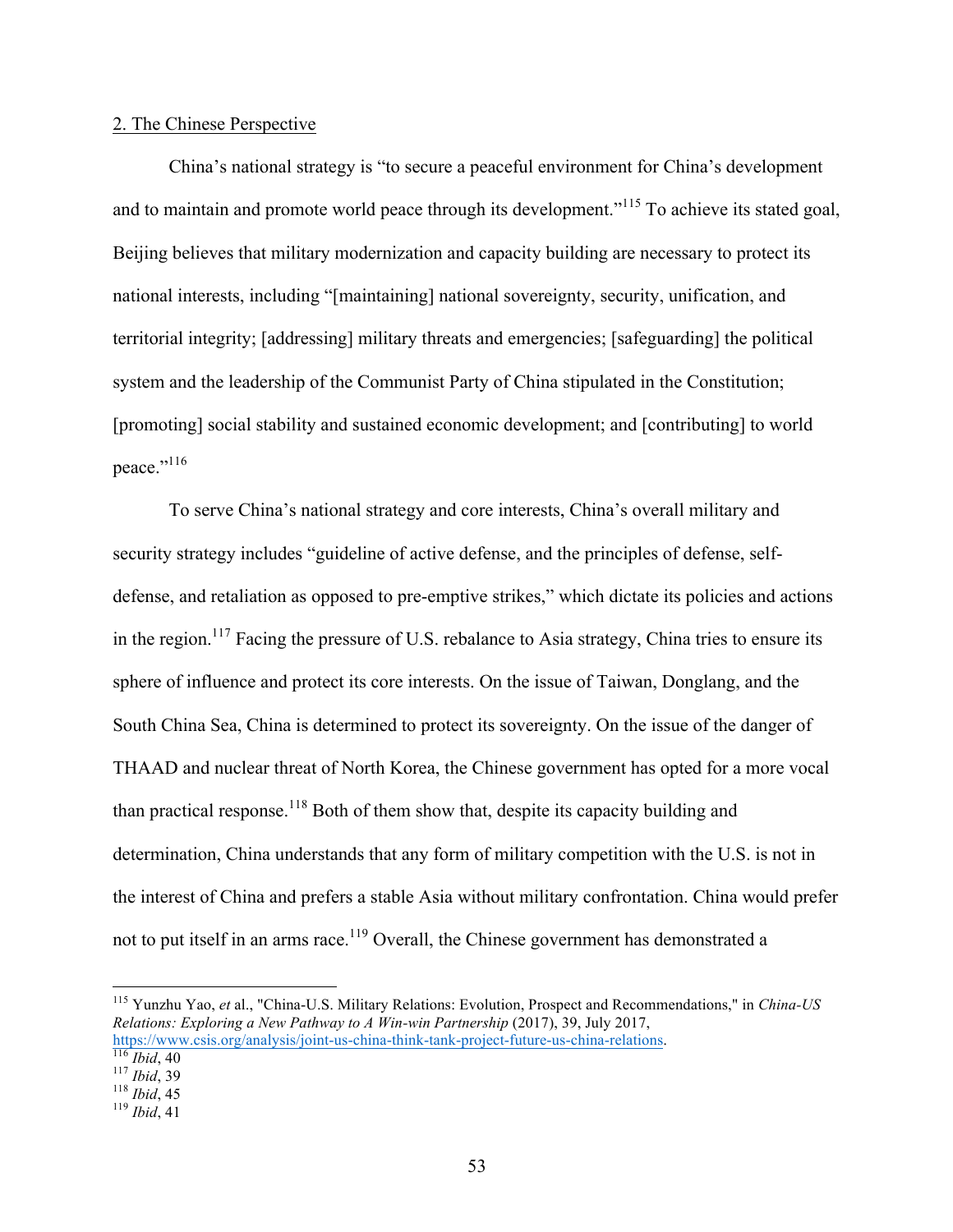generally tough attitude regarding its security interests though there are many practical reservations.

## 3. The American Perspective

In the past half a decade, the American perception on Chinese security and military policy has worsened significantly. The 2014 Quadrennial Defense Review acknowledged that powerful military forces are emerging, highlighting China's continuing military modernization. The concern was "lack of transparency and openness from China's leaders regarding both military capabilities and intentions."<sup>120</sup> Since 2015, the "China threat" argument has become much stronger. The 2015 National Security Strategy has identified China's involvement in the East and South China Seas as a threat to American security interests. The "China threat" argument has also been revealed in the 2015 National Military Strategy and the 2016 Defense Posture Statement.<sup>121</sup> Under the Trump Administration, the "China threat" argument looms even larger. In the 2017 National Security Strategy, China is said to be the most significant security challenge to the United States.<sup>122</sup> In the 2018 National Defense Strategy, China is first mentioned as a "strategic competitor" to the United States and a "revisionist power."<sup>123</sup> In addition, the U.S. has viewed Chinese military and security buildups as coercive in nature by gaining "veto power of other nations' decision," "displacing the U.S. in the [Asia-Pacific] region, "[replacing] U.S. military hegemony" with its own.<sup>124</sup>

<sup>&</sup>lt;sup>120</sup> "2014 Quadrennial Defense Review Fact Sheet," U.S. Department of Defense, March 4, 2014, 4, accessed February 20, 2018,

https://www.defense.gov/Portals/1/Documents/pubs/20140302\_FINAL\_QDR\_Fact\_Sheet\_v13\_CLEAN.pdf.<br><sup>121</sup> Yunzhu Yao, *et* al., "China-U.S. Military Relations: Evaluation, Prospect and Recommendations," 42.<br><sup>122</sup> The United Stat

*of America: Sharpening the American Military's Competitive Edge,* January 19, 2018, 1-2, accessed March 13, 2018, https://www.defense.gov/Portals/1/Documents/pubs/2018-National-Defense-Strategy-Summary.pdf. 124 *Ibid*, 1-3.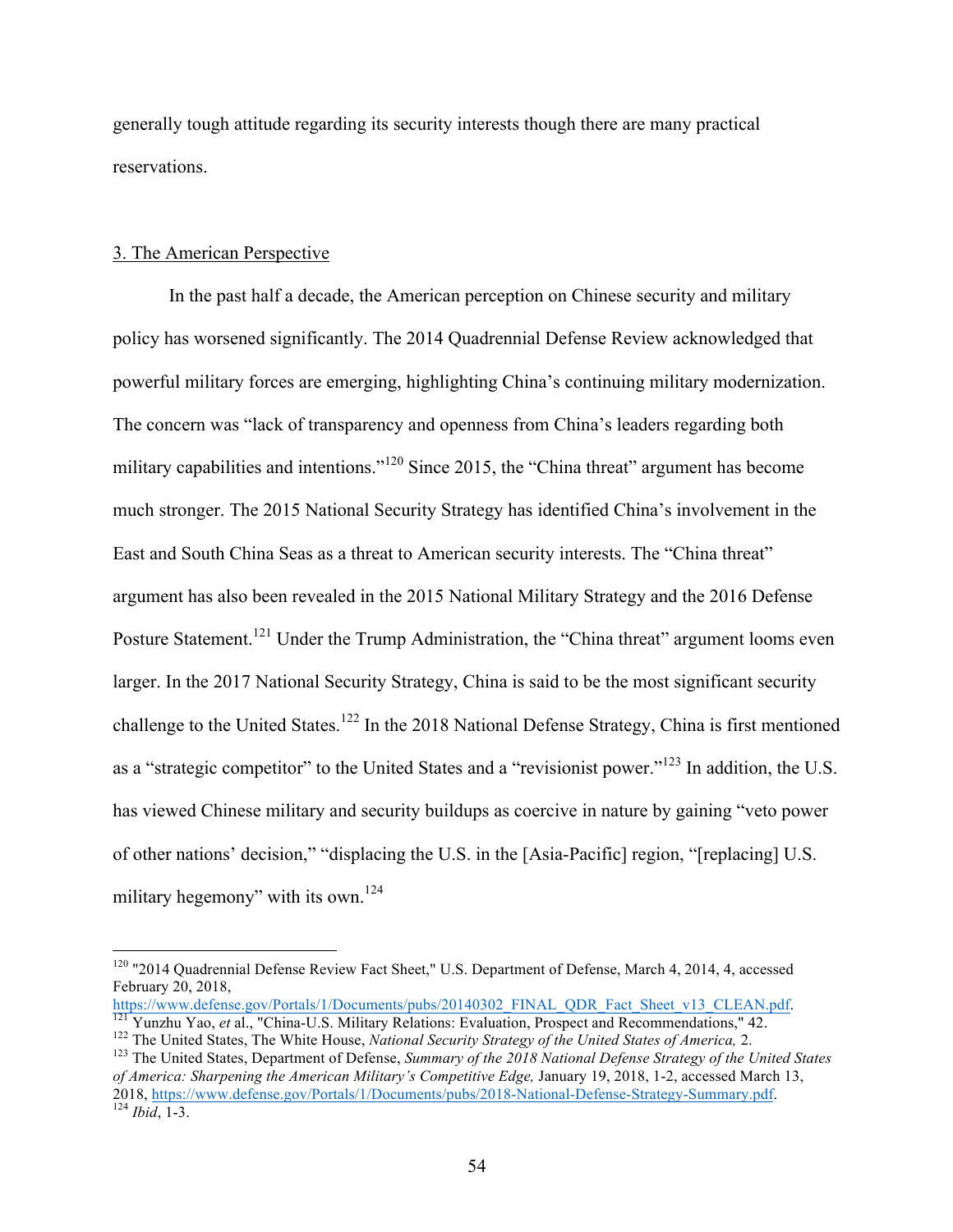Regarding specific Chinese military and security actions in the Asia-Pacific, the U.S. deems them as signs of a fundamental disregard of U.S. interests in the region and a challenge to U.S. global military hegemony. These actions take a variety of forms. <sup>125</sup> The creation of the East China Sea ADIZ took the political form. Putting trade barriers against South Korea took the economic form. Building roads in China-India-Bhutan border and seizing the Scarborough Shoal took the physical form. Nonetheless, all these actions demonstrate an increasing amount of assertiveness of the Chinese government and the PLA.<sup>126</sup>

A special report written by three U.S. military experts, namely David M. Finkelstein, Phillip C. Saunders, and Randall G. Schriver, reveals some common perceptions in the U.S. defense circles regarding China and its defense policy.<sup>127</sup> These typical perceptions include 1) that CCP believes that the U.S. is generally politically hostile towards the regime and hopes to adopt a containment strategy, 2) that the PLA assessment has indirectly pointed out that the U.S. has "dark motives" against the PLA, 3) that "China's desire to counter U.S. capabilities... in the vicinity of the PRC" drives the PLA modernization and military policy, 4) that, fortunately, both the PLA and the U.S. military would love to reduce unnecessary confrontations when possible, and 5) that both believe direct military conflicts are more likely to happen in the sea.

### **IV. Economic Engagement**

# 1. The Objective Narration

<sup>&</sup>lt;sup>125</sup> Christensen, *The China Challenge: Shaping the Choices of a Rising Power*, 265-6.

<sup>126</sup> *Ibid.* 125 *Ibid.* 127 David M. Finkelstein, Phillip C. Saunders, and Randall G. Schriver, "The Military and Defense Dimensions of <sup>127</sup> David M. Finkelstein, Phillip C. Saunders, and Randall G. Schriver, "The Militar United States Relations with China," in *Joint US-China Think Tank Project on the Future of US-China Relations: An American Perspective* (2017), 34-37, July 2017, https://www.csis.org/analysis/joint-us-china-think-tank-projectfuture-us-china-relations.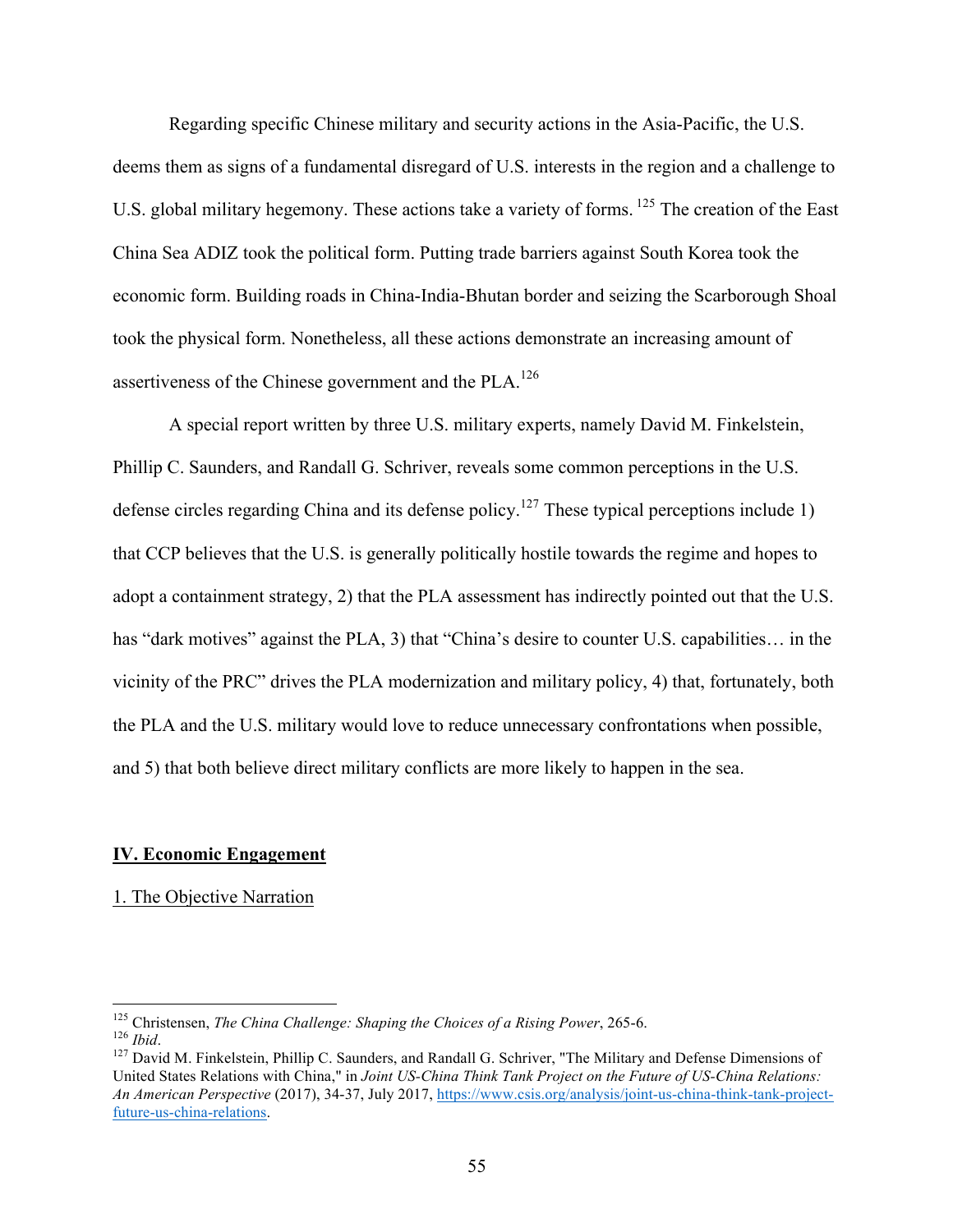Since the opening up and reform, China gradually opened its door to the world by reforming its domestic and foreign economic policy. Most noticeable change is the economic reform. After the 18<sup>th</sup> National People's Congress in 2013, the world has been waiting for more economic reform as people have high expectation for President Xi and Premier Li Keqiang. For the past five years, China has pushed for domestic reforms in both trade and financial sectors. Most recently, at the 2018 Bo'ao Forum for Asia, President Xi announced several measures to liberalize Chinese economy, including lowering tariffs on imported vehicles and protecting intellectual property.<sup>128</sup> At the same time, however, there is still state interventions. The Chinese government has intervened in the rate of foreign exchange and controlled capital outflow.129 Both liberal policies and statist measures have been implemented during Xi's era.

Despite how policies have developed, China's economic engagement with the rest of the world has always been increasing. In 2017, the total import and export value of China reached \$4.1 trillion USD.<sup>130</sup> During Xi's era, China's trade volume (two ways combined) has been around \$4 trillion USD.<sup>131</sup> China and the U.S have been the largest trading partner of each other. By 2016, China-U.S. bilateral trade reached \$519.6 billion USD, a 40-fold increase compared to the start year of opening up and reform.<sup>132</sup> Similarly, bilateral trade with the European Union,

Outcome," in *Joint US-China Think Tank Project on the Future of US-China Relations: An American Perspective* (2017), 11, July 2017, https://www.csis.org/analysis/joint-us-china-think-tank-project-future-us-chinarelations.<br><sup>130</sup> "Brief Statistics on China's Import & Export in December, 2017," Ministry of Commerce of the People's

Republic of China, January 20, 2018, accessed April 1, 2018,

http://english.mofcom.gov.cn/article/statistic/BriefStatistics/201804/20180402733509.shtml.<br><sup>131</sup> "China Trade Summary," World Bank, accessed April 15, 2018,

<sup>&</sup>lt;sup>128</sup> Everett Rosenfeld and Huileng Tan, "China's Xi Announces Plans to 'open' China, including Lowering Tariffs on Imported Autos," CNBC, April 9, 2018, accessed April 11, 2018, https://www.cnbc.com/2018/04/09/chinesepresident-xi-jinping-speaks-at-boao-forum-for-asia.html.<br><sup>129</sup> Scott Kennedy and Elizabeth C. Economy, "US-China Economic Relations: Toward a Genuine Win-Win

https://wits.worldbank.org/CountryProfile/en/Country/CHN/Year/LTST/Summary.<br><sup>132</sup> "Brief Statistics on China's Import & Export in December, 2017," Ministry of Commerce of the People's Republic of China.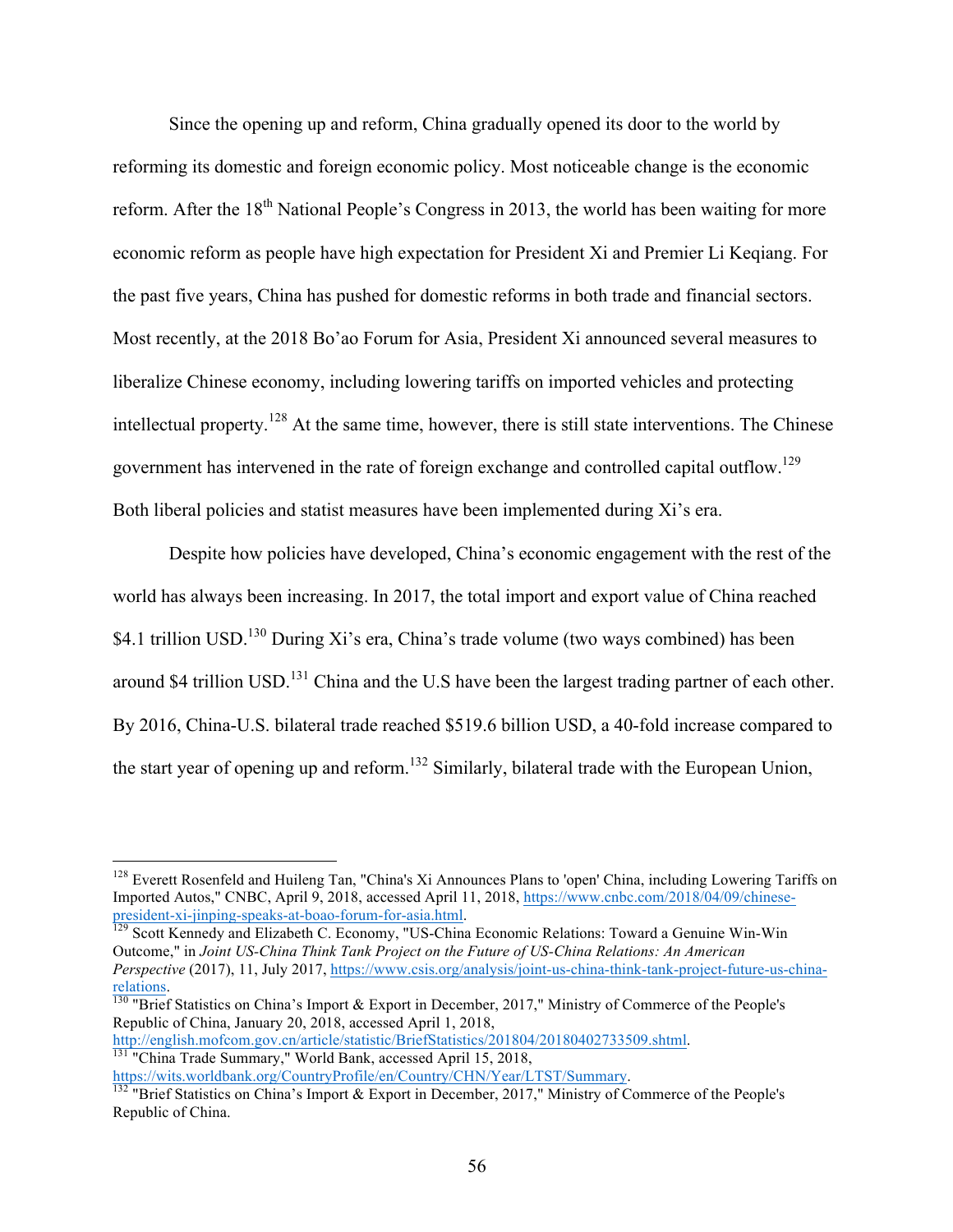Russia, and major blocs of the world have also had a comparable increase. And China enjoyed a trade surplus in most of these relationships.

In addition to bilateral progress, the Chinese government has also promoted several multilateral mechanisms to globalize its economy, including both economic initiatives and multilateral institutions. Briefly introduced in the multilateral diplomacy dimension, China joined the WTO and the Asia-Pacific Economic Cooperation (APEC) in 2001, starting to participate in the global economic order and integrate into the world economy. As the Chinese economy grew rapidly, China co-initiated the BRICs (later BRICS) in 2006, and then put forward BRI and AIIB in 2013. In November 2017, the Regional Comprehensive Economic Partnership, which comprises ASEAN countries, China and five other regional countries, had its first Leaders' Summit, which is a serious step towards its conclusion of negotiations.<sup>133</sup> In these efforts, China has gone through a transition from a participant of the global economy to a leader in fewer than two decades.

China has also pushed for the internationalization of its currency, the Remminbi (RMB). When China first tried to add its currency to the Special Drawing Rights (SDR) basket in 2010, the International Monetary Fund (IMF) rejected its request.<sup>134</sup> After President Xi came into office, along with the Chinese government, he has launched a global campaign to reform the international monetary system. In 2015, the IMF finally accepted the RMB into the SDR basket and gave 10.92 percent of the weight to RMB.<sup>135</sup> The reassignment made the Chinese RMB the

<sup>&</sup>lt;sup>133</sup> "RCEP Member Countries to Have Their First Summit Meeting This Month," Business Korea, November 07, 2017, accessed April 15, 2018, http://www.businesskorea.co.kr/news/articleView.html?idxno=19749.<br><sup>134</sup> Hongying Wang, "China and the International Monetary System," Foreign Affairs, December 19, 2017, accessed

April 15, 2018, https://www.foreignaffairs.com/articles/asia/2017-12-19/china-and-international-monetary-system. <sup>135</sup> *Ibid.*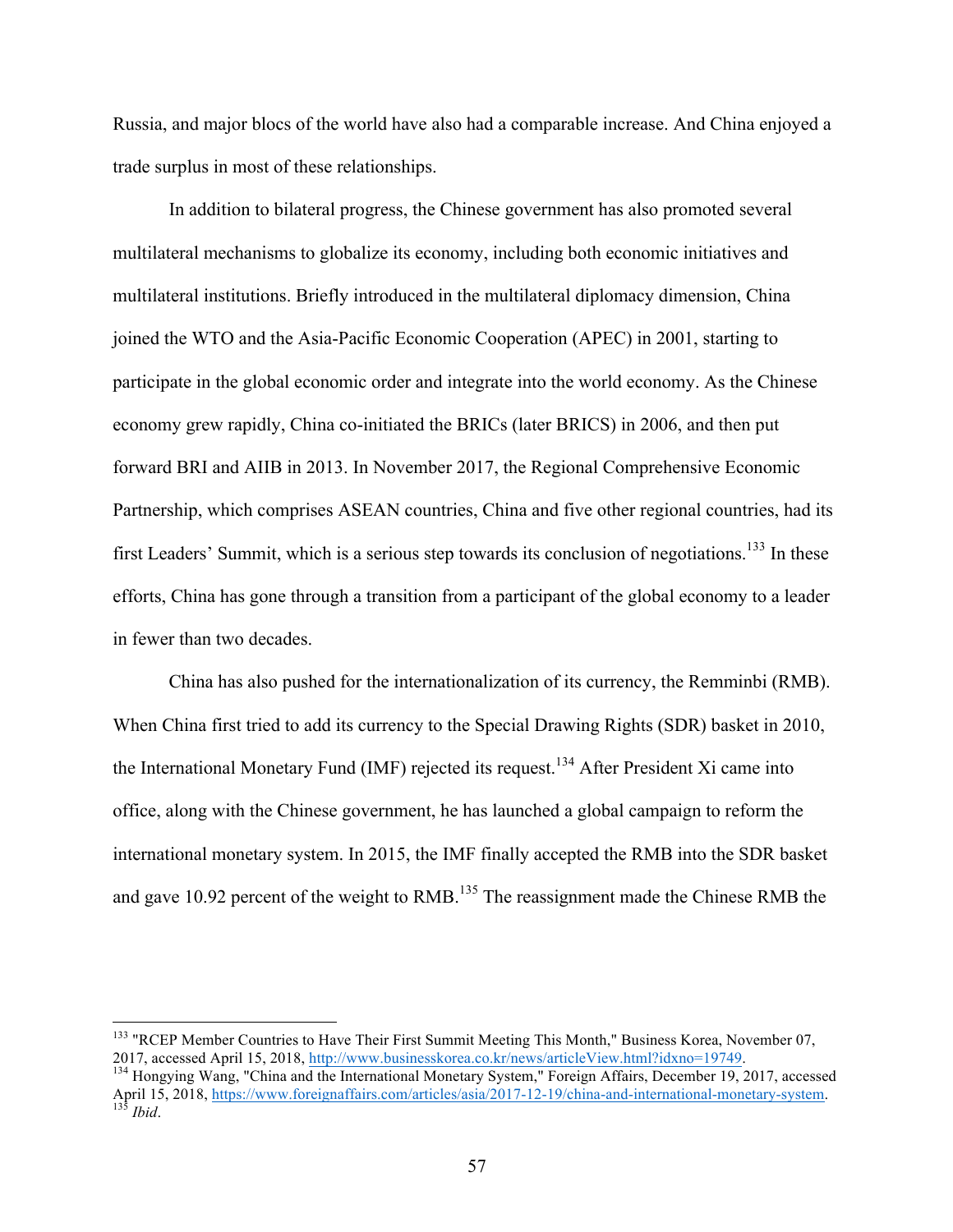third largest currency in SDR, smaller than the U.S. dollar and the euro but larger than the yen and the British pound.

## 2. The Chinese Perspective

Peaceful development has been the central theme of Chinese foreign policy. To China, its peaceful development is the key to China's success in the past four decades. The Chinese government has tried to strive for economic globalization so that it could achieve a win-win situation. In many occasions, Chinese President Xi Jinping has stressed the importance of globalization. In September 2015, Xi delivered a speech in Seattle, addressing the importance of reinforcing win-win cooperation.<sup>136</sup> During the 2016 APEC Economic Leaders' Meeting in Hangzhou, he stressed the necessity to expedite the process of economic globalization.<sup>137</sup> At the 2017 Davos World Economic Forum, Xi said, "in the face of both opportunities and challenges of economic globalization, the right thing to do is to seize every opportunity, jointly meet challenges and chart the right course for economic globalization."<sup>138</sup> Xi's speeches meant that China's economic engagement with the rest of the world is of ultimate importance to China.

Having the determination in mind, the world now faces three critical issues according to President Xi, including first, a lack of robust driving forces for global growth, second, inadequate global economic governance, and third, uneven global development.<sup>139</sup> Existing global institutions and economic orders are not able to catch up with the changes in new industrial and economic landscape. The Chinese economic actions are attempts to solve these problems.

<sup>&</sup>lt;sup>136</sup> "Full Text of Xis Speech on China-US Relations in Seattle," China.org, September 24, 2015, , accessed April 15, 2018, http://china.org.cn/xivisitus2015/2015-09/24/content 36666620.htm.

<sup>&</sup>lt;sup>137</sup> "Full Text of Xi's Remarks at Session I of APEC Economic Leaders' Meeting," China Daily, November 12, 2017, accessed April 15, 2018, http://www.chinadaily.com.cn/china/2017-11/12/content 34425873.htm. 138 "Full Text of Xi Jinping Keynote at the World Economic Forum," CGTN America, January 17, 2017, , accessed

April 15, 2018, https://america.cgtn.com/2017/01/17/full-text-of-xi-jinping-keynote-at-the-world-economic-forum. <sup>139</sup> *Ibid*.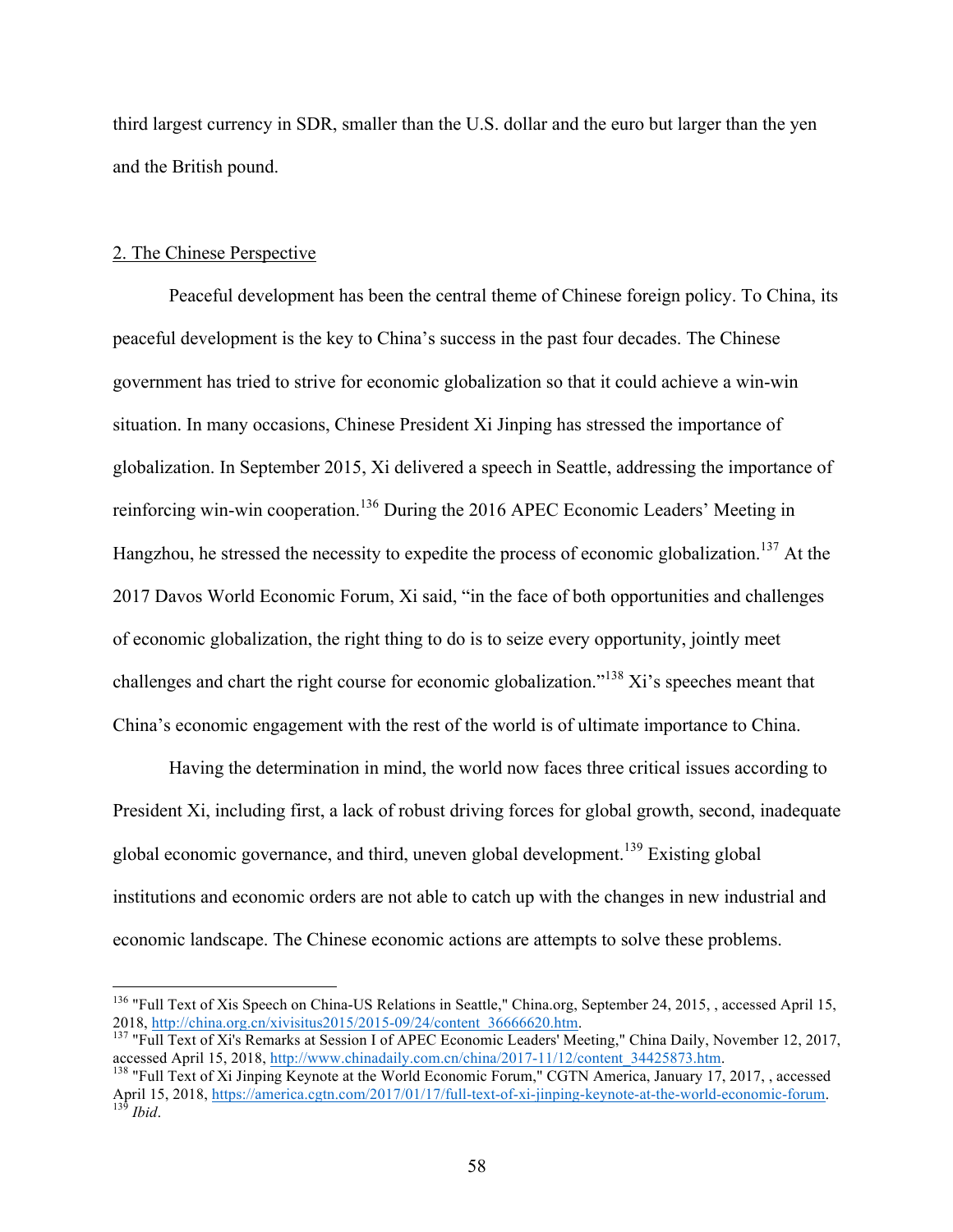China's domestic economic reform strives for "a dynamic, innovation-drive growth model" in China; furthering bilateral trade creates a win-win situation; launching new economic initiatives as well as institutions and pushing for internationalization of RMB create a more equitable and inclusive global economic model.<sup>140</sup> With economic links, the world would be bounded closer and a community of common destiny would come to fruition.

China believes that its economic view will create a positive sum result that is better off for all than the zero sum game played by the Trump Administration. China believed that the rise of the emerging markets means that they received less representation of voices than what they should have received. To experts in China, the U.S. should be fully aware that post-World War II global economic order has favored itself the most, and it is time for China to correct it.<sup>141</sup>

## 3. The American Perspective

The U.S. believes that, after China's opening up and reform, it has achieved a certain level of economic reform and liberalization. America, China, and the rest of the world have benefited from it. However, the speed and extent of the reform have not met Washington's expectations. SOEs continued to receive subsidies from the government; exchange rate of currency has been intervened; capital flow is still controlled. Although China's reform is still undergoing and more liberal measures are said to unfold, many have called them "too little, too late."<sup>142</sup> There is a stronger consensus in the U.S. that China should liberalize its economy more and closely follow its commitment to the rules of the WTO and its bilateral trade agreements

<sup>&</sup>lt;sup>140</sup> *Ibid*.<br><sup>141</sup> Fan He, *et* al., "The Future of Economic Cooperation and Conflicts between China and the United States," in *China-US Relations: Exploring a New Pathway to A Win-win Partnership* (2017), 21, July 2017, https://www.csis.org/analysis/joint-us-china-think-tank-project-future-us-china-relations.<br><sup>142</sup> Jane Cai, "Too Little, Too Late? Foreign Bankers Fall out of Love with China," South China Morning Post,

March 04, 2018, accessed April 15, 2018, http://www.scmp.com/news/china/economy/article/2135623/too-little-toolate-foreign-bankers-fall-out-love-china-beijing.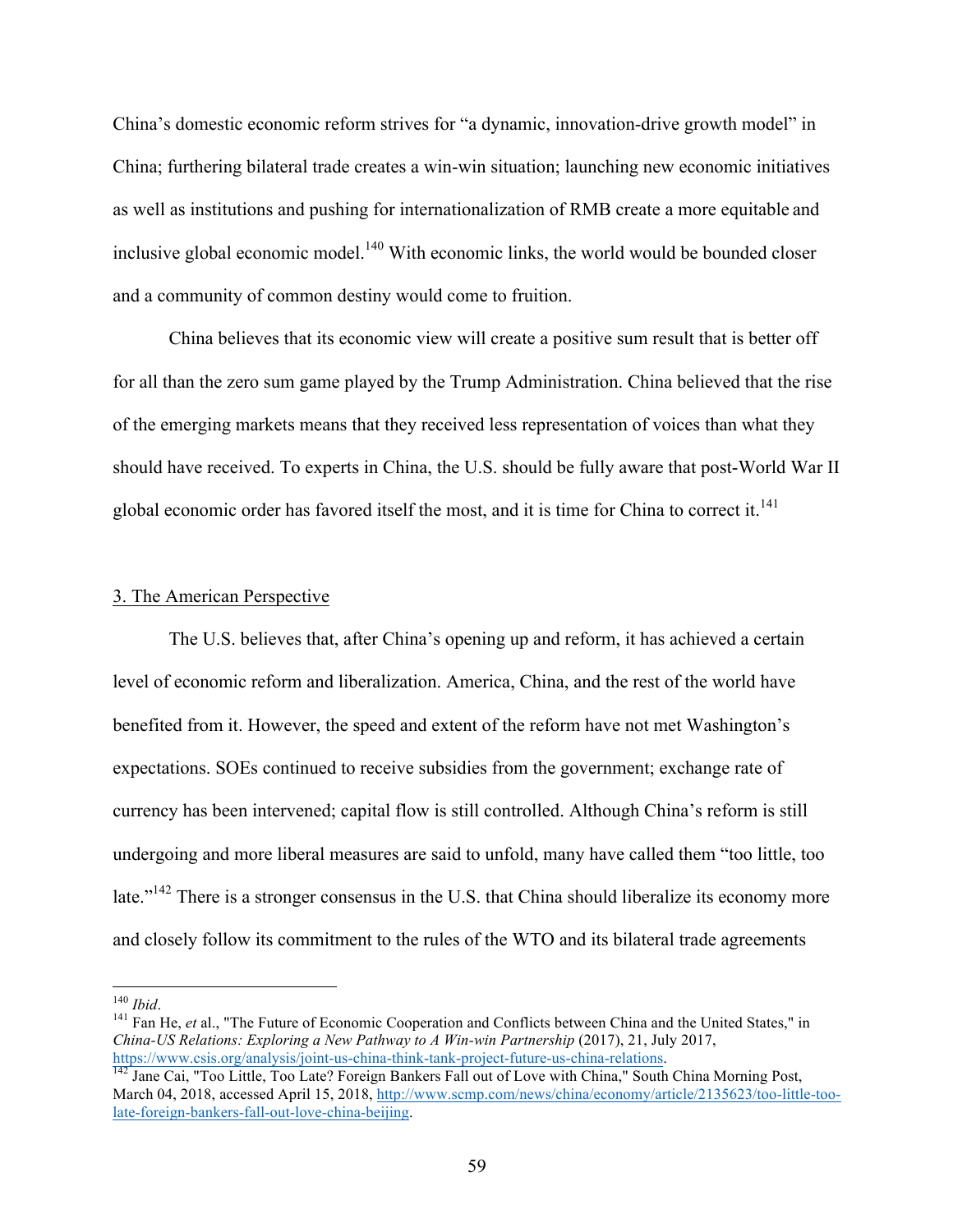with the United States. Otherwise, the U.S. should employ necessary measures to ensure that China follows those requirements, including shifting from a strategy of general cooperation to conditional or constrained cooperation, mostly in trade, investment and high-tech sectors.<sup>143</sup>

In addition, as China became more technologically advanced, the U.S. and China have become more substitutive than complementary. The U.S. has been accusing that China has not been following the rules of the WTO and that China has been profiting from its violation. According to the 2017 National Security Strategy, China has stolen the intellectual property of the U.S. at a level of hundreds of billions dollars per year.<sup>144</sup> As two prominent American scholars, Scott Kennedy and Elizabeth Economy said, "what was once the ballast of the relationship has increasingly becoming a source of growing tensions. The two economies appear less complementary and increasingly competitive."<sup>145</sup> The increasing sense of competitiveness and the growing sense of unfairness jointly produce a tougher stance on China.

On China's multilateral cooperation and institutions, China believes that it has had strategic gains from its unfair trade practices and investment with Europe.<sup>146</sup> In a similar vein, China has also dominated its trade relationships with emerging markets and developing countries. The 2017 U.S. National Security Strategy called for providing alternatives of economic partners to these countries by promoting American goods and services.<sup>147</sup> Regarding China's request to join the SDR basket, the U.S. believes that the Chinese fiscal and monetary

<sup>&</sup>lt;sup>143</sup> Kennedy and Economy, "US-China Economic Relations: Toward a Genuine Win-Win Outcome," 14.<br><sup>144</sup> The United States, The White House, *National Security Strategy of the United States of America*, 21.<br><sup>145</sup> Kennedy and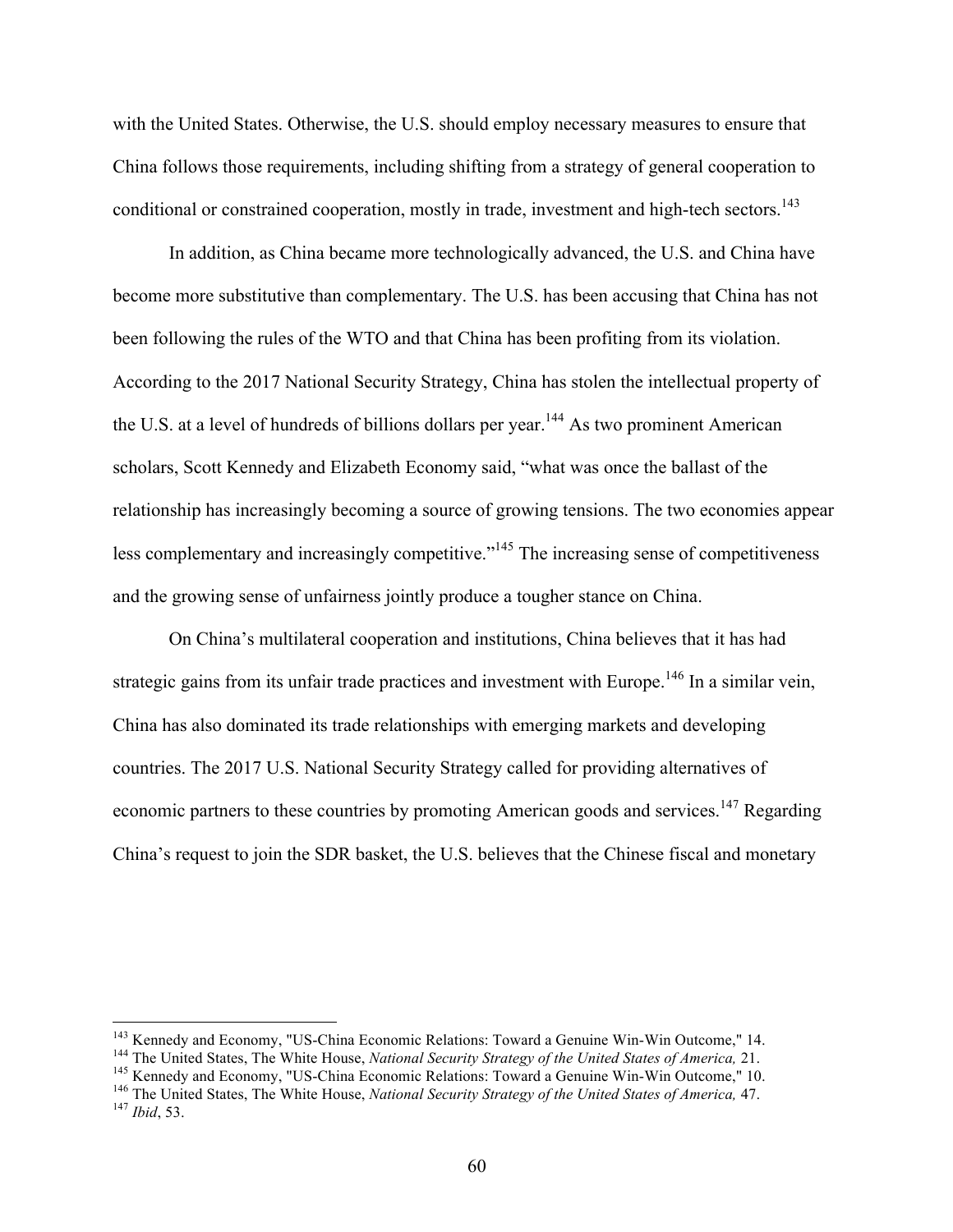systems do not meet the standard to be included. Instead, it asks China to further its economic liberalization and reform.<sup>148</sup>

<sup>&</sup>lt;sup>148</sup> Paul Taylor, "China Knocking on Door of IMF's Major League, U.S. Wavers," Reuters, April 02, 2015, , accessed April 15, 2018, https://www.reuters.com/article/us-china-imf-sdr-insight/china-knocking-on-door-of-imfsmajor-league-u-s-wavers-idUSKBN0MT0LB20150402.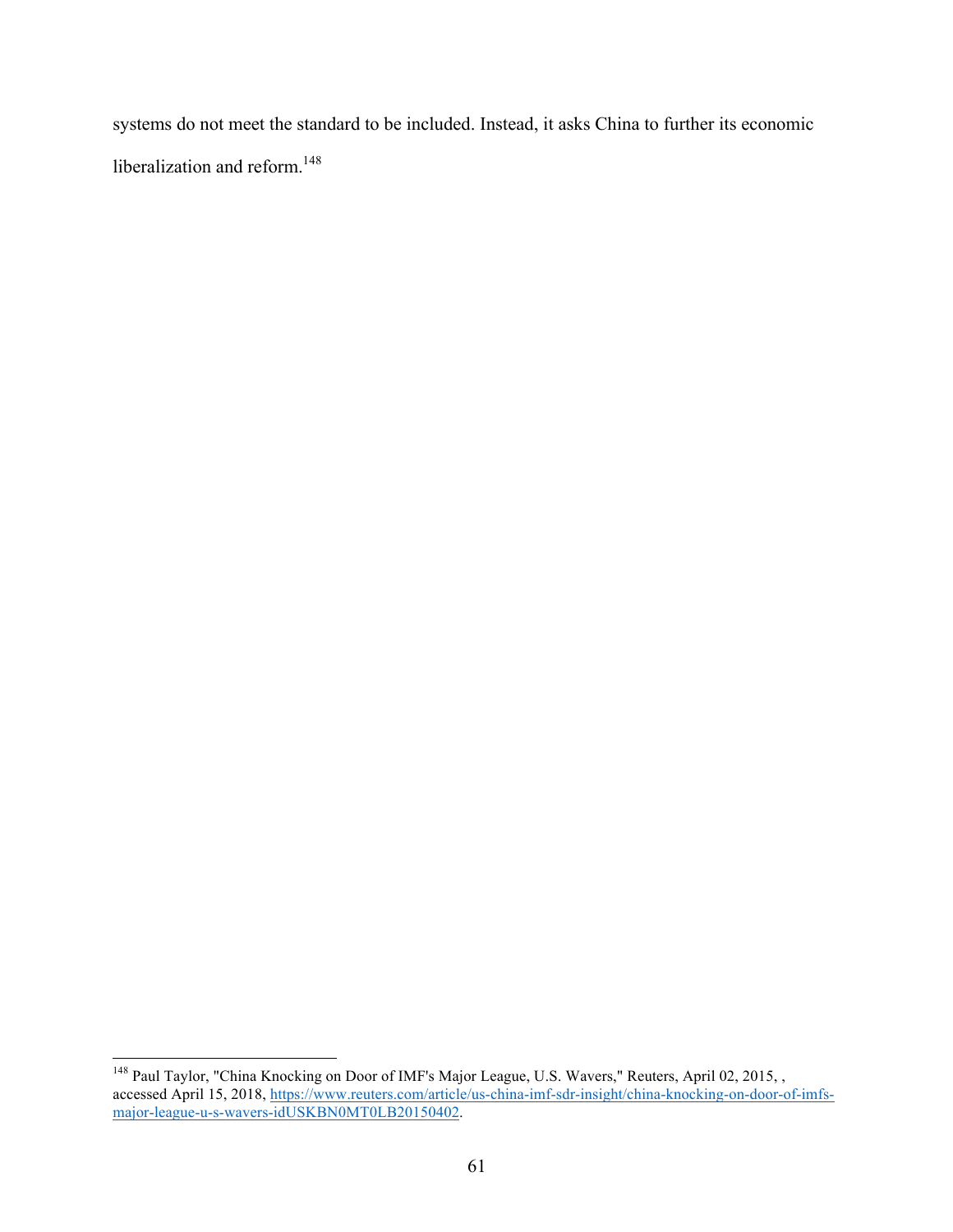#### **Chapter 4 – The Case of the South China Sea**

The last two chapters have set up the background to conduct a joint theoretical and empirical analysis of the Chinese and American perceptions on the Chinese foreign policy. In this chapter and next, two cases in different spheres of Chinese foreign policy will be examined. This chapter will focus on the case of the South China Sea. The next chapter will focus on the Belt and Road Initiative.

The South China Sea was selected as the first case because tensions between the American and Chinese perceptions involve multiple dimensions discussed in the last chapter. The South China Sea is a strategically crucial sea line of communication, connecting countries from the Middle East to Northeast Asia. Such a passage not only influences both China's and America's relations with regional countries but also determines the security paradigm in the region. The political wrestling between the U.S. and China in the South China Sea is a microcosm of that in the Asia-Pacific. Further, the Hague ruling over the case of *The Republic of the Philippines V. The People's Republic of China* reflects that the outcome of the South China Sea disputes sheds light on the effectiveness of current multilateral institutions and the development of future global governance. Existing international institutions are not able to bridge the gap between American and Chinese perceptions.

With the strategic importance of the South China Sea in mind, this chapter will first recount major steps China has taken since the South China Sea became contentious in the 2010s. Then both Chinese and American perceptions on Chinese rhetoric and action will be introduced, analyzed, and compared. I will single out reasons that led to different perceptions, examine whether misperceptions exist, and figure out how different perceptions undermine Sino-U.S. relations. Lastly, I will give my recommendations on what both countries can do to reduce

62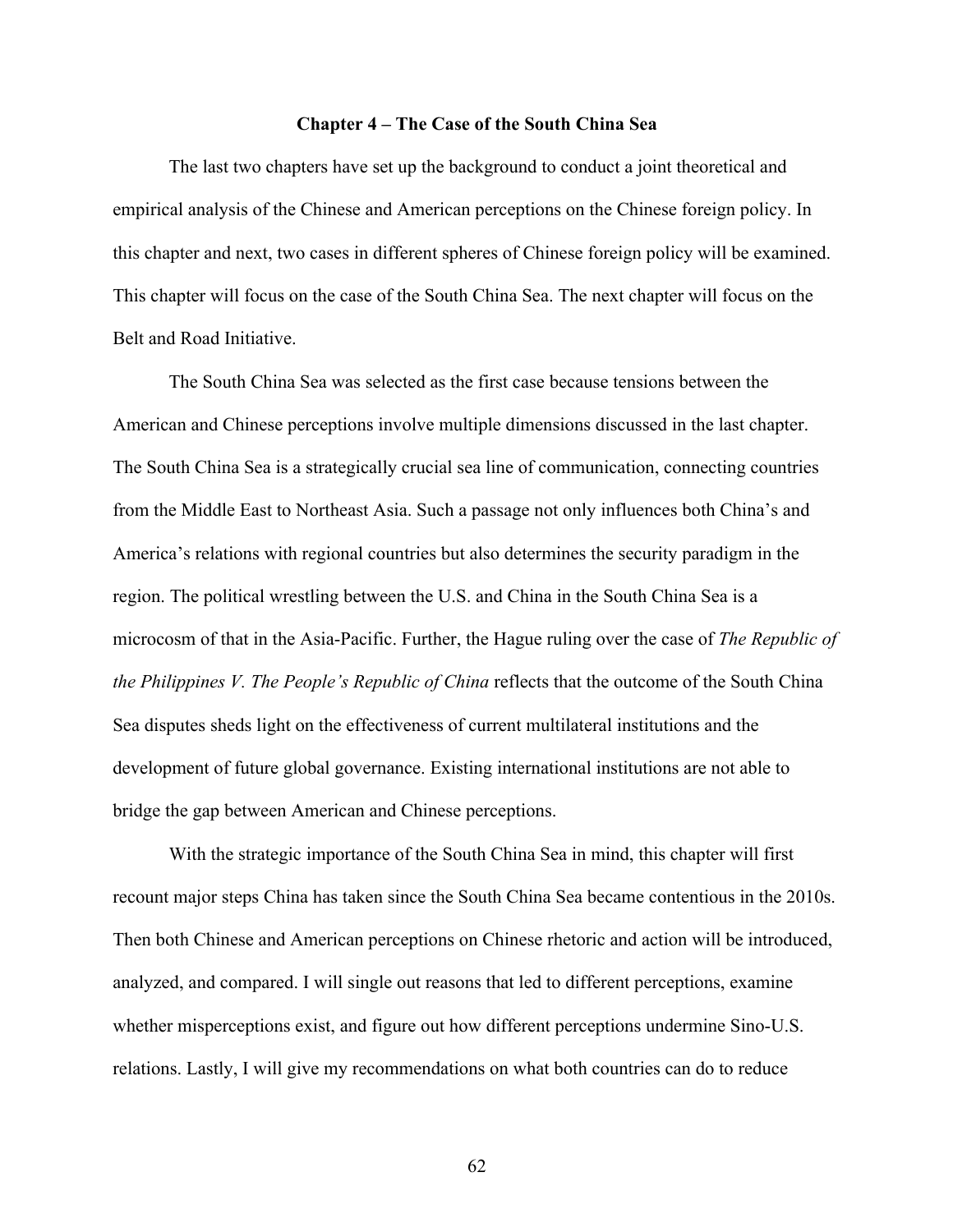misperceptions and bridge the gap between different perceptions, which, in turn, will strengthen Sino-U.S. relations in a time of tension.

## **I. Unfolding China's Actions in the South China Sea**

Historically, the South China Sea has been at the center of Sino-U.S. relations, with both direct and indirect conflict between the two countries. An example of direct tension was the Hainan Island incident. In 2001, a Chinese J-8II interceptor fighter collided with a U.S. EP-3 intelligence aircraft in the South China Sea, resulting in the death of the Chinese pilot and the forced landing of the American aircraft in Hainan, China. Tensions escalated until a letter was delivered from the U.S. ambassador in China to the Chinese foreign minister. The letter was written ambiguously, with the intention that either side could interpret in its own favor. Tensions gradually defused as the translation from English to Chinese gave enough leeway for both countries retain their diplomatic dignity.

More often, indirect conflict takes the form of tensions between China and U.S. security allies and partners in the region. Conflictual territorial claims over the South China Sea islands among neighboring countries have existed for a long time. Rich natural resources in the ocean and the waterway's strategic importance have contributed to tensions among these nations, since the South China Sea has proven reserve of seven billion barrels of oil and 900 trillion cubic feet of natural gas, and a third of global shipping goes through it.<sup>149</sup> Currently, six countries and regions, including China, Taiwan, Malaysia, Vietnam, the Philippines, and Brunei, hold sovereignty claims over the islands. Among all the islands and reefs, the Spratly Islands (Chinese

<sup>&</sup>lt;sup>149</sup> Beina Xu, "South China Sea Tensions," Council on Foreign Relations, May 14, 2014, accessed April 05, 2018, https://www.cfr.org/backgrounder/south-china-sea-tensions; "How Much Trade Transits the South China Sea? | China Power Project." How Much Trade Transits the South China Sea? October 27, 2017. Accessed April 05, 2018. https://chinapower.csis.org/much-trade-transits-south-china-sea/.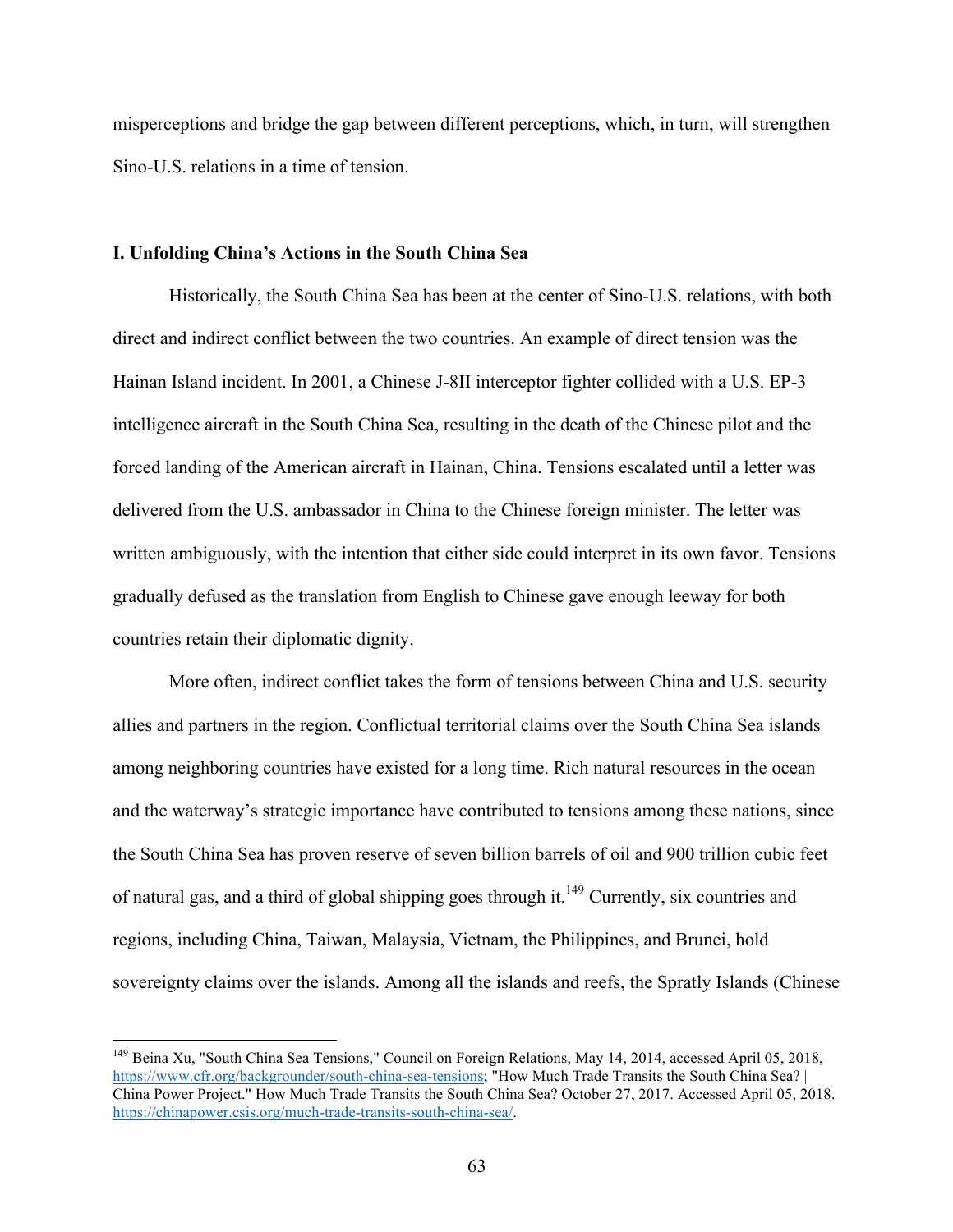name *Nansha*), Paracel Islands (*Xisha*), Pratas Islands (*Dongsha*), Macclesfield Bank (*Zhongsha*), and Scarborough Shoal (*Huangyan Dao*) are most contentious.

Long-standing conflicts reemerged and have been exacerbated gradually since 2011, when China believed an Indian vessel intruded into Chinese territory. In April 2012, the Philippine Navy detained some Chinese fishermen who were harvesting in disputed waters. In response, China took control and blocked the Scarborough Shoal's lagoon and prevented Philippine ships from resting. Three months later, China created a new city, *Sansha*, to govern the Paracel Islands, Macclesfield Bank, and the Spratly Islands.<sup>150</sup>

In January 2013, the Philippines brought up a compulsory arbitration against China under the United Nations Convention on the Law of the Sea (UNCLOS). In the month after, China returned the Philippines' note verbale and expressed its non-acceptance and non-participation stance regarding the case.<sup>151</sup> In December 2014, China published its Position Paper on the South China Sea arbitration. The Position Paper stated China's position that the Arbitral Tribunal did not have jurisdiction over the case brought by the Philippines because "the subject-matter is territorial sovereignty over several maritime features," which does not fall within the jurisdiction of the UNCLOS declaration filed by China.<sup>152</sup> On July 12, 2016, the court ruled unanimously in favor of the Philippines. Two days later, the Chinese foreign ministry published another report rejecting the ruling of the tribunal court.

<sup>&</sup>lt;sup>150</sup> Christensen, *The China Challenge: Shaping the Choices of a Rising Power*, 260.<br><sup>151</sup> People's Republic of China, Ministry of Foreign Affairs, *Summary of the Position Paper of the Government of the People's Republic of China on the Matter of Jurisdiction in the South China Sea Arbitration Initiated by the Republic of the Philippines,* December 7, 2014, accessed March 1, 2018,

<sup>&</sup>lt;sup>152</sup> People's Republic of China, Ministry of Foreign Affairs, *Ministry of Foreign Affairs of the People's Republic of China Is Authorized to Release the Position Paper of the Government of the People's Republic of China on the Matter of Jurisdiction in the South China Sea Arbitration Initiated by the Republic of the Philippines,* December 7, 2014, accessed March 1, 2018, http://www.fmprc.gov.cn/nanhai/eng/snhwtlcwj\_1/t1368899.htm.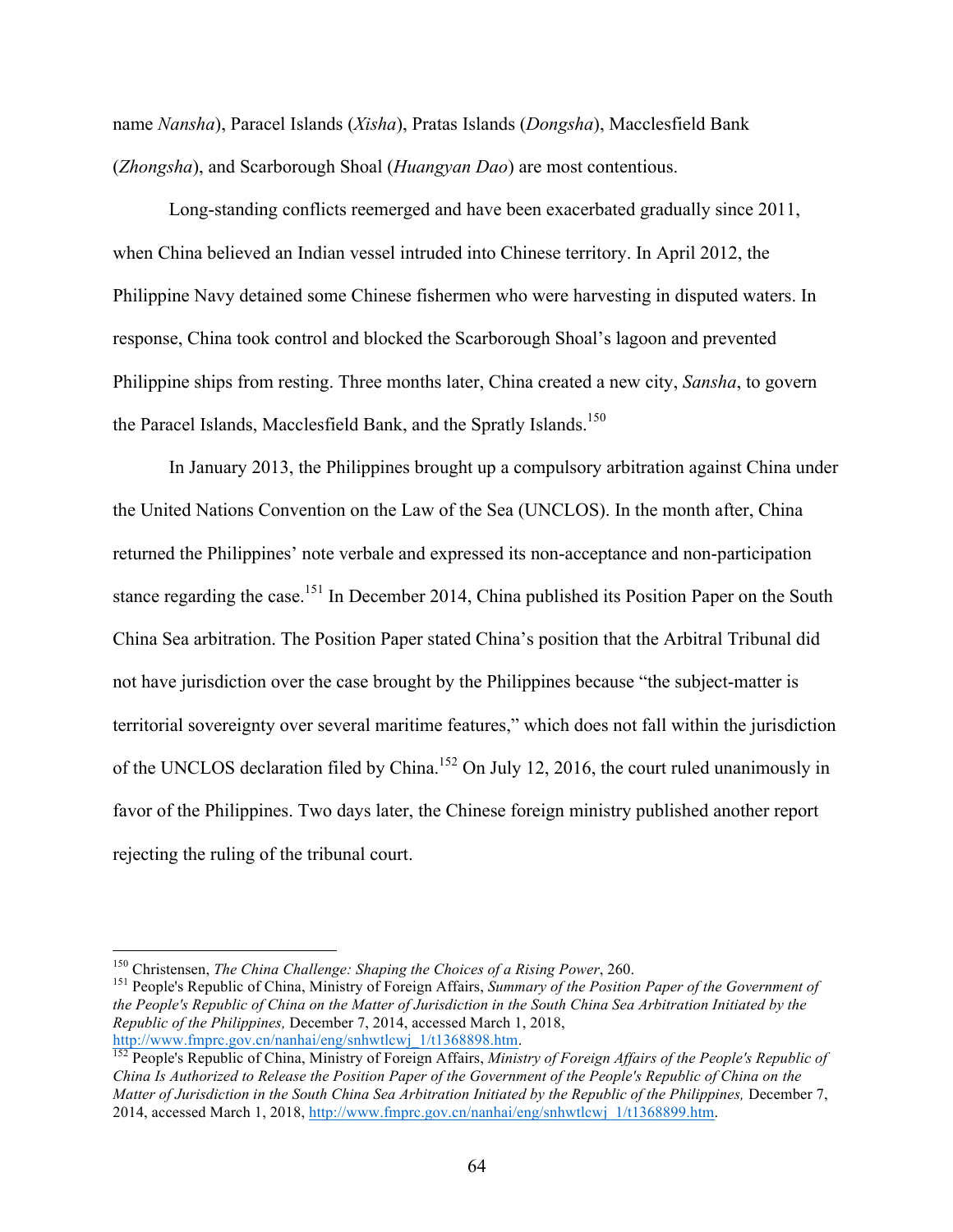Despite China's rejection of the Hague ruling, China has continued its endeavors to solve maritime disputes through bilateral negotiations with other involved parties. In the initial aftermath of the Hague ruling, China prevented ASEAN countries from collectively criticizing China by selectively approaching some members of ASEAN to block the joint criticism. Two weeks after the Hague ruling, Cambodia stepped forward in an ASEAN meeting to block a joint statement criticizing China.<sup>153</sup> Later, China's rapprochement with the Philippines became evident when, as the 2017 ASEAN, the Philippines avoided mentioning China's reclamation and construction activities in the South China Sea.154 In May 2017, China and ASEAN reached a framework for a code of conduct (COC) for the disputed South China Sea. This code of conduct is seen as a continuation of the 2002 Declaration on the Conduct of the Parties (DOC) in the South China Sea.<sup>155</sup>

During Beijing's contact with Manila, two issues are especially important: island reclamation and island construction. Through negotiations, China agreed to Philippine's proposal that neither side reclaims more islands.<sup>156</sup> Nonetheless, new construction is not completely solved. In August 2017, China protested to the Philippines for new construction on a sandbar in the Spratly Islands. Three months later, Philippine President Duterte halted the construction.<sup>157</sup> In comparison, China continued its construction on Fiery Cross Reef (*Yongshu Jiao*) and showed

<sup>&</sup>lt;sup>153</sup> Manuel Mogato, "ASEAN Deadlocked on South China Sea, Cambodia Blocks Statement," Reuters, July 26, 2016, accessed March 20, 2018, https://www.reuters.com/article/us-southchinasea-ruling-asean/asean-deadlocked-<br>on-south-china-sea-cambodia-blocks-statement-idUSKCN1050F6.

<sup>&</sup>lt;sup>154</sup> Ankit Panda, "China, ASEAN Come to Agreement on a Framework South China Sea Code of Conduct," The Diplomat, May 19, 2017, accessed March 20, 2018, https://thediplomat.com/2017/05/china-asean-come-to-<br>agreement-on-a-framework-south-china-sea-code-of-conduct/.<br><sup>155</sup>*Ibid.* 

<sup>&</sup>lt;sup>156</sup> "Philippines to Protest to China over Apparent Airbase on Manmade...," Reuters, January 09, 2018, accessed March 19, 2018, https://www.reuters.com/article/us-southchinasea-philippines-china/philippines-to-protest-to-chinaover-apparent-airbase-on-manmade-island-idUSKBN1EY0H8.<br><sup>157</sup> Norman P. Aquino, "Philippines Dismantles Spratly Islands Huts After China Protest," Bloomberg, November

<sup>08, 2017,</sup> accessed March 19, 2018, https://www.bloomberg.com/news/articles/2017-11-08/philippines-dismantlesspratly-island-huts-after-beijing-protest.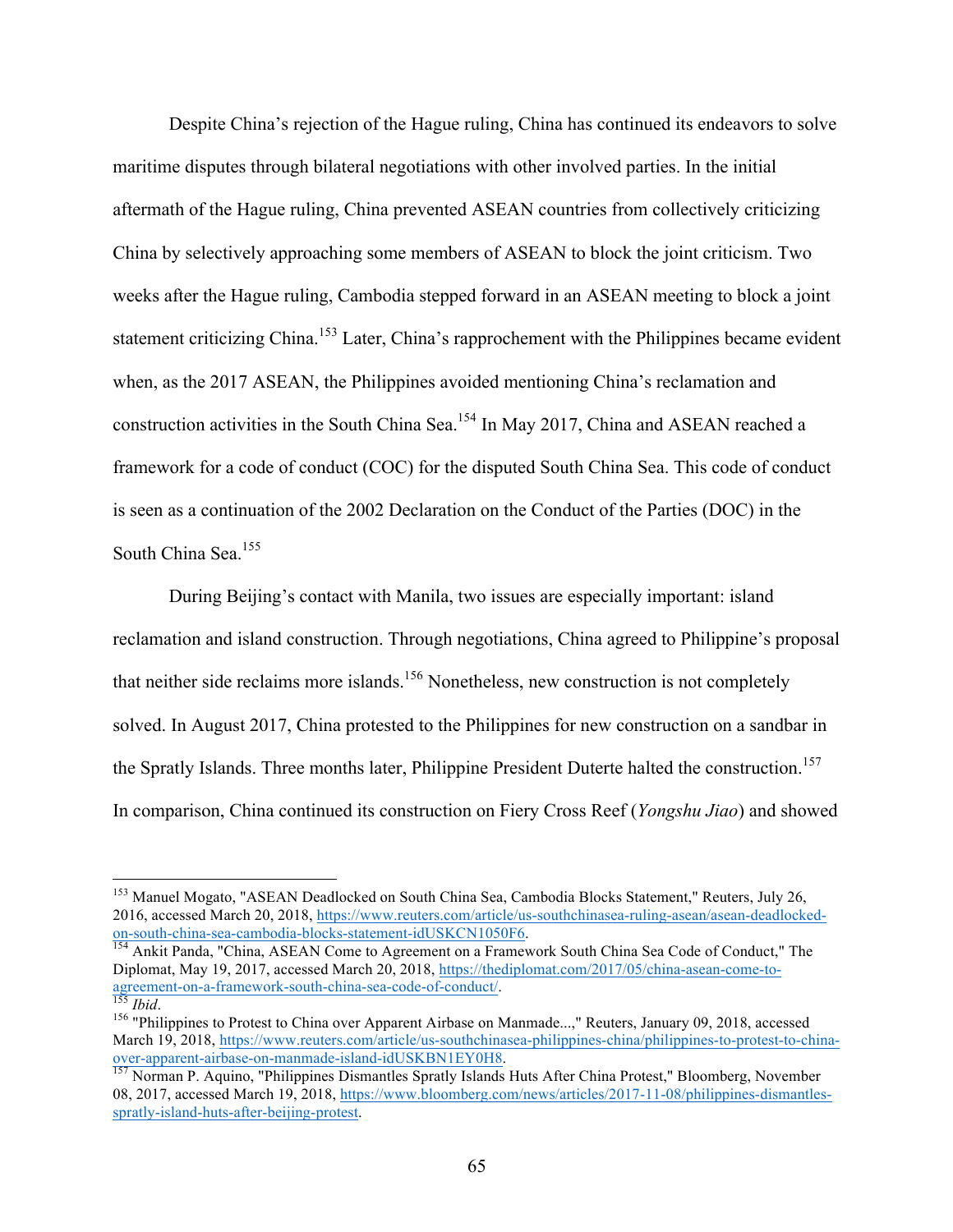footage of its transformation on China Central Television, China's state-controlled television broadcaster.<sup>158</sup> Despite the Philippines' protest, the Chinese government claimed that the construction was intended to improve disaster prevention capability for civil use.<sup>159</sup>

In addition to military buildups on maritime features, China has used its navy and air force for shows of force in the South China Sea and nearby waters. China's sole aircraft carrier *Liaoning* has conducted several drills in the South China Sea and sailed into the Western Pacific. The H-6K heavy bombers have taken similar trips and patrolled near disputed islands. In response to China's actions, and to ensure American interests, the U.S. Navy started the first freedom of navigation operations (FONOPs) in October 2015.<sup>160</sup> In 2016 and 2017, the U.S. conducted three and four U.S. FONOPs, respectively.<sup>161</sup> Again, in January 2018, U.S. Destroyer *USS Hopper* conducted a FONOP within 12 nautical miles of Scarborough Shoal.<sup>162</sup> This is the fifth FONOP since the Hague ruling rejected China's territorial claim over the man-made islands. In response, China has taken both diplomatic and security measures. Spokespersons of China's foreign ministry have repeatedly accused the U.S. of illegal entrance into Chinese waters and of threatening regional stability.<sup>163</sup> In addition, Chinese vessels shadowed the U.S. ships

<sup>&</sup>lt;sup>158</sup> "Philippines to Protest to China over Apparent Airbase on Manmade...," Reuters, January 09, 2018, accessed March 19, 2018, https://www.reuters.com/article/us-southchinasea-philippines-china/philippines-to-protest-to-china-<br>over-apparent-airbase-on-manmade-island-idUSKBN1EY0H8.<br><sup>159</sup> Ibid.

<sup>&</sup>lt;sup>160</sup> Cid Standifer, "A Brief History of U.S. Freedom of Navigation Operations in the South China Sea," USNI News, July 02, 2017, accessed March 20, 2018, https://news.usni.org/2017/05/29/brief-history-us-freedom-navigationoperations-south-china-sea.<br><sup>161</sup> Ankit Panda, "South China Sea: Fourth US FONOP in Five Months Suggests a New Operational Rhythm," The

Diplomat, October 12, 2017, accessed March 19, 2018, https://thediplomat.com/2017/10/south-china-sea-fourth-usfonop-in-five-months-suggests-a-new-operational-rhythm/.<br><sup>162</sup> Ankit Panda, "South China Sea: US Destroyer Conducts Freedom of Navigation Operations Near Scarborough

Shoal," The Diplomat, January 22, 2018, accessed March 21, 2018, https://thediplomat.com/2018/01/south-chinasea-us-destroyer-conducts-freedom-of-navigation-operations-near-scarborough-shoal/.<br><sup>163</sup> Ankit Panda, "How China Reacted to the Latest US South China Sea FONOP," The Diplomat, May 12, 2016,

accessed March 20, 2018, https://thediplomat.com/2016/05/how-china-reacted-to-the-latest-us-south-china-seafonop/.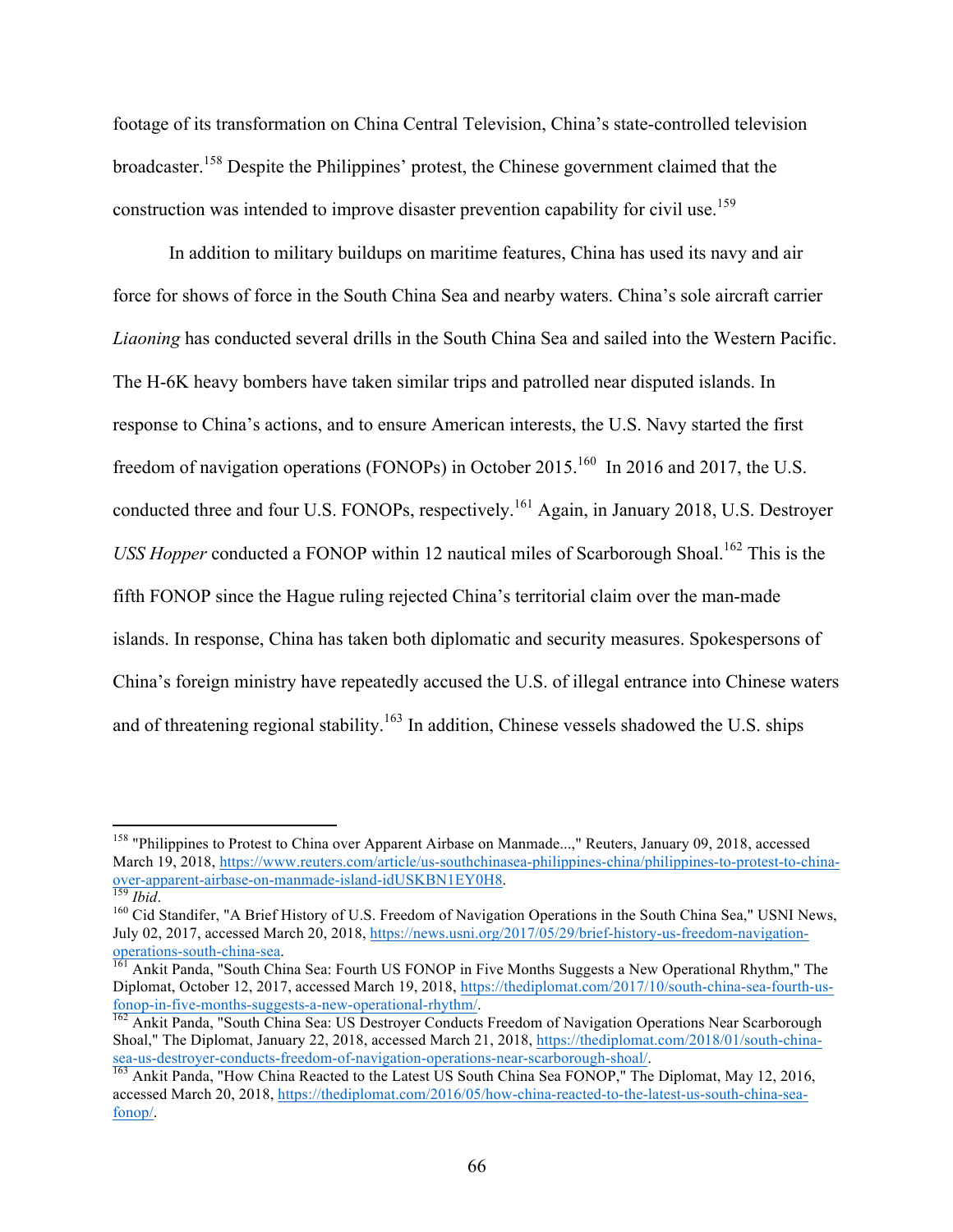when they conducted FONOPs.<sup>164</sup> Overall, the PLA Navy and Air Force have increased their presence in the South China Sea.

## **II. Chinese and American Perceptions**

#### Chinese Perception

The Chinese government believes that it has sovereignty rights, since ancient times, over the islands, shoals, and reefs in the South China Sea within the Nine-Dash Line. The Chinese people claim to be the first to "discover, name, explore and exploit the resources" of the South China Sea.<sup>165</sup> China thus argues it has legitimate reasons to build both civilian and military facilities on these maritime features, and send coast guard, air force, and navy personnel to patrol the water. For those maritime features claimed by China but not under Chinese control, China proposes that bilateral negotiations should be the means to solve the problem.<sup>166</sup> Beijing believes that non-regional parties should not be involved in regional issues as they may complicate the situation. Upholding a rule-based order in the South China Sea while hoping to address the issue bilaterally, China hopes that the U.S. would support the negotiation of COC.

In keeping with this, China believes that its non-acceptance and non-participation attitude towards the compulsory arbitration brought up by the Philippines is legitimate. Two reasons stand out, other than China's preference for bilateral negotiations. On the one hand, China

<sup>&</sup>lt;sup>164</sup> Cid Standifer, "A Brief History of U.S. Freedom of Navigation Operations in the South China Sea," USNI News, July 02, 2017, accessed March 20, 2018, https://news.usni.org/2017/05/29/brief-history-us-freedom-navigation-<br>operations-south-china-sea.

<sup>&</sup>lt;sup>165</sup> "Understanding China's Position on the South China Sea Disputes," Institute for Security and Development Policy, June 2016, accessed March 19, 2018, http://isdp.eu/publication/understanding-chinas-position-south-chinasea-disputes/. 166 People's Republic of China, Ministry of Foreign Affairs, *Summary of the Position Paper of the Government of* 

*the People's Republic of China on the Matter of Jurisdiction in the South China Sea Arbitration Initiated by the Republic of the Philippines,* December 7, 2014, accessed March 1, 2018, http://www.fmprc.gov.cn/nanhai/eng/snhwtlcwj\_1/t1368898.htm.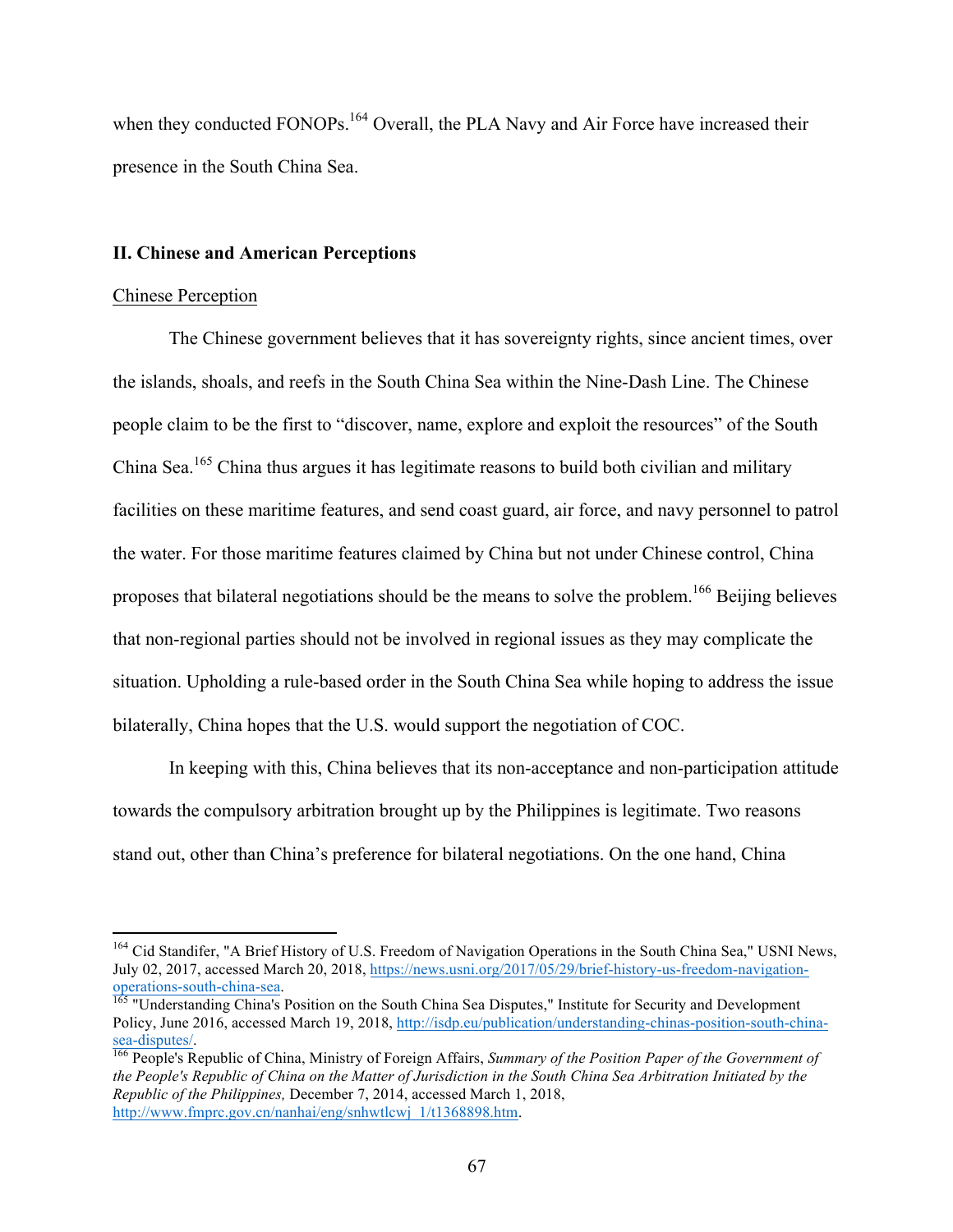believes that the temporary Hague court under UNCLOS has no jurisdiction over the case because, in 2006, China turned in a statement opting out of compulsory arbitration in accordance with UNCLOS.<sup>167</sup> On the other hand, China sees UNCLOS as inapplicable to the behaviors about which the Philippines has concerns, since UNCLOS only has jurisdiction over limited issues, such as the exclusive economic zone, freedom of navigation, and environmental protection. China argues that the issues brought up by the Philippines involve delimitation that falls outside of the UNCLOS jurisdiction.<sup>168</sup> Thus, China rejects the Hague ruling as null and void.

The Chinese government hopes that the U.S. will honor its commitment not to take sides in territorial disputes. However, it feels that the U.S. presence near the South China Sea, such as the visit of the *USS Carl Vinson* to Vietnam and the troops stationed in the Philippines, supports the territorial claims of American allies and friends in the region by a show of force, and "drags China into a geopolitical competition."<sup>169</sup> In regard to America's FONOPs and other missions in the nearby waters, China deems U.S. actions a disturbance of regional peace and stability.<sup>170</sup> The Chinese government believes that the U.S. should help create a peaceful and congenial environment for China and other regional parties to solve their conflicts bilaterally, instead of raising tensions in the region by conducting provocative exercises, proposing joint patrolling with neighboring countries, or sailing within 12 nautical miles of China's maritime holdings.

china-relations; Steven Stashwick, "China Dismissive of US Carrier Visit to Vietnam," The Diplomat, March 14, 2018, accessed March 21, 2018, https://thediplomat.com/2018/03/china-dismissive-of-us-carrier-visit-to-vietnam/. 170 Stashwick, "China Dismissive of US Carrier Visit to Vietnam."

<sup>&</sup>lt;sup>167</sup> *Ibid.*<br><sup>168</sup> "Remarks by Foreign Ministry Spokesperson Hong Lei on the Philippines' Submission of a Memorial to the Arbitral Tribunal in Relation to Disputes with China in the South China Sea," Embassy of the People's Republic of China in Canada, April 1, 2014, accessed March 20, 2018, http://ca.china-embassy.org/eng/zt/cpot/t1144136.htm. 169 Feng Zhu, Renwei Huang, and Bo Hu, "Competing Perspectives between China and the United States in the Asia-Pacific and the Path for Mitigation," in *China-US Relations: Exploring a New Pathway to A Win-win Partnership* (2017), 30-32, July 2017, https://www.csis.org/analysis/joint-us-china-think-tank-project-future-us-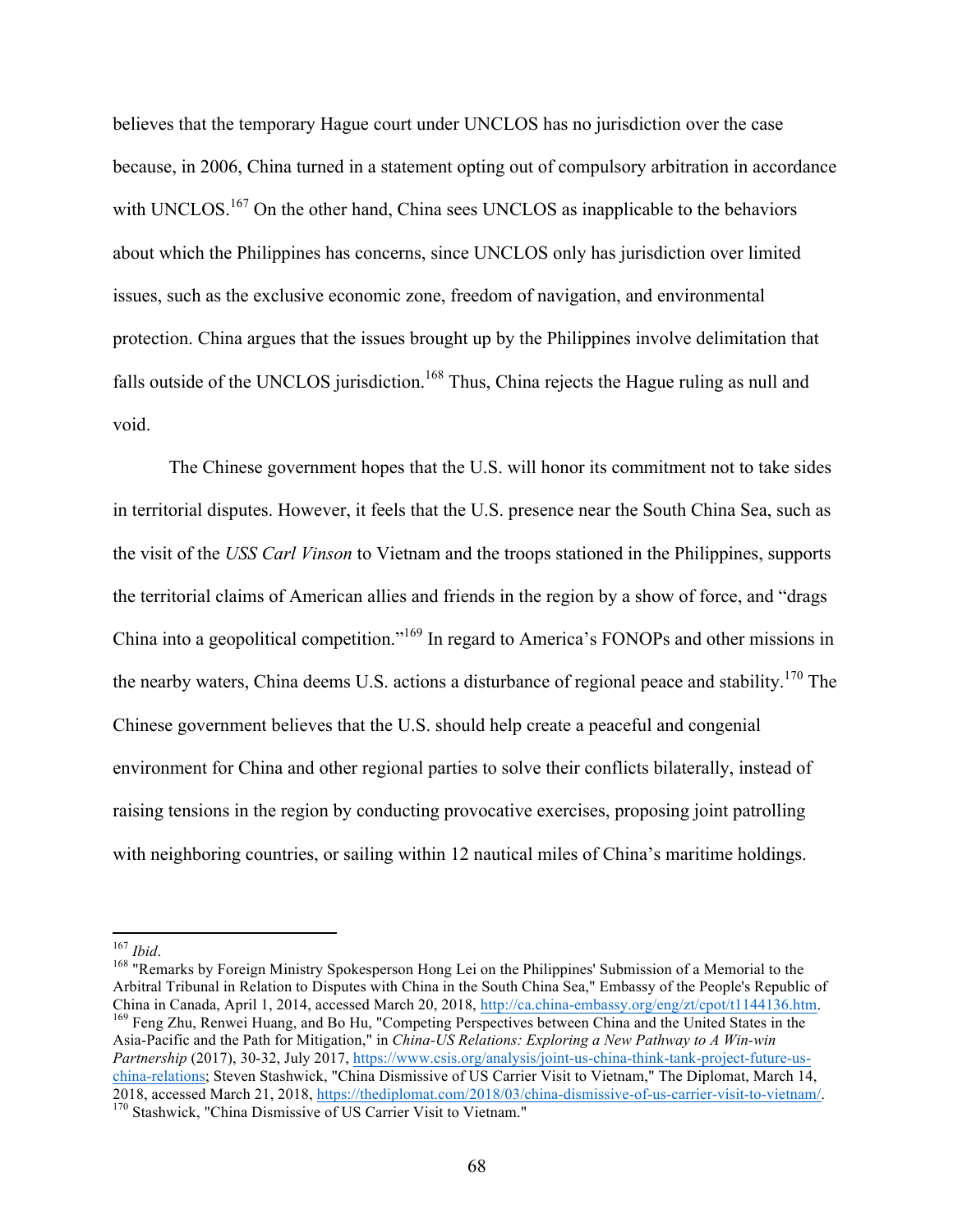Although Chinese scholars believe that both Washington and Beijing share a common interest in sea lane safety and freedom of navigation, they do not think that the current US actions are deescalating. Many prominent Chinese scholars warn of the possibility of "a shared worst outcome," a direct military confrontation.<sup>171</sup> A military engagement is not beneficial to either side. The U.S. should seek ways to reform the international order in order to include and collaborate with China in a time of rapid change.<sup>172</sup>

In its 2017 Defense White Paper, China cited, "misunderstandings and lack of mutual trust" as impediments to regional countries working collaboratively.<sup>173</sup> Although traditional security concerns are hard to make a significant breakthrough, China identified several fields in non-traditional maritime security threats in which both should collaborate, including environmental disaster, piracy, smuggling, and drug trafficking, should be dealt with jointly by regional forces.

## American Perception

Fundamental U.S. interests in the South China Sea are "the free flow of commerce, the maintenance of a rules-based order government by international laws and norms, and the ability of countries in the region to make their own strategic choices."<sup>174</sup> As a maritime power with several territories in the Pacific, the United States sees itself inseparable from any issues in the Asia-Pacific. This, without any doubt, includes America's participation in the issues regarding

<sup>&</sup>lt;sup>171</sup> Wang, Yuan, and Zhao, "Overview," 10-11.<br><sup>172</sup> *Ibid*, 12.<br><sup>173</sup> People's Republic of China, Ministry of Foreign Affairs, *China's Policies on Asia-Pacific Security Cooperation,* January 11, 2017, accessed March 1, 2018,

http://www.fmprc.gov.cn/mfa\_eng/zxxx\_662805/t1429771.shtml.<br><sup>174</sup> Michael J. Green, Richard C. Bush, and Mira Rapp-Hooper, "Asia-Pacific Security Issues in the U.S.-China Relationship," in *Joint US-China Think Tank Project on the Future of US-China Relations: An American Perspective* (2017), 18, July 2017, https://www.csis.org/analysis/joint-us-china-think-tank-project-future-us-chinarelations.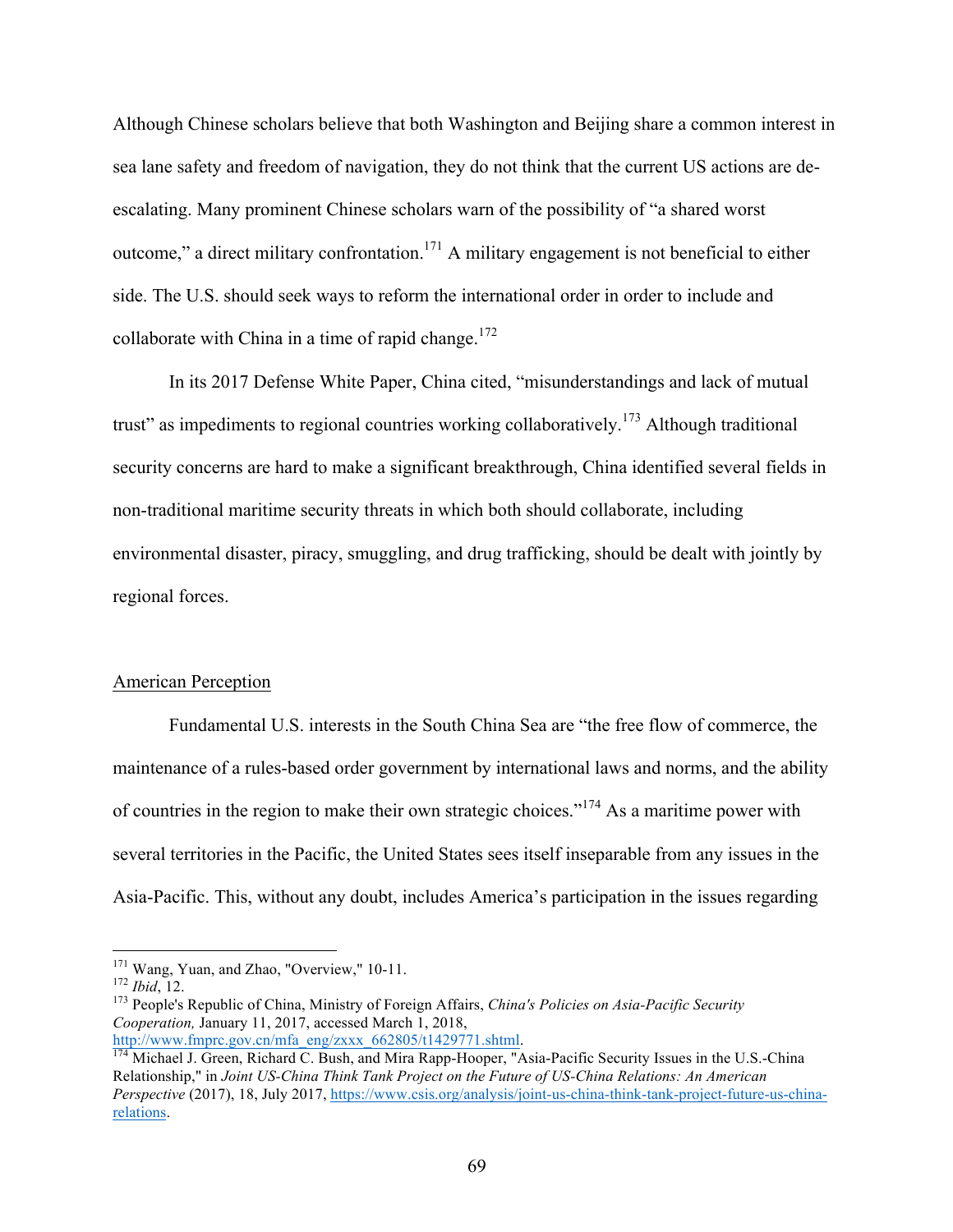the South China Sea. A secure, stable, and open order is in America's interests.<sup>175</sup> American scholars often express their concern that, by claiming that Asian security should be decided by Asians, China tries to push the U.S. out of the South China Sea, which threatens U.S. interests in the region. $176$ 

Regarding Chinese responses to the Philippines' behavior prior to the onset of the South China Sea case, Thomas Christensen, a Princeton professor and former Deputy Assistant Secretary of State for East Asian and Pacific Affairs saw China's actions as opportunistic, to the extent that it seems that "Beijing is waiting for provocations by others to legitimize Chinese actions that will consolidate control over the islands that China has claimed for decades but not administered in the past."<sup>177</sup> With regard to the Hague ruling under UNCLOS, although the U.S. is not a formal signatory, it treats UNCLOS an international law that binds signatories. As then-Assistant Secretary John Kirby said, "the United States expresses its hope and expectation that both parties will comply with their obligations."<sup>178</sup> With China's defiance over the Hague ruling, the U.S. believes that China is challenging the rules-based maritime order. Since 2015, U.S. Navy has conducted about a dozen FONOPs, signaling America's heightened alert to the openness and stability of the region.

Disagreement on international law has worried the U.S. because not only the U.S. believes that China's violation undermines the regional order, but also because current international laws, most importantly UNCLOS, cannot provide a guidance of action to which both countries agree. The U.S. worries about the recent construction on the Chinese-controlled

<sup>&</sup>lt;sup>175</sup> Ibid, 25.<br><sup>176</sup> Ibid, 20.<br><sup>177</sup> Christensen, *The China Challenge: Shaping the Choices of a Rising Power*, 261.<br><sup>178</sup> "US Statement on the Hague's Decision on South China Sea Arbitration," CGTN America, July 12, 2016 accessed March 05, 2018, https://america.cgtn.com/2016/07/12/us-statement-on-the-hagues-decision-on-southchina-sea-arbitration.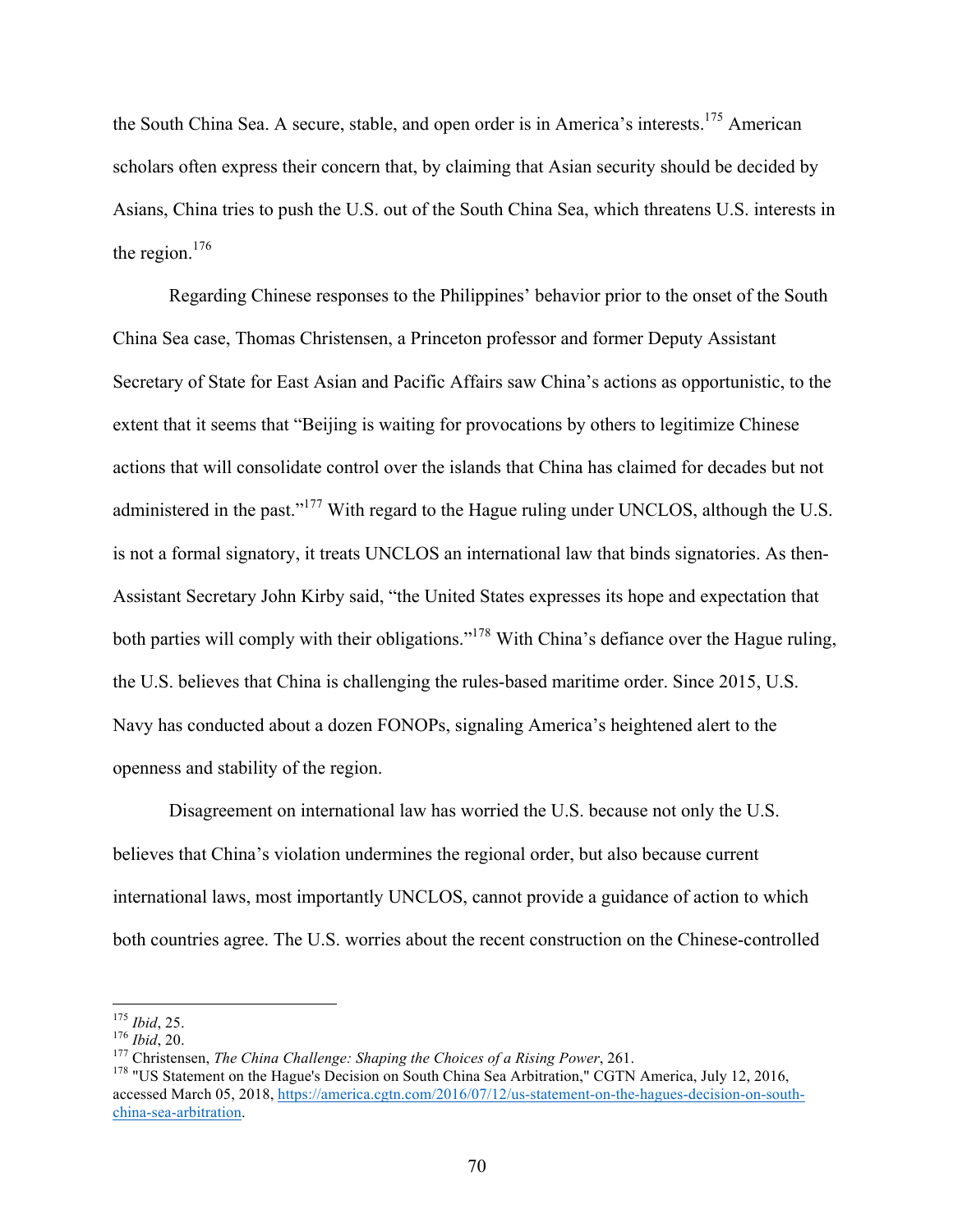maritime features, as well as the PLA's patrols in the waters, some of which have tailgated U.S. FONOPs battleships. Washington views these actions destabilizing. Vice Admiral Phillip Sawyer of the U.S. Seventh Fleet said in early 2018 that the U.S. defense circles are concerned because they do not know what China is doing in the bases on those islands and reefs.<sup>179</sup> Yet, Washington sees these actions inherently dangerous because it could undermine the freedom of navigation and the safety of sea lines of communication in the South China Sea.<sup>180</sup>

In addition to growing direct military competition in the region, the U.S. is also concerned about China's relations with other regional parties and about its major security allies' and friends' strength in the region. Washington worries that, while its interests are challenged by China, regional countries are not able to decide their fates on their own. This is reflected by Washington's determination to improve its security ties, most notably with the Philippines and Vietnam. In 2014, the U.S. and the Philippines signed the Enhanced Defense Cooperation Agreement that allows U.S. troops to return to the country.<sup>181</sup> Prior to the accession of current Philippines President Duterte, the Philippines was the main intermediator through which the U.S. was involved in regional issues. After Duterte bandwagoned with China, however, Vietnam became the U.S.'s new regional partner. In early 2018, the *USS Carl Vinson* became the first American aircraft carrier to visit Vietnam since the Vietnam War.<sup>182</sup> These actions signal to Beijing that Washington has growing concerns along several dimensions in the South China Sea.

<sup>&</sup>lt;sup>179</sup> Steven Stashwick, "China Dismissive of US Carrier Visit to Vietnam," The Diplomat, March 14, 2018, accessed March 21, 2018, https://thediplomat.com/2018/03/china-dismissive-of-us-carrier-visit-to-vietnam/.

<sup>&</sup>lt;sup>180</sup> Green, Bush, and Rapp-Hooper, "Asia-Pacific Security Issues in the U.S.-China Relationship," 24-37.<br><sup>181</sup> Ankit Panda, "US-Philippines Enhanced Defense Cooperation Agreement Bolsters 'Pivot to Asia'," The Diplomat, April 29, 2014, accessed March 1, 2017, http://thediplomat.com/2014/04/us-philippines-enhanced-

defense-cooperation-agreement-bolsters-pivot-to-asia.<br><sup>182</sup> Steven Stashwick, "China Dismissive of US Carrier Visit to Vietnam," The Diplomat, March 14, 2018, accessed

March 21, 2018, https://thediplomat.com/2018/03/china-dismissive-of-us-carrier-visit-to-vietnam/.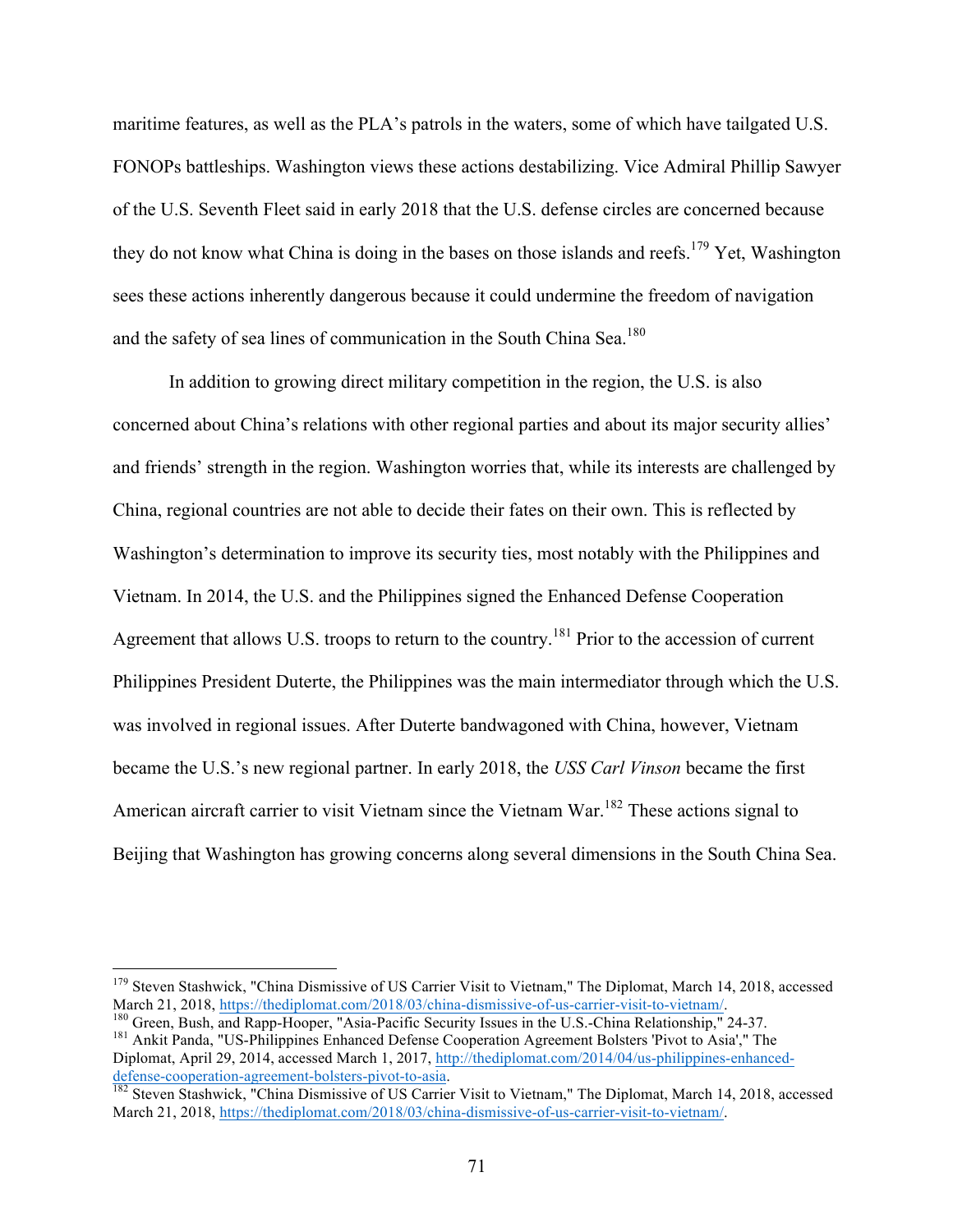## **III. The Assessment of Perceptions and Misperceptions**

Using the theoretical model that we developed in Chapter 2, we will look into whether Chinese perceptions and U.S. perceptions reflect a clear assessment of China's actions in the South China Sea. We find that the variables that govern either perception are different. Most notably, the history variable matters to China significantly while anything but history variable matters to the U.S. perception. We will also examine whether these perceptions might fall into different categories of misperceptions.

The history, power, and change of rules or norms variables dictate Chinese perceptions over its actions in the South China Sea. Since the foundation of the People's Republic of China, Beijing's maritime experience vis-a-vis the U.S. has not been a pleasant one. The U.S. seventh fleet once barricaded Beijing from crossing the Taiwan Strait and reunifying both sides of the strait. The Hainan Island incident refreshed Beijing's memory that Chinese naval and air forces have always been disadvantaged relative to the U.S. navy and air force. With such an impression, Beijing has been insecure about facing the security challenges in the South China Sea. Building up its strength with maritime features, and dispatching regular air force, naval, and coast guard patrols, serve two ends for Beijing. First, these actions showcase China's improved military capability. Second, they underscore Beijing's intention to safeguard sovereignty over the disputed islands and reefs in the South China Sea. China also perceives its rejection of the Hague ruling as legitimate, because it believes that its right of non-participation of compulsory arbitration over sovereignty issues was granted after it submitted its declaration to the United Nations. This action is consistent with the legitimate use of international laws to protect its own interests. Thus, it does not believe its rejection of the Hague ruling should be deemed a violation or a threat to a rules-based order.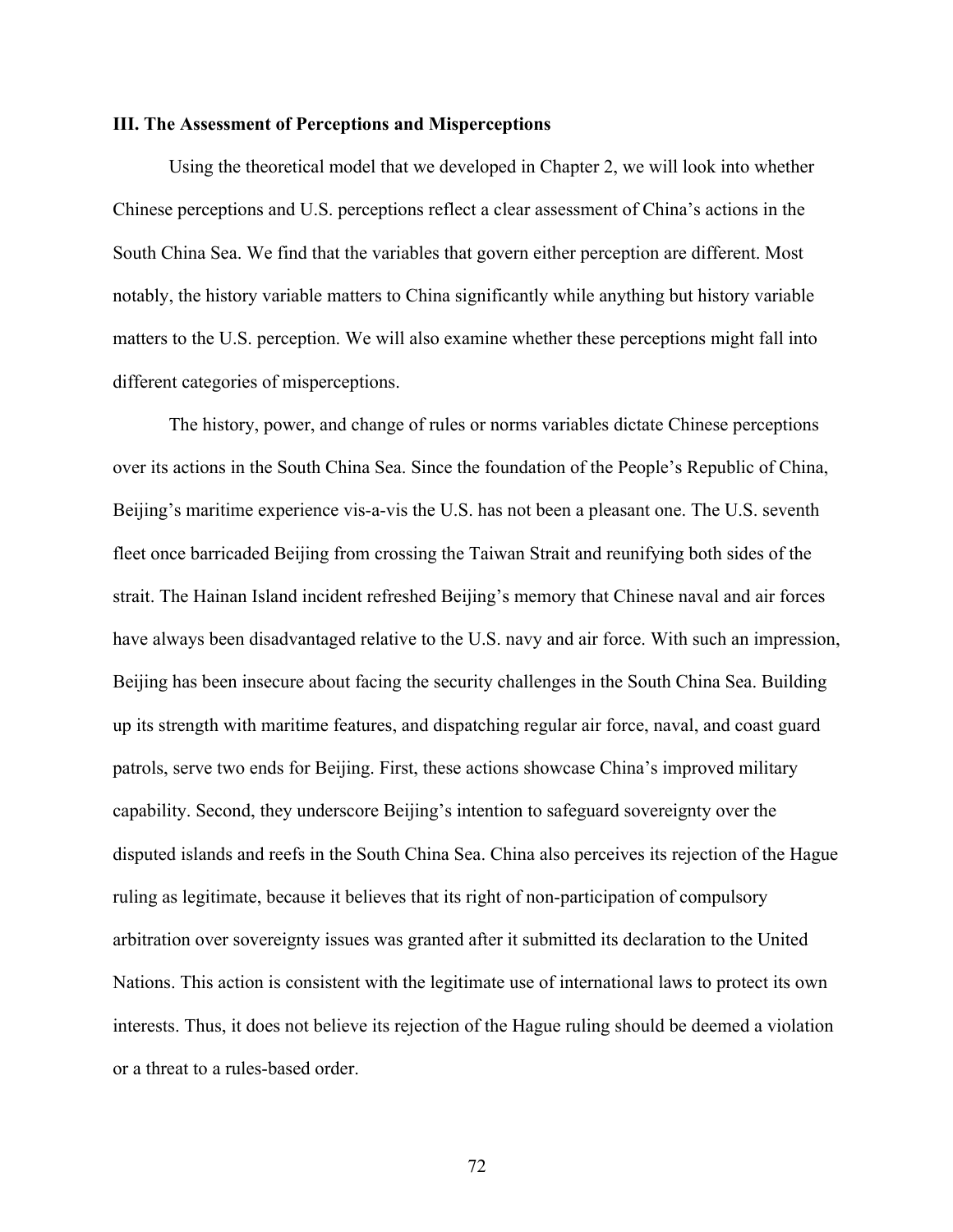American perceptions are mostly shaped by considerations of power, identity, change of norms, and information. The U.S. has witnessed a stronger Chinese presence in the South China Sea. Freedom of navigation was never an issue prior to China's military modernization. As the Chinese navy and air force become more capable, Washington has become concerned about its reduced military advantage. This is especially worrisome for military leaders and security analysts, as they deem capability more important than intention. However, even for diplomats who care more about intentions, China's statements, like "Asians decides Asian affairs," send a message that U.S. interests in the South China Sea are not primary. Further, China's nonparticipation and non-acceptance of the Hague ruling and heighten America's perception of threat, as this is a violation of existing norms and rules. China's rejection of the international ruling, despite China's belief that the Hague was incorrect, sends a signal to the U.S. that there would not be a lower bond that by which China will abide. In light of this, the U.S. is more likely to base its perception of the threat China poses on China's capability than its intentions. Last but not least, lack of transparency in recent construction on Chinese maritime features exacerbates tensions between the two countries: that new construction apparently could serve military purposes changes the U.S. perception.

Comparing Chinese and American perceptions, it seems that, while China deems its power not strong enough to safeguard its sovereignty claims, the U.S. sees China as powerful enough to undermine international—and American—freedom of navigation and the sea lines of communication. As security seekers, both the U.S. and China are vulnerable to the *security dilemma*. China's actions are defensive in Beijing's perspective. However, a different understanding of sovereignty the rights it generates gives rise to the *security dilemma*. The U.S. may find China's patrols, especially those that tailgated U.S. battleships, disturbing. However,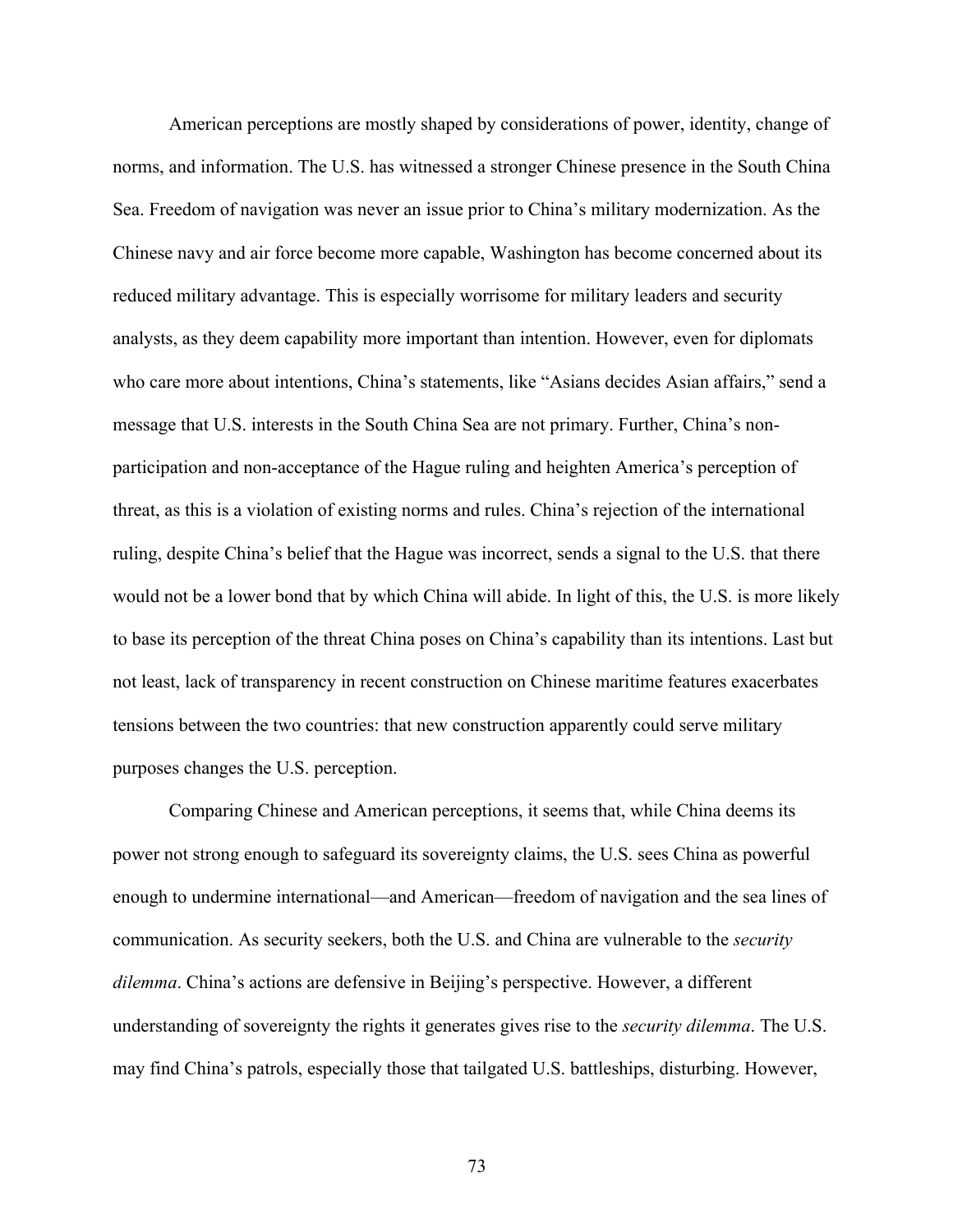we have to understand that a fundamental difference between China and the U.S. is that "[China] is a land power developing its naval capabilities, [whereas America is] a maritime power coming onshore."<sup>183</sup> The countries are seeing the same actions through different lenses. The current international law and institutions fail to resolve the security dilemma as both of them have incompatible views of UNCLOS and the Hague court. The current non-binding rules, thus, are unable to either restrain China's action in the water or provide legal support for China's action that convinces America.

In addition to *security dilemma*, another potential heuristic filter of misperception is the *influence of fears*. China's capacity has increased significantly, though various American reports have exaggerated China's increasing military capacity. The PLA's rapid modernization generates fears in Washington's inner circles, as the U.S. is afraid of losing global hegemony and being challenged regionally. Such fears also lead to *overestimating one's importance*. A commonly held view in American defense circles is that many Chinese military actions in the South China Sea are targeted at the U.S., though China never explicitly stated in that way.<sup>184</sup> The reality is that China would strengthen its control over its claimed territory no matter who was involved in these disputed issues; its actions are not a response to the United States.

# **IV. Policy Recommendation**

Based on the perceptions and misperceptions discussed earlier, several recommendations for either the U.S., China, or both are proposed here to ensure a stable South China Sea in the

<sup>&</sup>lt;sup>183</sup> Zhu, Huang, and Hu, "Competing Perspectives between China and the United States in the Asia-Pacific and the Path for Mitigation," 34.<br><sup>184</sup> Finkelstein, Saunders, and Schriver, "The Military and Defense Dimensions of United States Relations with

China," 34-37.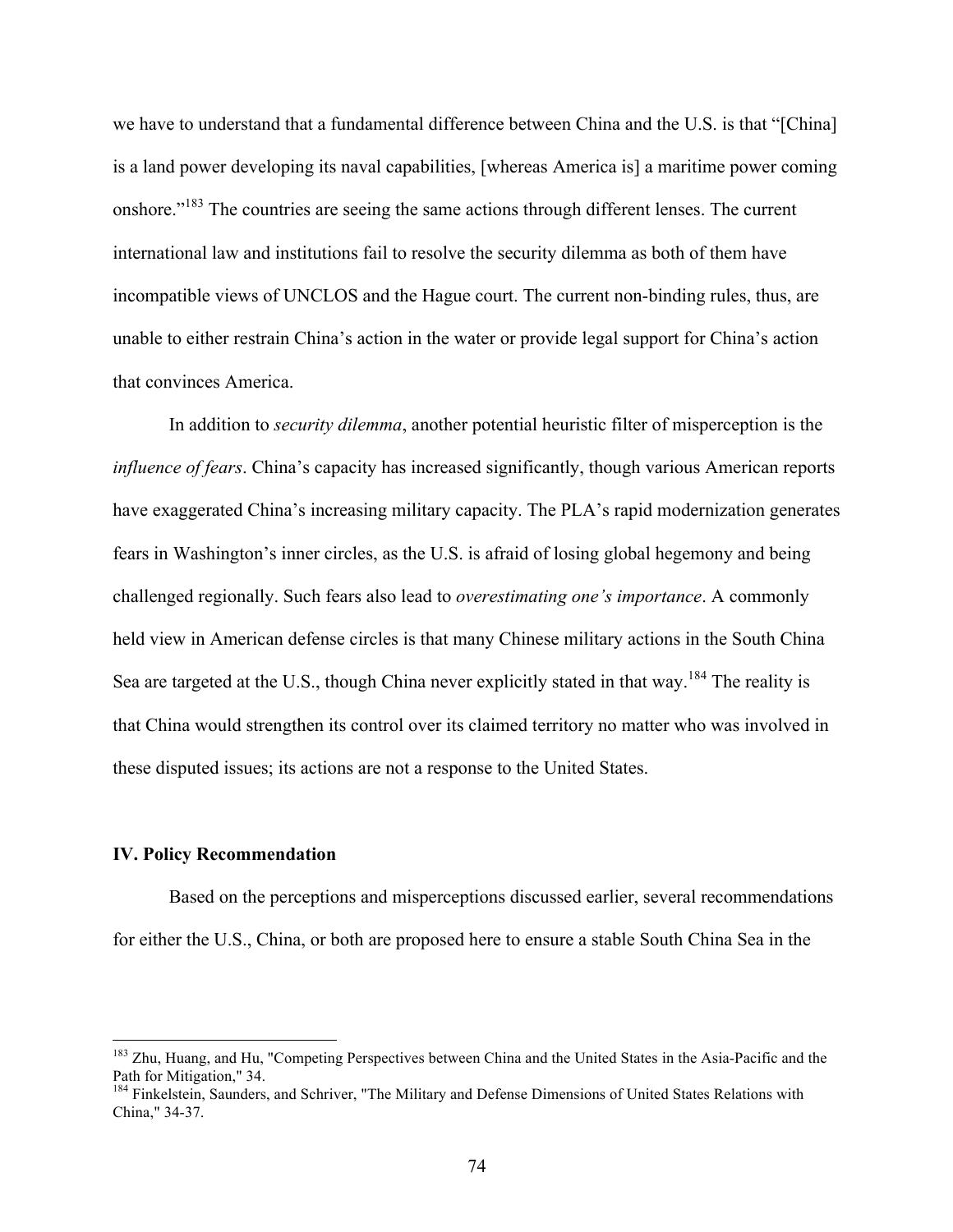near future. These policy recommendations are proposed as examples of how to reduce threat perception. Bear in mind that some of them may not be easily implemented.

- 1. Don't let defense leaders and security analysts dictate the South China Sea issues and solutions. Security experts generally focus more on capability than intention. As China's military capability increases, defense circles in America are generally likely to worry. Diplomats and politicians should lead the discussions on finding common ground and solutions to reduce South China Sea tensions. This is not a call to neglect security interests; a consistent perspective within either side is important.
- 2. The bilateral military and security dialogue should be improved both quantitatively and qualitatively. Lack of transparency often leads to a perceived threat, as has been true for, the United States in this case. Both countries should continue the U.S.-China Diplomatic and Security Dialogue, and expand communications of military officials.
- 3. Both the U.S. and China should start to negotiate a code of conduct either formally or tacitly. As China increases its maritime missions, the two countries' navies will face each other more often. An agreed code of conduct will reduce the possibility of miscommunication that may lead to an escalation of tensions at the tactical level. This code must be more binding than the DOC or existing international laws. Both the U.S. and China should practice its use often once it is agreed upon. Such a code of conduct will also help to lower the risks brought by disagreements on interpretations of international law.
- 4. Beijing should stop using ambiguous language that may reinforce Washington's misperceptions. Language that may infringe U.S. interests should be avoided so long as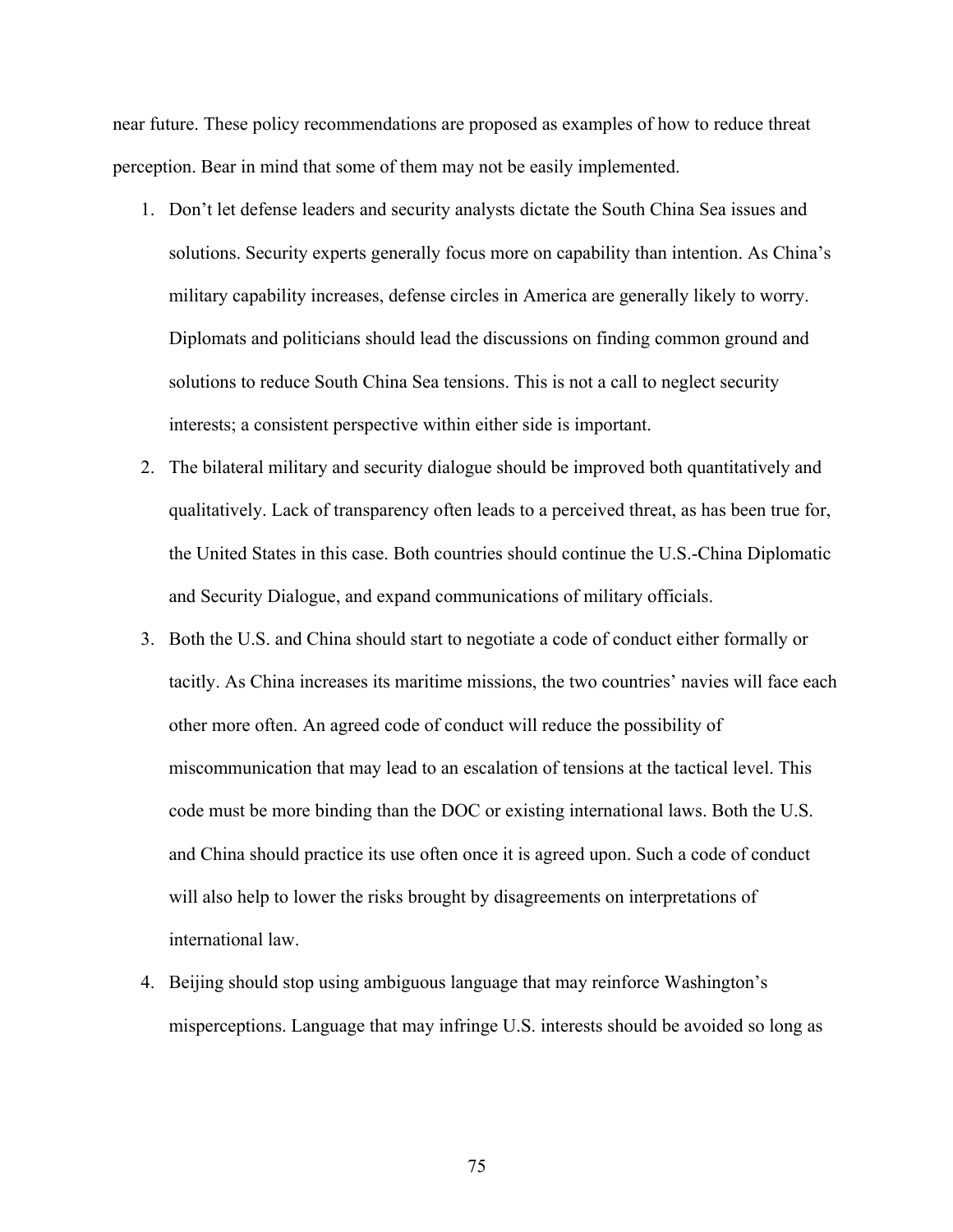Chinese interests are not hurt. Legitimate U.S. interests should be recognized by China at appropriate times.

- 5. China should continue to carry out direct bilateral negotiations with ASEAN and regional countries to formulate a COC that does not seriously challenge the interests of the U.S. During the negotiations, China should not put the U.S. in a situation where the U.S. has to either uphold its allies' and friends' interests while contradicting China's interests or violate its security commitment. China should avoid posing such a hard binary choice for the U.S. The U.S., in turn, should encourage direct bilateral dialogue among involved parties and encourage a congenial environment for carrying out the conversation.
- 6. Both the U.S. and China should cooperate in non-traditional maritime challenges such as anti-piracy, environmental degradation, humanitarian assistance/disaster relief missions. These activities will help both navies to formulate shared identity in regional governance and reduce hostility.

As the Sino-U.S. Shanghai Communiqué said in 1972, "Neither the U.S. nor China should seek hegemony in the Asia-Pacific region, and each is opposed to efforts by any other country or group of countries to establish such hegemony."<sup>185</sup> Both the U.S. and China have realized that a stable South China Sea is vital for their interests. Each should give the other more space to maneuver and work on step-by-step measures to reduce risks of conflict. If the tension in the South China Sea can be reduced gradually, this will be a helpful precedent for resolving conflictual interests in broader issues and in other dimensions as well.

<sup>&</sup>lt;sup>185</sup> Zhu, Huang, and Hu, "Competing Perspectives between China and the United States in the Asia-Pacific and the Path for Mitigation," 33.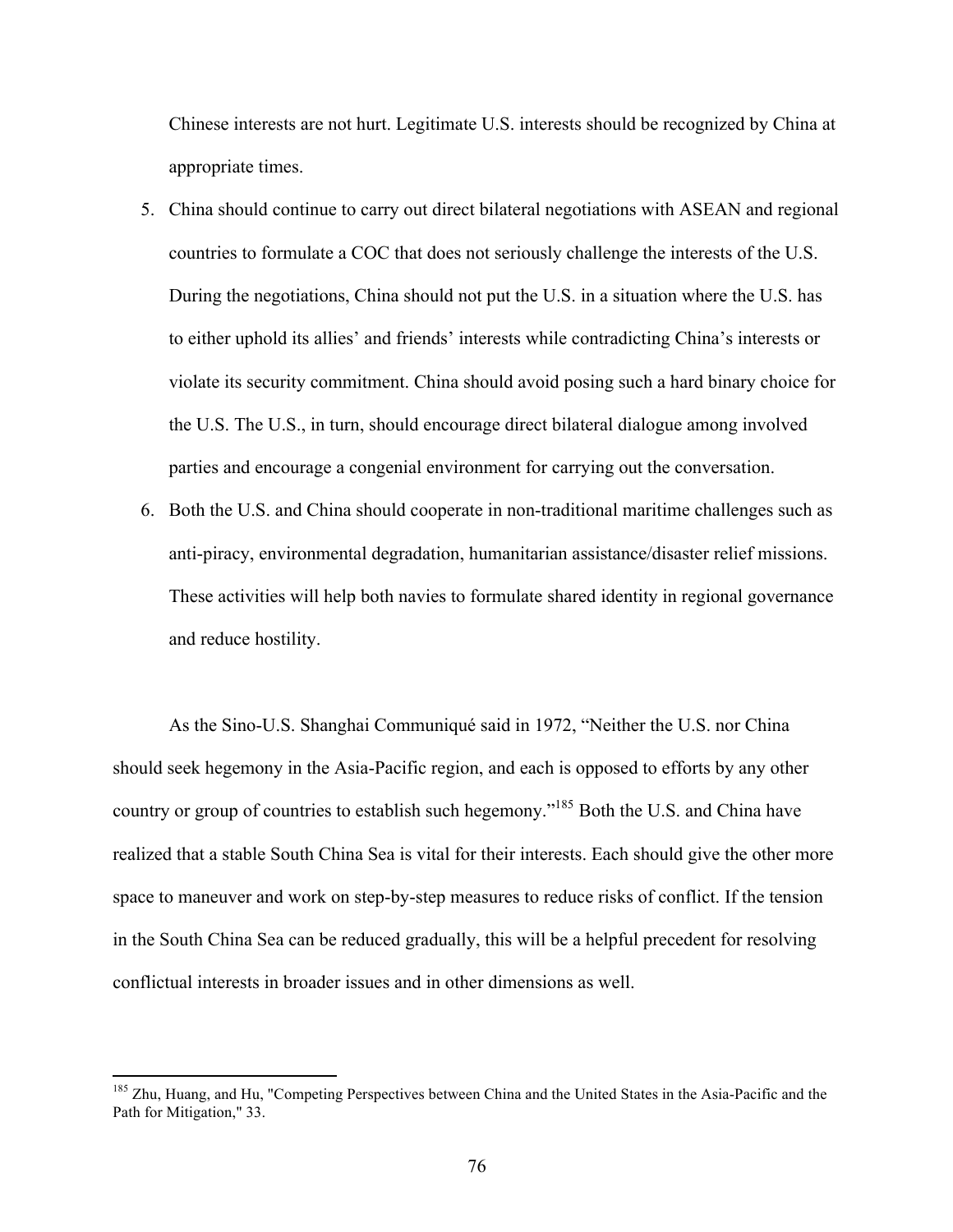#### **Chapter 5 – The Case of the Belt and Road Initiative**

The last chapter is devoted to a security case. This chapter will analyze a development case, the Belt and Road Initiative (BRI), which is China's flagship policy since President Xi came into office. BRI is a useful case for several reasons. First, the size of BRI as a single and coherent foreign policy and initiative is unprecedented in Chinese history. Second, BRI is not only a development proposal, but its successful implementation also involves security and multilateral organizations dimensions. The creation of the Asian Infrastructure Investment Bank (AIIB), the major financing source for BRI, poses a challenge to the existing web of global development institutions. Security components that ensure Chinese investment and constructions abroad, including China's military base in Djibouti, have also received wide global attention. Last but not least, BRI embodies the so-called Chinese philosophy for global governance and development. It is important to look into whether China's philosophy accurately describes Chinese actions, and whether America's concerns about China's philosophy are legitimate.

This chapter begins with a roadmap of the development of BRI. Next, both Chinese and American perceptions will be outlined, followed by an analysis of major variables and heuristic factors that explain the consolidation of both perceptions and their differences. In the end, some aspirational policy recommendations are given based on the analysis of perception and misperception.

## **I. Unfolding China's Belt and Road Initiative**

Originally named the "One Belt, One Road" Initiative, BRI—comprised of "the Silk Road Economic Belt" and "the 21st Century Maritime Silk Road"—was put forward by Chinese President Xi Jinping in Astana, Kazakhstan, and Jakarta, Indonesia, in September and October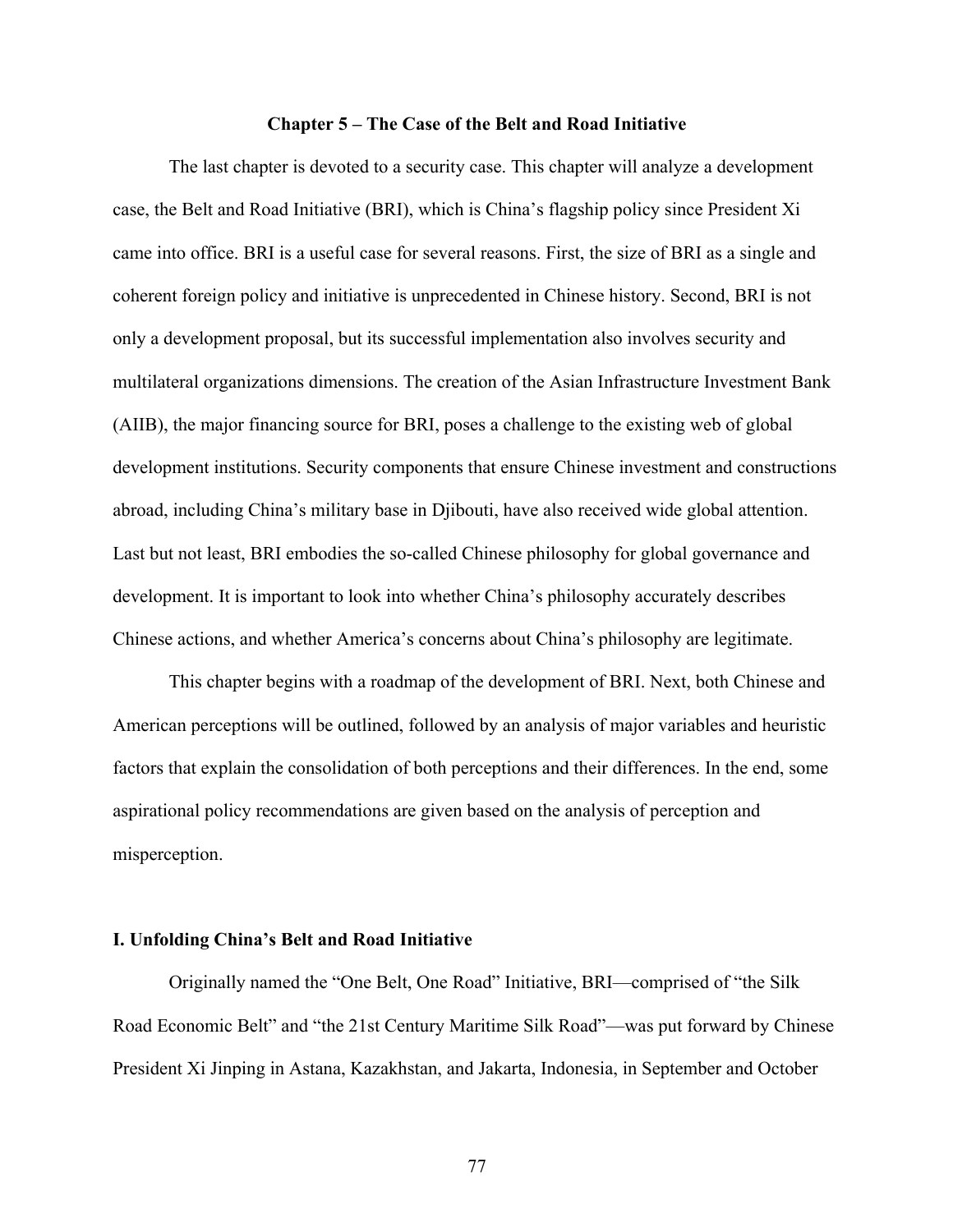2013. BRI proposed five links that integrate the Eurasian landmass. They include policy coordination, infrastructure connectivity, unimpeded trade, financial integration, and people-topeople communication.186 These links reflect Beijing's vision that combines both soft connections like policy cooperation and hard connections including transcontinental networks. These connections are divided mainly into six economic corridors: China-Mongolia-Russia Economic Corridor, New Eurasian Land Bridge Economic Corridor, China-Central Asia-West Asia Economic Corridor, China-Pakistan Economic Corridor, Bangladesh-China-India-Myanmar Economic Corridor, China-Indochina Peninsula Economic Corridor.<sup>187</sup> Soon after its announcement, BRI has reached the center of the Chinese government's work plan. According to a comprehensive study done by Nadège Rolland, a scholar at National Bureau of Asian Research,

[In a few months after the announcement of BRI, China] had rallied international support and begun to secure significant financial resources, created a central supervisory group, published a roadmap, mobilized the very best Chinese experts and intellectuals, embarked on an aggressive soft-power business representatives to sign hundreds of agreements and memoranda of understanding (MOU) promising more trade opportunities and Chinese investment in neighboring countries.<sup>188</sup>

China has mobilized a huge amount of political, financial, technical, and human resources at different administrative levels to get BRI started.

A month after Xi's speeches in Jakarta, the Third Plenary Session of the 18th Central

Committee of the Communist Party of China acknowledged its importance to the whole

<sup>&</sup>lt;sup>186</sup> Rolland, *Chinas Eurasian Century?: Political and Strategic Implications of the Belt and Road Initiative*, 43.<br><sup>187</sup> "The Belt and Road Initiative," Hong Kong Trade Development Council, September 13, 2017, accessed 2018, http://china-trade-research.hktdc.com/business-news/article/The-Belt-and-Road-Initiative/The-Belt-and-Road-Initiative/Obor/en/1/1X000000/1X0A36B7.htm.

<sup>&</sup>lt;sup>188</sup> Rolland, *Chinas Eurasian Century?: Political and Strategic Implications of the Belt and Road Initiative*, 44.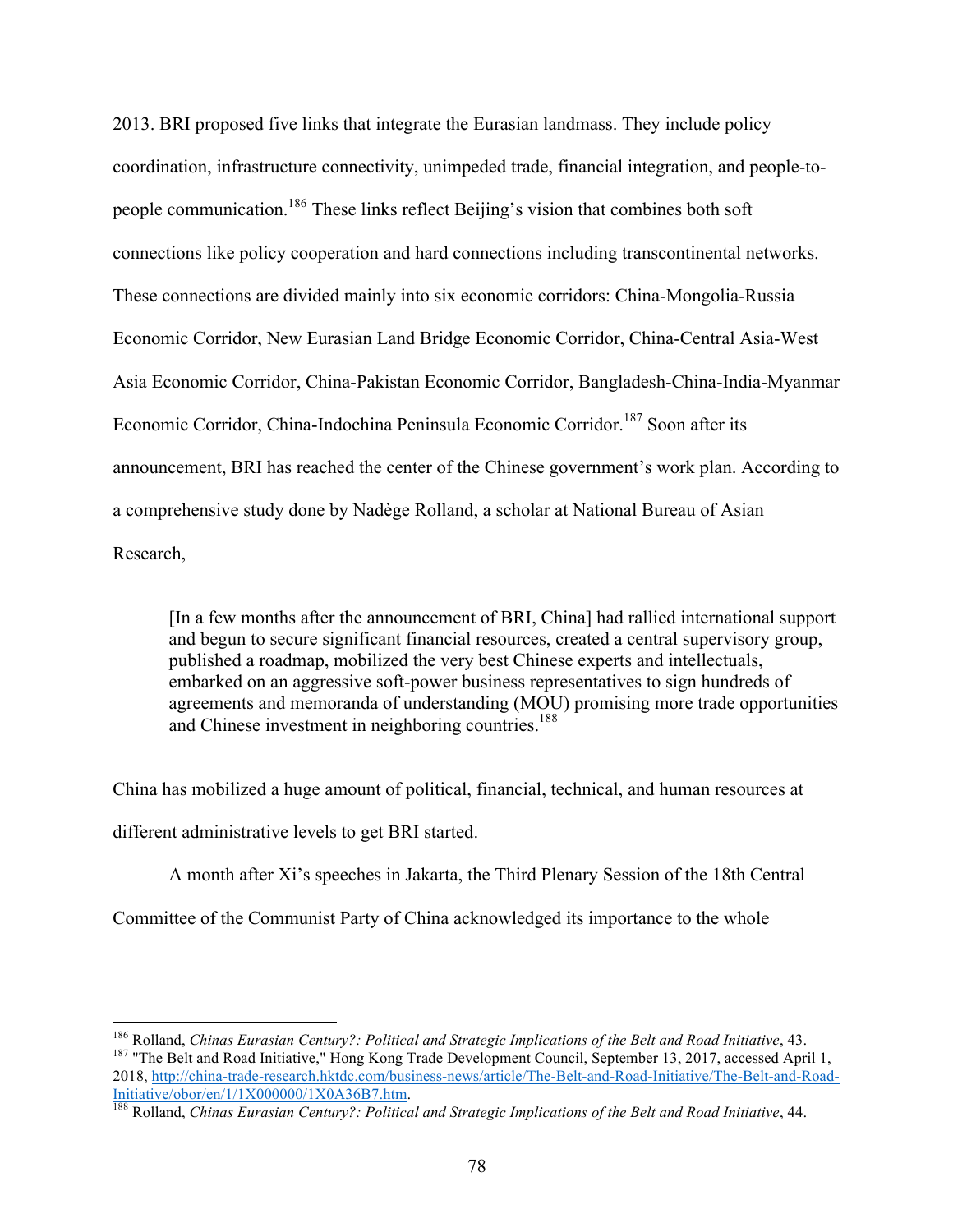nation.189 In February 2015, a central leading small group was created to advance the development of the Belt and Road.<sup>190</sup> In the month following, BRI appeared in the 2015 State Council's report presented to the National People's Congress during the "two sessions."<sup>191</sup> In the report, BRI is said to be a top priority in the 13th Five-Year Plan (2016-2020). On March 28, 2015, a document named "Visions and Actions on Jointly Building Silk Road Economic Belt and 21st-Century Maritime Silk Road (Visions and Actions)" was published.<sup>192</sup> Beijing assigned different policy objectives to different industries and sectors of the society, making BRI more than a development initiative. During the 19th Party Congress in late 2017, BRI was enshrined into the constitution of the Communist Party of China, along with the superior leadership of Xi Jinping.<sup>193</sup>

Most prominently, several financing institutions have been erected to support the flagship initiative. Officially launched in June 2015, AIIB gathered 57 founding countries, among which 18 are European nations.194 Despite U.S. warnings, major European countries including Britain, France, Germany, and Italy became signatories at AIIB's opening ceremony.<sup>195</sup> In March 2017, another 13 countries and regions joined AIIB. As of March 2018, AIIB has 42 regional members, 22 non-regional members, and 20 perspective members located in all continents.<sup>196</sup> China committed \$100 billion and took 26 percent of voting power, enough to veto major decisions at

 <sup>189</sup> "Chronology of China's "Belt and Road" Initiatives," Xinhua, February 5, 2015, accessed April 1, 2018,

http://www.xinhuanet.com/english/china/2015-02/05/c\_133972101.htm. 190 "China Sets up Leading Team on Belt and Road Initiative," Xinhua, March 29, 2015, accessed April 1, 2018, http://www.xinhuanet.com/english/2015-03/29/c

<sup>&</sup>lt;sup>191</sup> Rolland, *Chinas Eurasian Century?: Political and Strategic Implications of the Belt and Road Initiative, 50.*<br><sup>192</sup> Ibid, 51.<br><sup>193</sup> ""Belt and Road" Incorporated into CPC Constitution," Xinhua, October 24, 2017, ac

http://www.xinhuanet.com/english/2017-10/24/c\_136702025.htm.<br><sup>194</sup> Rolland, *Chinas Eurasian Century?: Political and Strategic Implications of the Belt and Road Initiative, 57.*<br><sup>195</sup> Matthias Sobolewski and Jason Lange, "

Reuters, March 17, 2015, accessed April 1, 2018, https://www.reuters.com/article/us-europe-asia-bank/u-s-urgesallies-to-think-twice-before-joining-china-led-bank-idUSKBN0MD0B320150317.<br><sup>196</sup> "Members and Prospective Members of the Bank," Asian Investment Infrastructure Bank, accessed April 1,

<sup>2018,</sup> https://www.aiib.org/en/about-aiib/governance/members-of-bank/index.html.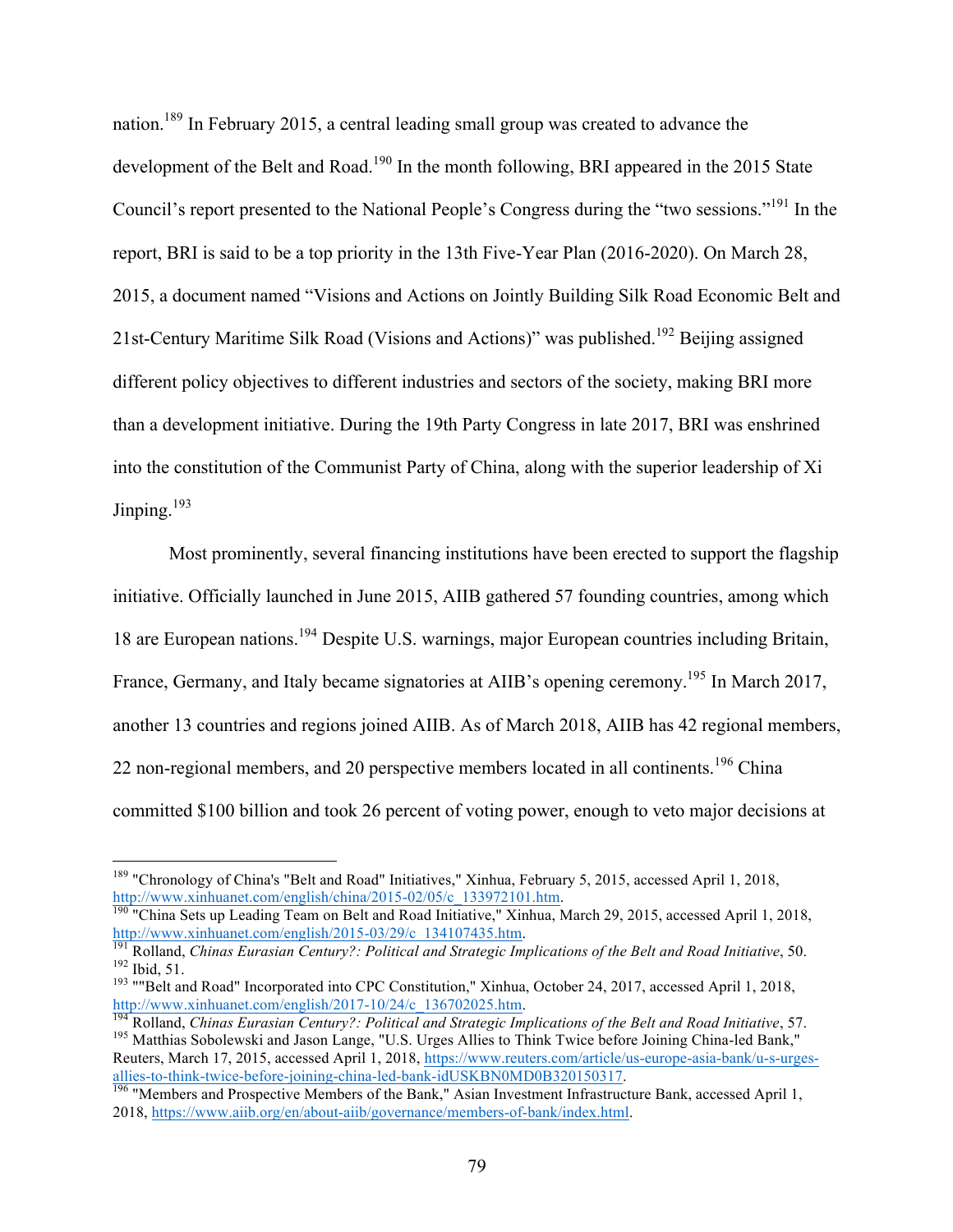AIIB but not sufficient to block specific lending decisions.<sup>197</sup> Besides AIIB, China also secured \$100 billion from the New Development Bank created by and for the BRICS countries. Apart from multilateral financing, China has also mobilized its domestic resources to support its flagship initiative. Drawing from its foreign reserve and its policy banks, China created the Silk Road Fund that will allegedly provide \$40 billion to profitable mid- and long-term projects.<sup>198</sup> China's policy banks—the Export-Import Bank of China and China Development Bank—will also invest in major projects abroad based on the necessity of development goals. According to a study by the American Enterprise Institute, China has reached more than \$138 billion USD in foreign investment,  $$208$  billion USD in construction projects overseas since  $2014$ <sup>199</sup>

To China, efforts in multilateral diplomacy and security dimensions safeguard BRI's success. The Chinese government has launched a global campaign for BRI. Each year since 2014, one of BRI participants would host the annual international Silk Road Forum. Istanbul, Madrid, and Warsaw are the host countries for the years 2014 to 2016, respectively.<sup>200</sup> In May 2017, an upgraded Belt and Road Forum for International Cooperation, attended by 29 heads of state or government, representatives of more than 70 international organizations, and delegates from more than 130 nations, was hosted in Beijing.<sup>201</sup> In addition, other international events such as Media Cooperation Forum on Belt and Road and the Silk Road International Film Festival have become channels through which BRI is promoted.<sup>202</sup>

<sup>&</sup>lt;sup>197</sup> Rolland, *Chinas Eurasian Century?: Political and Strategic Implications of the Belt and Road Initiative, 57.<br><sup>198</sup> <i>Ibid*, 58.<br><sup>199</sup> Cecilia Joy Perez and Derek Scissors, "The Chinese State Funds Belt and Road but

Spare," American Enterprise Institute, March 28, 2018, accessed April 1, 2018, https://www.aei.org/publication/the-

chinese-state-funds-belt-and-road-but-does-not-have-trillions-to-spare/.<br><sup>200</sup> Rolland, *Chinas Eurasian Century?: Political and Strategic Implications of the Belt and Road Initiative*, 66.<br><sup>201</sup> Wei Xu, "Outcomes Show For http://www.chinadaily.com.cn/china/2017-05/18/content\_29393865.htm.<br><sup>202</sup> Rolland, *Chinas Eurasian Century?: Political and Strategic Implications of the Belt and Road Initiative*, 69;

<sup>&</sup>quot;Silk Road Film Festival Features Cultural Diversity," Xinhua, September 19, 2016, accessed April 1, 2018, http://www.xinhuanet.com/english/2016-09/19/c\_135697860.htm.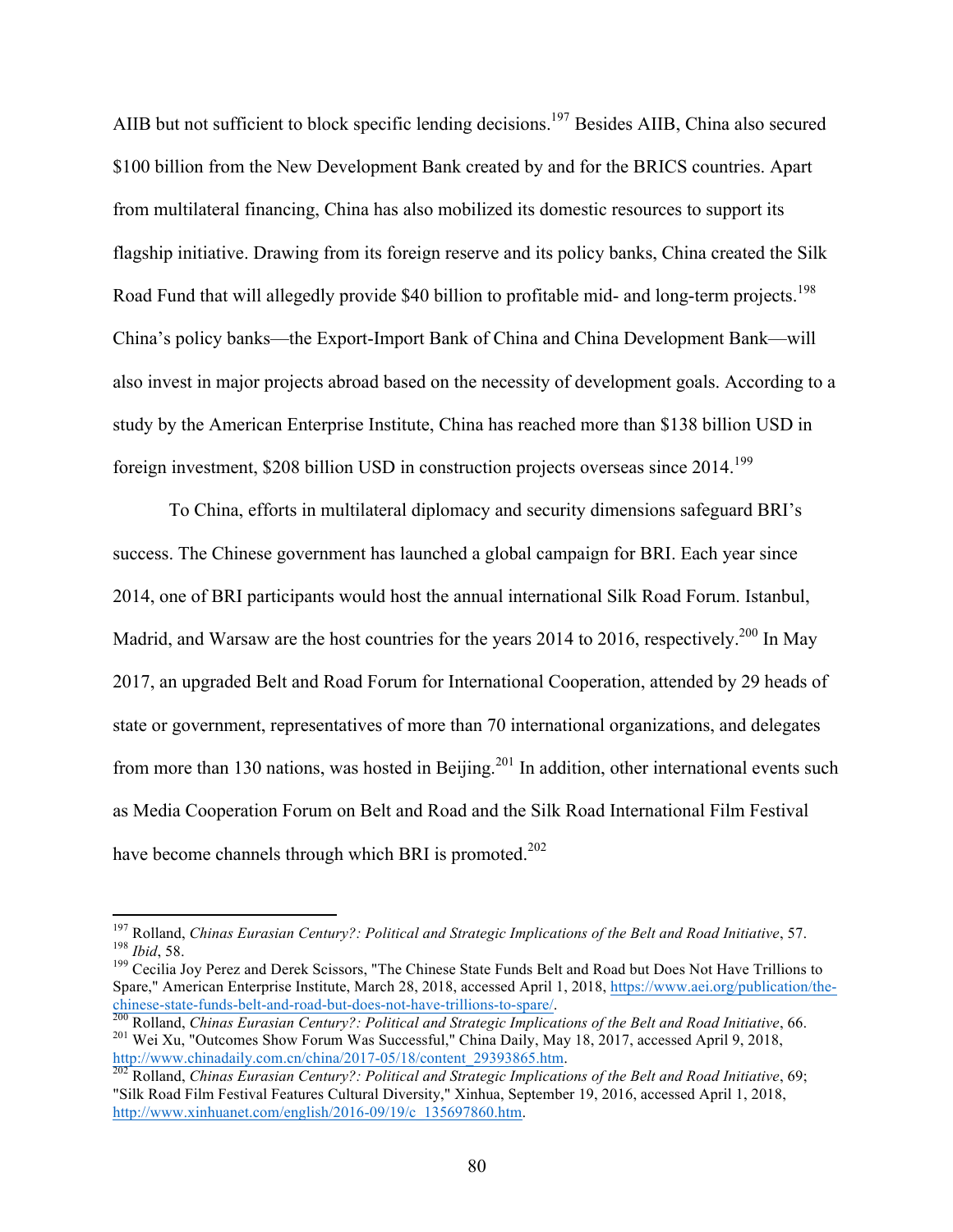Security-wise, China has built up its naval base at Djibouti near the Djibouti City, and officially opened it on August 1, 2017. Located near the Gulf of Aden where the busiest maritime routes cross, the Djibouti base is said to be able to provide logistic support for the PLA Navy.<sup>203</sup> Although this is the first Chinese naval base abroad, the PLA Navy has involved in escort missions in the Gulf of Aden for more than a decade. A strengthened PLA Navy presence in the Indian Ocean would protect Chinese investment and constructions along the 21st Maritime Silk Road.

## **II. Chinese and American Perceptions Compared**

#### Chinese Perception

 

According to the "Visions and Actions," the Belt and Road Initiative is inherently beneficial towards all countries involved.<sup>204</sup> The Chinese government highlights BRI's potential as a win-win cooperation. Infrastructure is fundamental towards the development of a region. For countries being landlocked in the center of Eurasia, BRI's infrastructure building helps connect Asian, European, and African countries. With transportation, telecommunication, and energy integration, BRI will unleash the market potential of its participants. Natural resources from Central Asian countries will have a larger market once they are able to be transported to major sea lines of communication. As President Xi Jinping said at the World Economic Forum at Davos in 2017, "Chinese companies have made over 50 billion US dollars of investment and

<sup>&</sup>lt;sup>203</sup> Ben Blanchard, "China Grants Economic Aid to Diibouti, Site of Overseas Military Base," Reuters, November 23, 2017, accessed April 1, 2018, https://www.reuters.com/article/us-china-djibouti/china-grants-economic-aid-todjibouti-site-of-overseas-military-base-idUSKBN1DN126.<br><sup>204</sup> "Vision and Actions on Jointly Building Silk Road Economic Belt and 21st-Century Maritime Silk Road,"

National Development and Reform Commission (NDRC) People's Republic of China, March 28, 2015, accessed April 9, 2018, http://en.ndrc.gov.cn/newsrelease/201503/t20150330\_669367.html.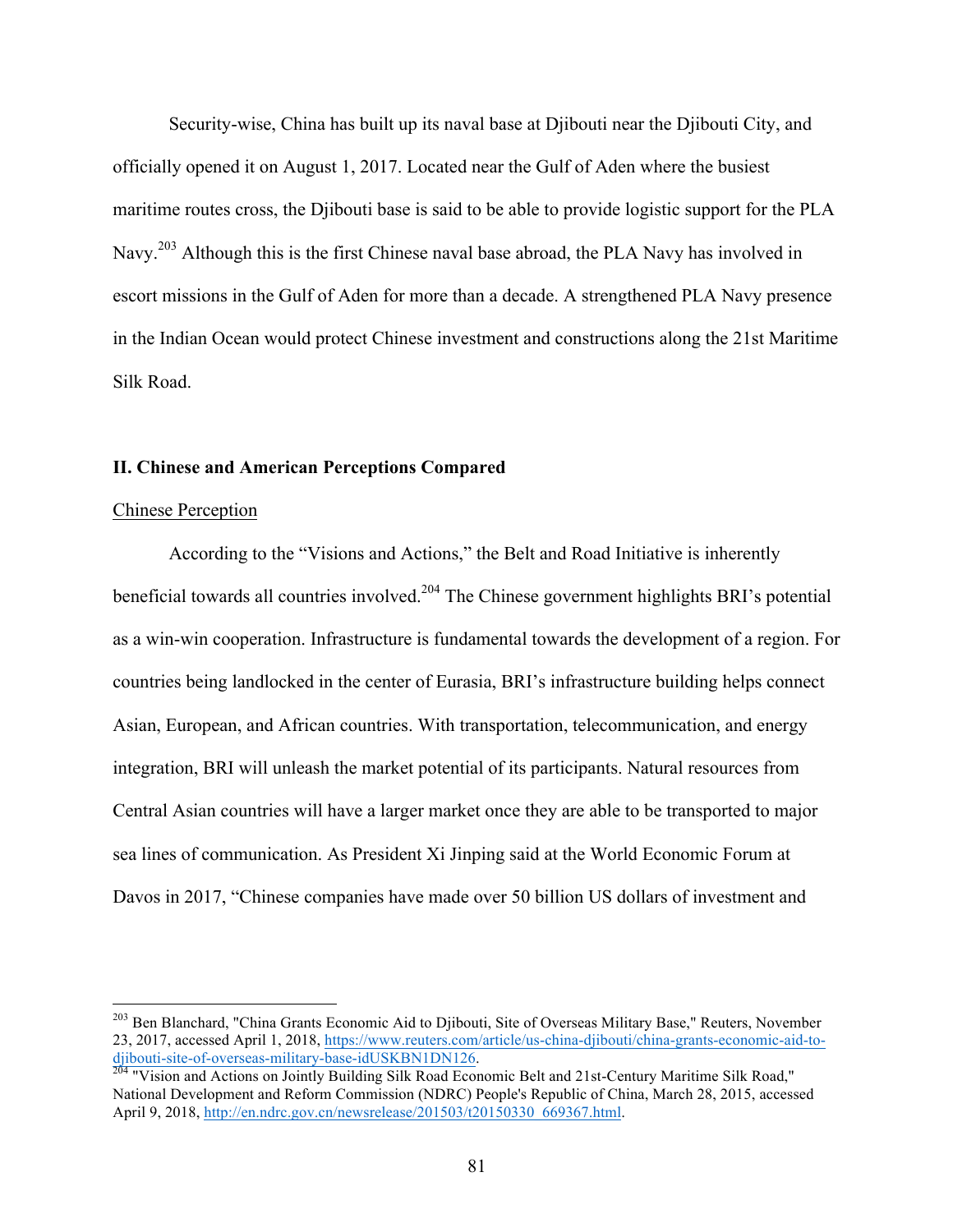launched a number of major projects in the countries along the routes, spurring the economic development of these countries and creating many local jobs."<sup>205</sup>

In addition, the Chinese government believes that the connectivity among BRI countries will "align and coordinate [their] development strategies."<sup>206</sup> For example, the existence of Eurasian Economic Union reflects that Russia has its development vision of Central Asian, Caucasian, and East European countries. With diplomatic efforts, the Chinese government was able to reach a "joint statement on cooperation in coordinating the development of the Silk Road Economic Belt and the Eurasian Economic Union" with Russia. The 2017 Belt and Road Forum served a similar purpose. According to China's Minister of Foreign Affairs, Wang Yi, the Forum is a good chance to "pool more consensus," "identify cooperation directions," and "improve [a] supporting system [that is capable of effectively coordinating among BRI nations]."<sup>207</sup> Beijing does not wish to promote BRI by sacrificing the interests of other countries and other policies. Instead, Beijing sees BRI being capable of aligning the interests of different countries.

That being said, Chinese officials do not believe that China is exerting its influence globally either by monopolizing the benefits or by exporting its political and economic model. Yang Jiechi, CCP's Politburo member and China's State Councilor, openly stated that "China does not intend to monopolize all the benefits or even take the lion's share, but will work with partner countries to make the pie bigger and divide it equitably."<sup>208</sup> To Beijing, a better way to characterize the relationship is that Beijing is trying to build a community of common destiny

<sup>205</sup> Jinping Xi, "Jointly Shoulder Responsibility of Our Times, Promote Global Growth," Belt and Road Forum for International Cooperation, April 17, 2017, , accessed April 1, 2018, http://www.beltandroadforum.org/english/n100/2017/0417/c25-194.html.<br><sup>206</sup> *Ibid.* 207 "Ministry of Foreign Affairs Holds Briefing for Chinese and Foreign Media on President Xi Jinping's Attendance

and Chairing of Related Events of the BRF," Belt and Road Forum for International Cooperation, April 25, 2017, accessed April 9, 2018, http://www.beltandroadforum.org/english/n100/2017/0425/c22-214.html.

accessed April 9, 2018, http://www.beltandromagnetary. Belt and Road Forum for International Cooperation, April 17, 2017, accessed April 9, 2018, http://www.beltandroadforum.org/english/n100/2017/0417/c25-195.html.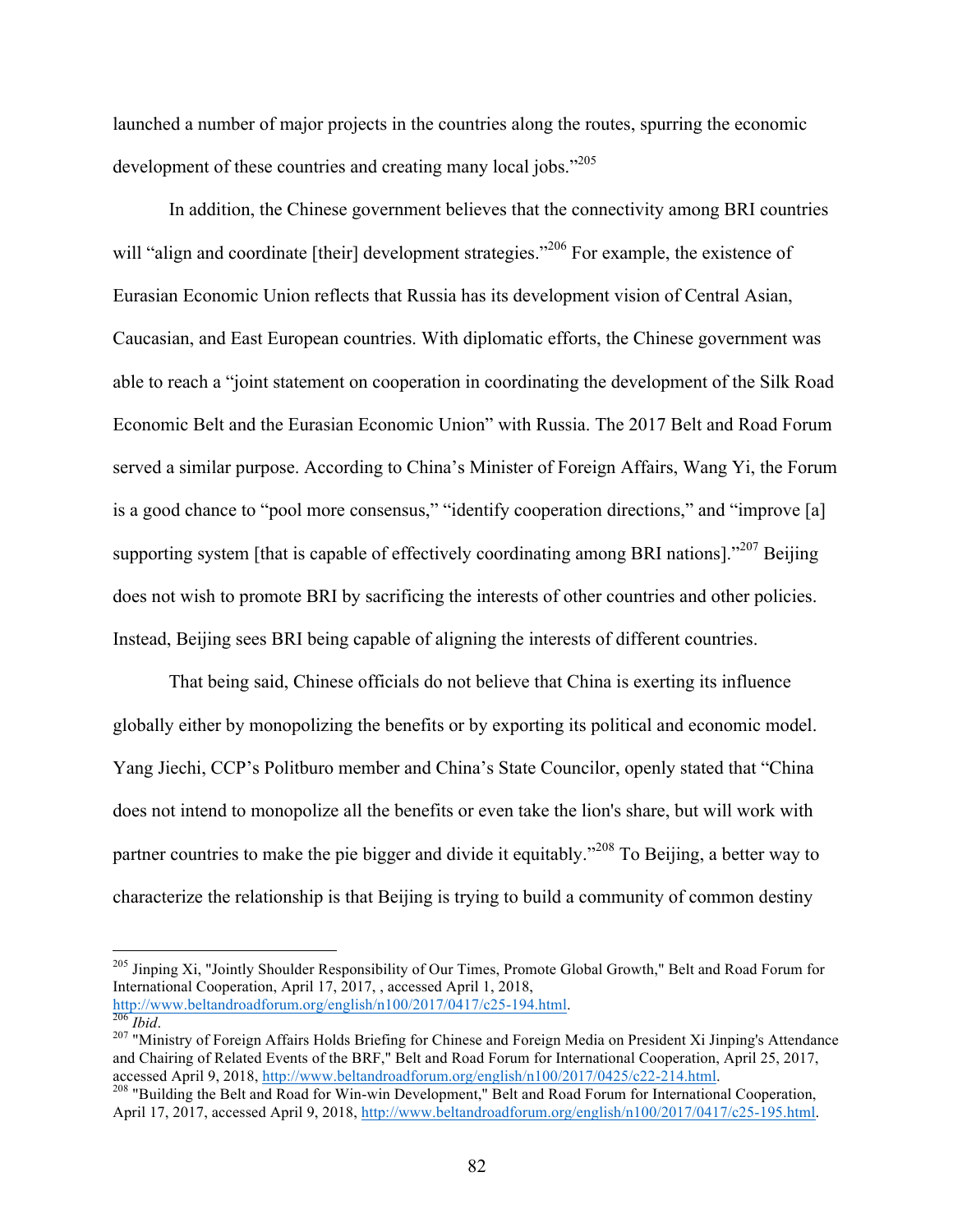where the fate of all countries involved is associated with the success of BRI. As Shi Zhiqin, a Resident Scholar at Carnegie-Tsinghua Center for Global Policy, said, "the central principles [of] collaboration, building, and result-sharing… [demonstrate that] China is a responsible global player in the international society."<sup>209</sup>

Taking a step forward, Beijing believes that BRI and its financing agencies are supplementary to the existing global order, and can co-exist with current institutions. On the one hand, China labels BRI as a proponent of globalization and free trade. According to the "Visions and Actions," BRI "is designed to uphold the global free trade regime and the open world economy in the spirit of open regional cooperation."<sup>210</sup> On the other hand, the Chinese government views BRI and AIIB as a proper adjustment to inefficiencies in the existing institutions. From Chapter 3 we learned that the Chinese government considers the post-World War II institutions most comprehensive. Nonetheless, the Chinese government is not satisfied with the weight of representation for emerging markets in traditional institutions. At an informal meeting among BRICS leaders during the 2016 Hangzhou G20 Summit, President Xi believes that emerging markets should "actively promote reform in the governance structure of the International Monetary Fund and the World Bank, and increase the representation and voice of emerging markets and developing countries."<sup>211</sup>

## American Perception

<sup>&</sup>lt;sup>209</sup> "Carnegie Experts on the Belt and Road Initiative and Forum," Carnegie Endowment for International Peace, May 11, 2017, accessed April 1, 2018, http://carnegieendowment.org/2017/05/11/carnegie-experts-on-belt-androad-initiative-and-forum-pub-69935. 210 "Vision and Actions on Jointly Building Silk Road Economic Belt and 21st-Century Maritime Silk Road,"

National Development and Reform Commission (NDRC) People's Republic of China.

<sup>211</sup> *Xi Jinping: Selected Speeches at the G20 Hangzhou Summit*, 101.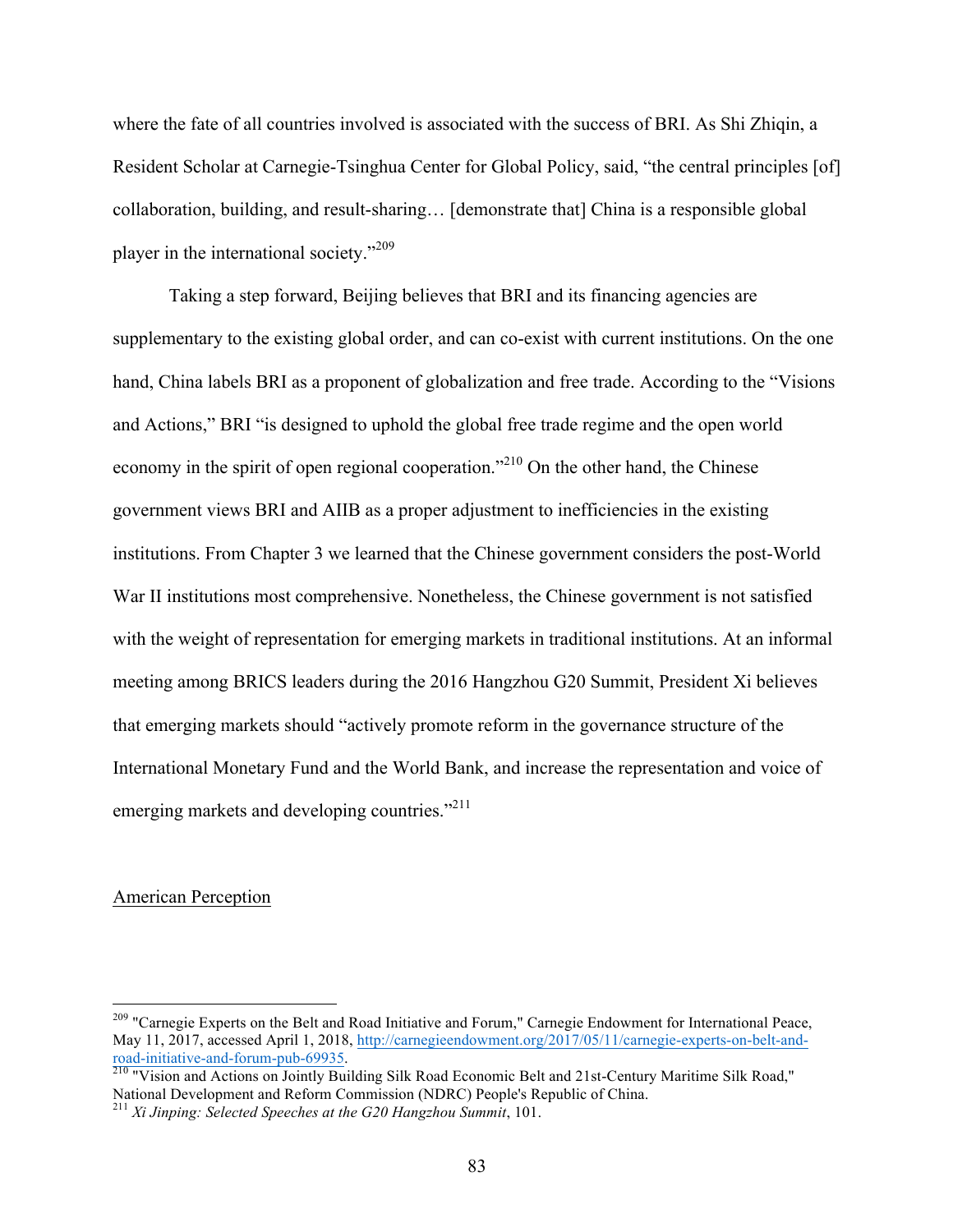The Chinese perception of BRI highlights the mutually beneficial nature of BRI. However, American experts generally hold a more pessimistic view towards the economic profit BRI could bring to other nations. In a most recent report published in March 2018, Derek Scissors and Cecilia Joy-Perez, two Chinese economy experts at the American Enterprise Institute, are two among many who share such a concern. They worry whether China's partners will benefit much from BRI projects, and whether China is able to carry out the Initiative in the long run. According to their estimation, "BRI is better understood as construction projects worth hundreds of billions of dollars taken on by state-owned enterprises (SOEs)."<sup>212</sup> They believe that most BRI projects are construction projects rather than investment, in which Chinese money is used to hire Chinese contractors. They worry that these projects may not create as many jobs for local people as promised by the Chinese government. In addition, most money came out from Chinese state-owned enterprises (SOEs). The debt of the Chinese government and SOEs combined has accumulated to about 150% of Chinese GDP, which is not a stable level of government debt.<sup>213</sup> Nonetheless, other scholars, including Melanie Hart, Elizabeth C. Economy, and Paul Gewirtz, believe that BRI has the potential to change the Eurasian landmass, and that the U.S. should collaborate with China when possible.<sup>214</sup> The U.S. would marginalize itself economically if it chooses to totally disregard BRI. Otherwise, the U.S. may lose in the process of the change of the economic balance of power internationally, and undermine the leading position of the U.S. in the world economy.

<sup>&</sup>lt;sup>212</sup> Cecilia Joy Perez and Derek Scissors, "The Chinese State Funds Belt and Road but Does Not Have Trillions to Spare," American Enterprise Institute, March 28, 2018, accessed April 1, 2018, https://www.aei.org/publication/thechinese-state-funds-belt-and-road-but-does-not-have-trillions-to-spare/.<br><sup>213</sup> *Ibid.* 214 Hart, Economy, and Gewirtz, "Asia-Pacific Security Issues in the U.S.-China Relationship," 51.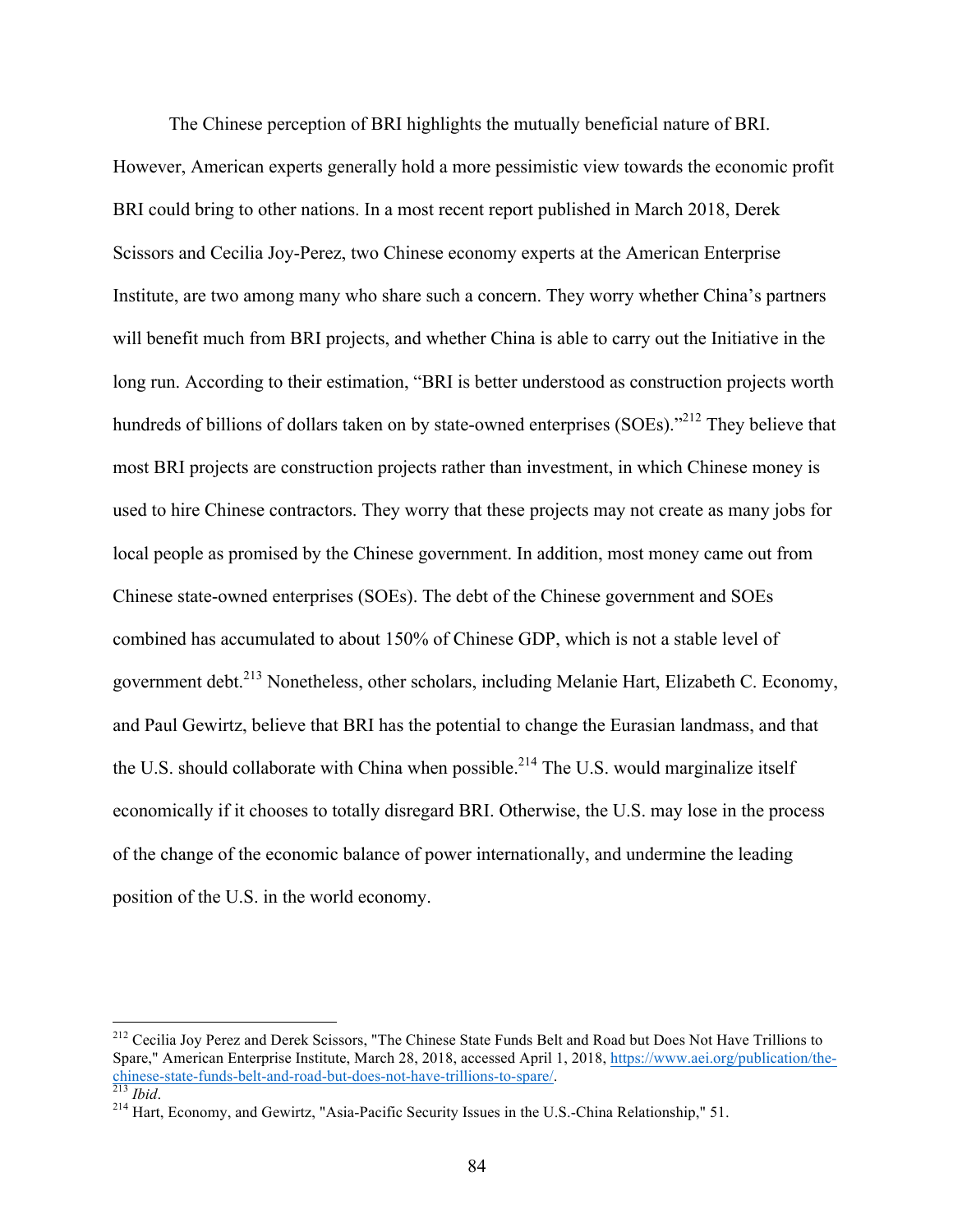Toward whether BRI is able to achieve its stated goals, American attitudes are more varied, with some believing that it could be beneficial to the region while other saying that it stems from selfish ends. Despite different predictions of future outcomes, the American perception believes that China has largely downplayed the strategic and security gains China could harvest from BRI. Different analyses from the military, major think tanks, and the government hold a consensus view that, through BRI, China is able to stabilize its western provinces that are threatened by separatist powers, secure energy supply routes from Central Asian countries and Russia, establish a larger military presence abroad than before, cultivate a stronger than ever political influence to its partners, and pivot away from the pressure exerted by America's rebalance to Asia.<sup>215</sup> In fact, America's concerns over China's strategic and security gains in the region reflect a fundamental assumption that these gains undermine American hegemony and its relative advantage over China. As Ely Ratner, a China scholar at Council on Foreign Relations, argues, a stronger PLA presence in the region will weaken the determination of third parties in the region to cooperate with the U.S. on security matters.<sup>216</sup> American allies and partners would possibly choose to abandon the U.S. and bandwagon with China for fear that the U.S. may not honor its security commitment.

Besides a direct competition, Washington also showed its concern over the future of international institutions and norms. The Obama Administration overtly expressed its concern that BRI and AIIB may not meet environmental, labor and governance standards of existing

<sup>215</sup> 2017 congress report on China; Ely Ratner, "Geostrategic and Military Drivers and Implications of the Belt and Road Initiative," Council on Foreign Relations, January 25, 2018, accessed March 18, 2018, https://www.cfr.org/report/geostrategic-and-military-drivers-and-implications-belt-and-road-initiative; Joel Wuthnow, *Securing China's Belt and Road Initiative: Dimensions and Implications,* Institute for National Strategic Studies, U.S. National Defense University, January 25, 2018, accessed March 28, 2018, https://www.uscc.gov/sites/default/files/Wuthnow\_USCC Testimony\_20180123.pdf;

Wuthnow, "Chinese Perspectives on the Belt Road Initiative: Strategic Rationales, Risks, and Implications." <sup>216</sup> Ratner, "Geostrategic and Military Drivers and Implications of the Belt and Road Initiative."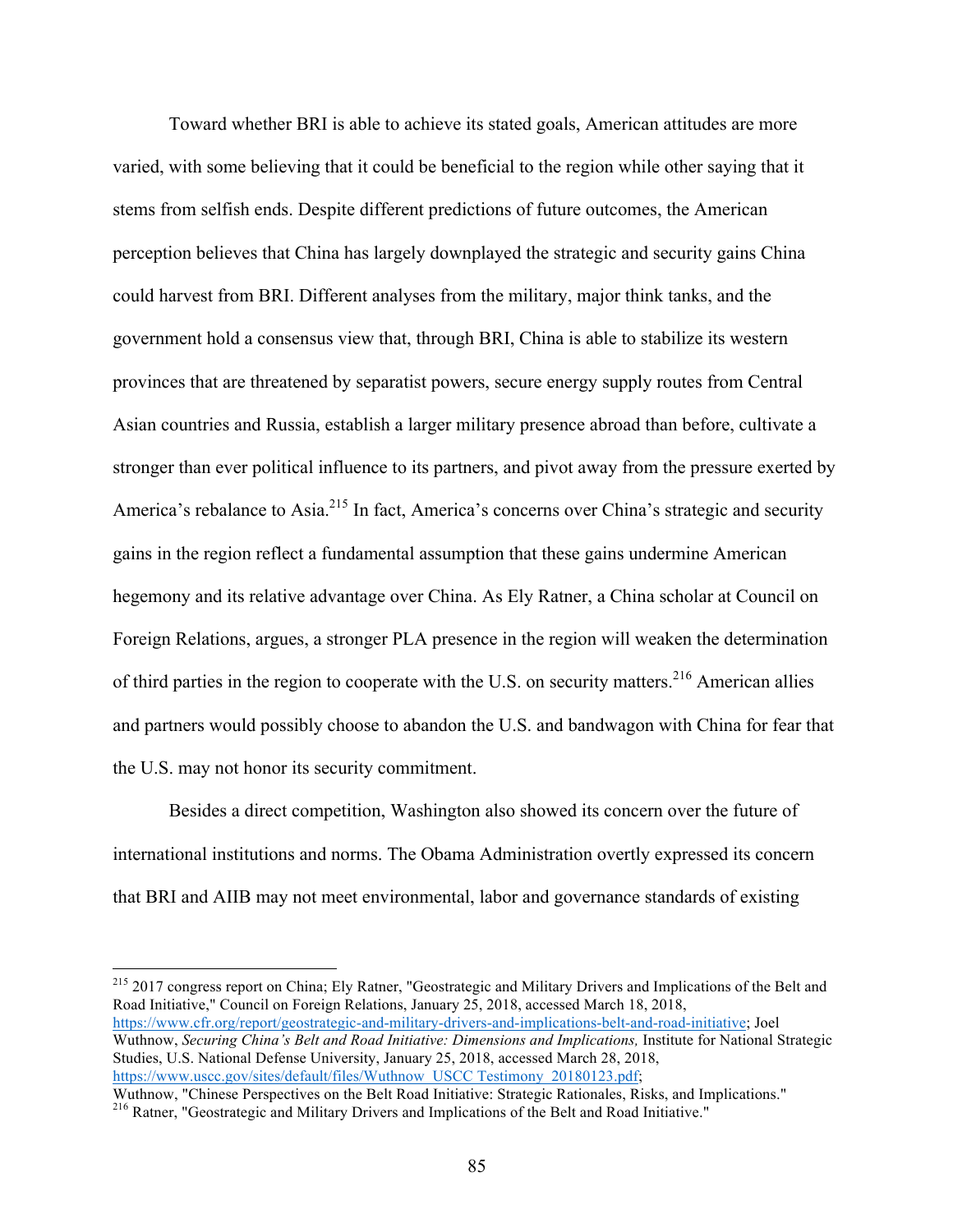Western-established institutions.<sup>217</sup> Deeply inside, Obama's worry indicated that, as a new institution, AIIB increases China's leadership status in the global institution system. China's power in international institutions grows despite whether AIIB challenges or supplements the existing system.<sup>218</sup> AIIB could gain power either by threatening to set up an alternative to the current system or by tightly connecting AIIB with the World Bank or the Asian Development Bank (ADB). With the potential decline in institutional power, the U.S. is worried that the application of rules and norms would also change in favor of China and against the interests of the United States. In the long run, it could challenge America's hegemonic power in the field of global institutions and order.

## **III. The Assessment of Perceptions and Misperceptions**

 

The Chinese perception of the Belt and Road Initiative is largely benign and beneficial to its participants. From the Chinese perspective, BRI should not be deemed threatening to other countries mainly for two reasons based on our theoretical framework. First, BRI speaks to the identity variable that tries to align the interests of China and other countries. According to Rousseau's study, when countries are able to create a shared identity by having more similarity, they should find other countries less likely to have any intention to inflict harms on each other. The Chinese perception is largely founded on the concept of reciprocity and mutual benefits. By aligning Chinese interests with the interests of other participants, and tying all participants into the same boat of BRI, participants should not find reasons that China will set them up, and threat

<sup>&</sup>lt;sup>217</sup> Thomas Wright, "A Special Argument: The U.S., U.K., and the AIIB," Brookings, July 29, 2016, accessed March 18, 2018, https://www.brookings.edu/blog/order-from-chaos/2015/03/13/a-special-argument-the-u-s-u-k-and-the-

aiib/.<br><sup>218</sup> John Ikenberry and Darren J. Lim, *China's Emerging Institutional Statecraft: The Asian Infrastructure Investment Bank and the Prospects for Counter-hegemony*, The Brookings Institution, April 2017, accessed April 1, 2018, https://www.brookings.edu/wp-content/uploads/2017/04/chinas-emerging-institutional-statecraft.pdf.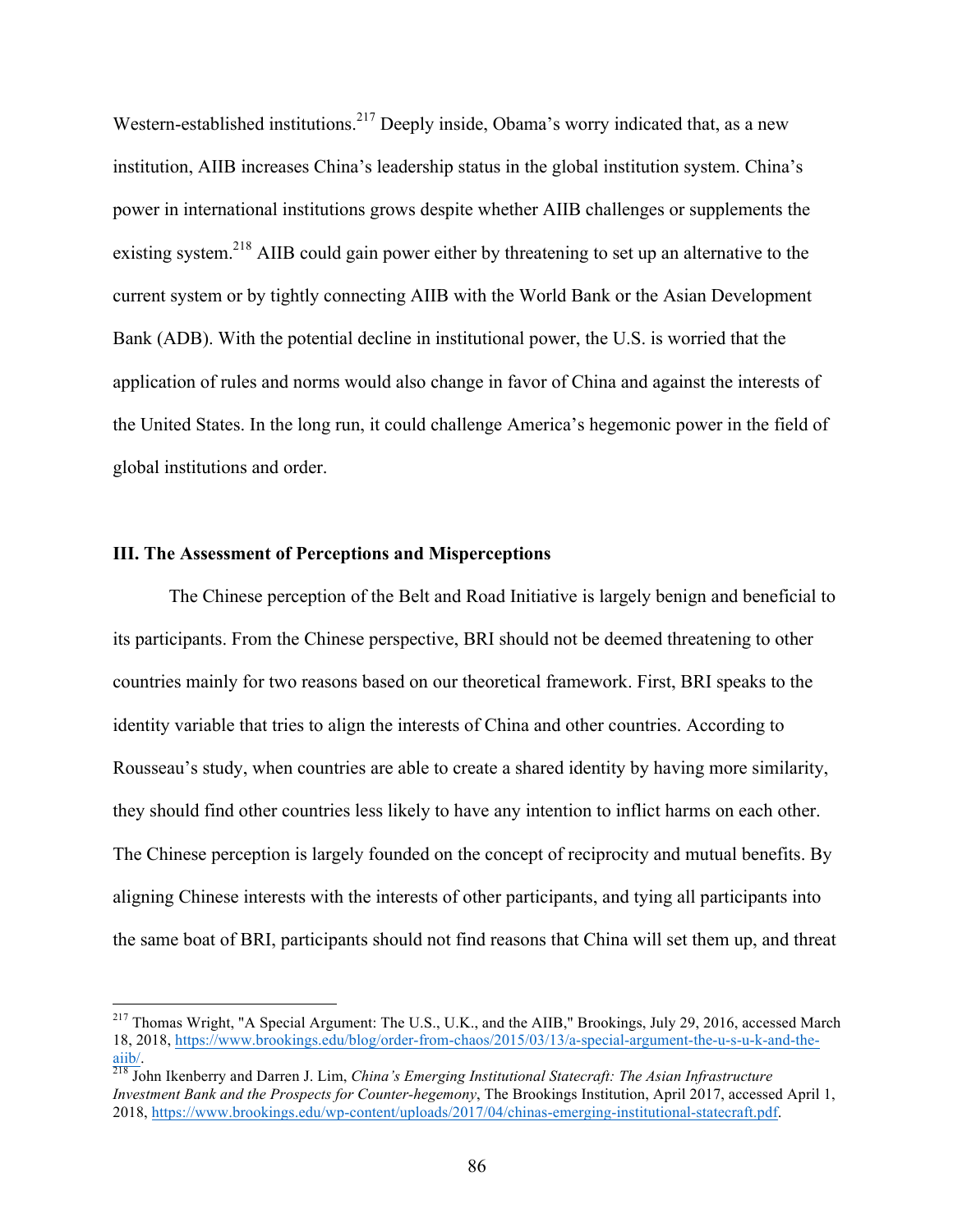perception should be minimal. Second, China believes that BRI and its funding sources are not a change in rules or norms, and that they are able to coexist with current institutions including the International Monetary Fund (IMF), the World Bank, or the Asian Development Bank.

The American perception is mostly grounded in power and information variables. Although BRI and AIIB are not mature and large enough to compare with the combination of Western-led institutions, their successful initiation, as well as the participation of more than 80 countries, demonstrates China's leadership. Washington has witnessed the rise of Chinese leadership as a form of political power. Although this does not reveal whether American leadership subsides, the relative increase of Chinese power and the narrowing gap between American and Chinese power makes Washington nervous. The U.S. is no longer the only post-Cold War country that is able to set up ultra-regional institutions. In addition, the information variable, or the lack of it, increases the threat perception of the United States. Despite China's original intention—whether it aims merely for reciprocal economic gains, or whether it strives for the security and strategic gains—the U.S. is likely to consider China's taciturnity as a sign of hiding its true intention. Even if the Chinese government has a benign purpose initially, it could be misinterpreted, and thus, thwarted by the United States.

Given the analysis of American and Chinese perceptions, there could be several sources of misperception. For China, misperception may come from the fact that it fails to attract the U.S. through identity similarity. Although China's strategy of tying everyone in the same boat might be successful for participants, the U.S. is not officially a part of BRI or AIIB. The U.S. is not an in-group country with regard to China's position in BRI. Instead, it is an out-group country that is opposite to the position of China. China could have downplayed U.S. threat perception in the identity variable.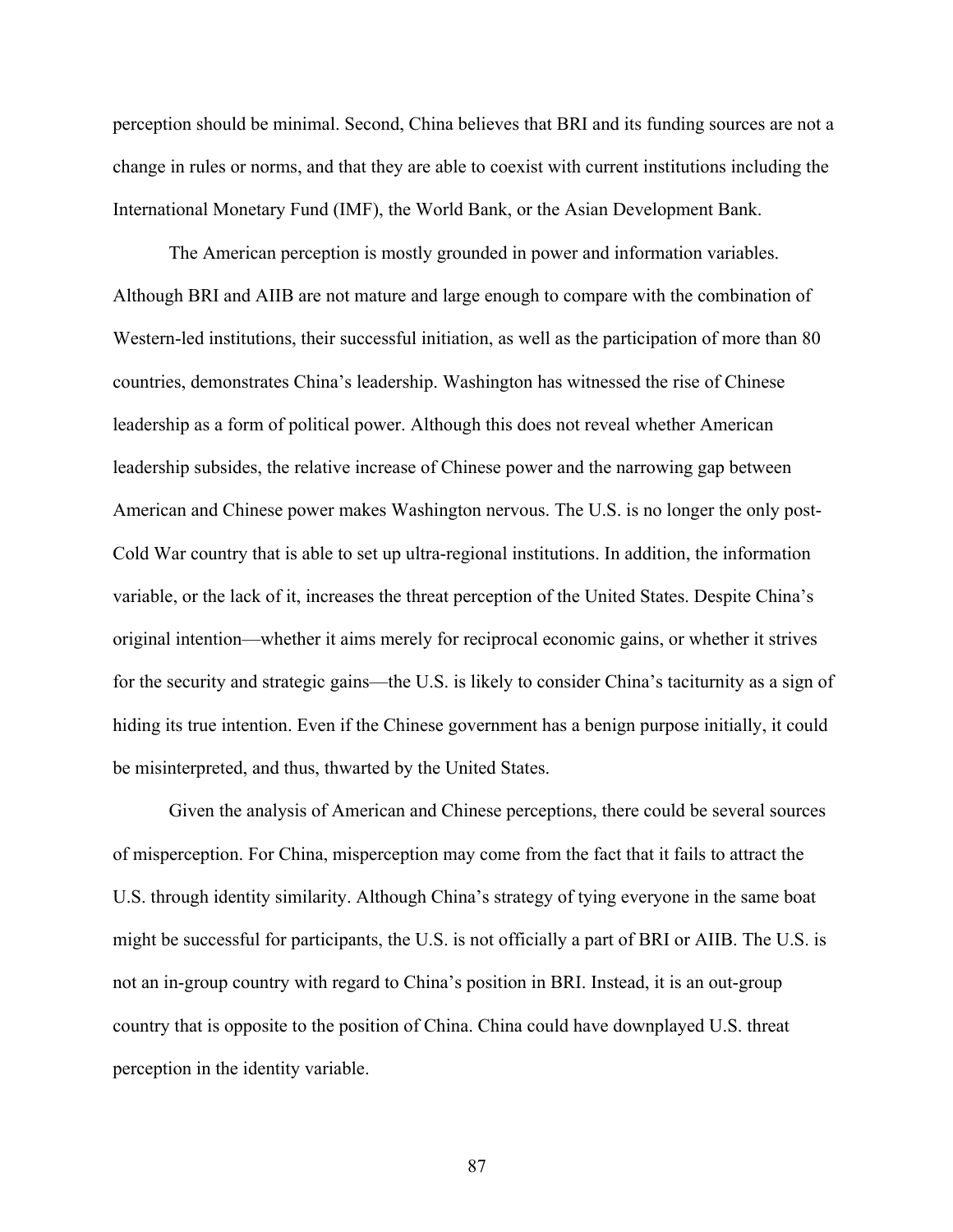Another source of misperception comes from the lack of spheres of measure. We have seen that many American experts are not as optimistic about the economic success of BRI as their Chinese counterparts. "All BRI-related documents lack exact figures and detailed timeframes."<sup>219</sup> Cognitive dissonance comes into play when there lack specific criteria and measures that both China and the U.S. agree on. The existing competitive mentality between the U.S. and China, which is the source for dissonance, would make the U.S. interpret Chinese actions negatively when their interpretation could go either way.

Last but not least, it is possible that the creation of BRI is due to careful consideration of the Chinese government to solve its development issues. Instead, the U.S. may overestimate its importance in pushing China westward. The rebalance to Asia policy may render China more determined in implementing BRI, but China's Western Development strategy, along with the discussion of expanding it into the center of Eurasia, has long been part of the discussion of the Chinese government.

## **IV. Policy Recommendation**

Based on the difference in American and Chinese perceptions and their assessments, several policy recommendations are listed below. Similar to the caveat in the last chapter, these policy recommendations aim to lower threat perception. They may face different levels of practical constraints when being implemented.

<sup>&</sup>lt;sup>219</sup> "Carnegie Experts on the Belt and Road Initiative and Forum," Carnegie Endowment for International Peace, May 11, 2017, accessed April 1, 2018, http://carnegieendowment.org/2017/05/11/carnegie-experts-on-belt-androad-initiative-and-forum-pub-69935.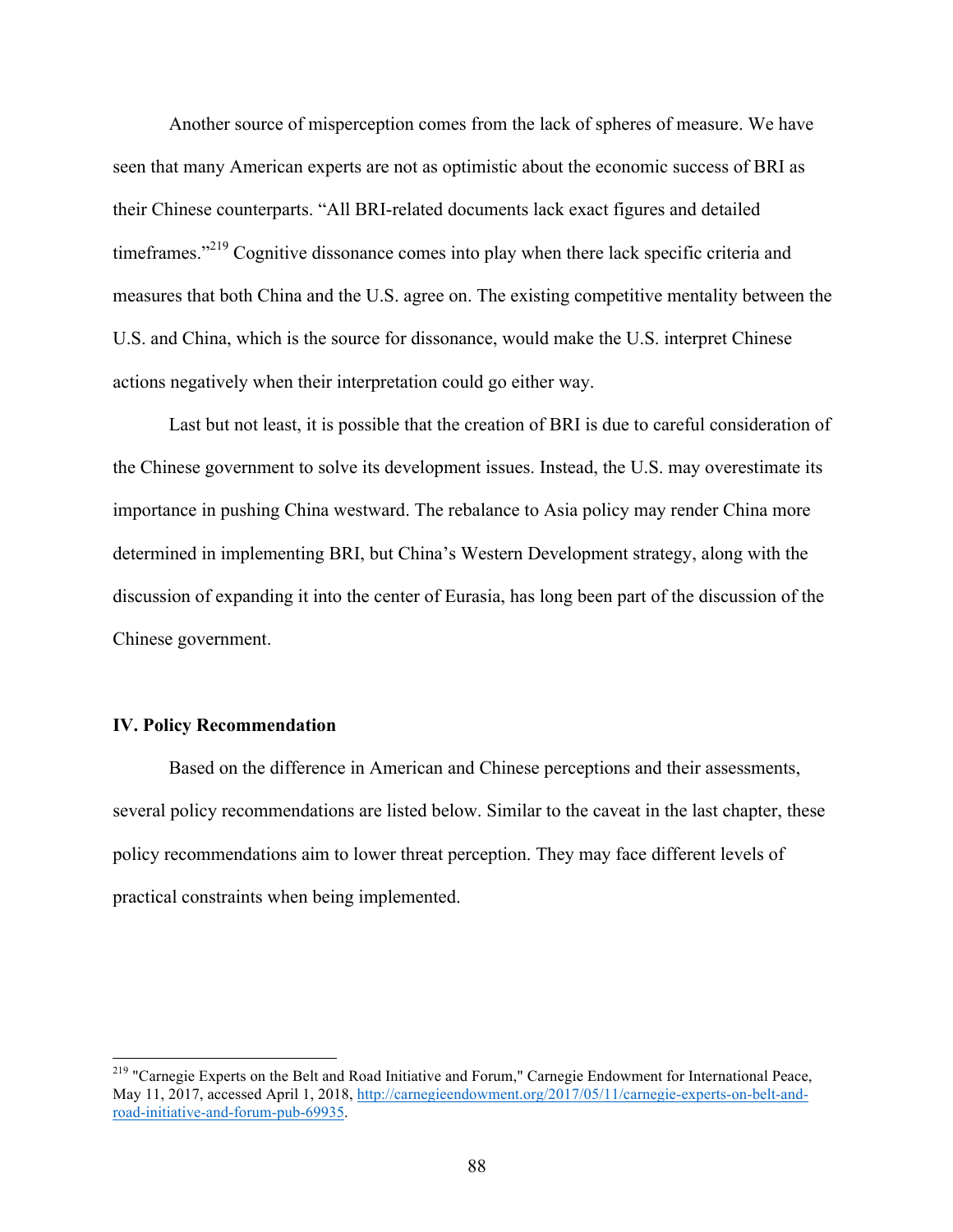- 1. Previously China has welcomed the U.S. to participate in BRI and AIIB.<sup>220</sup> China should continue its efforts to invite the U.S. to join AIIB. In the short term, the likelihood for the U.S. to join is low. China should try to include the U.S. in subtler ways, such as involving the U.S. in some BRI projects, or establishing connection and coordination through future conferences like the Belt and Road Forum, which will reduce America's concerns over China's capacity in upholding environmental and labor standards. China should have incentives to ensure a congenial attitude of the U.S. towards its development strategy by trying to align the interests of both.
- 2. The Trump Administration has shown both interest and contempt in collaborating with China on regional development.<sup>221</sup> It is not very likely for the U.S. to replicate a similar initiative for Eurasia. If the U.S. government wants to put a check on the Chinese Initiative, it is easier to achieve it through having international organizations to supervise Chinese activities. The U.S. should encourage communication and collaboration between existing western-led institutions and Chinese-led AIIB. Existing institutions provide a more legitimate channel through which American interests are better preserved.
- 3. China should actively seek collaboration between AIIB and the World Bank, the IMF, or the ADB. This will also help to address America's concern that AIIB and BRI may not meet the standards of existing institutions. By truly integrating AIIB into existing global financing institutions, there will be less of a chance to change global rules or norms, which would partially lower Washington's threat perception.

<sup>&</sup>lt;sup>220</sup> Baijie An, "China Invites US to Join Belt and Road," The China Daily, April 26, 2017, accessed April 9, 2018, http://www.chinadaily.com.cn/world/2017-04/26/content\_29086142.htm. <sup>221</sup> "China Says Trump Open to Cooperating on Silk Road Projects," Bloomberg News, June 23, 2017, accessed

April 9, 2018, https://www.bloomberg.com/news/articles/2017-06-23/china-says-u-s-is-willing-to-work-on-belt-androad-initiative; "Australia, U.S., India and Japan in Talks to Establish Belt And...," Reuters, February 19, 2018, accessed April 18, 2018, https://www.reuters.com/article/us-china-beltandroad-quad/australia-u-s-india-and-japanin-talks-to-establish-belt-and-road-alternative-report-idUSKCN1G20WG.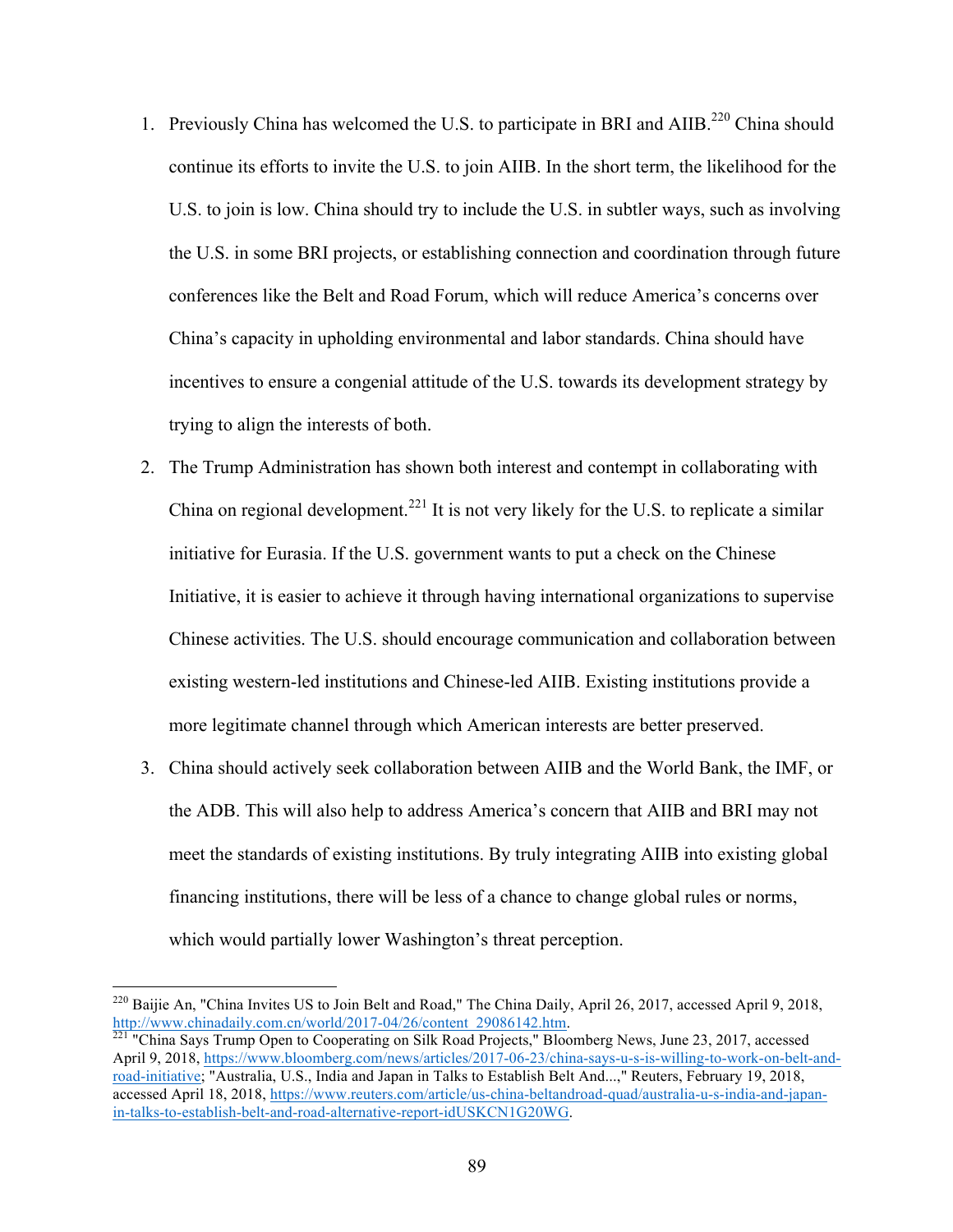- 4. Both sides should jointly develop a specific set of criteria measuring the contribution of BRI. The U.S. should avoid languages that fully negate BRI's contribution. Washington should judge BRI based on Chinese actions and their results, instead of criticizing it at the forefront. The U.S. should understand that such a huge initiative will certainly have geopolitical impacts. Yet, if economic development never occurs, strategic and security gains would never materialize.
- 5. There will be an increasing amount of interactions between the U.S. Navy and the PLA Navy near the Gulf of Aden. Both navies should seek opportunities in operational and training cooperation under the permit of the 2000 National Defense Authorization Act of the United States.

Unlike the security realm, development strategy is much easier to build a positive sum game where both the U.S. and China could achieve a win-win scenario. What is at the center of current contention is how the U.S. and China should share the benefits of a globalized world economy. Both countries should avoid giving each other incorrect and unnecessary signals that distort the perception of each other. Instead, both countries should try to build confidence through existing institutions and other mechanisms that can align the interests of both.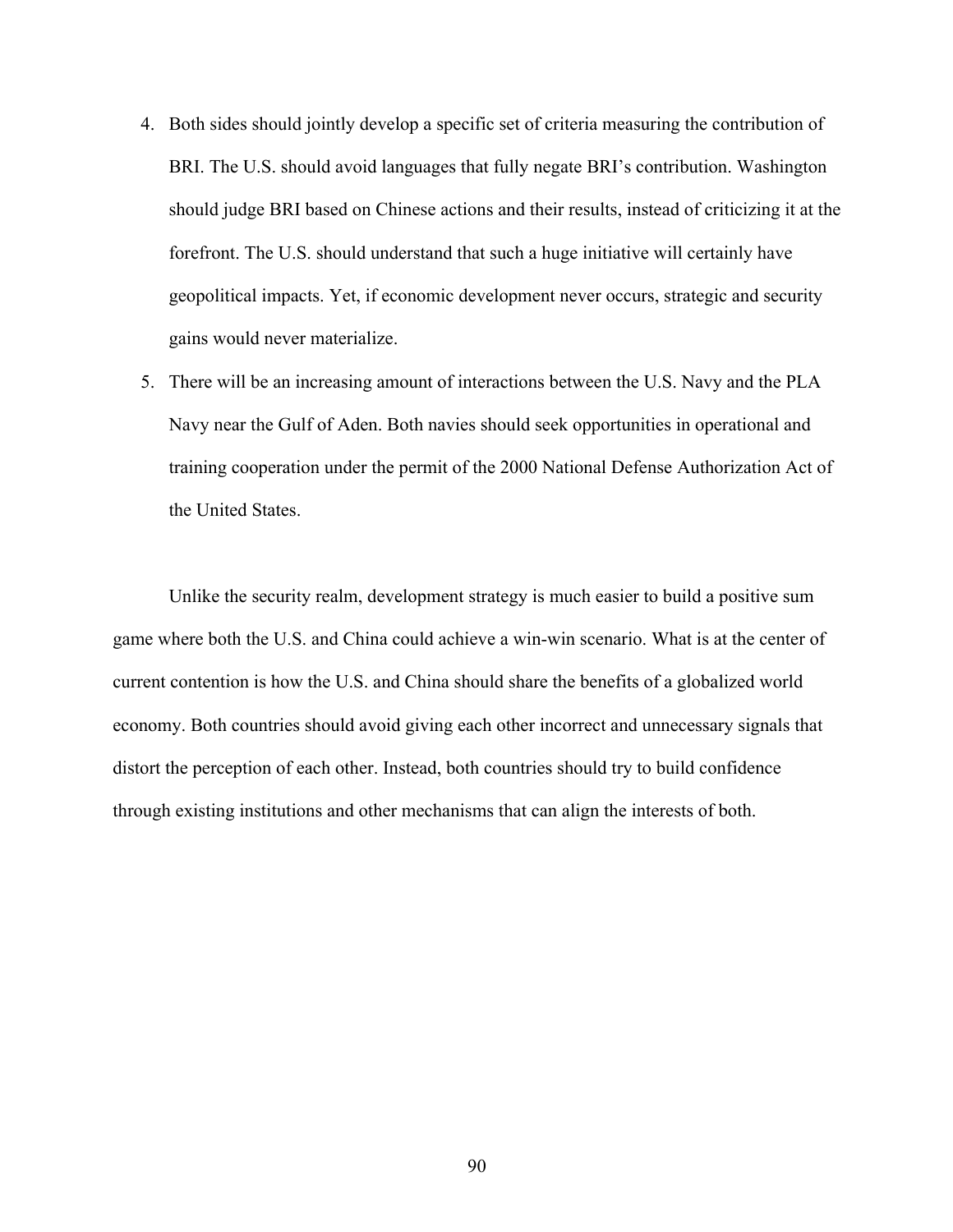#### **Chapter 6 – A Solution to U.S.-China Conundrum**

After examining the two case studies of the Belt and Road Initiative and the South China Sea, we have seen different variables that dictate American and Chinese perceptions of Chinese foreign policy. Zooming out from specific cases, I will combine the theoretical framework from Chapter 2 and the empirical evidence from Chapter 3, and conduct a holistic analysis of the American and Chinese perceptions of the Chinese foreign policy across dimensions. In this concluding chapter, first, I will explain what variables have influenced the Chinese and American perceptions and how. Then, I will compare the differences between both perceptions and give out aspirational policy recommendations that could lower threat perceptions and potentially contribute to more congenial U.S.-China relations.

#### **I. The Assessment of the Chinese Perception**

The Chinese perception of its foreign policy is dictated by power, identity, change of rules or norms, and history. Information certainly does not influence China's perception of its own foreign policy as they are fully aware of all information that led to its foreign policy. Among the four variables that matter, history is the most one. Traditionally, the Chinese perception of its foreign policy is deemed as a proper response to its historical experience. In the Chinese background section in Chapter 3, we have seen that China has often used the victimhood narrative. Thus, the history variable has a huge impact on the Chinese perception of the Chinese foreign policy across dimensions. The Chinese perceive that the historical experience has put China in an unfavorable position in its foreign relations. The Chinese foreign policy should aim to address such an unbalanced situation. Consistent with our findings in the case of the South China Sea, we have seen that China has mobilized its historical narration in defending its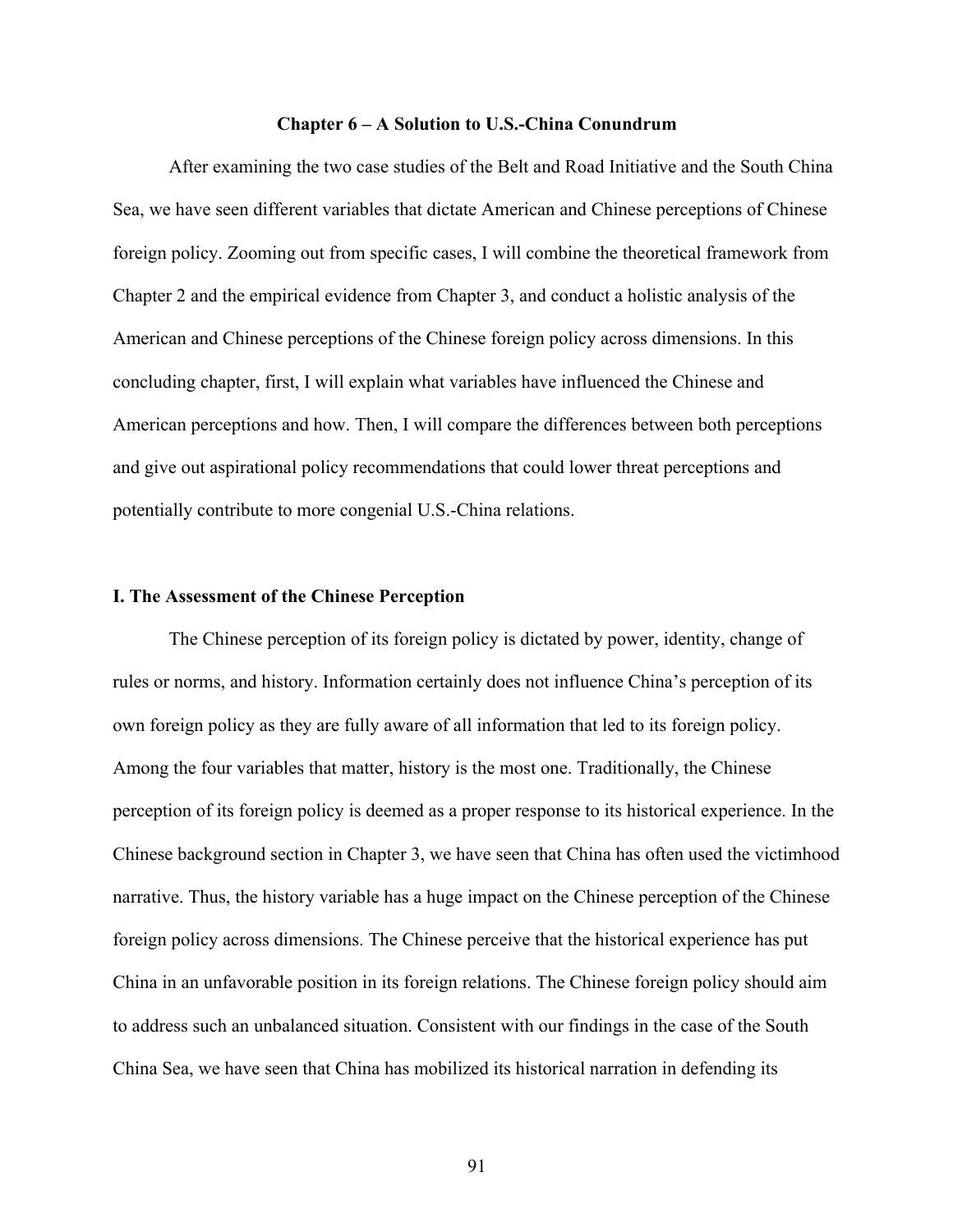territorial claims and building up capacity to protect its claims facing different security challenges. During the Donglang/Doklam standoff near the Sino-Indian-Bhutanese border, Beijing has repeatedly claimed that Donglang/Doklam, along with many other contentious territories in the region like South Tibet (more commonly known as Arunachal Pradesh), is part of China. Beijing deems its road construction appropriate under its sovereignty claims. In addition to the security dimension, the multilateral diplomacy dimension is also heavily influenced by the history variable. As the Chinese economy grows, Beijing believes that existing global institutions underappreciate the contribution of the Chinese economy and fail to reflect the interests of emerging markets. History, thus, not only shapes how the Chinese government thinks of its foreign policy, but also serves as a comparison between past and present.

Besides the history variable, both the power and the identity variables are also important for China. Furthermore, there is a pattern that the power variable is more important for China when analyzing Sino-U.S. relations, while the identity variable is more important for China's relations with less powerful countries. Although China acknowledges that its power has been increasing, China still deems itself much less powerful than the United States. China believes that its military actions are defensive in nature and its institution-building activities are not able to replace existing global institutions. Therefore, threat level of its foreign policy should not be very high, especially to the United States. At the same time, the Chinese perception also mobilized the identity variable in China's relations with other countries. I use the word "mobilize" to characterize its perception because China deliberately highlights the similarities between China and other nations while hiding their power gaps. In most of the other bilateral relations, China has called for equality among major countries, between developed and developing nations, and between big countries and small countries. Nonetheless, objectively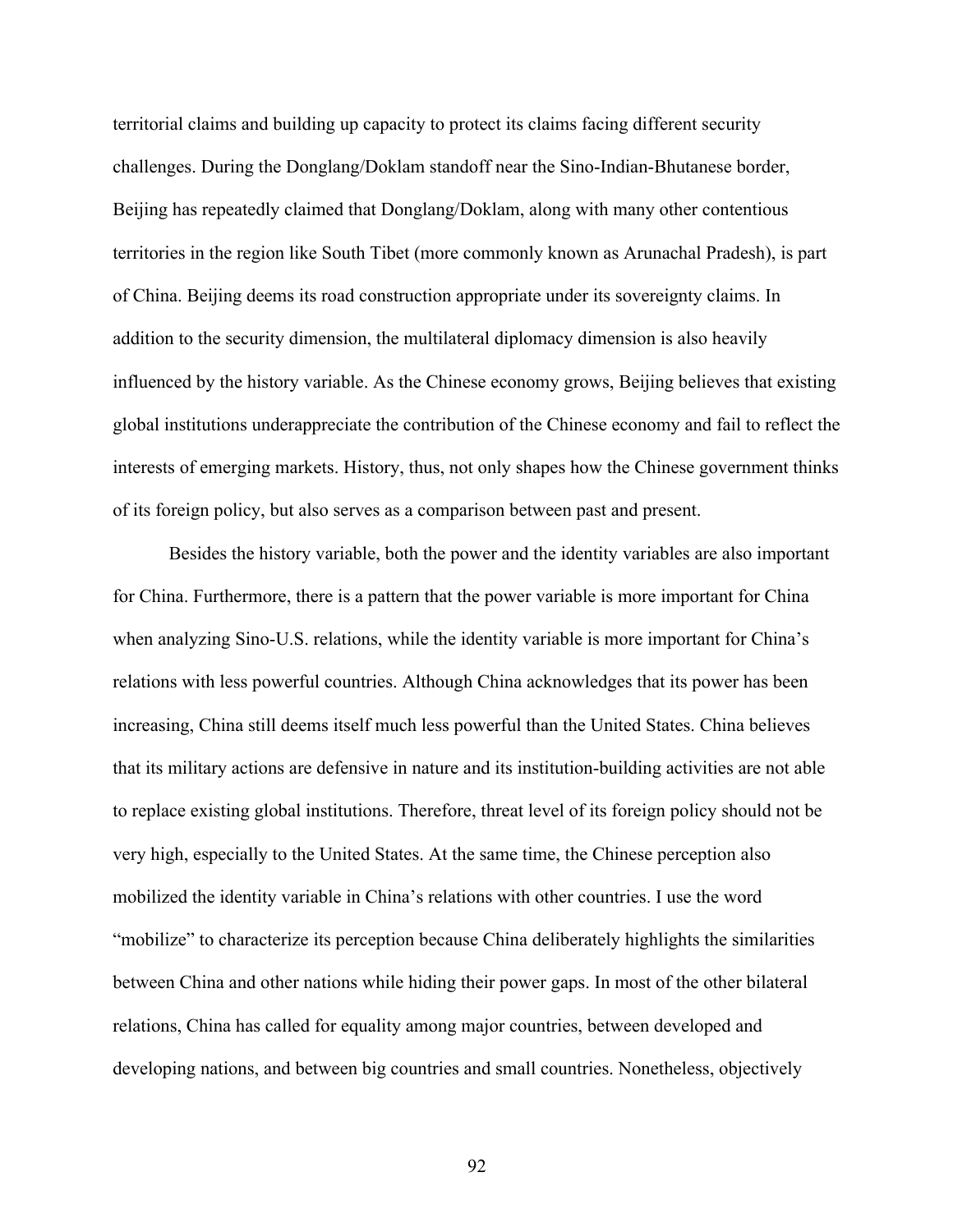speaking, for most Chinese bilateral relations other than Sino-U.S. relations, power asymmetry exists and is largely in favor of China. In this case, the Chinese perception deliberately overemphasizes the identity variable and understates the power variable. In sum, in terms of Sino-U.S. relations, the Chinese perception gives more weight to the power variable in explaining why its actions are legitimate. In terms of other bilateral relations, the Chinese perception is more identity-driven.

This general pattern, however, has an exception, which is in the security dimension. The Chinese perception of its security policy is largely dictated by the power variable despite how small the other country is. The East China Sea ADIZ is adjacent to South Korea and Japan. The South China Sea territorial disputes are with Vietnam, the Philippines, and so on. The road construction in Donglang is near the border with Bhutan and India. Although one could argue that the United States is better friends with these countries than with China, these countries are smaller and less powerful than China. Facing them, China continues to build up its military and security capabilities and hope to outrun their military capabilities more. This strategy is very likely to fall into the *security dilemma*.

Last but not least, according to the Chinese perception of the change of rules or norms variable, its threat level should not be high as well. In the security arena, its rejection of the Hague ruling has legal grounds. In multilateral diplomacy and economic development arenas, it believes that its institutions and initiatives are complementary to the existing global order. BRICS protects the interests of emerging markets. BRI promotes the interests of a region neglected by the U.S. and Europe. AIIB provides extra funding that addresses the lack of funding in the region. Thus, China argues these actions should not be deemed as a subversion to existing global order.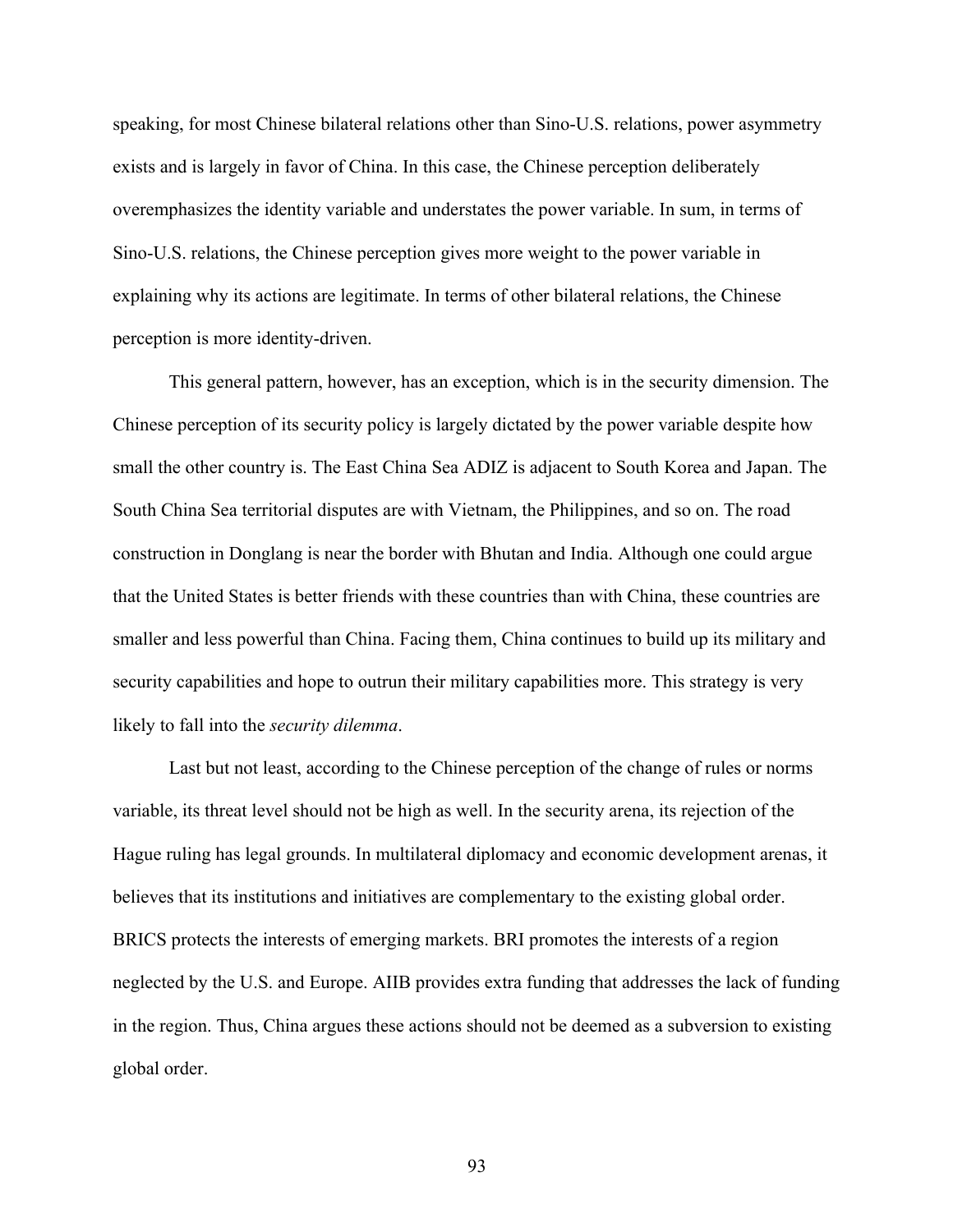## **II. The Assessment of the American Perception**

The American perception of the Chinese foreign policy is shaped by power, identity, the change of rules or norms, and information variables. The power variable is the most important variable for the U.S. perception, as it runs through all dimensions. Because China's power has increased all-around, the threat perception of the U.S. is high. Regarding its bilateral relations, the U.S. sees China becoming more and more capable to shape the decision-making of foreign countries through a combination of coercion and charm offensive. This reflects that the American perception focuses more on the power asymmetry between China and other nations. Regarding Chinese foreign policy in security and economic arenas, Washington views that Beijing's policies directly challenge the interests of the U.S. and American hegemony in the region. Under such a zero-sum perspective, any Chinese action, from islands reclamation in the South China Sea to credit loans to the Philippines, would be deemed challenging to the U.S.

The identity variable has also had a huge impact on the American perception. Historically, China and the U.S. belong to the communist and capitalist blocs, respectively. As of today, although the Communist blocs collapsed almost three decades ago and China is not a true communist regime, there is a strong attitude in the U.S. that the U.S. and China do not share a single identity, or, that they do not have enough characteristics in common to form a very close relationship. This is demonstrated by the fact that the general public in the U.S. fears the creation of a G-2 between the U.S. and China, which is also shared by the scholar field, the White House, the Capitol, and the Pentagon. Most recently, while China and Russia had a good relationship and both of them are listed as the largest threat to the U.S., China is increasingly characterized as the enemy of America instead of by a more neutral term. In addition, China has not fully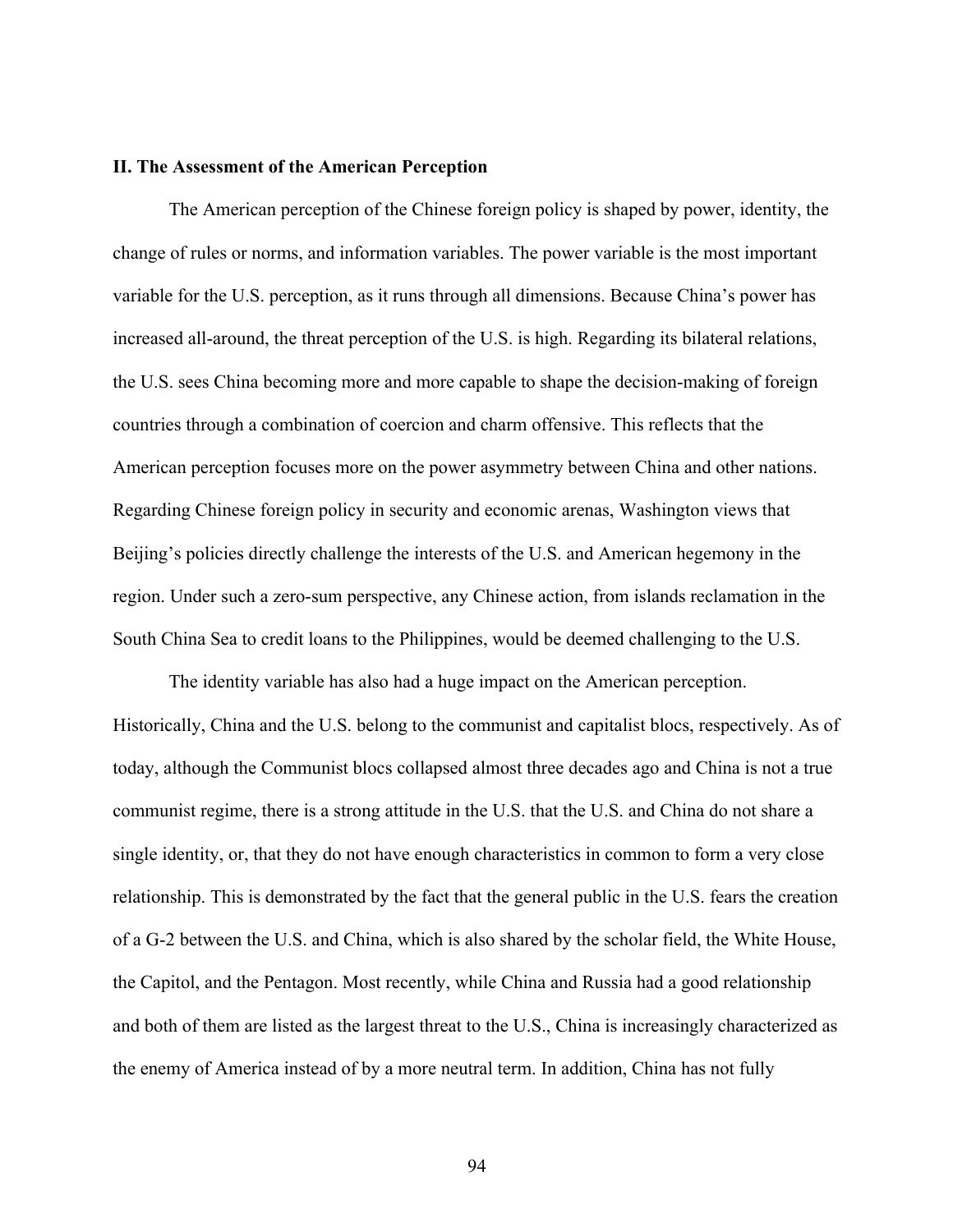complied with the rules of the WTO, nor has it abided by the Hague ruling under UNCLOS. The U.S. also believes that two countries are not bounded by the shared interests and identity because China has not fully accepted the post-World War II global order.

The change of rules or norms variable also explains some of U.S. threat perception of Chinese foreign policy. Because China has not abided by rules of existing rules of major traditional multilateral institutions, the U.S. deems the Chinese-led multilateral institutions and initiatives an institutional challenge to the existing rules or norms. The U.S. perceives that, by establishing new organizations, China became more provocative to the existing global order because it has made the transition from implicitly violating existing rules or norms to explicitly setting up and institutionalizing alternative rules or norms. Such a change stirs up the American perception of Chinese efforts in multilateral diplomacy and global governance.

The combined effect of the power, identity, and the change of rules or norms variables makes it more formidable than simply the addition of the influence of all three. Because of low transparency of the Chinese government, the lack of information even pushes the American threat perception of China even higher. The U.S. perception, however, could potentially fall into a few heuristic filters of misperceptions.

Across dimensions, we can see that the American perception is mostly rooted in the power variable. Overemphasis on the power variable often leads to the danger of the *security dilemma*. If Washington only focuses on the rise of Chinese power and the reduction of the difference between American and Chinese power, that means that the structural threat of Thucydides' Trap could be true. As the power variable has an almost disproportionately important weight in the function of the American threat perception, the threat of Thucydides' Trap depends not only on the level of China's power but also on whether the power variable will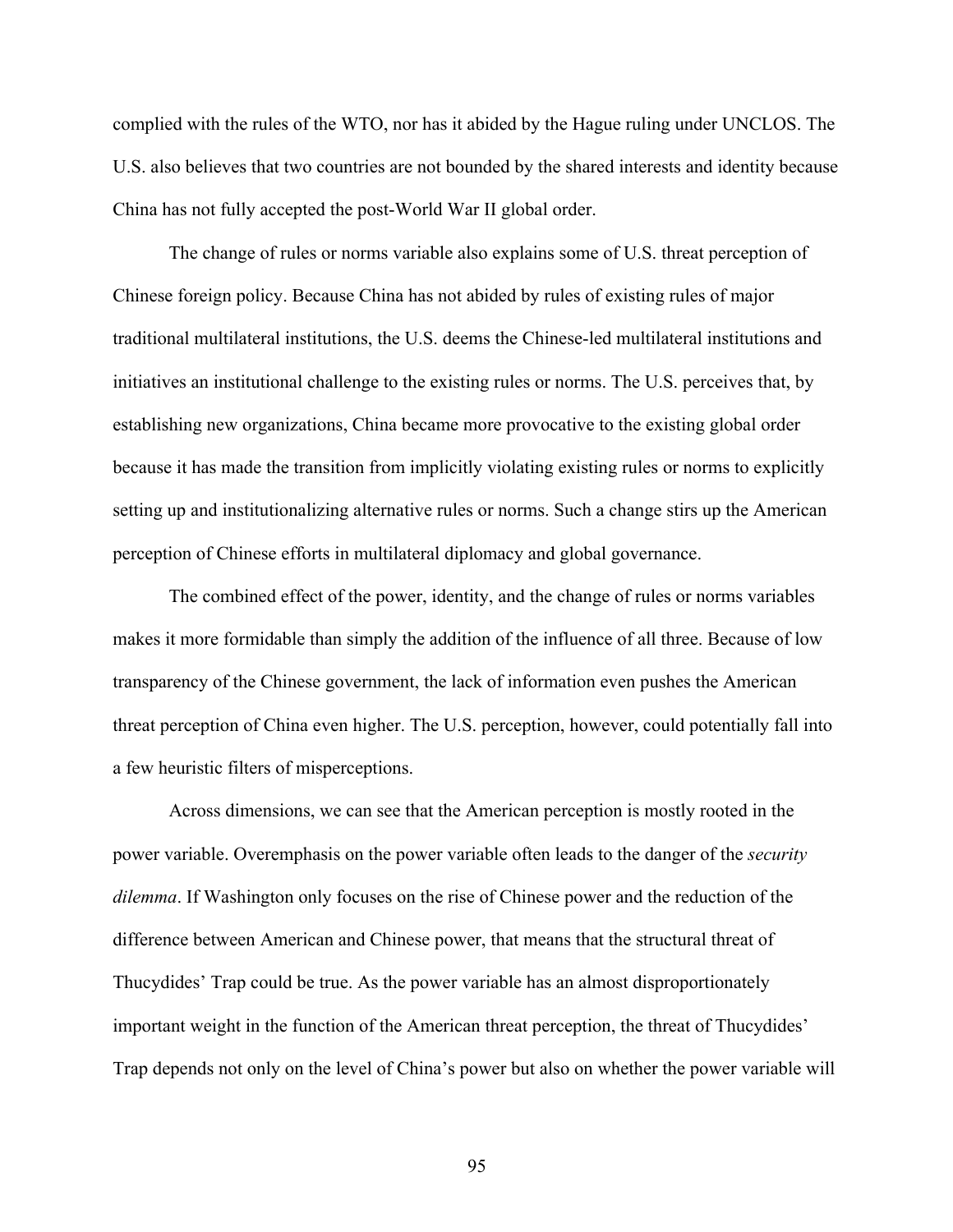continue to dictate the American perception. To escape from Thucydides' Trap, on the one hand, the U.S. should take efforts to look beyond the power variable. The U.S. President and his cabinet should not be filled only with people who believe that capability shapes intention. China, on the other hand, should incentivize the U.S. to look at other variables by promoting opportunities for collaboration.

Additionally, the American perception could potentially face the problem of *cognitive dissonance*. China has been historically part of the communist regime and currently in a good relationship with Russia, cognitive consistency should make the U.S. suspicious to any Chinese actions. What's more dangerous, *cognitive consistency* could carry out to all dimensions. Even when China has benign intentions, the U.S. may not be able to fully understand its goodwill.

#### **III. Policy Prescriptions by Dimensions**

As we have analyzed both the Chinese and American perceptions of the Chinese foreign policy, I will now provide solutions to major differences of both perceptions and their misperceptions by bilateral relations, multilateral diplomacy, security and military, and economic cooperation dimensions. I will give out several measures to lower threat perception of each other by providing confidence-building measures as well as crisis management mechanisms. Note, these policy prescriptions are provided as direct responses to my comparison and analysis that are based on the theoretical framework. None of these policies are easier to be done than said, as a lot of them face serious practical constraints. Nonetheless, if they could be implemented at some point, threat perception would be reduced by much. Thus, my focus in this section would be to inform readers what type of policies would reduce threat perceptions instead of what policies are most practical and easiest to implement.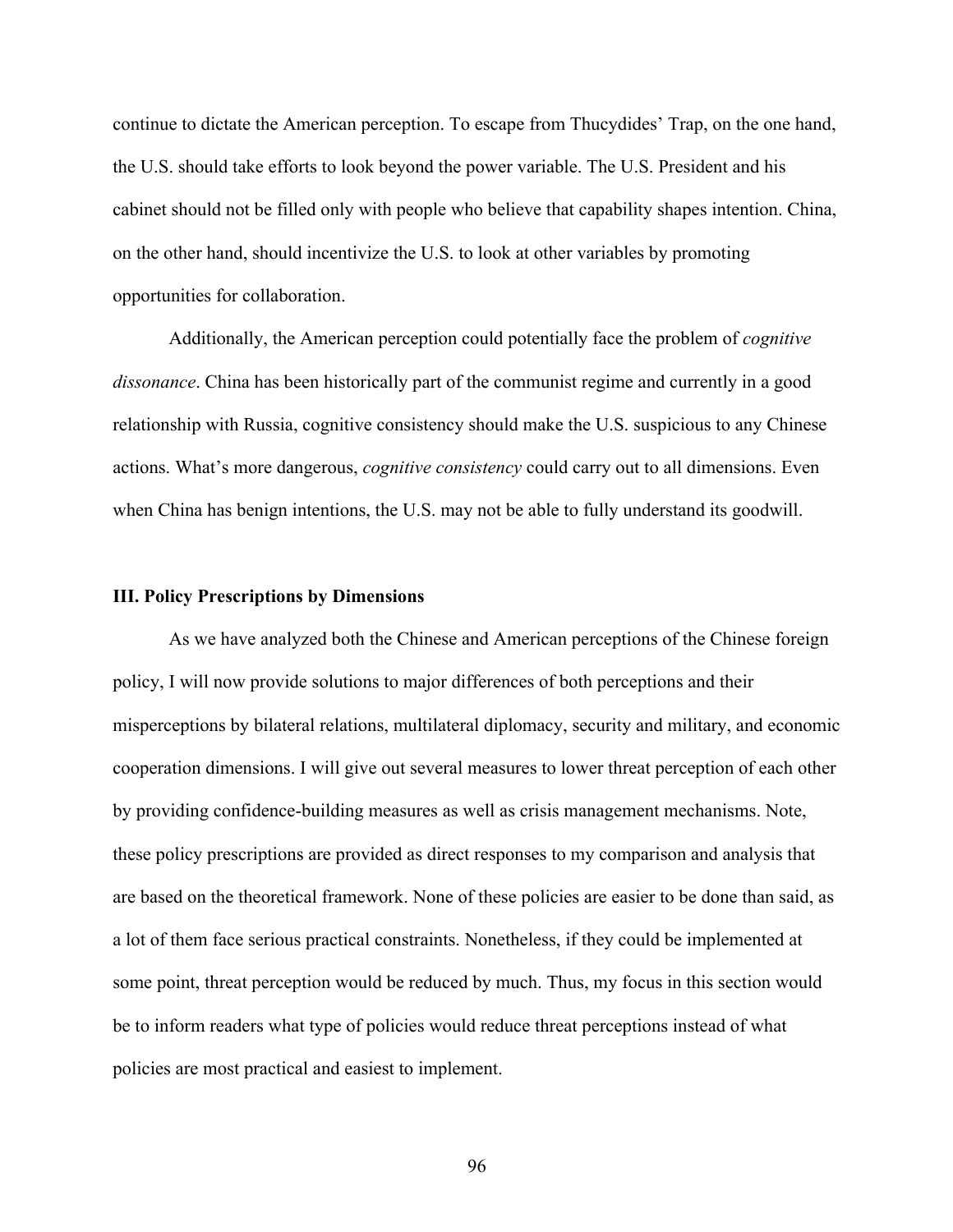# Bilateral Relations

In China's bilateral relations with foreign countries, the major difference between the American and Chinese perceptions is that, while China uses the power variable to explain its bilateral relations with stronger countries and the identity variable to explain its relations with weaker countries, the U.S. puts its full attention on China's capacity. Given the difference, there are several ways to bring the expectation the American and Chinese perceptions together.

- 1. In terms of U.S.-China relations, both countries should continue to deepen their commitments of major dialogue and communications mechanisms, including the four dialogues that President Trump and President Xi agreed on. Given that Sino-U.S. relations are facing escalated tensions, both the U.S. and China should ensure that timely communications through both formal and informal channels are always open.
- 2. In terms of Sino-Russian relations, the U.S. should comprehend the Chinese perspective that a Sino-Russian alliance is unlikely to happen. Although certain rhetoric is employed by the U.S. to achieve its strategic ends, the U.S. should understand putting Russia and China in the same category is inaccurate. During the process of policy-making, U.S. officials should remind themselves of not treating China and Russia with the same measures.
- 3. In terms of China's relations with its neighbors and other developing countries, China should understand that the concerns of the United States. China should practice what it preaches and publicize what it has achieved. China should come up with a clear standard of its bilateral cooperation with these countries. Such a standard will provide more information to the rest of the world and score higher transparency.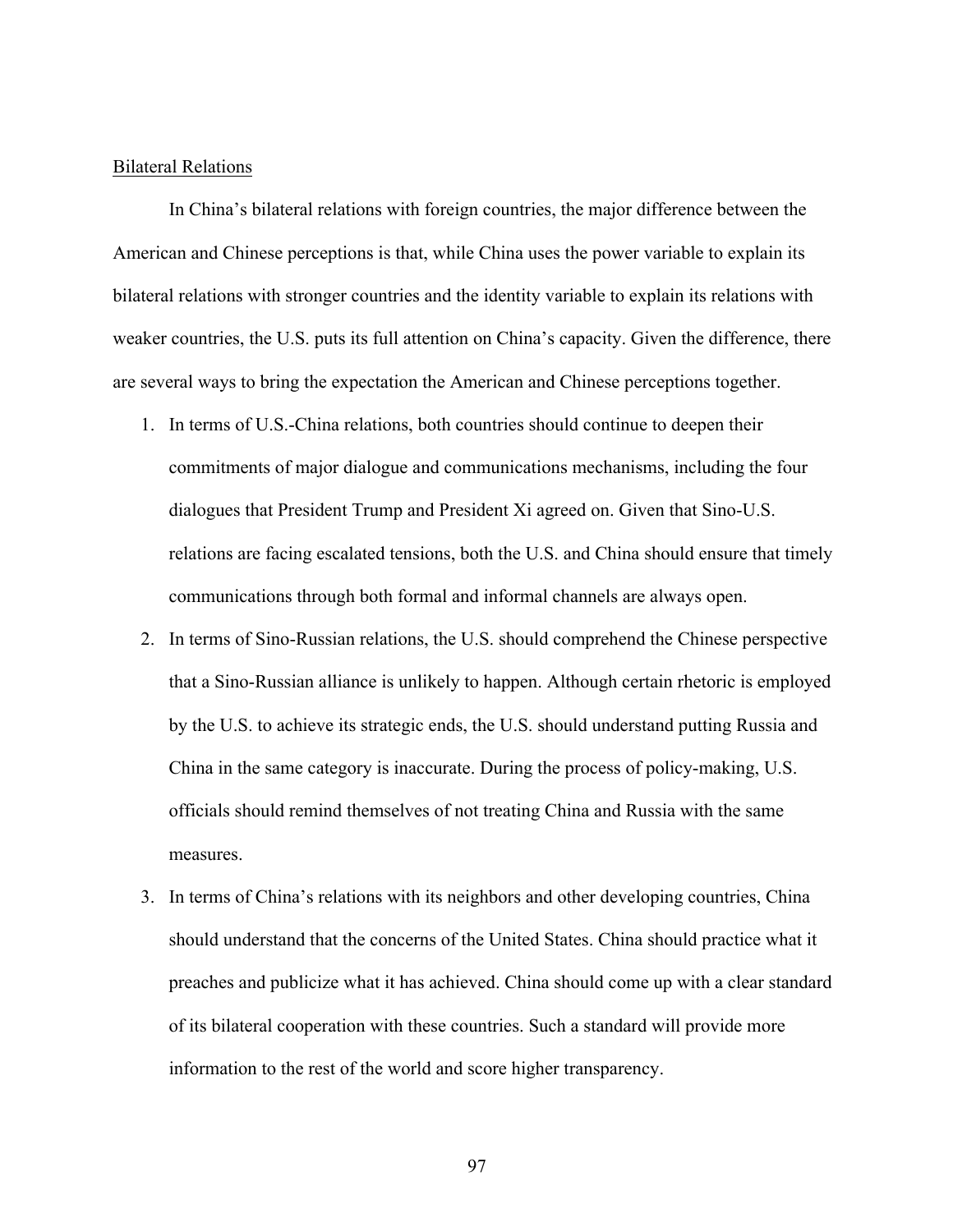# Multilateral Diplomacy

In the multilateral diplomacy dimension, the center of bilateral tensions is the change of rules or norms. The Chinese government believes that the BRICS, BRI, and AIIB are all additions to the existing global orders. Each of them speaks to a region or a group of countries whose interests were not properly represented in global institutions before. The BRICS represents the interests of emerging markets. BRI and AIIB promote economic integration and development to the Eurasian landmass where, to the west, there is the European Union, and to the east, there is NAFTA. The United States, however, believes that the China-led initiatives and institutions lower the standard of traditional multilateral institutions and even endanger core American interests. Given the problem, several policy recommendations are given below.

- 1. Since China acknowledges that post-World War II global institutions are still the best institutions. Both China and the United States should facilitate global governance under the system of the United Nations, the World Bank, the International Monetary Fund, and so on. Both countries should aim to protect and strengthen the traditional institutions. These institutions should continue to serve as the authority of international political, economic and security decision-making.
- 2. New-coming regional and global institutions should be encouraged by the United States so long as it put all participants on an equal footing and does not violate core interests of traditional institutions. The U.S. should not deliberately hinder the efforts of emerging markets who strive to gain an appropriate representation in global institutions as their economies grow.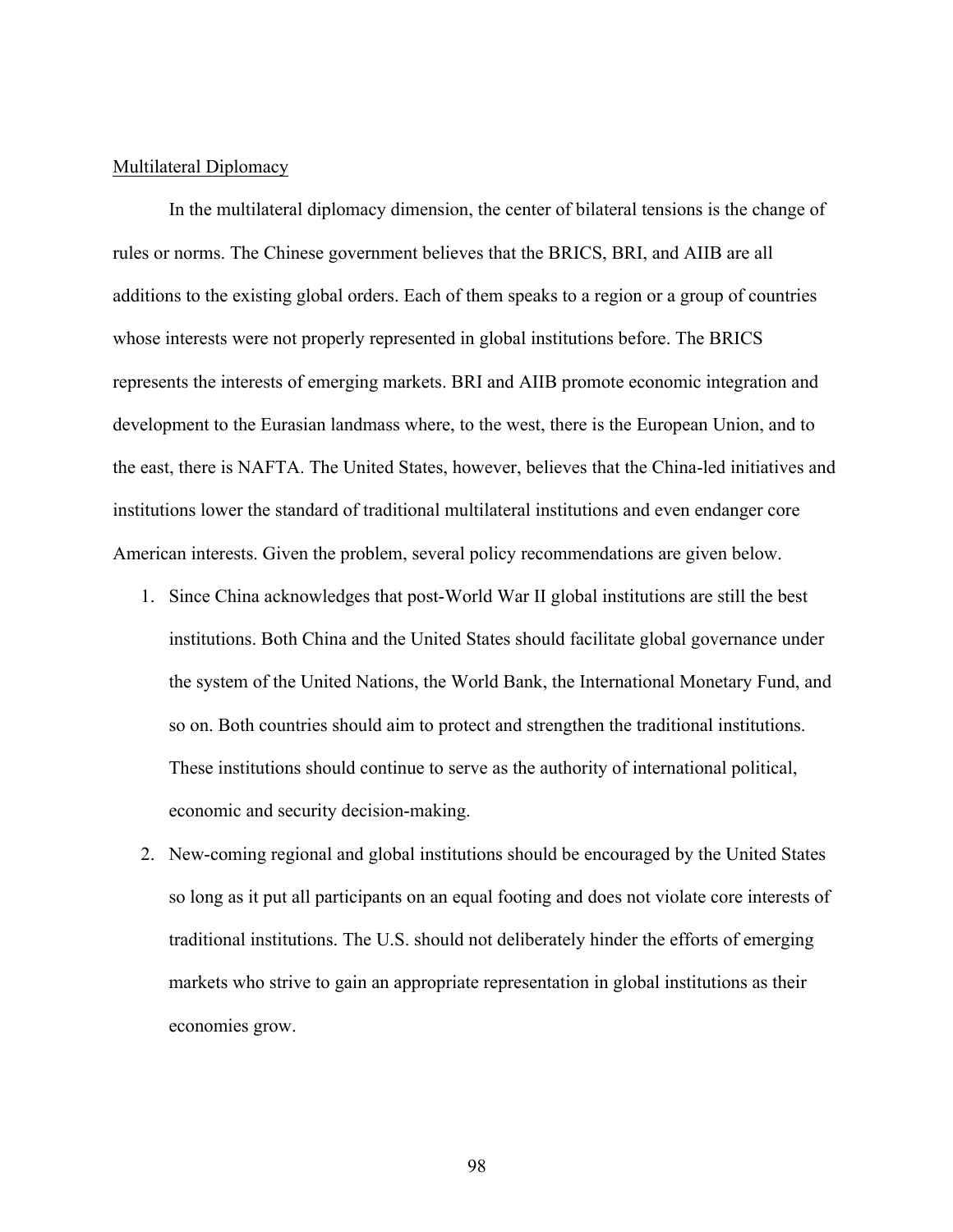- 3. China should provide more opportunities and mechanisms through which the U.S. government or American organizations could either participate in or gain information about ongoing activities in China-led initiatives and institutions. China should be incentivized to provide necessary information in order to cancel out American concerns.
- 4. Both the U.S. and China should cooperate at combating climate change, containing piracy activities, protecting environment and biodiversity, conducting humanitarian assistance and disaster relief, and other global governance activities. In these fields, both countries have shared interests, and both have the responsibility to uphold these initiatives as the largest and second-largest economies and polities in the world. These initiatives will help formulate shared identity in global governance and reduce hostility.

## Security and Military

Unlike in other dimensions, both the U.S. and China focused a lot on the power and information variables in the perception framework. The danger of *security* and *status dilemmas* is imminent. To lower the threat perceptions and the risks of military confrontation, several measures are provided to achieve this end.

1. Both the Chinese and American governments should be aware of the danger of *security*  and *status dilemmas*. Two lessons should be drawn from the dilemmas. First, military leaders should not dictate the policy-making procedure of each government. This is especially important for the U.S. government as there have been several retired generals serving in the current administration. Second, both American and Chinese decisionmakers should always remember the shared stakes both countries have in global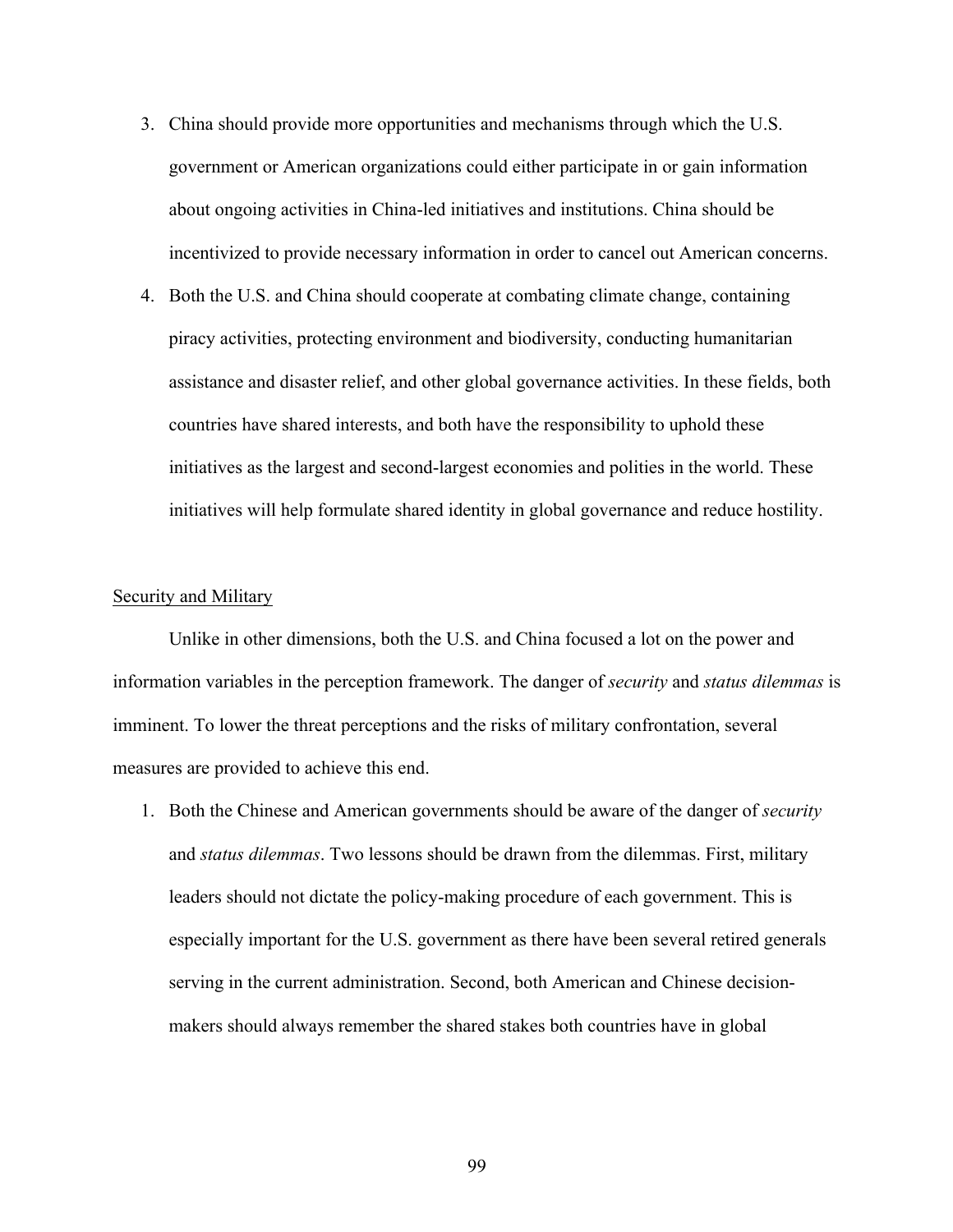governance and a healthy world economy in addition to the security interests they have. Focusing excessively on security would result in the danger of *security dilemma*.

- 2. Direct Military and security dialogues at between both governments should continue to open. At the same time, more direct military-to-military hotline at lower level should be created under the legal permission of both countries.
- 3. Since both countries agree that future military encounters are more likely to happen on the sea, both should start to establish a framework that allows future bilateral negotiations on a bilateral naval code of conduct that provides necessary guidance to future maritime encounters. Such a code of conduct helps to align the expectations of each other.
- 4. In the most militarily hotly contested region, including the South China Sea and the Korean peninsula, both countries should understand the concerns of each other. Although both countries have vastly different interests, both should be self-restrained and understand that any defensive actions could be perceived offensively by the other.
- 5. Both the U.S. and China should cooperate to face non-traditional maritime challenges such as anti-piracy, environmental degradation, humanitarian assistance/disaster relief missions across different oceans. Joint drills should be carried out when permissible. These activities will help both navies to formulate shared identity in peacekeeping missions around the world.

## Economic Engagement

China believes that it shares the same identity and interests as a supporter of liberal global economic order. However, the U.S. does not see it the same way as China does. Apparently, there is a difference between how the U.S. and China think whether they have a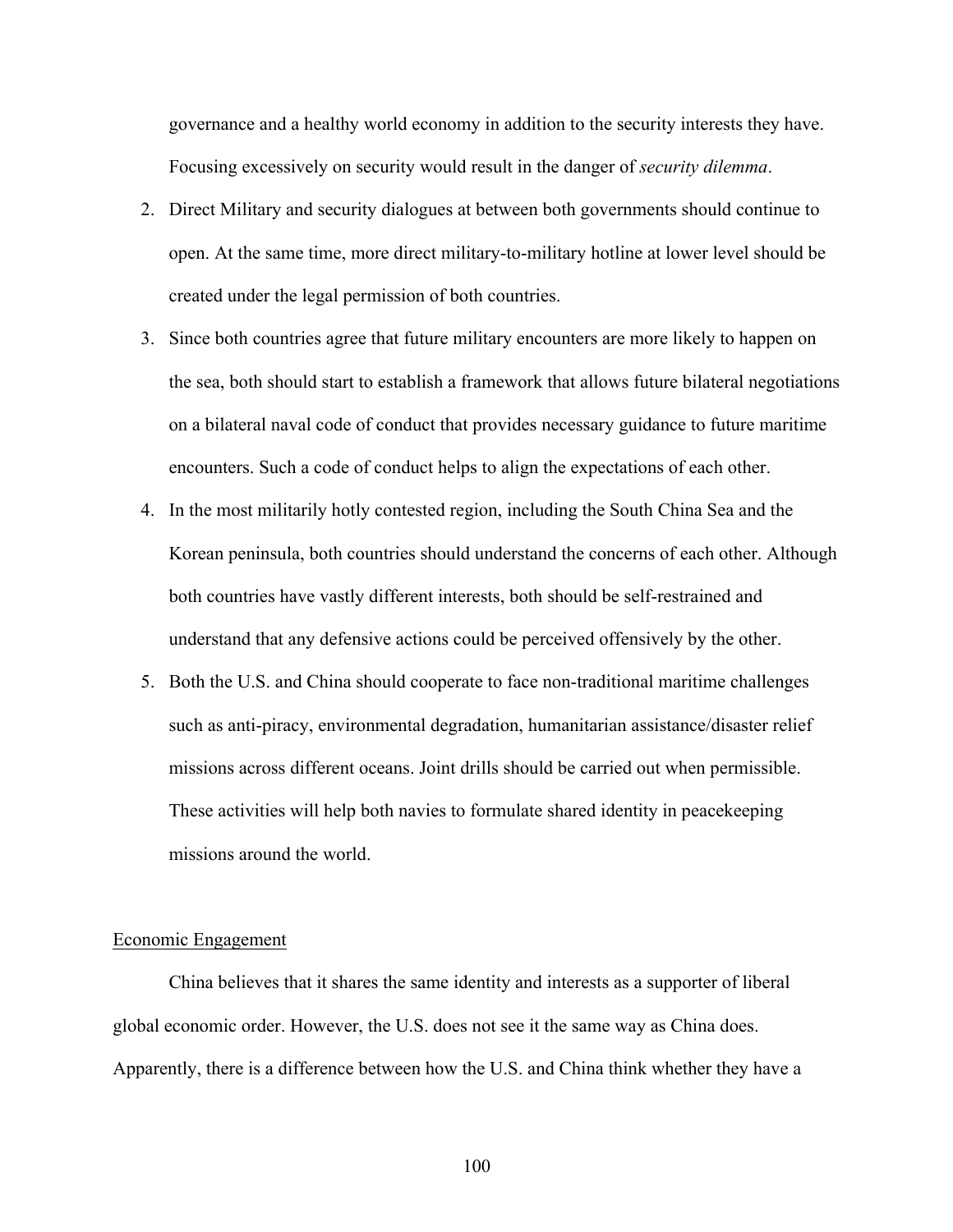shared identity institutional-wise. For China, the shared identity means that both the U.S. and China could be better off by exploiting comparative advantages. Therefore, a win-win situation should come with economic cooperation. For the U.S., a shared identity as supporters of global free trade is more pertinent to the institutional arrangement. Especially after President Trump came into office, the U.S. has become much more dissatisfied with China's domestic economic and institutional reform. In January 2018, the U.S. trade representative even vocally stated that having China joined WTO in 2001 is a mistake.<sup>222</sup> In a few months, the U.S. and China have started a trade war. Such a difference could not be solved in a day. In order to ease tensions and achieve a win-win situation that is acceptable to both, below are some solutions.

- 1. In line with President Xi Jinping's speech at 2018 Bo'ao Asia Forum, China should continue to liberalize its economy by lower tariffs in accordance with WTO, allowing foreign capital to enter Chinese markets that do not endanger national security, and enforcing the protection of property rights.
- 2. The Trump Administration should restrain itself from developing limited trade conflicts into an all-out economic war. Such a result may resonate with domestic political supporters in the short run. Nonetheless, the long run costs are not bearable for either the United States or China.
- 3. Both countries should continue to use official dialogues developed during the Xi-Trump meeting at Mar-a-Lago in April 2017. The comprehensive economic dialogue should serve a more important role than what it is. Both countries should continue to send delegates to each other's in order to achieve timely communications.

<sup>&</sup>lt;sup>222</sup> Shawn Donnan, "Subscribe to the FT to Read: Financial Times US Says China WTO Membership Was a Mistake," Financial Times, January 19, 2018, accessed April 23, 2018, https://www.ft.com/content/edb346ec-fd3a-11e7-9b32-d7d59aace167.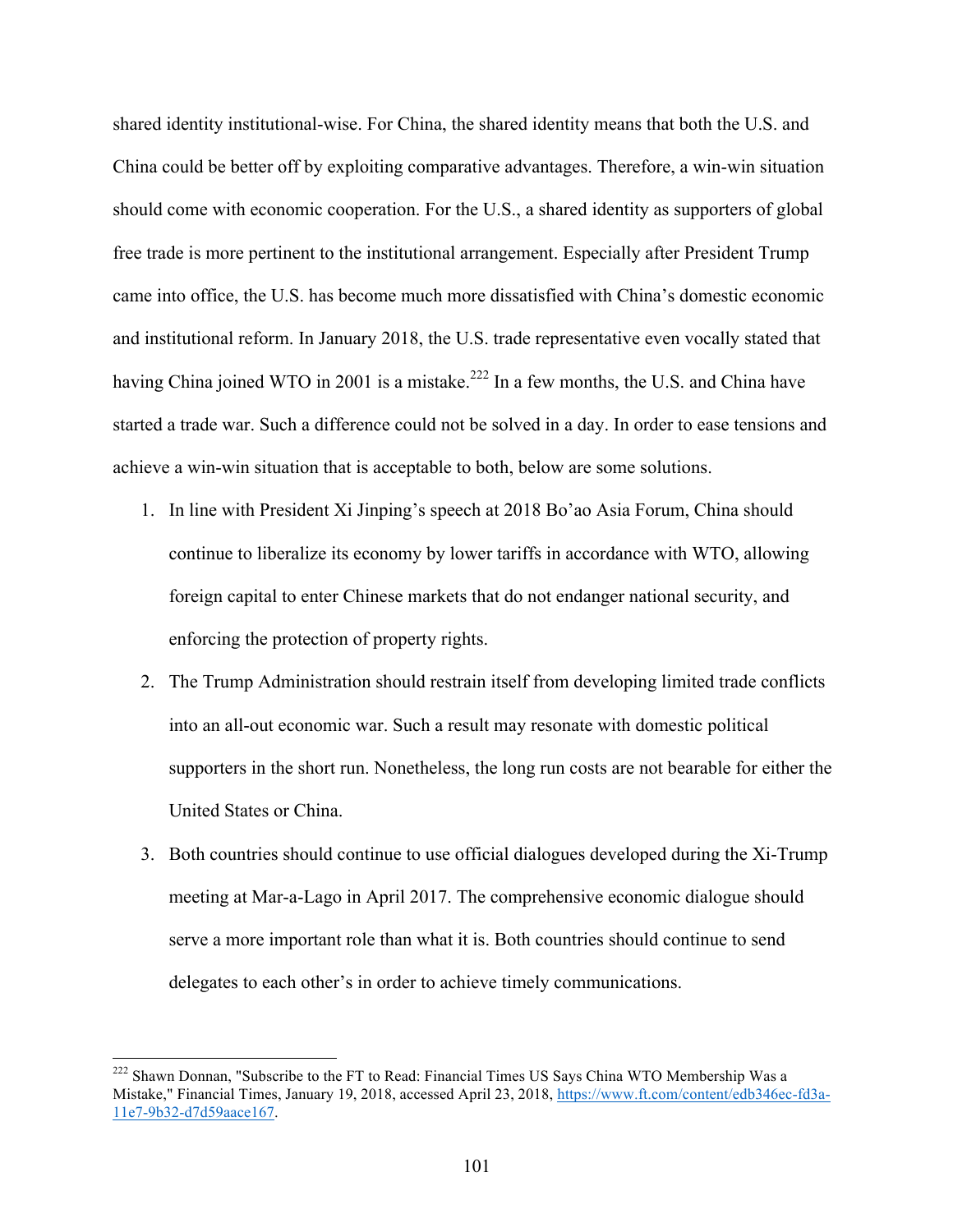4. Both countries should seek economic cooperation outside China and the United States. Economic cooperation at the international level could certainly help lower bilateral economic tensions. Diplomatically, China should continue to invite the United States to join AIIB. Practically, China should try to invite some major American firms to participate and bid in some BRI projects. Both will help to show an open attitude of China to the United States.

To reiterate, all these policy suggestions above are simplistic compared to real situations. However, they serve as examples of what types of policies are able to lower threat perception and understand the perspective of each other better for both the United States and China. Admittedly, the gap between the American and Chinese perceptions is large, and U.S.-China relations is currently on a trajectory that is likely to worsen in the imminent future. Nonetheless, the policymakers in both countries should strive to create necessary conditions to implement appropriate policies to bring in the gap and form better U.S.-China relations. Only in doing so, a more harmonious global society would ever be possible to come into realization.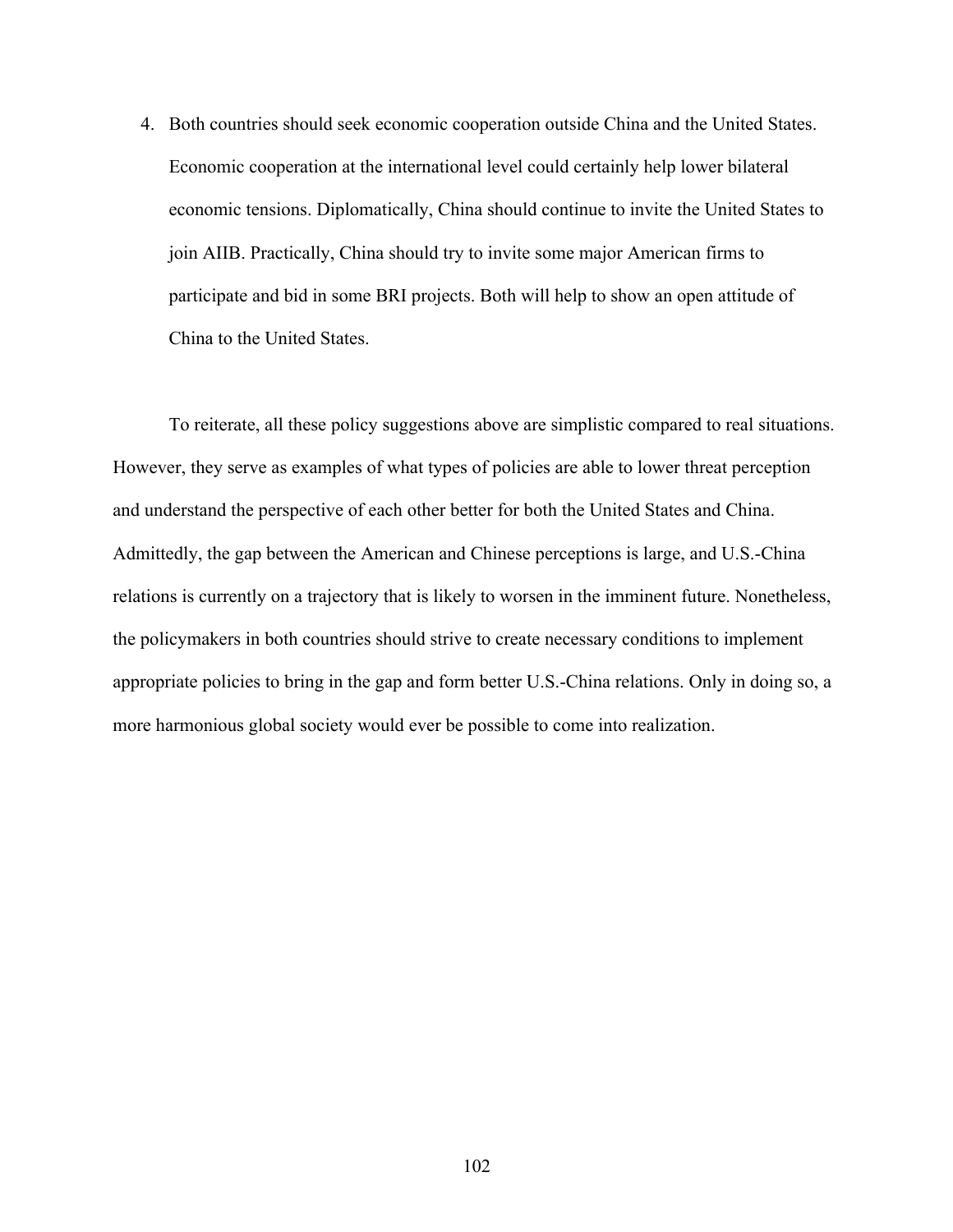# **Bibliography**

(Chapter 1)

- Aldama, Zigor. "How Surge in Mainland Chinese Tourists Is Changing the World." South China Morning Post. October 17, 2017. Accessed April 18, 2018. http://www.scmp.com/magazines/post-magazine/long-reads/article/2113116/how-chinesetourists-are-changing-world.
- Allison, Graham. Destined for War: Can America and China Escape Thucydides's Trap? Boston: Houghton Mifflin Harcourt, 2017.
- Christensen, Thomas J. The China Challenge: Shaping the Choices of a Rising Power. New York: W.W. Norton & Company, 2016.
- Cohen, Raymond. "Threat Perception in International Crisis." *Political Science Quarterly* 93, no. 1 (1978): 93. doi:10.2307/2149052.
- "GDP per Capita (current US\$)." The World Bank. Accessed December 01, 2017. https://data.worldbank.org/indicator/NY.GDP.PCAP.CD.
- Gilpin, Robert. War and Change in World Politics. Cambridge: Cambridge University Press, 1981.
- "How Does China's First Aircraft Carrier Stack Up? | China Power Project." Center for Strategic and International Studies. August 09, 2017. Accessed November 22, 2017. https://chinapower.csis.org/aircraft-carrier/.
- McCurry, Justin, and Julia Kollewe. "China Overtakes Japan as World's Second-largest Economy." The Guardian. February 14, 2011. Accessed December 01, 2017. https://www.theguardian.com/business/2011/feb/14/china-second-largest-economy.
- Meltzer, Joshua P. "China's One Belt One Road Initiative: A View from the United States." Brookings. June 28, 2017. Accessed November 30, 2017. https://www.brookings.edu/research/chinas-one-belt-one-road-initiative-a-view-from-theunited-states/.
- "Reform of China's Army Enters a New Phase." The Economist. August 03, 2017. Accessed November 19, 2017. https://www.economist.com/news/china/21725812-overhaul-says-lotabout-xi-jinpings-governing-style-reform-chinas-army-enters-new-phase.
- Rolland, Nadège. Chinas Eurasian Century?: Political and Strategic Implications of the Belt and Road Initiative. Seattle, WA: National Bureau of Asian Research, 2017.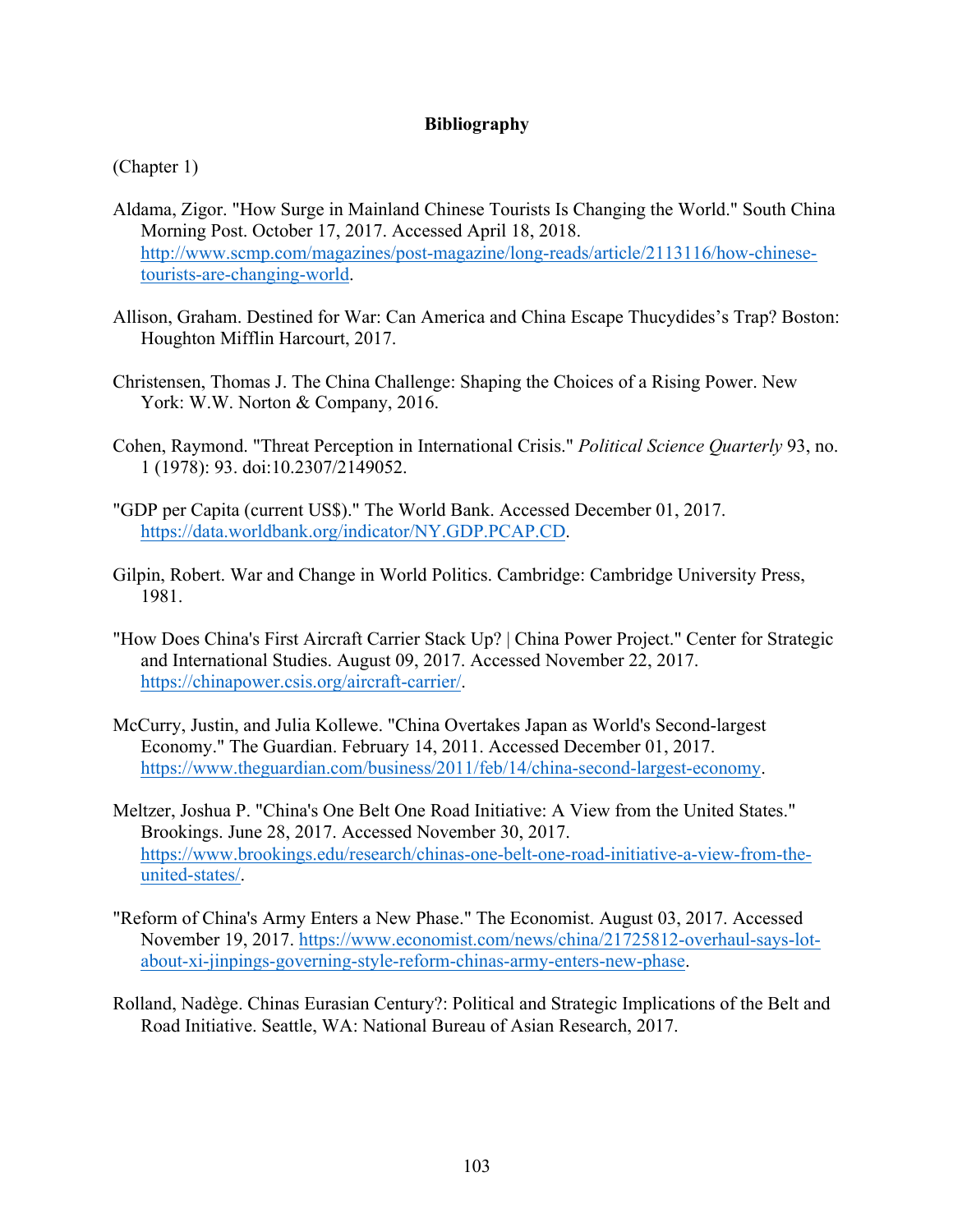- "Yemen Crisis: China Evacuates Citizens and Foreigners from Aden." BBC News. April 03, 2015. Accessed November 23, 2017. http://www.bbc.com/news/world-middle-east-32173811.
- Zakaria, Fareed. *From Wealth to Power: The Unusual Origins of Americas World Role*. Princeton, NJ: Princeton University Press, 1999.
- "'Major-Country Diplomacy' Second Episode: *Zhong Xing Zhi Yuan*" [《大国外交》 第二集: 众行致远. 新华网]. Accessed October 30, 2017. http://www.xinhuanet.com/world/2017- 08/29/c\_1121565906.htm.

(Chapter 2)

- Cohen, Raymond. "Threat Perception in International Crisis." *Political Science Quarterly* 93, no. 1 (1978): 93. doi:10.2307/2149052.
- Jervis, Robert. *Perception and Misperception in International Politics*. Princeton, NJ: Princeton University Press, 1976.
- Jervis, Robert. *Perception and Misperception in International Politics*. Princeton, NJ: Princeton University Press, 2017.
- Rousseau, David L., and Rocio Garcia-Retamero. "Identity, Power, and Threat Perception." *Journal of Conflict Resolution* 51, no. 5 (2007): 744-71. doi:10.1177/0022002707304813.
- Stein, Janice Gross. "Threat Perception in International Relations." *Oxford Handbooks Online*, 2013. doi:10.1093/oxfordhb/9780199760107.013.0012.
- Zakaria, Fareed. *From Wealth to Power: The Unusual Origins of Americas World Role*. Princeton, NJ: Princeton University Press, 1999.

(Chapter 3)

- "2014 Quadrennial Defense Review Fact Sheet." U.S. Department of Defense. March 4, 2014. Accessed February 20, 2018. https://www.defense.gov/Portals/1/Documents/pubs/20140302\_FINAL\_QDR\_Fact\_Sheet\_v 13\_CLEAN.pdf.
- Auslin, Michael. "President Xi's Power Grab Will Have Global Repercussions." The Spectator. February 28, 2018. Accessed March 23, 2018.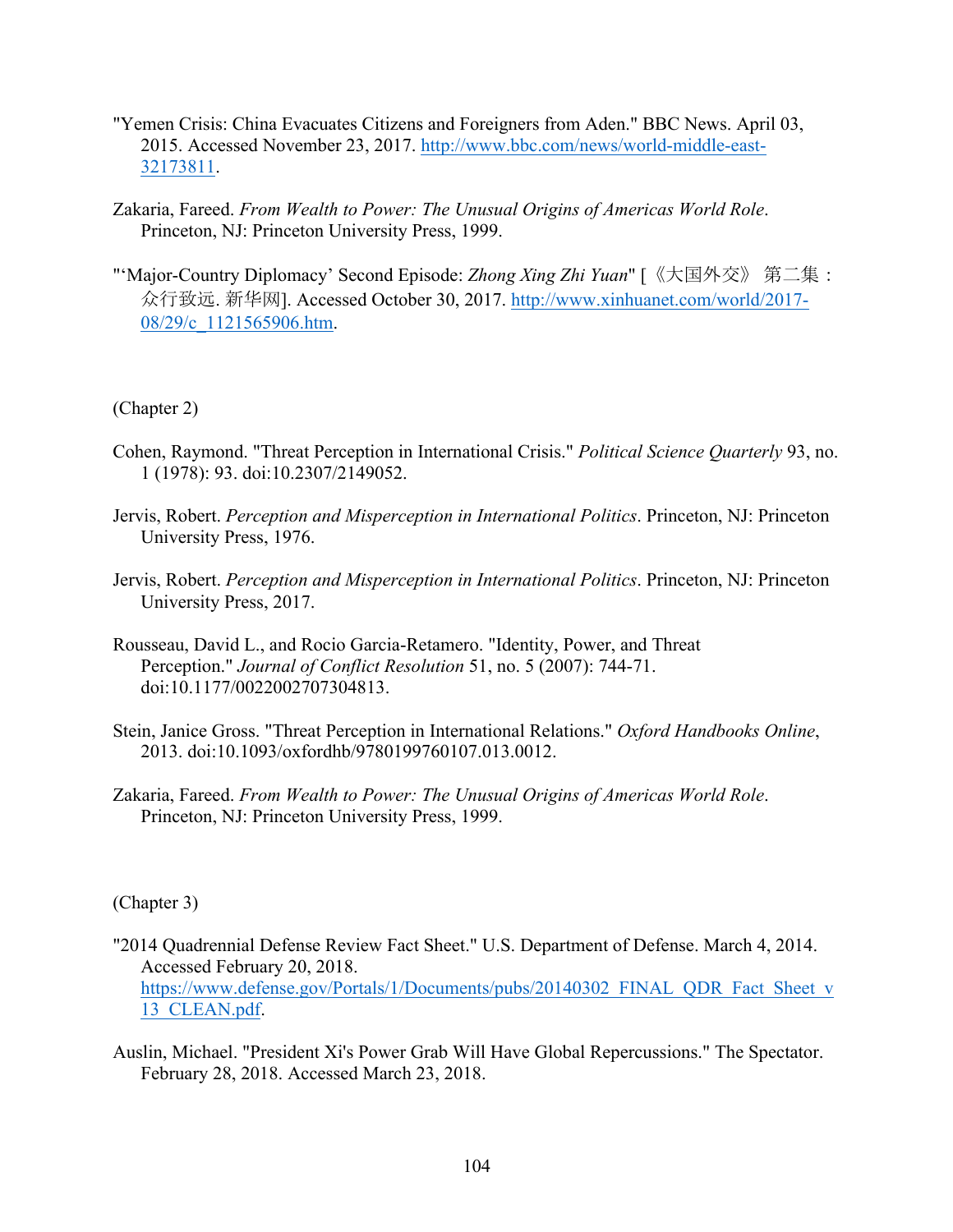https://blogs.spectator.co.uk/2018/02/president-xis-power-grab-will-have-globalrepercussions/.

- Brennan, David. "Beijing's South China Sea Military Bases Now Have Jammers That Can Block Radar and Communications, U.S. Officials Say." Newsweek. April 09, 2018. Accessed February 23, 2018. http://www.newsweek.com/beijings-south-china-sea-military-bases-nowhave-jammers-can-block-american-877604.
- "Brief Statistics on China's Import & Export in December, 2017." Ministry of Commerce of the People's Republic of China. January 20, 2018. Accessed April 1, 2018. http://english.mofcom.gov.cn/article/statistic/BriefStatistics/201804/20180402733509.shtml.
- Bush, Richard C. "Obama and Xi at Sunnylands: A Good Start." Brookings. July 29, 2016. Accessed February 23, 2018. https://www.brookings.edu/blog/up-front/2013/06/10/obamaand-xi-at-sunnylands-a-good-start/.
- Cai, Jane. "Too Little, Too Late? Foreign Bankers Fall out of Love with China." South China Morning Post. March 04, 2018. Accessed April 15, 2018. http://www.scmp.com/news/china/economy/article/2135623/too-little-too-late-foreignbankers-fall-out-love-china-beijing.
- Campbell, Kurt M., and Ely Ratner. "The China Reckoning: How Beijing Defied American Expectations." *Foreign Affairs* 97, no. 2 (March 1, 2018): 60-70. Accessed March 23, 2018. https://www.foreignaffairs.com/articles/united-states/2018-02-13/china-reckoning.
- Clover, Charles. "Russia Resumes Advanced Weapons Sales To China". *Financial Times*. November 3, 2016. Accessed December 8, 2017. https://www.ft.com/content/90b1ada2 a18e-11e6-86d5-4e36b35c3550.
- "China Trade Summary." World Bank. Accessed April 15, 2018. https://wits.worldbank.org/CountryProfile/en/Country/CHN/Year/LTST/Summary.
- "China, Russia Pledge to Play Role of Ballast Stone for World Peace." China Daily. July 5, 2017. Accessed February 23, 2018. http://usa.chinadaily.com.cn/2017- 07/05/content\_30001645.htm
- "Chinese-built Biggest Dam in Cambodia to Start Operation in November." China Daily. September 25, 2017. Accessed February 23, 2018. http://www.chinadaily.com.cn/business/2017-09/25/content\_32462600.htm.
- Da, Wei, and Wen Wang, "Towards Better Global Governance," in *China-US Relations: Exploring a New Pathway to A Win-win Partnership.* July 2017. https://www.csis.org/analysis/joint-us-china-think-tank-project-future-us-china-relations.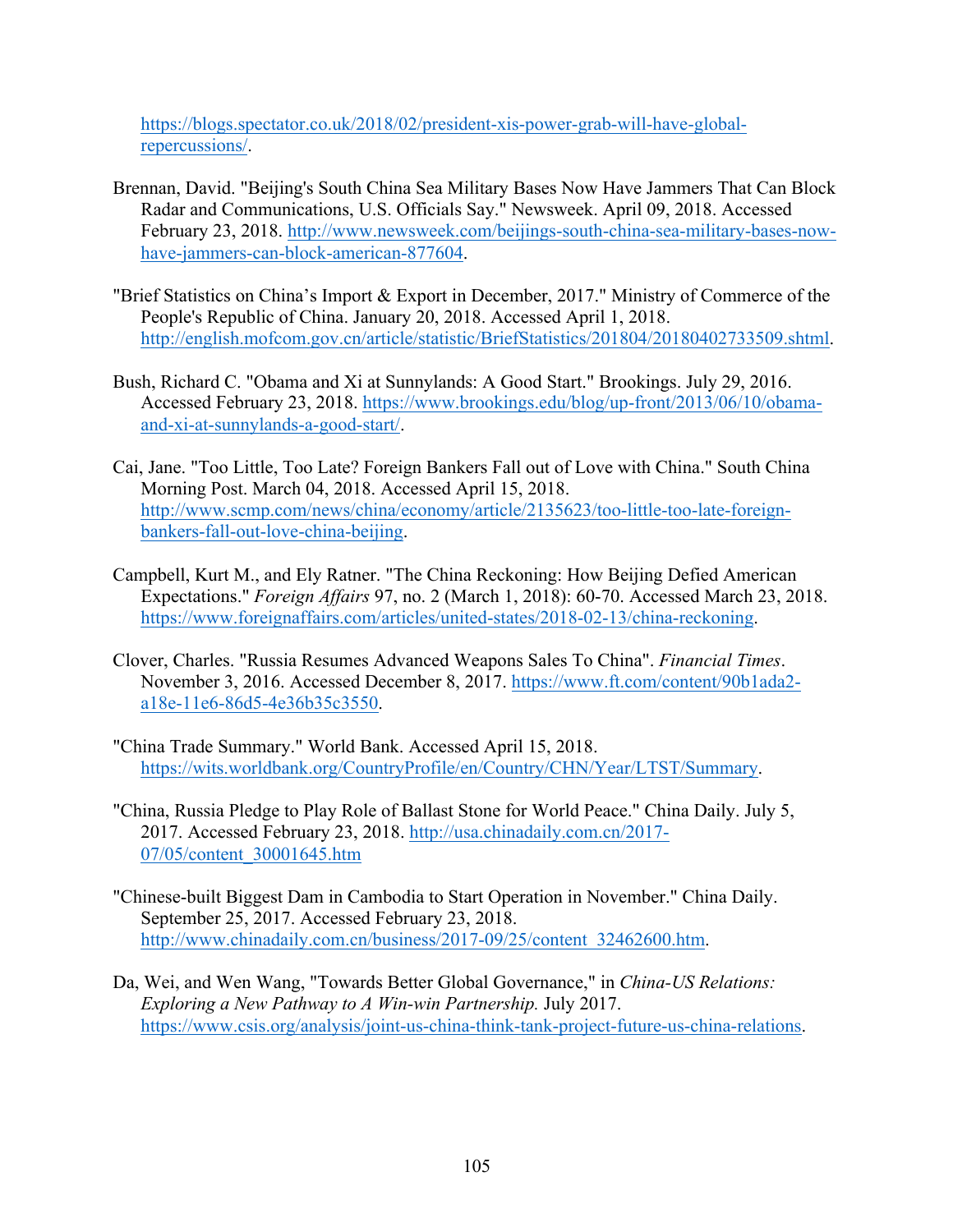- "Dai Bingguo, "Adhere to the Path of Peaceful Development," Dec. 6, 2010." USC U.S.-China Institute. December 06, 2010. Accessed February 23, 2018. https://china.usc.edu/daibingguo-"adhere-path-peaceful-development"-dec-6-2010.
- Fensom, Anthony. "Duterte Gambles with the Philippines' Economy." The Diplomat. October 24, 2016. Accessed March 11, 2017. http://thediplomat.com/2016/10/duterte-gambles-withthe-philippines-economy/
- Finkelstein, David M., Phillip C. Saunders, and Randall G. Schriver, "The Military and Defense Dimensions of United States Relations with China." In *Joint US-China Think Tank Project on the Future of US-China Relations: An American Perspective.* July 2017. https://www.csis.org/analysis/joint-us-china-think-tank-project-future-us-china-relations.
- Flood, Rebecca. "Russian and Chinese Leaders to Sit down for THIRD Time This Year to Sign \$10bn of Deals." The Express. July 03, 2017. Accessed February 23, 2018. https://www.express.co.uk/news/world/824292/Russia-China-Vladimir-Putin-Xi-Jinpingtrade-deal-meeting-leaders.
- Fu, Ying. "How China Sees Russia". *Foreign Affairs*. January 2016. Accessed December 8, 2017. https://www.foreignaffairs.com/articles/china/2015-12-14/how-china-sees-russia.
- "Full Text of Xi Jinping Keynote at the World Economic Forum." CGTN America. January 17, 2017. Accessed April 15, 2018. https://america.cgtn.com/2017/01/17/full-text-of-xi-jinpingkeynote-at-the-world-economic-forum.
- "Full Text of Xi's Remarks at Session I of APEC Economic Leaders' Meeting." China Daily. November 12, 2017. Accessed April 15, 2018. http://www.chinadaily.com.cn/china/2017- 11/12/content\_34425873.htm.
- "Full Text of Xis Speech on China-US Relations in Seattle." China.org. September 24, 2015. Accessed April 15, 2018. http://china.org.cn/xivisitus2015/2015- 09/24/content\_36666620.htm.
- "Full Text: President Xi's Speech on China-US Ties." China Daily. September 24, 2015. Accessed February 23, 2018. http://www.chinadaily.com.cn/world/2015xivisitus/2015- 09/24/content\_21964069\_3.htm.
- Hart, Melanie, Elizabeth C. Economy, and Paul Gewirtz. "Global Governance Issues in U.S.- China Relations." In *Joint US-China Think Tank Project on the Future of US-China Relations: An American Perspective*. July 2017. https://www.csis.org/analysis/joint-us-chinathink-tank-project-future-us-china-relations.
- He, Fan, Tao Guan, Aizong Xiong, and Qingyi Su, " The Future of Economic Cooperation and Conflicts between China and the United States," in *China-US Relations: Exploring a New Pathway to A Win-win Partnership.* July 2017. https://www.csis.org/analysis/joint-us-chinathink-tank-project-future-us-china-relations.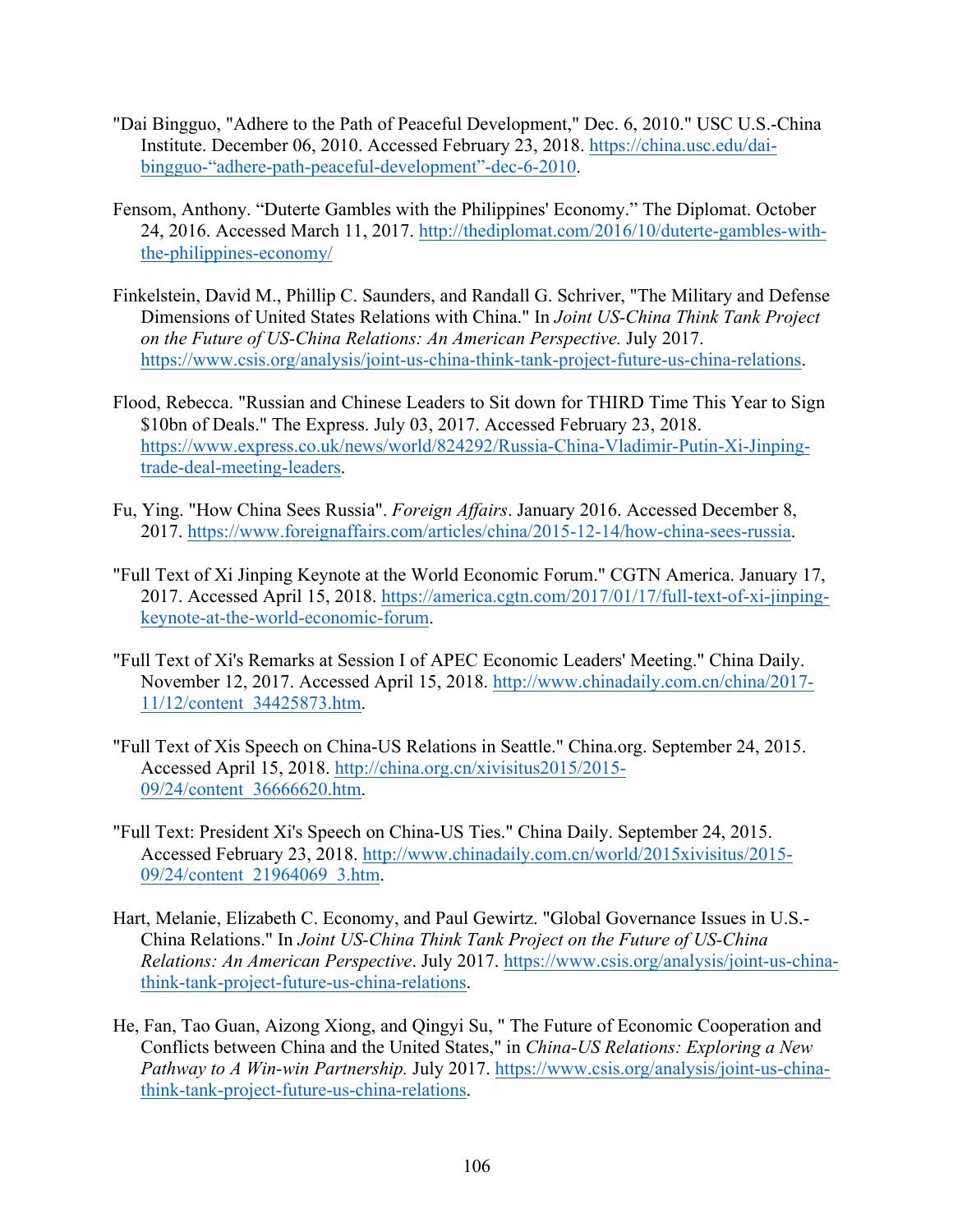- Gabuev, Alexander. *Friends with Benefit? Russian-Chinese Relations After the Ukraine Crisis*. Toward Asymmetric Interdependence. Moscow: Carnegie Moscow Center, June 2016. Accessed December 8, 2017. http://carnegieendowment.org/files/CEIP\_CP278\_Gabuev\_revised\_FINAL.pdf.
- Herszenhorn, David M., and Chris Buckley. "Xi Jinping in Russia to Promote Cooperation." The New York Times. March 22, 2013. Accessed February 23, 2018. https://www.nytimes.com/2013/03/23/world/asia/xi-jinping-visits-russia-on-first-tripabroad.html.
- Huang, Youyi. "Context, Not History, Matters for Deng's Famous Phrase." Global Times. June 15, 2011. Accessed March 23, 2018. http://www.globaltimes.cn/content/661734.shtml.
- King, Nathan. "US-China Comprehensive Dialogue and Its Four Pillars." CGTN America. November 07, 2017. Accessed February 23, 2018. https://america.cgtn.com/2017/11/07/uschina-comprehensive-dialogue-and-its-four-pillars.
- Li, Cheng. "Assessing U.S.-China Relations under the Obama Administration." Brookings. September 05, 2016. Accessed February 23, 2018. https://www.brookings.edu/opinions/assessing-u-s-china-relations-under-the-obamaadministration/.
- McCrank, John. "SEC Blocks Chicago Stock Exchange Sale to China-based Investors." Reuters. February 16, 2018. Accessed February 23, 2018. https://www.reuters.com/article/us-secchicagostockexchange/sec-blocks-chicago-stock-exchange-sale-to-china-based-investorsidUSKCN1G000H.
- Meick, Ethan, and Nargiza Salidjanova. *China's Response to U.S.-South Korean Missile Defense System Deployment and Its Implications.* Report. July 26, 2017. Accessed February 20, 2018. https://www.uscc.gov/sites/default/files/Research/Report\_China%27s%20Response%20to%2 0THAAD%20Deployment%20and%20its%20Implications.pdf.
- Ni, Feng, Jishe Fan, and Daming Diao, "Political Factors Shaping Sino-U.S. Relations," in *China-US Relations: Exploring a New Pathway to A Win-win Partnership. July 2017.* https://www.csis.org/analysis/joint-us-china-think-tank-project-future-us-china-relations.
- Nye, Joseph S., Jr. "How Sharp Power Threatens Soft Power." Foreign Affairs. February 01, 2018. Accessed February 23, 2018. https://www.foreignaffairs.com/articles/china/2018-01- 24/how-sharp-power-threatens-soft-power.
- Nye, Joseph S., Jr. "China's Soft and Sharp Power by Joseph S. Nye." Project Syndicate. January 04, 2018. Accessed February 23, 2018. https://www.projectsyndicate.org/commentary/china-soft-and-sharp-power-by-joseph-s--nye-2018-01.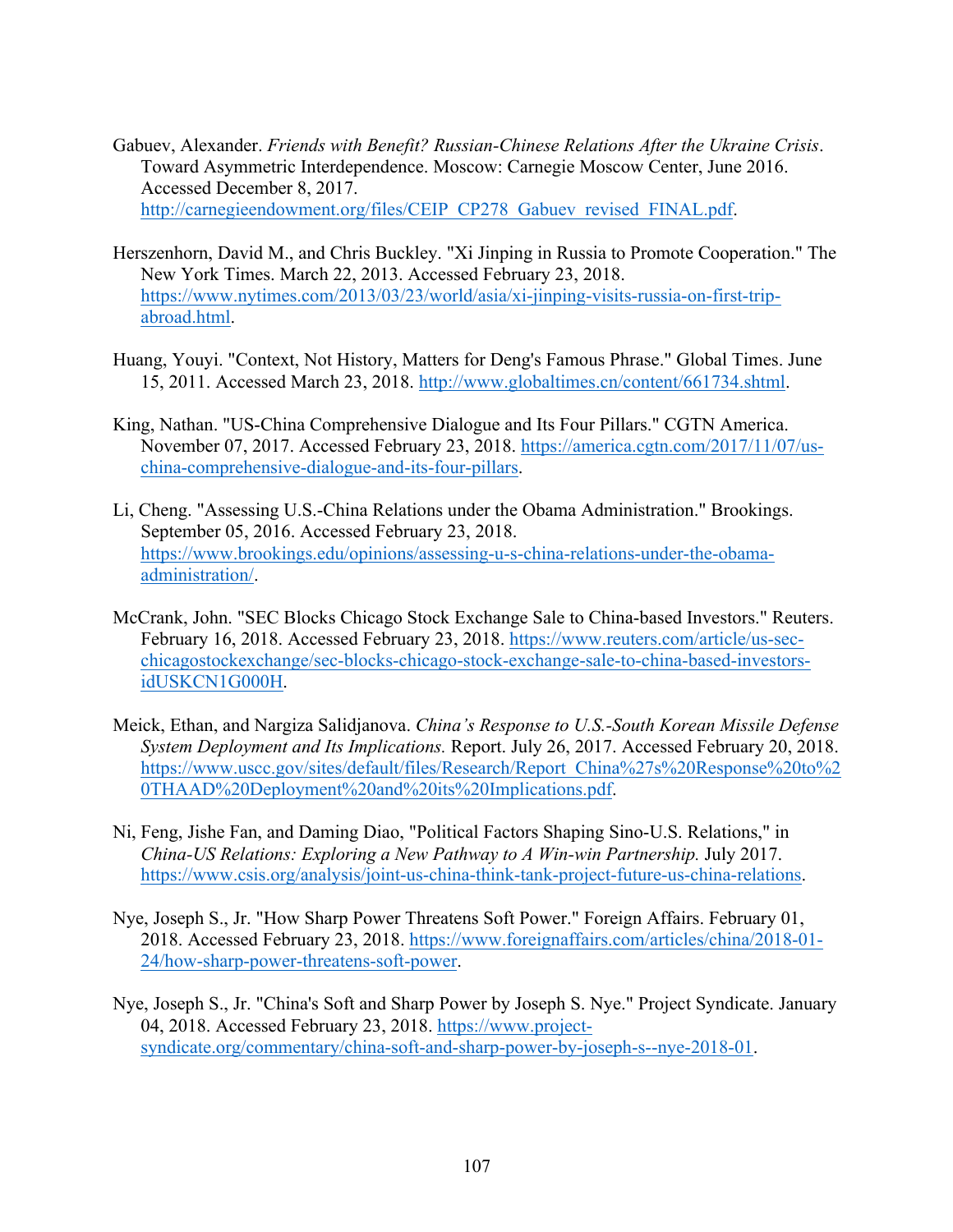- Parameswaran, Prashanth. "The Limits of Duterte's US-China Rebalance." The Diplomat. October 24, 2016. Accessed December 8, 2017. http://thediplomat.com/2016/10/the-limitsof-dutertes-us-china-rebalance/.
- Pei, Minxin. "Trump's Trade Rift with China Plants Seeds for Conflict." Nikkei Asian Review. February 01, 2018. Accessed February 3, 2018. https://asia.nikkei.com/magazine/20180201/Viewpoints/Minxin-Pei-Trump-s-trade-rift-with-China-plants-seeds-for-conflict.
- "PLA Planes Fly around Taiwan Again." Taipei Times. December 19, 2017. Accessed February 23, 2018. http://www.taipeitimes.com/News/front/archives/2017/12/19/2003684229.
- Rabena, Aaron Jed. "China's Counter-Pivot Response," International Policy Digest. May 11, 2015. Accessed December 17, 2016. https://intpolicydigest.org/2015/05/11/china-s-counterpivot-response/*.*
- "RCEP Member Countries to Have Their First Summit Meeting This Month." Business Korea. November 07, 2017. Accessed April 15, 2018. http://www.businesskorea.co.kr/news/articleView.html?idxno=19749.
- Rosenfeld, Everett, and Huileng Tan. "China's Xi Announces Plans to 'open' China, including Lowering Tariffs on Imported Autos." CNBC. April 9, 2018. Accessed April 11, 2018. https://www.cnbc.com/2018/04/09/chinese-president-xi-jinping-speaks-at-boao-forum-forasia.html.
- Roth, Andrew. "Russia and China Sign Cooperation Pacts". *The New York Times*. May 9, 2015. Accessed December 8, 2017. https://www.nytimes.com/2015/05/09/world/europe/russia-andchina-sign-cooperation-pacts.html? $r=0$ .
- Rumer, Eugene. *Russia-China Relations: Assessing Common Ground And Strategic Fault Lines*. Russia's China Policy: This Bear Hug is Real. National Bureau for Asian Research, 2017. Accessed December 8, 2017. http://carnegieendowment.org/files/SR66\_Russia-ChinaRelations\_July2017.pdf.
- Scott, Kennedy, and Elizabeth C. Economy. " US-China Economic Relations: Toward a Genuine Win-Win Outcome." In *Joint US-China Think Tank Project on the Future of US-China Relations: An American Perspective*. July 2017. https://www.csis.org/analysis/joint-us-chinathink-tank-project-future-us-china-relations.
- "Speech By President Xi Jinping At the United Nations Office at Geneva." Embassy of the People's Republic of China in the Republic of Iraq. January 18, 2017. Accessed February 23, 2018. http://iq.chineseembassy.org/eng/zygx/t1432869.htm.
- Stracqualursi, Veronica. "10 times Trump Attacked China and Its Trade Relations with the US" ABC News. November 9, 2017. Accessed February 23, 2018. http://www.bing.com/cr?IG=3A0A95148BB745EFB30B21BF247ACED9&CID=30784AC7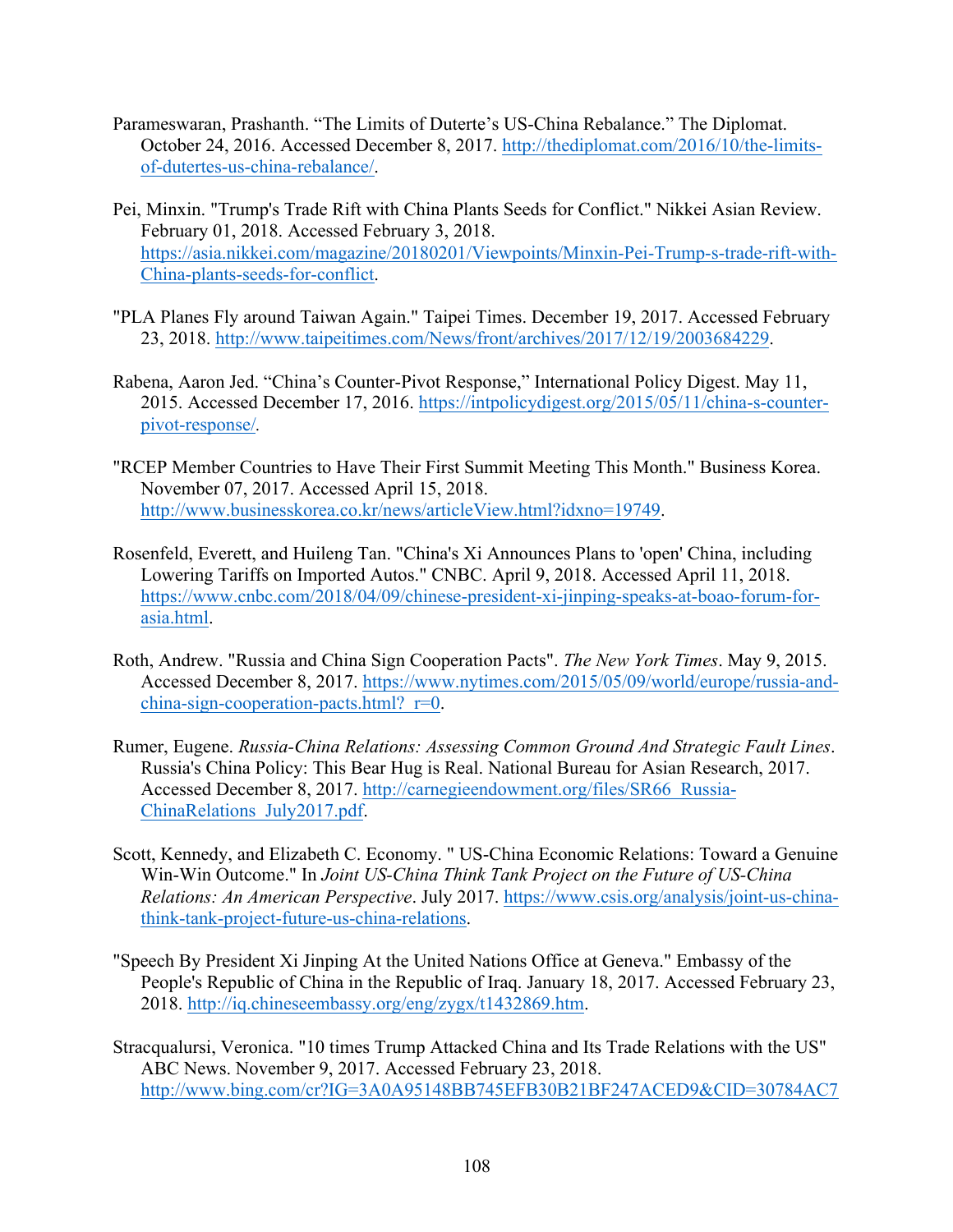247F60D92E52411D25B56157&rd=1&h=wvjORtoYVsLx8K5nwtPqheIkVxWYqEp9N01z 6nrE92Y&v=1&r=http://abcnews.go.com/Politics/10-times-trump-attacked-china-traderelations-us/story?id=46572567&p=DevEx.LB.1,5073.1.

- Swaine, Michael D. "Xi Jinping on Chinese Foreign Relations: The Governance of China and Chinese Commentary." *China Leadership Monitor*, no. 48 (September 9, 2015). https://www.hoover.org/sites/default/files/research/docs/clm48ms.pdf.
- Swaine, Michael D. "No Collision Course." Carnegie Endowment for International Peace. June 30, 2017. Accessed February 23, 2018. http://carnegieendowment.org/2017/06/30/nocollision-course-pub-71417.
- Symonds, Peter. "One Belt, One Road: China's Response to the US "Pivot"." World Socialist Web Site. December 4, 2015. Accessed December 17, 2016. https://www.wsws.org/en/articles/2015/12/04/obor-d04.html.
- Taylor, Paul. "China Knocking on Door of IMF's Major League, U.S. Wavers." Reuters. April 02, 2015. Accessed April 15, 2018. https://www.reuters.com/article/us-china-imf-sdrinsight/china-knocking-on-door-of-imfs-major-league-u-s-waversidUSKBN0MT0LB20150402.
- "Trade Profile China." World Trade Organization. Accessed March 23, 2018. http://stat.wto.org/CountryProfile/WSDBCountryPFView.aspx?Country=CN.
- The United States. The White House. *National Security Strategy of the United States of America.*  December 18, 2017. Accessed March 10, 2018. https://www.whitehouse.gov/wpcontent/uploads/2017/12/NSS-Final-12-18-2017-0905.pdf.
- The United States. Department of Defense. *Summary of the 2018 National Defense Strategy of the United States of America: Sharpening the American Military's Competitive Edge.* January 19, 2018. Accessed March 13, 2018. https://www.defense.gov/Portals/1/Documents/pubs/2018-National-Defense-Strategy-Summary.pdf.
- "The United States Officially Withdraws from the Trans-Pacific Partnership." Office of the United States Trade Representative. January 2017. Accessed March 23, 2018. https://ustr.gov/about-us/policy-offices/press-office/press-releases/2017/january/US-Withdraws-From-TPP#.
- U.S. Congress. U.S.-China Economic and Security Review Commission. *2017 Report to Congress of the U.S.-China Economic and Security Review Commission.* 115th Cong., 1st sess. Cong. Rept. November 15, 2017. Accessed March 10, 2018. https://www.uscc.gov/sites/default/files/annual\_reports/2017 Executive Summary and Recommendations\_1.pdf.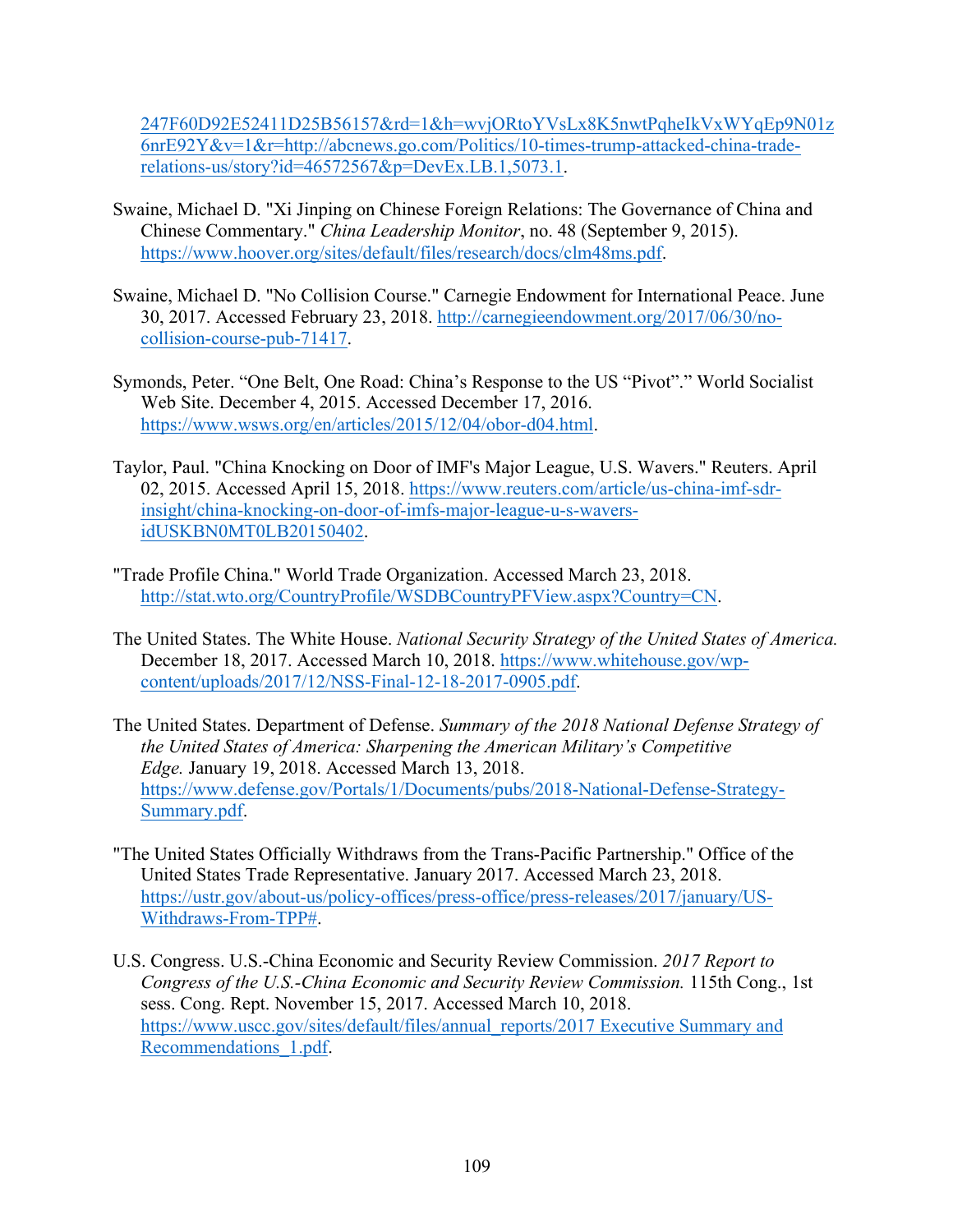- Volcovici, Valerie. "U.S. Submits Formal Notice of Withdrawal from Paris Climate Pact." Reuters. August 04, 2017. Accessed March 23, 2018. https://www.reuters.com/article/us-unclimate-usa-paris/u-s-submits-formal-notice-of-withdrawal-from-paris-climate-pactidUSKBN1AK2FM.
- Walker, Christopher, and Jessica Ludwig. "The Meaning of Sharp Power." Foreign Affairs. January 04, 2018. Accessed March 10, 2018. https://www.foreignaffairs.com/articles/china/2017-11-16/meaning-sharp-power.
- Wang, Hongying. "China and the International Monetary System." Foreign Affairs. December 19, 2017. Accessed April 15, 2018. https://www.foreignaffairs.com/articles/asia/2017-12- 19/china-and-international-monetary-system.
- Wang, Jisi, Peng Yuan, and Minghao Zhao, "Overview," in *China-US Relations: Exploring a New Pathway to A Win-win Partnership.* July 2017. https://www.csis.org/analysis/joint-uschina-think-tank-project-future-us-china-relations.
- "What to Do about China's "Sharp Power"." The Economist. December 14, 2017. Accessed February 23, 2018. https://www.economist.com/news/leaders/21732524-china-manipulatingdecision-makers-western-democracies-best-defence.
- Woodhouse, Alice, and Ben Bland. "Subscribe to the FT to Read: Financial Times US Regulators Block China Semiconductor Deal." Financial Times. February 22, 2018. Accessed March 23, 2018. https://www.ft.com/content/b3bfe924-1854-11e8-9e9c-25c814761640.
- *Xi Jinping: Selected Speeches at the G20 Hangzhou Summit*. Beijing, China: Foreign Languages Press, 2017.
- "Xi Jinping Meets with President Vladimir Putin of Russia." BRICS 2017 China. September 5, 2017. Accessed February 23, 2018. https://www.brics2017.org/English/Headlines/201709/t20170905\_1912.html.
- "Xi Jinping Visits Russian Defence Ministry." Ministry of Foreign Affairs of the People's Republic of China. March 24, 2013. Accessed February 23, 2018. http://www.fmprc.gov.cn/mfa\_eng/topics\_665678/xjpcf1\_665694/t1025197.shtml.
- "Xi-Putin Meet Highlights Value of China-Russia Ties." Global Times. November 11, 2017. Accessed February 23, 2018. http://www.globaltimes.cn/content/1074641.shtml.
- Yang, Jiechi. "Study and Implement General Secretary Xi Jinping's Thought on Diplomacy in a Deep-going Way and Keep Writing New Chapters of Major-Country Diplomacy with Distinctive Chinese Features." Ministry of Foreign Affairs of the People's Republic of China. July 17, 2017. Accessed March 23, 2018. http://www.fmprc.gov.cn/mfa\_eng/wjbxw/t1478497.shtml.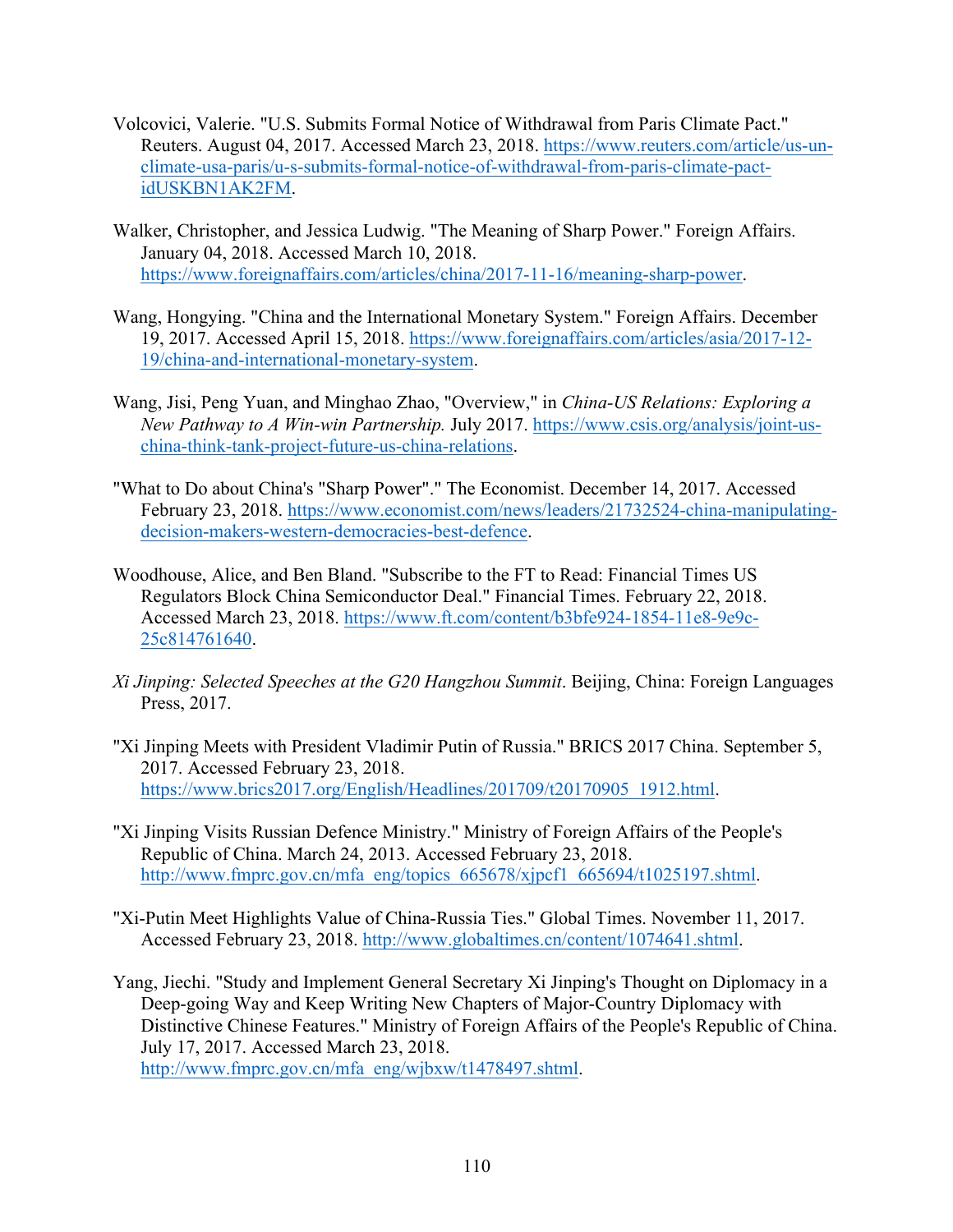- Yao, Yunzhu, Tuosheng Zhang, Xiaozhuo Zhao, Jinghua Lyu, and Chen Li, "China-U.S. Military Relations: Evolution, Prospect and Recommendations," in *China-US Relations: Exploring a New Pathway to A Win-win Partnership.* July 2017. https://www.csis.org/analysis/joint-us-china-think-tank-project-future-us-china-relations.
- Zheng, Bijian. "China's "Peaceful Rise" to Great-Power Status." *Foreign Affairs* 84, no. 5 (September 1, 2005): 18-24. Accessed March 23, 2018. https://www.foreignaffairs.com/articles/asia/2005-09-01/chinas-peaceful-rise-great-powerstatus.
- "'Major-Country Diplomacy' Second Episode: *Zhong Xing Zhi Yuan*" [《大国外交》 第二集: 众行致远. 新华网]. Accessed October 30, 2017. http://www.xinhuanet.com/world/2017- 08/29/c 1121565906.htm.

## (Chapter 4)

- Aquino, Norman P. "Philippines Dismantles Spratly Islands Huts After China Protest." Bloomberg. November 08, 2017. Accessed March 19, 2018. https://www.bloomberg.com/news/articles/2017-11-08/philippines-dismantles-spratly-islandhuts-after-beijing-protest.
- Christensen, Thomas J. The China Challenge: Shaping the Choices of a Rising Power. New York: W.W. Norton & Company, 2016.
- Finkelstein, David M., Phillip C. Saunders, and Randall G. Schriver, "The Military and Defense Dimensions of United States Relations with China." In *Joint US-China Think Tank Project on the Future of US-China Relations: An American Perspective.* July 2017. https://www.csis.org/analysis/joint-us-china-think-tank-project-future-us-china-relations.
- Green, Michael J., Richard C. Bush, and Mira Rapp-Hooper. "Asia-Pacific Security Issues in the U.S.-China Relationship." In *Joint US-China Think Tank Project on the Future of US-China Relations: An American Perspective*. July 2017. https://www.csis.org/analysis/joint-us-chinathink-tank-project-future-us-china-relations.
- "How Much Trade Transits the South China Sea? | China Power Project," How Much Trade Transits the South China Sea? October 27, 2017, accessed April 05, 2018, https://chinapower.csis.org/much-trade-transits-south-china-sea/.
- Mogato, Manuel. "ASEAN Deadlocked on South China Sea, Cambodia Blocks Statement." Reuters. July 26, 2016. Accessed March 20, 2018. https://www.reuters.com/article/ussouthchinasea-ruling-asean/asean-deadlocked-on-south-china-sea-cambodia-blocksstatement-idUSKCN1050F6.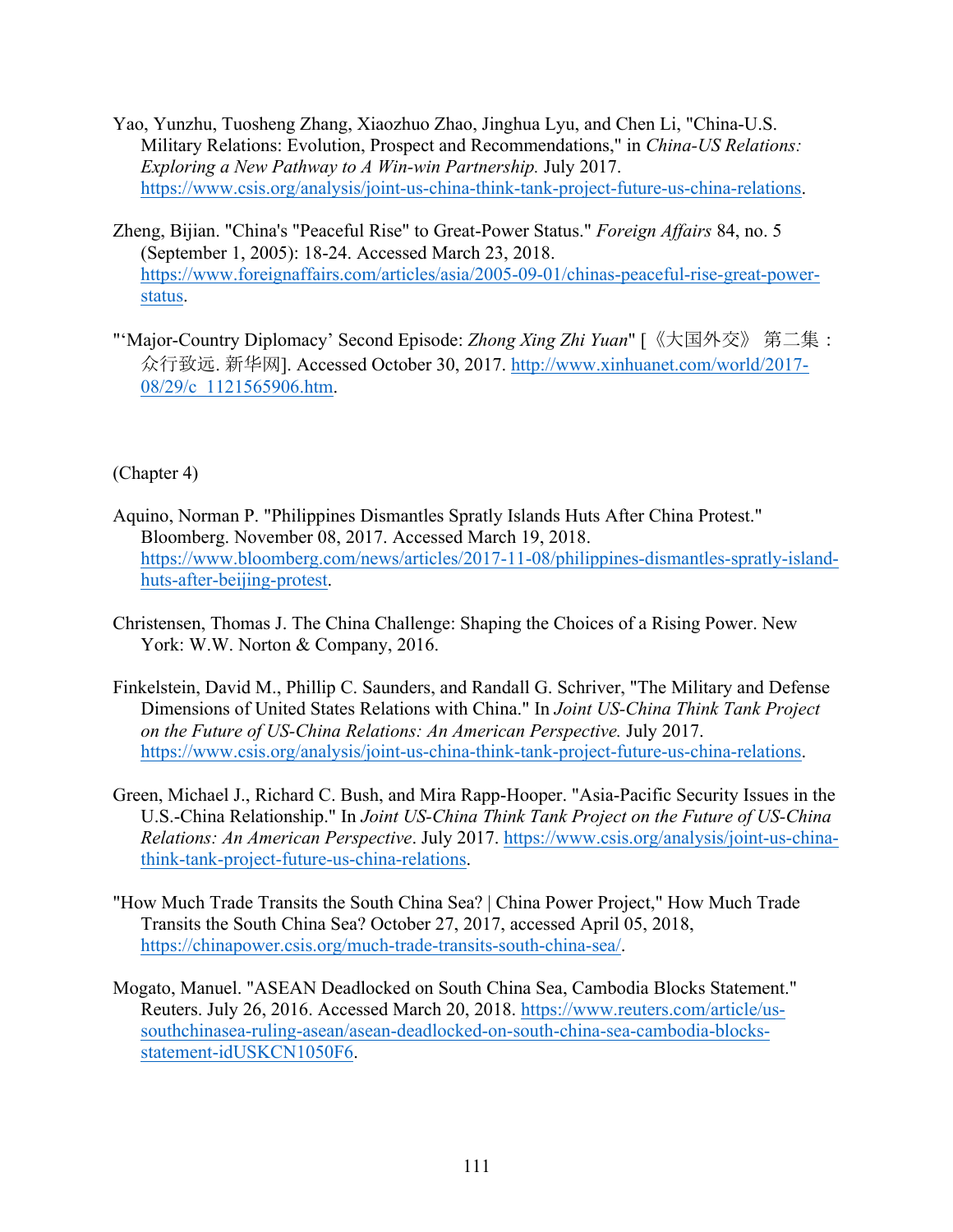- Panda, Ankit. "US-Philippines Enhanced Defense Cooperation Agreement Bolsters 'Pivot to Asia'." The Diplomat. April 29, 2014. Accessed March 1, 2017. http://thediplomat.com/2014/04/us-philippines-enhanced-defense-cooperation-agreementbolsters-pivot-to-asia.
- Panda, Ankit. "How China Reacted to the Latest US South China Sea FONOP." The Diplomat. May 12, 2016. Accessed March 20, 2018. https://thediplomat.com/2016/05/how-chinareacted-to-the-latest-us-south-china-sea-fonop/.
- Panda, Ankit. "China, ASEAN Come to Agreement on a Framework South China Sea Code of Conduct." The Diplomat. May 19, 2017. Accessed March 20, 2018. https://thediplomat.com/2017/05/china-asean-come-to-agreement-on-a-framework-southchina-sea-code-of-conduct/.
- Panda, Ankit. "South China Sea: Fourth US FONOP in Five Months Suggests a New Operational Rhythm." The Diplomat. October 12, 2017. Accessed March 19, 2018. https://thediplomat.com/2017/10/south-china-sea-fourth-us-fonop-in-five-months-suggests-anew-operational-rhythm/.
- Panda, Ankit. "South China Sea: US Destroyer Conducts Freedom of Navigation Operations Near Scarborough Shoal." The Diplomat. January 22, 2018. Accessed March 21, 2018. https://thediplomat.com/2018/01/south-china-sea-us-destroyer-conducts-freedom-ofnavigation-operations-near-scarborough-shoal/.
- People's Republic of China. Ministry of Foreign Affairs. *Summary of the Position Paper of the Government of the People's Republic of China on the Matter of Jurisdiction in the South China Sea Arbitration Initiated by the Republic of the Philippines.* December 7, 2014. Accessed March 1, 2018. http://www.fmprc.gov.cn/nanhai/eng/snhwtlcwj\_1/t1368898.htm.
- People's Republic of China. Ministry of Foreign Affairs. *Ministry of Foreign Affairs of the People's Republic of China Is Authorized to Release the Position Paper of the Government of the People's Republic of China on the Matter of Jurisdiction in the South China Sea Arbitration Initiated by the Republic of the Philippines.* December 7, 2014. Accessed March 1, 2018. http://www.fmprc.gov.cn/nanhai/eng/snhwtlcwj\_1/t1368899.htm.
- People's Republic of China. Ministry of Foreign Affairs. *China's Policies on Asia-Pacific Security Cooperation.* January 11, 2017. Accessed March 1, 2018. http://www.fmprc.gov.cn/mfa\_eng/zxxx\_662805/t1429771.shtml.
- "Philippines to Protest to China over Apparent Airbase on Manmade..." Reuters. January 09, 2018. Accessed March 19, 2018. https://www.reuters.com/article/us-southchinaseaphilippines-china/philippines-to-protest-to-china-over-apparent-airbase-on-manmade-islandidUSKBN1EY0H8.
- "Remarks by Foreign Ministry Spokesperson Hong Lei on the Philippines' Submission of a Memorial to the Arbitral Tribunal in Relation to Disputes with China in the South China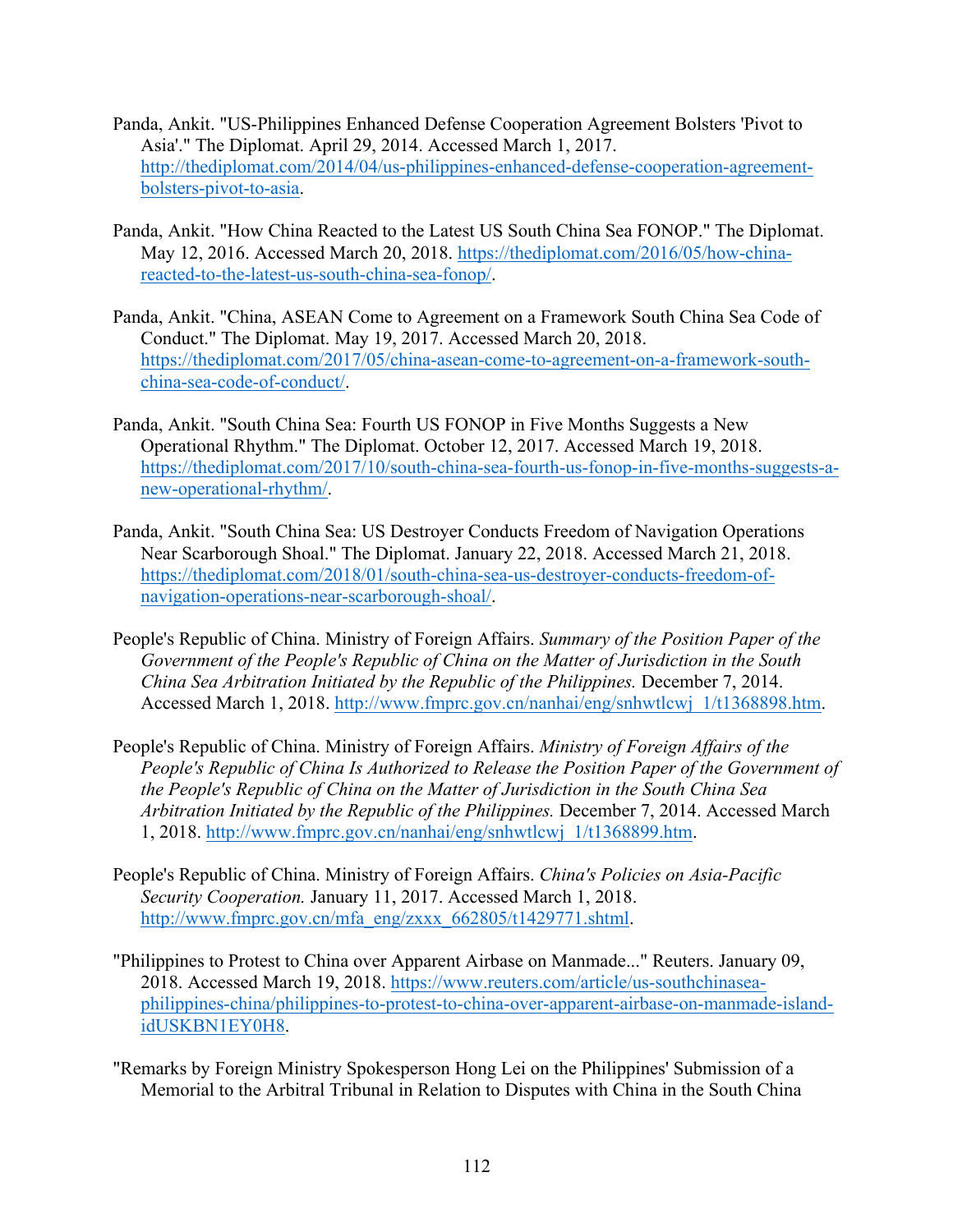Sea." Embassy of the People's Republic of China in Canada. April 1, 2014. Accessed March 20, 2018. http://ca.china-embassy.org/eng/zt/cpot/t1144136.htm.

- Standifer, Cid. "A Brief History of U.S. Freedom of Navigation Operations in the South China Sea." USNI News. July 02, 2017. Accessed March 20, 2018. https://news.usni.org/2017/05/29/brief-history-us-freedom-navigation-operations-southchina-sea.
- Stashwick, Steven. "China Dismissive of US Carrier Visit to Vietnam." The Diplomat. March 14, 2018. Accessed March 21, 2018. https://thediplomat.com/2018/03/china-dismissive-ofus-carrier-visit-to-vietnam/.
- "Understanding China's Position on the South China Sea Disputes." Institute for Security and Development Policy. June 2016. Accessed March 19, 2018. http://isdp.eu/publication/understanding-chinas-position-south-china-sea-disputes/.
- "US Statement on the Hague's Decision on South China Sea Arbitration." CGTN America. July 12, 2016. Accessed March 05, 2018. https://america.cgtn.com/2016/07/12/us-statement-onthe-hagues-decision-on-south-china-sea-arbitration.
- Wang, Jisi, Peng Yuan, and Minghao Zhao, "Overview," in *China-US Relations: Exploring a New Pathway to A Win-win Partnership.* July 2017. https://www.csis.org/analysis/joint-uschina-think-tank-project-future-us-china-relations.
- Xu, Beina. "South China Sea Tensions." Council on Foreign Relations. May 14, 2014. Accessed April 05, 2018. https://www.cfr.org/backgrounder/south-china-sea-tensions.
- Zhu, Feng, Renwei Huang, and Bo Hu, "Competing Perspectives between China and the United States in the Asia-Pacific and the Path for Mitigation," in *China-US Relations: Exploring a New Pathway to A Win-win Partnership.* July 2017. https://www.csis.org/analysis/joint-uschina-think-tank-project-future-us-china-relations.

(Chapter 5)

- An, Baijie. "China Invites US to Join Belt and Road." The China Daily. April 26, 2017. Accessed April 9, 2018. http://www.chinadaily.com.cn/world/2017- 04/26/content\_29086142.htm.
- "Australia, U.S., India and Japan in Talks to Establish Belt And..." Reuters. February 19, 2018. Accessed April 18, 2018. https://www.reuters.com/article/us-china-beltandroadquad/australia-u-s-india-and-japan-in-talks-to-establish-belt-and-road-alternative-reportidUSKCN1G20WG.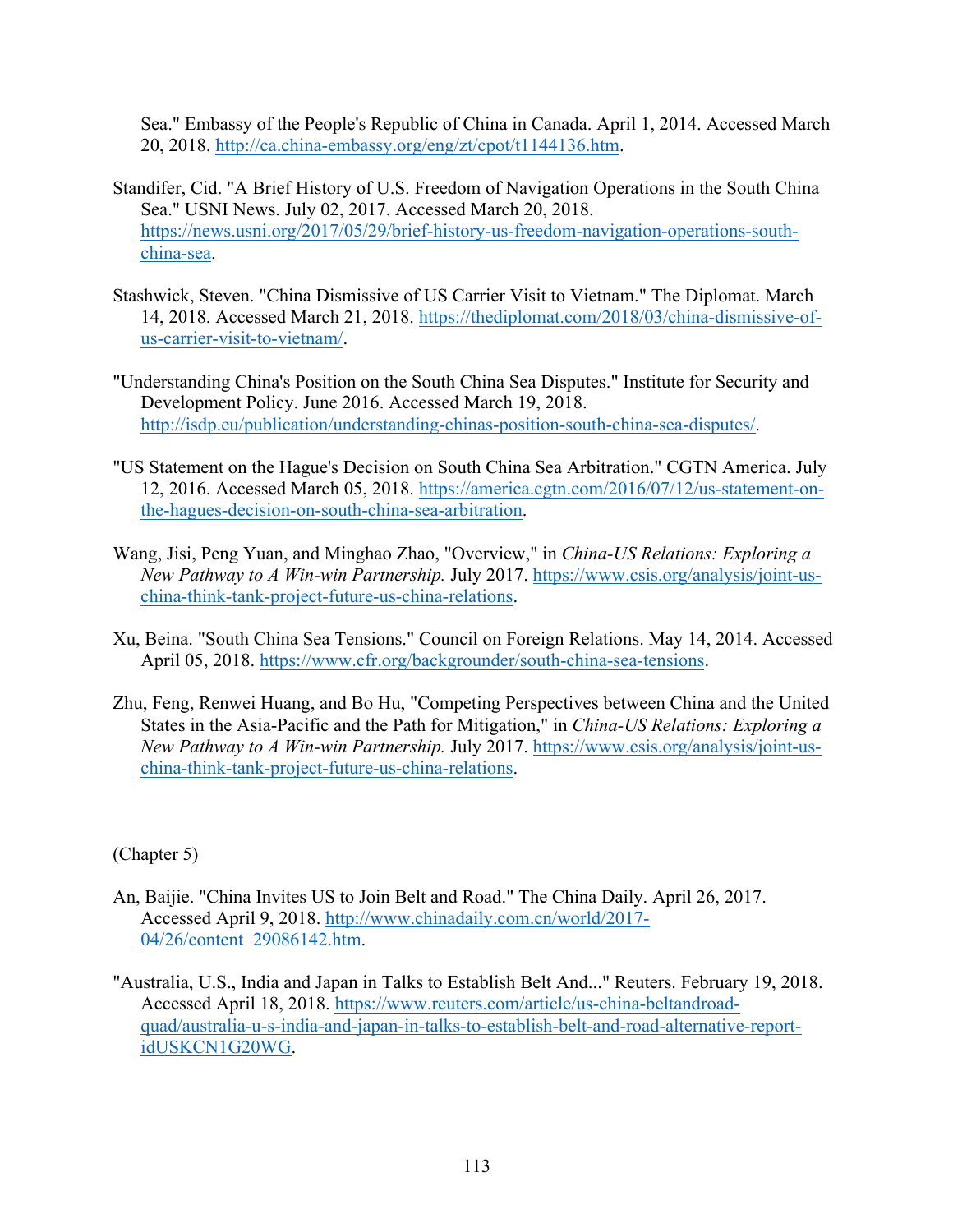- ""Belt and Road" Incorporated into CPC Constitution." Xinhua. October 24, 2017. Accessed April 1, 2018. http://www.xinhuanet.com/english/2017-10/24/c\_136702025.htm.
- Blanchard, Ben. "China Grants Economic Aid to Djibouti, Site of Overseas Military Base." Reuters. November 23, 2017. Accessed April 1, 2018. https://www.reuters.com/article/uschina-djibouti/china-grants-economic-aid-to-djibouti-site-of-overseas-military-baseidUSKBN1DN126.
- "Building the Belt and Road for Win-win Development." Belt and Road Forum for International Cooperation. April 17, 2017. Accessed April 9, 2018. http://www.beltandroadforum.org/english/n100/2017/0417/c25-195.html.
- "Carnegie Experts on the Belt and Road Initiative and Forum." Carnegie Endowment for International Peace. May 11, 2017. Accessed April 1, 2018. http://carnegieendowment.org/2017/05/11/carnegie-experts-on-belt-and-road-initiative-andforum-pub-69935.
- "China Says Trump Open to Cooperating on Silk Road Projects." Bloomberg News. June 23, 2017. Accessed April 9, 2018. https://www.bloomberg.com/news/articles/2017-06-23/chinasays-u-s-is-willing-to-work-on-belt-and-road-initiative.
- "China Sets up Leading Team on Belt and Road Initiative." Xinhua. March 29, 2015. Accessed April 1, 2018. http://www.xinhuanet.com/english/2015-03/29/c\_134107435.htm.
- "Chronology of China's "Belt and Road" Initiatives." Xinhua. February 5, 2015. Accessed April 1, 2018. http://www.xinhuanet.com/english/china/2015-02/05/c\_133972101.htm.
- Hart, Melanie, Elizabeth C. Economy, and Paul Gewirtz. "Global Governance Issues in U.S.- China Relations." In *Joint US-China Think Tank Project on the Future of US-China Relations: An American Perspective*. July 2017. https://www.csis.org/analysis/joint-us-chinathink-tank-project-future-us-china-relations.
- Ikenberry, John, and Darren J. Lim. *China's Emerging Institutional Statecraft: The Asian Infrastructure Investment Bank and the Prospects for Counter-hegemony*. The Brookings Institution. April 2017. Accessed April 1, 2018. https://www.brookings.edu/wpcontent/uploads/2017/04/chinas-emerging-institutional-statecraft.pdf.
- "Members and Prospective Members of the Bank." Asian Investment Infrastructure Bank. Accessed April 1, 2018. https://www.aiib.org/en/about-aiib/governance/members-ofbank/index.html.
- "Ministry of Foreign Affairs Holds Briefing for Chinese and Foreign Media on President Xi Jinping's Attendance and Chairing of Related Events of the BRF." Belt and Road Forum for International Cooperation. April 25, 2017. Accessed April 9, 2018. http://www.beltandroadforum.org/english/n100/2017/0425/c22-214.html.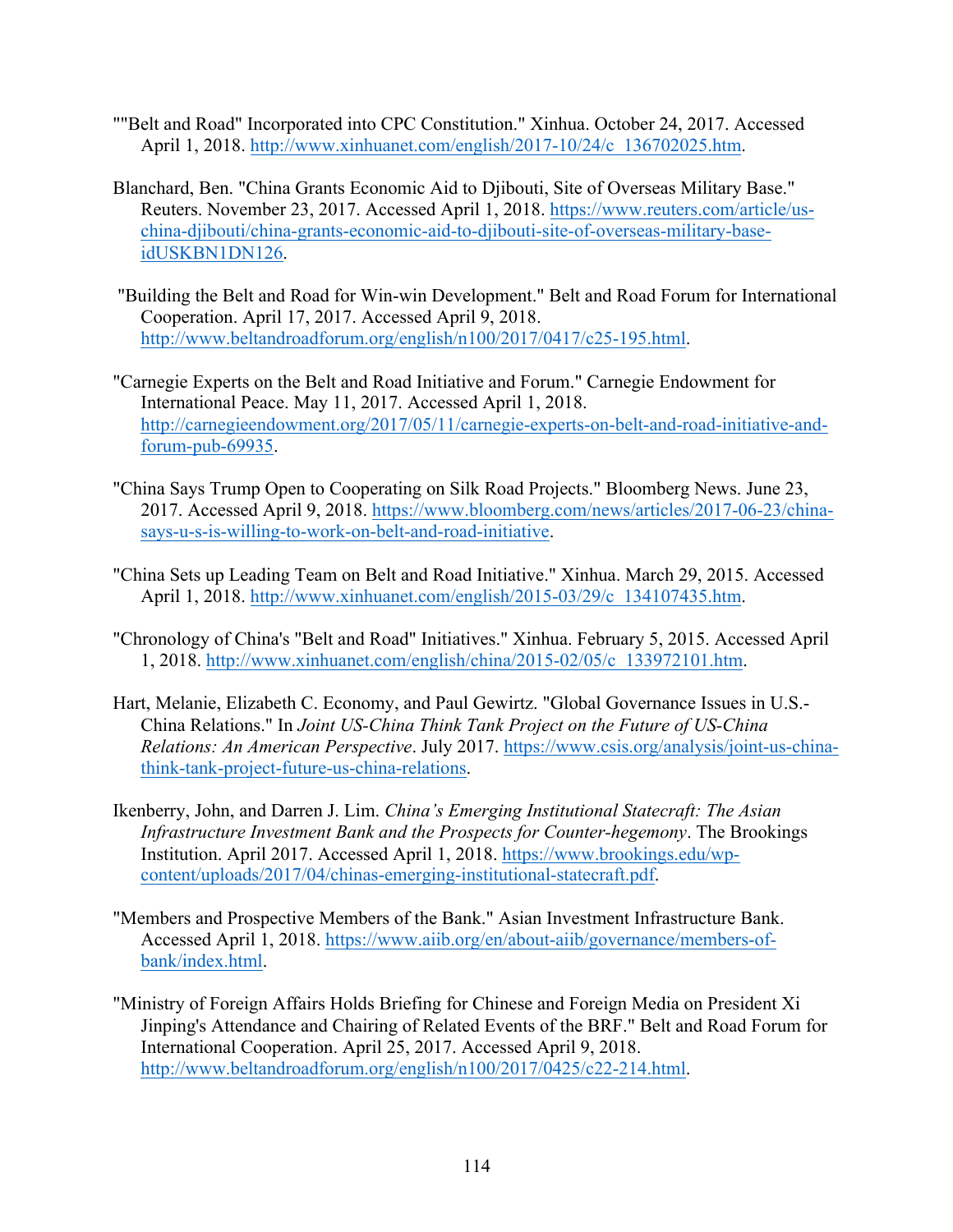- Perez, Cecilia Joy, and Derek Scissors. "The Chinese State Funds Belt and Road but Does Not Have Trillions to Spare." American Enterprise Institute. March 28, 2018. Accessed April 1, 2018. https://www.aei.org/publication/the-chinese-state-funds-belt-and-road-but-does-nothave-trillions-to-spare/.
- Ratner, Ely. "Geostrategic and Military Drivers and Implications of the Belt and Road Initiative." Council on Foreign Relations. January 25, 2018. Accessed March 18, 2018. https://www.cfr.org/report/geostrategic-and-military-drivers-and-implications-belt-and-roadinitiative.
- Rolland, Nadège. Chinas Eurasian Century?: Political and Strategic Implications of the Belt and Road Initiative. Seattle, WA: National Bureau of Asian Research, 2017.
- "Silk Road Film Festival Features Cultural Diversity." Xinhua. September 19, 2016. Accessed April 1, 2018. http://www.xinhuanet.com/english/2016-09/19/c\_135697860.htm.
- Sobolewski, Matthias, and Jason Lange. "U.S. Urges Allies to Think Twice Before Joining China-led Bank." Reuters. March 17, 2015. Accessed April 1, 2018. https://www.reuters.com/article/us-europe-asia-bank/u-s-urges-allies-to-think-twice-beforejoining-china-led-bank-idUSKBN0MD0B320150317.
- "The Belt and Road Initiative." Hong Kong Trade Development Council. September 13, 2017. Accessed April 1, 2018. http://china-trade-research.hktdc.com/business-news/article/The-Belt-and-Road-Initiative/The-Belt-and-Road-Initiative/obor/en/1/1X000000/1X0A36B7.htm.
- "Vision and Actions on Jointly Building Silk Road Economic Belt and 21st-Century Maritime Silk Road." National Development and Reform Commission (NDRC) People's Republic of China. March 28, 2015. Accessed April 9, 2018. http://en.ndrc.gov.cn/newsrelease/201503/t20150330\_669367.html.
- Wright, Thomas. "A Special Argument: The U.S., U.K., and the AIIB." Brookings. July 29, 2016. Accessed March 18, 2018. https://www.brookings.edu/blog/order-fromchaos/2015/03/13/a-special-argument-the-u-s-u-k-and-the-aiib/.
- Wuthnow, Joel. "Chinese Perspectives on the Belt Road Initiative: Strategic Rationales, Risks, and Implications." *China Strategic Perspectives*, no. 12 (October 2017). Accessed March 31, 2017. http://inss.ndu.edu/Portals/68/Documents/stratperspective/china/ChinaPerspectives-12.pdf.
- Wuthnow, Joel. *Securing China's Belt and Road Initiative: Dimensions and Implications.* Institute for National Strategic Studies, U.S. National Defense University. January 25, 2018. Accessed March 28, 2018. https://www.uscc.gov/sites/default/files/Wuthnow\_USCC Testimony\_20180123.pdf.
- *Xi Jinping: Selected Speeches at the G20 Hangzhou Summit*. Beijing, China: Foreign Languages Press, 2017.